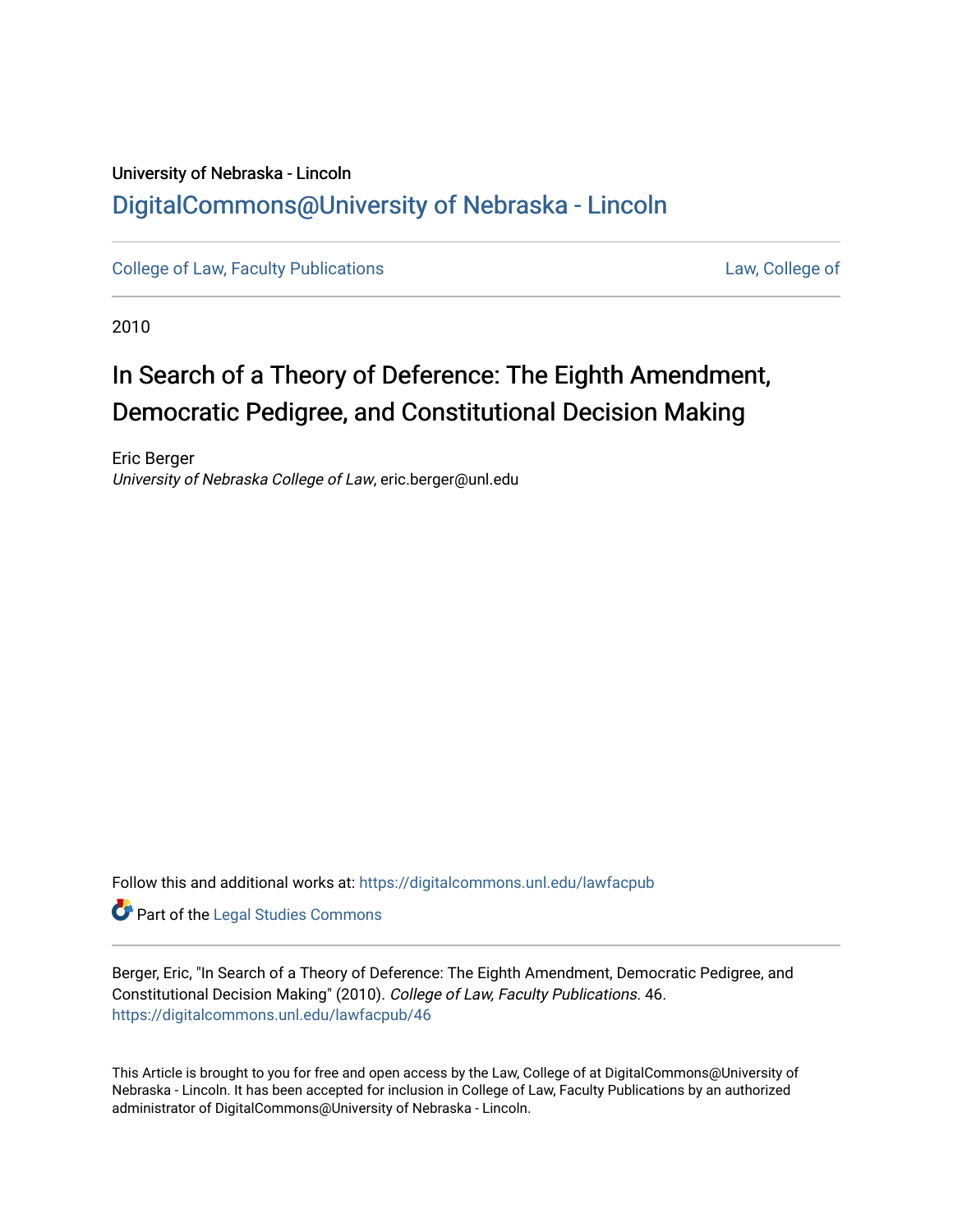# Washington University Law Review

VOLUME 88 NUMBER 1 2010

### **IN SEARCH OF A THEORY OF DEFERENCE: THE EIGHTH AMENDMENT, DEMOCRATIC PEDIGREE, AND CONSTITUTIONAL DECISION MAKING**

#### **ERIC BERGER**

*The Supreme Court's recent Eighth Amendment death penalty case law is in disarray, and the confusion is symptomatic of a larger problem in constitutional doctrine. In* Baze v. Rees *and* Kennedy v. Louisiana*, the Court approached the challenged state policies with vastly different levels of deference. Though the Court purported to apply longstanding Eighth Amendment tests in both cases,* Baze *was highly deferential to state policy, and* Kennedy *was not deferential at all. Remarkably, neither the Court nor legal scholars have acknowledged, let alone justified, these contrasting approaches.*

*This Article proposes a theory of deference to address this discrepancy. Courts often premise deference in constitutional cases on political authority and epistemic authority. While these rationales make sense in theory, courts sometimes mechanically repeat them without asking whether the responsible institution enjoys either kind of authority in* 

Assistant Professor of Law, University of Nebraska College of Law. I benefited greatly from conversations with and/or comments from Ty Alper, Ginger Anders, Deborah Denno, Anne Duncan, Adam Gershowitz, Matt Hellman, Paul Horwitz, Roger Kirst, Corinna Lain, Greg McLawsen, Jon Michaels, Jo Potuto, Matt Schaefer, Bob Schopp, Eric Segall, Andrew Siegel, Steve Willborn, Sandi Zellmer, Saul Zipkin, and the participants in the SEALS Junior Faculty Workshop and the Nebraska Junior Scholars Workshop. Thanks also to Dan Bruce, Ed Fox, and Mike McArthur for excellent research assistance; to Vida Eden for superb assistance; and to Amanda Katz, Alyssa Mayer, Alexandra Rieck, and the other editors of the Washington University Law Review for exceptional editorial assistance. A McCollum Research Grant provided support for this Article. Remaining errors are mine.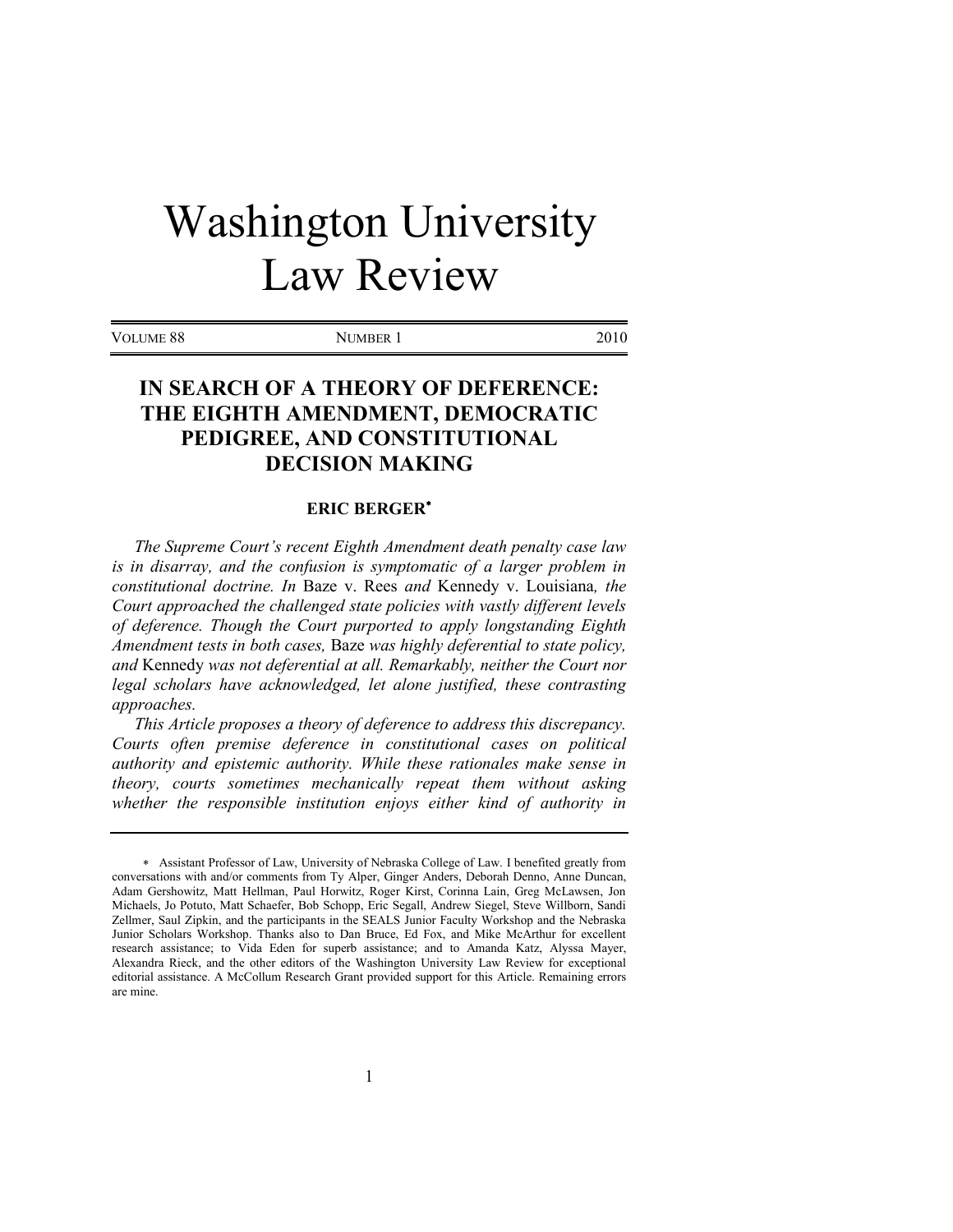*reality. Courts should engage in such inquiries before summarily granting or denying deference.*

*In light of these principles, the Court approached the problems of deference in* Baze *and* Kennedy *carelessly. Whereas* Baze *assumed (without explanation) that the state possessed political and epistemic authority worthy of deference,* Kennedy *assumed (also without explanation) the exact opposite. Attention to these issues in the Eighth Amendment and other constitutional contexts would encourage more transparent, deliberative policymaking and more careful, candid judicial constitutional decision making.*

#### TABLE OF CONTENTS

| I. JUDICIAL DEFERENCE AND THE EIGHTH AMENDMENT  10 |                                                                                                        |
|----------------------------------------------------|--------------------------------------------------------------------------------------------------------|
|                                                    |                                                                                                        |
|                                                    |                                                                                                        |
| L                                                  |                                                                                                        |
| $2^{\circ}$                                        |                                                                                                        |
| $\mathfrak{a}$ .                                   |                                                                                                        |
| $h_{\cdot}$                                        |                                                                                                        |
| $\mathcal{C}$ .                                    |                                                                                                        |
| $\mathbf{3}$                                       |                                                                                                        |
|                                                    |                                                                                                        |
|                                                    |                                                                                                        |
| Precedent                                          |                                                                                                        |
|                                                    |                                                                                                        |
|                                                    |                                                                                                        |
|                                                    |                                                                                                        |
|                                                    |                                                                                                        |
|                                                    |                                                                                                        |
|                                                    |                                                                                                        |
|                                                    |                                                                                                        |
|                                                    |                                                                                                        |
| $l_{\cdot}$                                        |                                                                                                        |
| $\mathfrak{a}$ .                                   |                                                                                                        |
| $h_{\cdot}$                                        |                                                                                                        |
| i                                                  |                                                                                                        |
| ii.                                                |                                                                                                        |
| iii.                                               |                                                                                                        |
| iν.                                                |                                                                                                        |
|                                                    | Doctrinal Divergence and the Treatment of Facts 22<br>Proposing a New Theory: Deference and Democratic |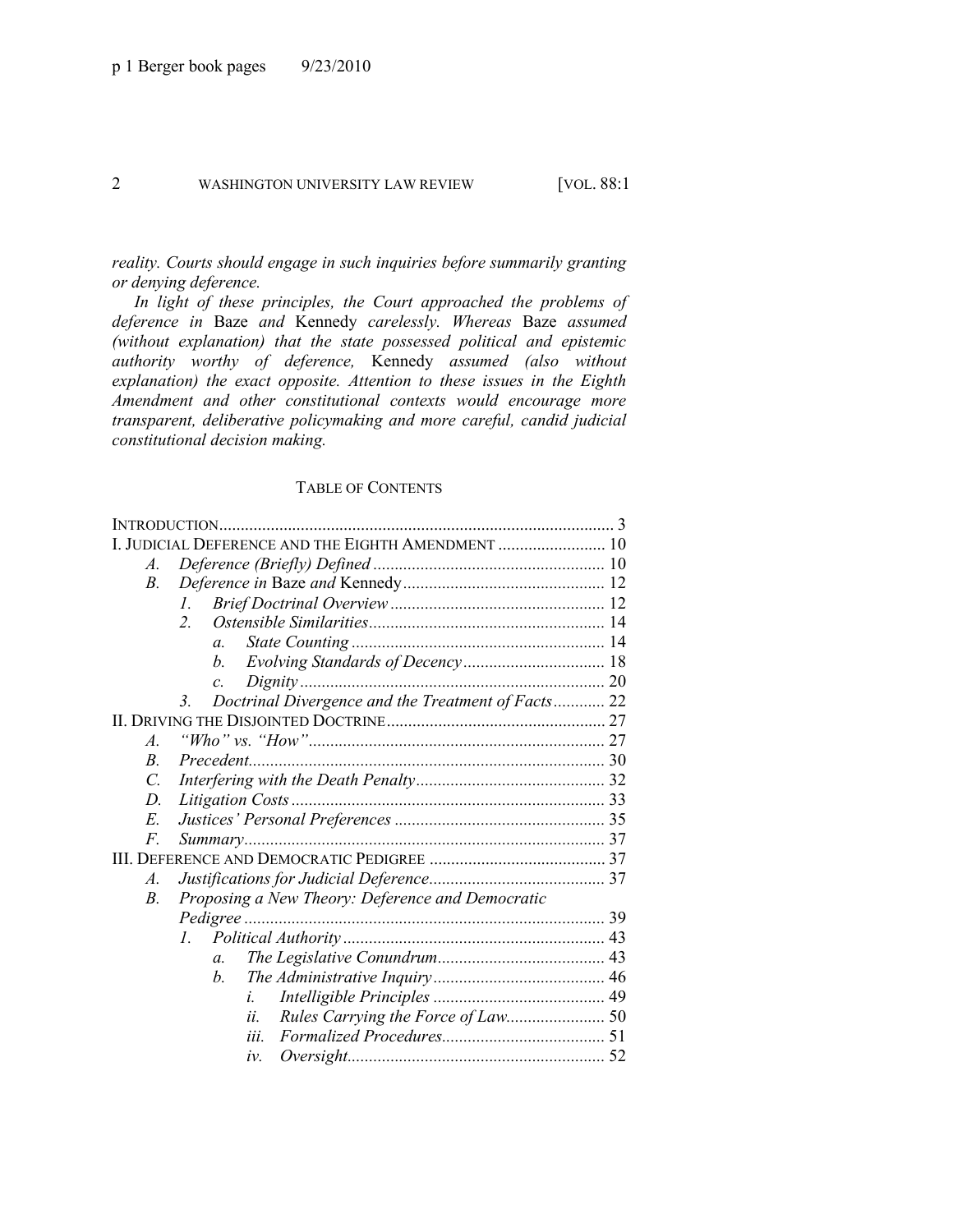#### **INTRODUCTION**

The United States Supreme Court recently announced two high-profile Eighth Amendment death penalty decisions. In *Baze v. Rees*,<sup>1</sup> the Court upheld Kentucky's lethal injection procedure against a challenge that it created an unconstitutional risk of excruciating pain. Less than three months later, in *Kennedy v. Louisiana*<sup>2</sup> the Court struck down Louisiana's statute permitting the imposition of the death penalty for child rape. The Court in both cases purported to apply longstanding Eighth Amendment tests to determine whether a state practice is "cruel and unusual."<sup>3</sup> Both cases, for instance, discussed other states' practices, "evolving standards" of decency," and the vague concept of "dignity." In other words, even though one case challenged a method of execution and the other challenged a death sentence as disproportionate to the crime, the Court posed similar questions in both cases.

Despite these ostensible similarities, the Court approached its own questions very differently. *Baze* was highly deferential to the state policy; *Kennedy* was not deferential at all.<sup>4</sup> *Baze* ignored details increasing the risk of excruciating pain and, in a far-reaching opinion, not only rejected the challenge to Kentucky's lethal injection procedure but also ostensibly protected other states' procedures. By contrast, *Kennedy* went out of its way to question the penological efficacy of Louisiana's policy. Nowhere, though, did the Court explain why it was properly positioned to overrule the Louisiana legislature's determination that capital punishment served

<sup>1.</sup> 128 S. Ct. 1520 (2008).

<sup>2.</sup> 128 S. Ct. 2641 (2008).

<sup>3.</sup> U.S. CONST. amend. VIII.

<sup>4.</sup> *See infra* Part I.B.2.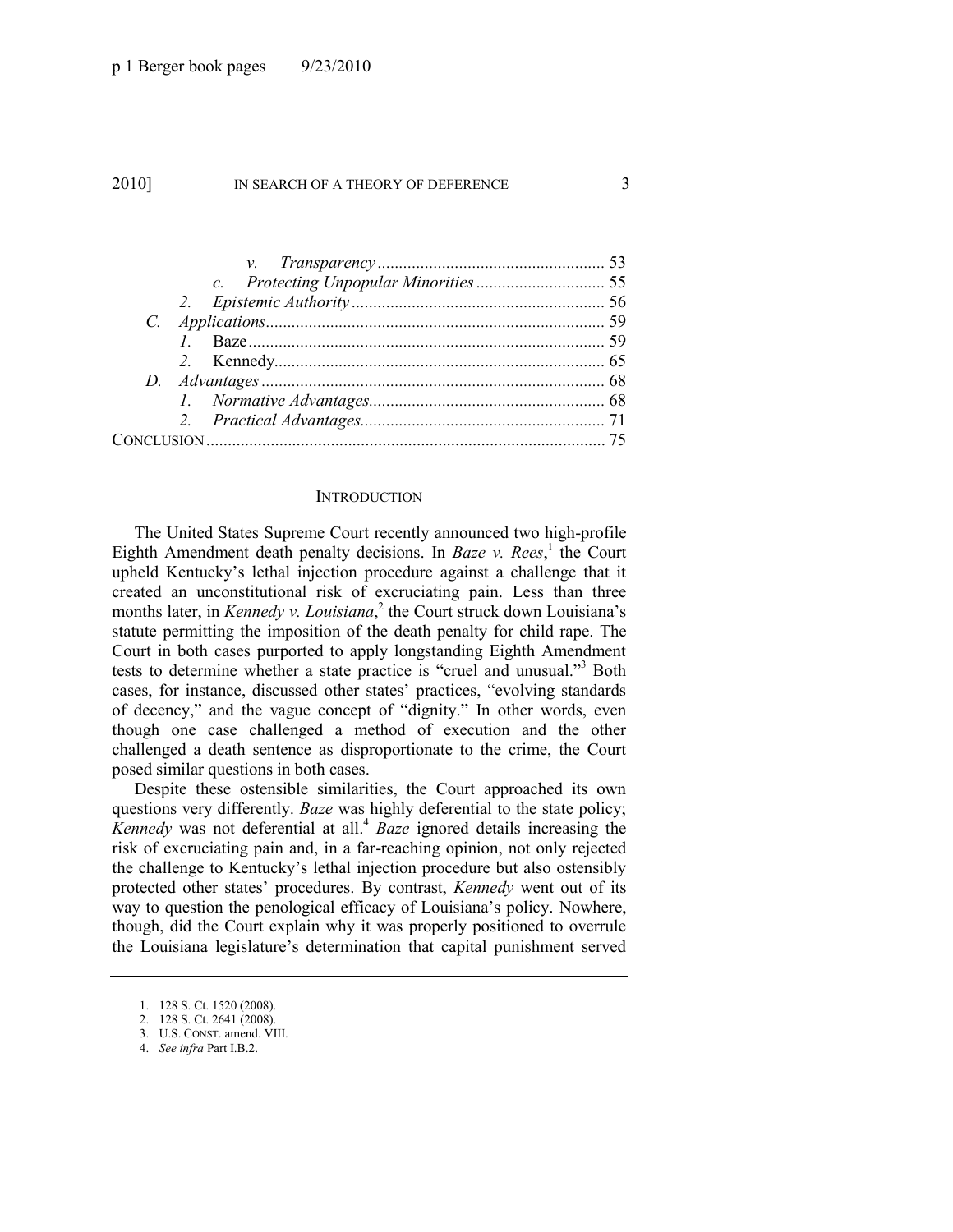retributive and deterrent purposes in this context or why its view of the facts was superior to the State's. In short, *Baze* gave all benefit of the doubt to the State, whereas *Kennedy* gave none.<sup>5</sup>

<span id="page-4-1"></span>There are ways of explaining the Court's different approaches.<sup>6</sup> Perhaps the Court cares more about policing "who" will be executed than "how" he will be executed. It might believe, for instance, that invalidating a method of execution would require intrusive judicial oversight of the replacement method. The Court, however, does not articulate or justify that preference. Nor is such a preference justifiable; alternative methods of execution are easily implemented without substantial judicial involvement.<sup>7</sup> Nor did the Court embrace any of the other potential explanations for the discrepancy. Moreover, such explanations are ultimately just that—explanations, not adequate justifications. The Court, of course, need not decide all Eighth Amendment cases the same way, but when it approaches cases arising under the same constitutional provision so differently, it ought to explain what triggers such different levels of review. The Court needs a theory of deference.

This Article explores the long-ignored problem of constitutional deference that is highlighted by these contrasting decisions. The levels of deference—judicial respect for the political branches' policy judgments and factual determinations<sup>8</sup>—are often outcome determinative in constitutional cases, yet there is often no roadmap for the level selected. The Court, of course, uses the familiar tiers of scrutiny (rational basis, intermediate scrutiny, and strict scrutiny) in, *inter alia*, equal protection and First Amendment doctrine, but it applies those tiers inconsistently and has not imported them to all constitutional doctrine. Similarly, the Court sometimes defers to legislative facts but offers little guidance to lower courts and litigants as to when such deference is appropriate.<sup>9</sup> Scholars, for their part, have focused little on the issue of deference outside the obvious context of the tiers of scrutiny.<sup>10</sup>

Judicial and scholarly silence, however, is misleading. The degree of deference often dictates the result in constitutional cases.<sup>11</sup> And whether it

<span id="page-4-0"></span><sup>5.</sup> *See infra* Part I.B.

<sup>6.</sup> *See infra* Part II.

<sup>7.</sup> *See* Eric Berger, *Lethal Injection and the Problem of Constitutional Remedies*, 27 YALE L. & POL'Y REV. 259, 315–23 (2009) (discussing easily implemented remedies); *infra* Part II.A.

<sup>8.</sup> *See infra* Parts I.A, III.A.

<sup>9.</sup> *See infra* Parts I.A, I.B.3.

<sup>10.</sup> *See* Paul Horwitz, *Three Faces of Deference*, 83 NOTRE DAME L. REV. 1061, 1061 (2008) ("Deference . . . has received surprisingly little . . . attention in constitutional scholarship.").

<sup>11.</sup> *See* Daniel J. Solove, *The Darkest Domain: Deference, Judicial Review, and the Bill of*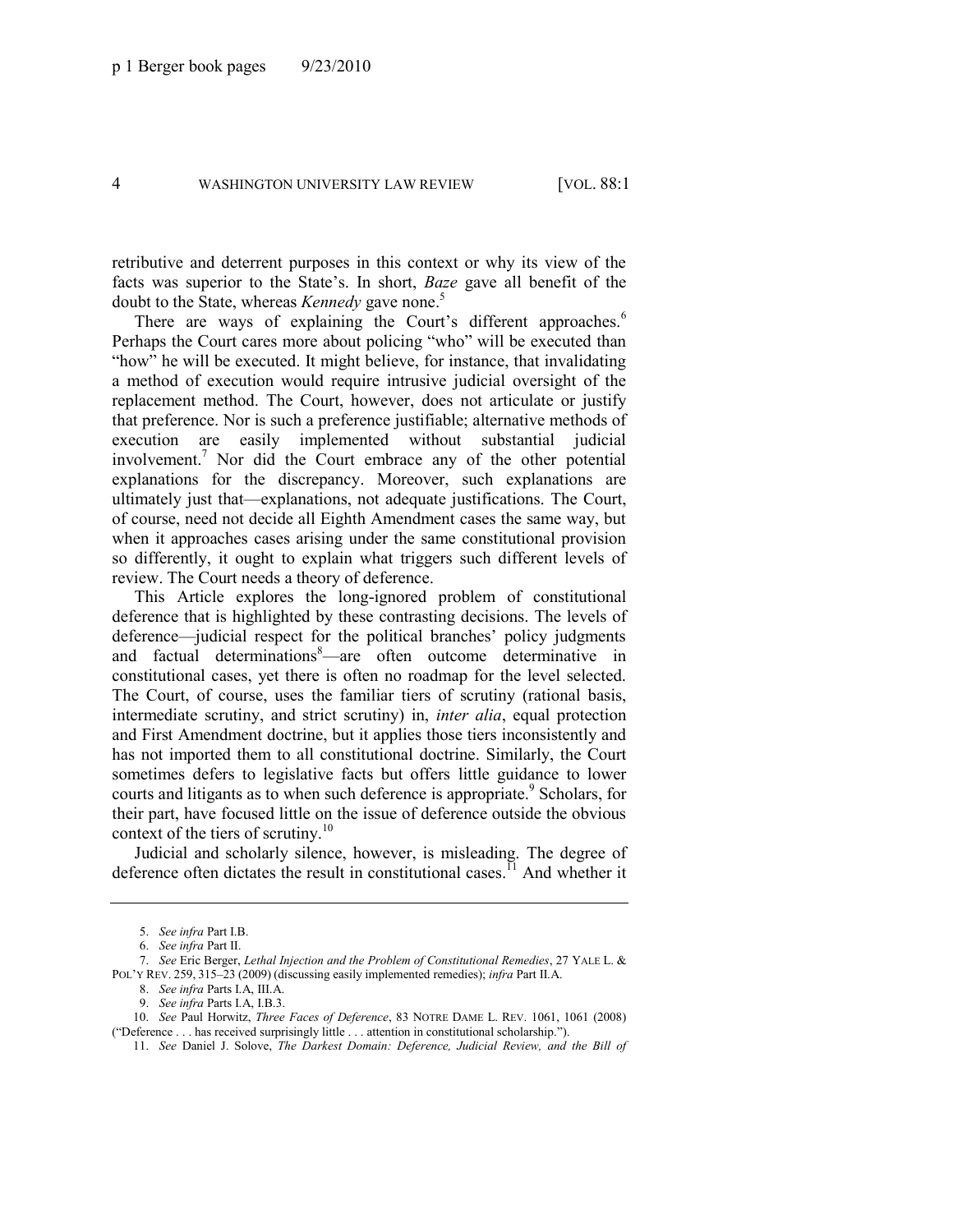admits it or not, the Court approaches cases with widely varying degrees of deference.<sup>12</sup> Though the Court typically does not articulate a level of deference in Eighth Amendment cases, it is quite clear that it applied something resembling strict scrutiny in *Kennedy* and, essentially, rational basis review in *Baze*. <sup>13</sup> In neither case, though, did the Court explain what triggers rigorous or lax review on either policy or factual questions. This Article examines the Court's stealth, outcome-determinative judgments and proposes more transparent factors that the Court should consider when selecting a level of deference in Eighth Amendment and other constitutional cases, particularly those currently lacking doctrinal approaches to deference.

This examination begins with what often drives judicial deference in constitutional cases in the first place: political authority and epistemic authority.<sup>14</sup> With regards to political authority, the Constitution separates power into three branches of government,<sup>15</sup> and political branch officials—who are often elected by and answerable to "the people" usually possess more authority to make policy decisions than unaccountable judges.<sup>16</sup> As for epistemic authority, the political branches also often have a technical expertise that exceeds judges' in many substantive areas, so courts frequently stay away from fact-laden debates.<sup>17</sup> There are, of course, other reasons for judges to defer, but these two are often paramount in constitutional cases.

<span id="page-5-0"></span>While these rationales in theory seem reasonable, courts in practice sometimes cite them without regard to whether they actually make sense in a given case. For example, to the extent that political authority concerns militate in favor of judicial restraint, lest courts interfere with the will of

14. *See* Horwitz, *supra* note [10,](#page-4-0) at 1078 (explaining that courts defer typically for reasons of "legal authority" and "epistemic authority") (emphasis omitted); *infra* Parts I.A, III.A.

15. *See* U.S. CONST. arts. I–III.

16. *See* ALEXANDER M. BICKEL, THE LEAST DANGEROUS BRANCH: THE SUPREME COURT AT THE BAR OF POLITICS 18 (2d ed. 1986) (questioning the legitimacy of judicial review by unelected judges who overturn actions of elected, accountable government officials).

*Rights*, 84 IOWA L. REV. 941, 953 (1999) ("The practice of deference has drastic effects on the outcomes of cases . . . .").

<sup>12.</sup> *Cf.* NEIL K. KOMESAR, IMPERFECT ALTERNATIVES: CHOOSING INSTITUTIONS IN LAW, ECONOMICS, AND PUBLIC POLICY 254 (1994) ("The question  $\ldots$  is what  $\ldots$  causes the variation in the judicial role.").

<sup>13.</sup> I use terms like "strict scrutiny" and "rational basis" in the Eighth Amendment context as shorthand to generally indicate the Court's level of deference. In using those terms, I am not suggesting that the Court has imported or should import the formulaic tiers of scrutiny from equal protection and other doctrines to the Eighth Amendment context.

<sup>17.</sup> *See* Horwitz, *supra* not[e 10,](#page-4-0) at 1085–86 (explaining that courts defer on epistemic grounds when they believe another institution will be better than the judiciary at evaluating relevant facts).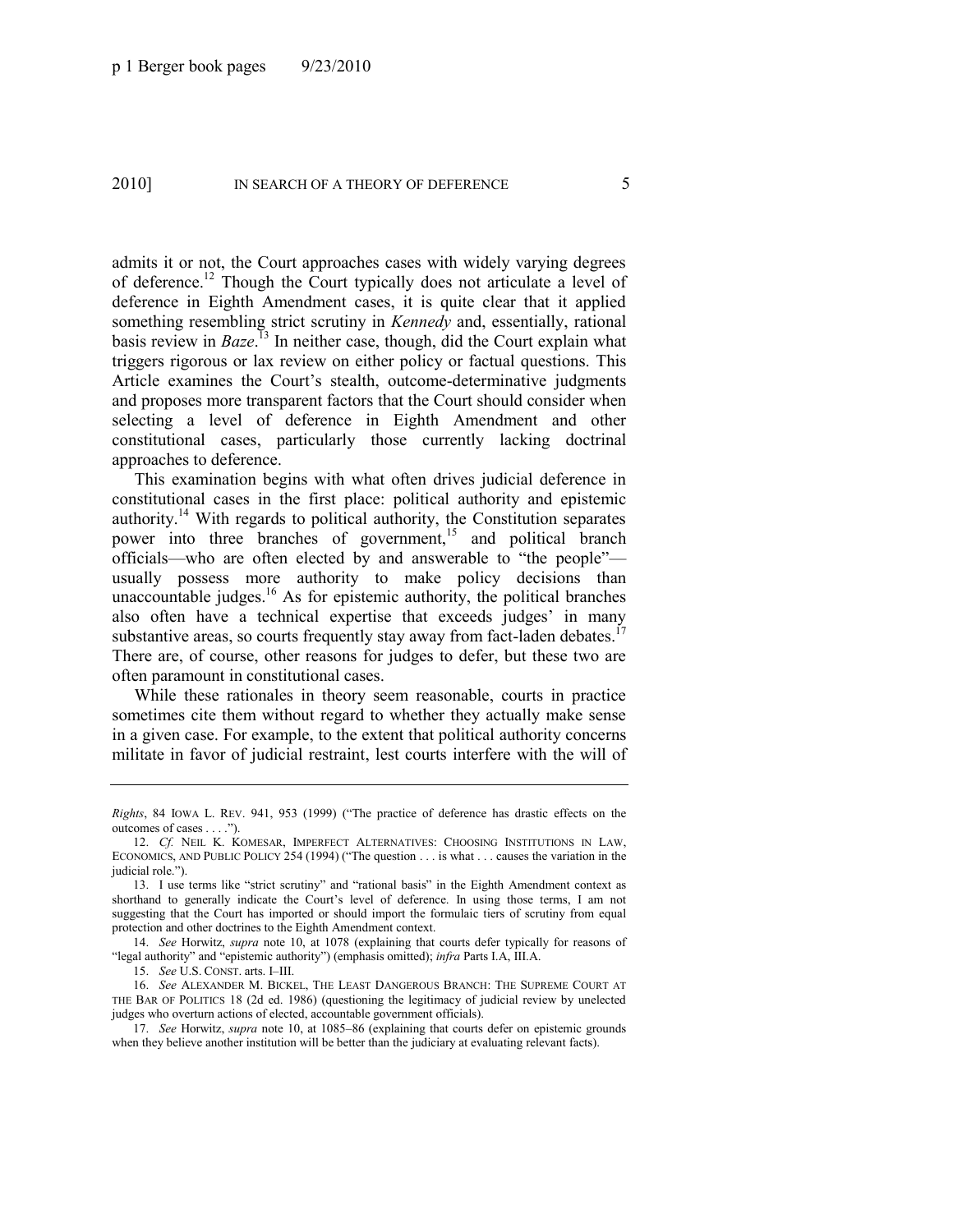the people, application of deference on these grounds assumes that the challenged governmental policy roughly reflects democratic preferences.<sup>18</sup> But not all governmental policies are products of an equally democratic genesis. In some cases, elected legislators pass a bill, and it is signed into law by the elected executive. Other times, low-level bureaucrats craft policies in secret with no legislative guidance or oversight.<sup>19</sup> In such cases, the political authority of the policy should not be taken for granted. Similarly, to the extent that deference rests on epistemic authority, that deference is less warranted when the political branches, in fact, lack any real understanding of the relevant subject.

Deference should therefore turn in part on the actual (rather than theoretical) political authority and epistemic authority behind a policy's enactment. In other words, deference should turn on the applicability of the very reasons courts typically cite when they defer. Collectively, a policy's political authority and epistemic authority comprise what I call that policy's "democratic pedigree." (I am therefore using the phrase "democratic pedigree" as a shorthand for the political and epistemic authority underlying a challenged policy.) Inquiries into democratic pedigree—that is, into political and epistemic authority—should help courts determine the extent to which governmental policy and factual determinations result from properly functioning governmental processes that help "ensur[e] broad participation in the processes and [benefits] of government."<sup>20</sup>

<span id="page-6-0"></span>To ascertain a policy's political authority, courts should first consider the political authority of the governmental institution creating that policy. Courts often treat legislative policies as presumptively democratic, $21$  but the political authority of administrative agencies, by contrast, turns more on context. To gauge this authority, courts can look at the nature of the administrative processes used to adopt a challenged policy (such as a lethal injection procedure). Specifically, courts, drawing on administrative

<sup>18.</sup> *Cf.* AMY GUTMANN & DENNIS THOMPSON, DEMOCRACY AND DISAGREEMENT 128–32 (1996) (explaining that democratic theory does not pretend that representatives represent constituents perfectly).

<sup>19.</sup> *See infra* Parts III.B.1.b, III.C.1.

<sup>20.</sup> JOHN HART ELY, DEMOCRACY AND DISTRUST: A THEORY OF JUDICIAL REVIEW 87 (1980); *see also* STEPHEN BREYER, ACTIVE LIBERTY: INTERPRETING OUR DEMOCRATIC CONSTITUTION 15 (2005) [hereinafter BREYER, ACTIVE LIBERTY] (arguing that policy should be traceable to the people themselves).

<sup>21.</sup> Of course, it is debatable whether legislative action should be treated as presumptively democratic, but the Court has indicated that it should be. *See, e.g.*, Motor Vehicles Mfrs. Ass'n v. State Farm Mut. Auto. Ins. Co., 463 U.S. 29, 43 n.9 (1983) (discussing the "presumption of constitutionality afforded legislation drafted by Congress‖); *infra* Part III.B.1.a.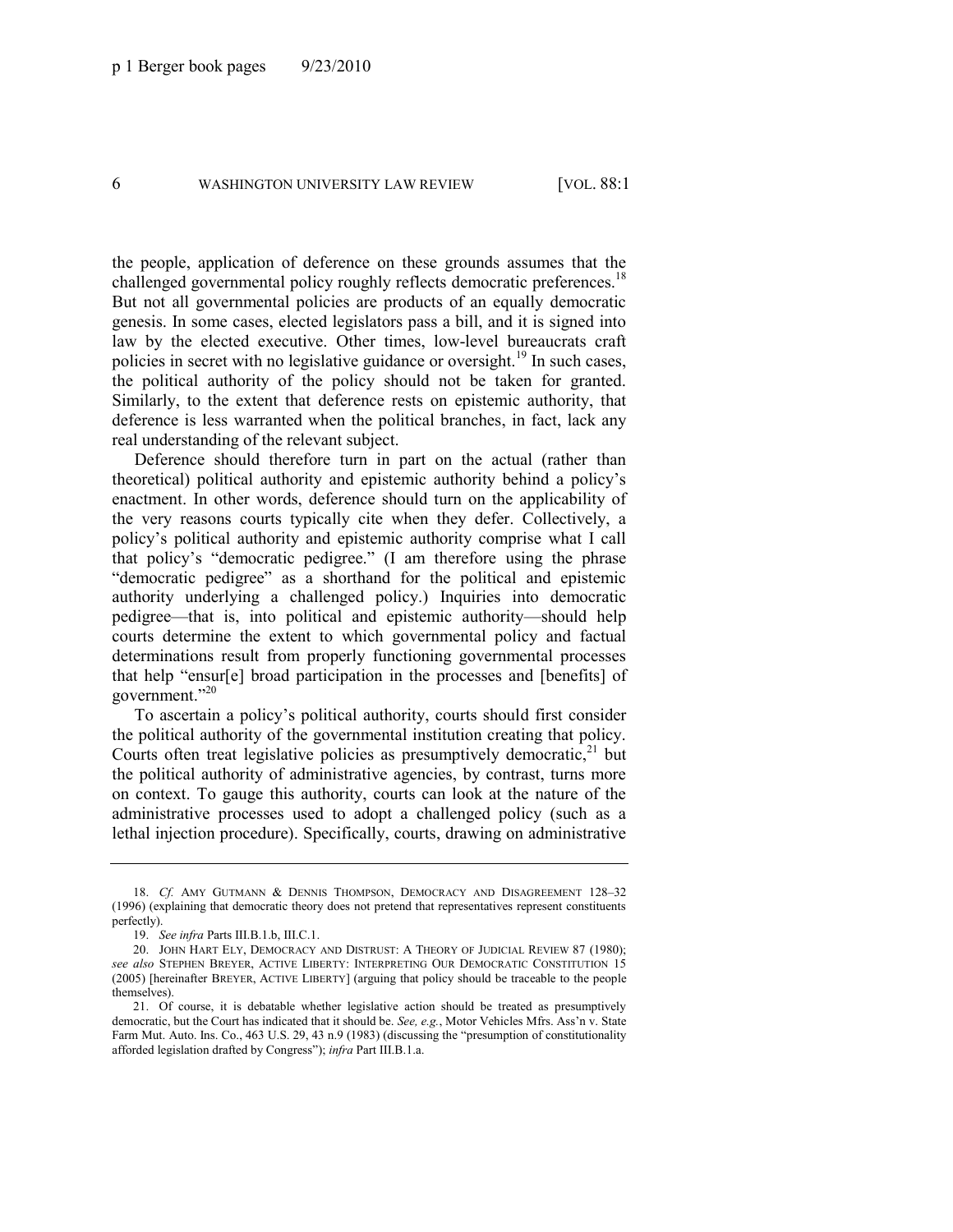law principles, should consider (1) the specificity of the legislative delegation; (2) the extent to which the legislature intended to grant the agency lawmaking authority; (3) the extent to which the agency adopted its policy using formalized administrative procedures and weighing constitutional constraints; (4) the amount of oversight over the delegated policy; and (5) the transparency with which the officials adopted and implemented the policy.<sup>22</sup> Collectively, these inquiries can help courts ascertain whether the enacting agency possesses genuine political authority and accountability worthy of judicial deference. Deference under this inquiry, then, should exist on a sliding scale—the more political authority, the more deference the agency presumptively deserves. In other words, if an agency has adopted a policy *without* legislative guidance, lawmaking authority, formalized procedures, oversight, or transparency, the political authority of the resulting policy is weak.

Another component of political authority draws on the famous *Carolene Products* footnote.<sup>25</sup> This inquiry asks whether the challenged policy (whether legislative or administrative) uniquely burdens unpopular minorities incapable of protecting themselves through the usual political processes.<sup>24</sup> Policies that burden only select portions of the population and not, as John Hart Ely put it, "people like us" are inherently suspect because they deny classes of people broad participation in government.<sup>25</sup> When a policy denies segments of the population access to the process, distributions, and benefits of government, the political authority undermining that policy is compromised.<sup>26</sup> Courts should therefore view with suspicion policies burdening such select groups. $27$ 

In addition to political authority, deference should also turn in part on the epistemic authority of the responsible officials. Courts often assume that the other branches possess superior expertise over policy matters and that they bring that expertise to bear on their policy decisions. <sup>28</sup> This

<sup>22.</sup> *See infra* Part III.B.1.b.

<sup>23.</sup> *See* United States v. Carolene Prods. Co., 304 U.S. 144, 152 n.4 (1938).

<sup>24.</sup> *See id.* ("[P]rejudice against discrete and insular minorities ... call[s] for a ... more searching judicial inquiry."); ELY, *supra* note [20,](#page-6-0) at 135-80 (discussing ways to facilitate the representation of minorities); *infra* Part III.B.1.c.

<sup>25.</sup> ELY, *supra* note [20,](#page-6-0) at 173–75.

<sup>26.</sup> *See id*.

<sup>27.</sup> For more thorough critiques and elaborations of Ely's theory, see generally Bruce A. Ackerman, *Beyond Carolene Products*, 98 HARV. L. REV. 713, 742 (1985) (discussing which minorities deserve judicial protection); Laurence H. Tribe, *The Puzzling Persistence of Process-Based Constitutional Theories*, 89 YALE L.J. 1063, 1065–67 (1980) (criticizing process-based theories); Mark Tushnet, *Darkness on the Edge of Town: The Contributions of John Hart Ely to Constitutional Theory*, 89 YALE L.J. 1037, 1045–57 (1980) (critiquing Ely's theory); *infra* Part III.B.1.c.

<sup>28.</sup> *See infra* Part III.B.2.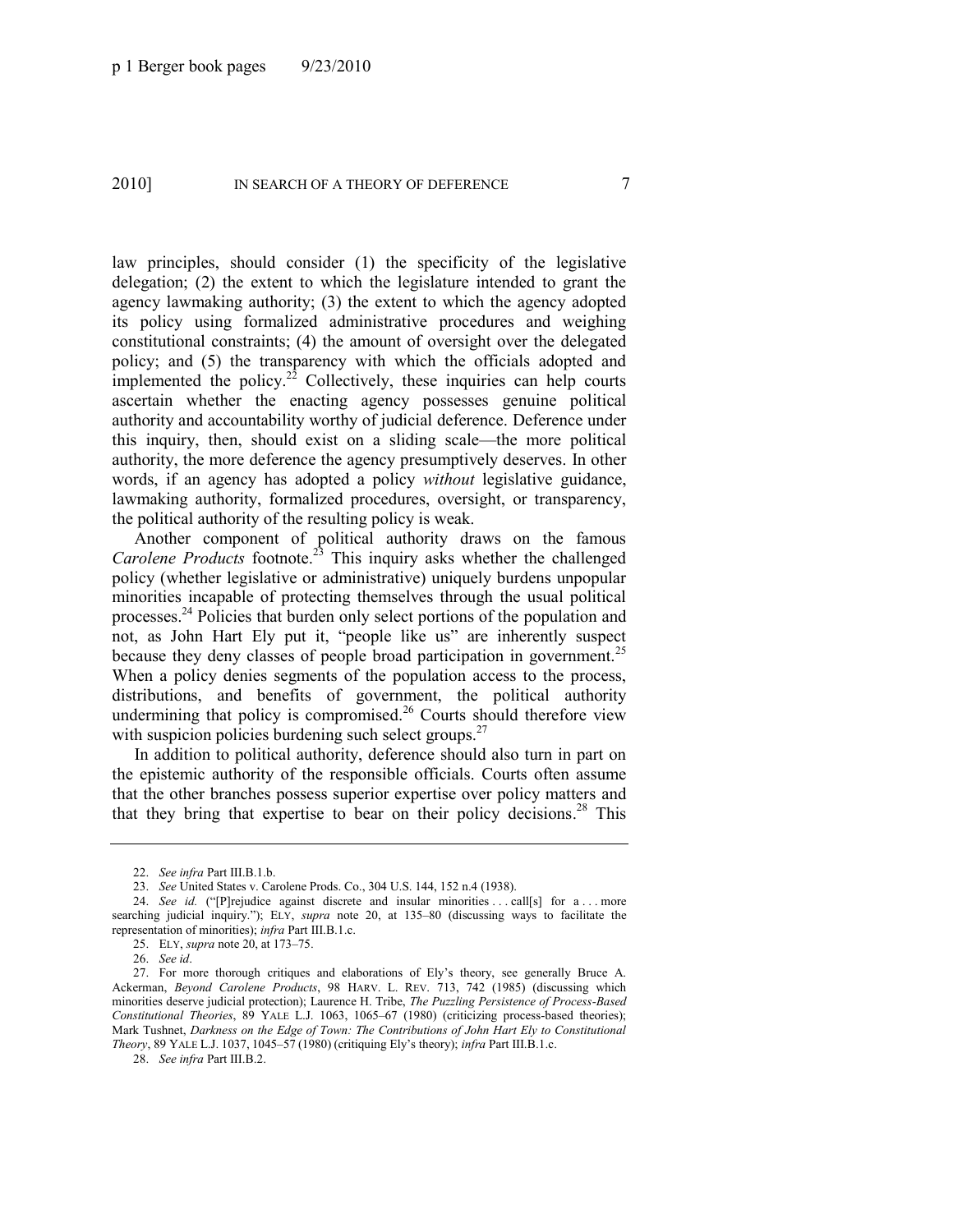assumption is often correct, but not always. When it is wrong, judicial deference on the basis of the other branches' supposed epistemic authority is undeserved, particularly when the political actor is an administrative agency whose political legitimacy is premised in substantial part on its supposed expertise.

Given that judicial deference so often rests on the unconsidered assumption that the challenged practice has been crafted with suitable political authority and expertise, these considerations help determine whether those assumptions are well founded in a particular case. If well founded, then deference may, in fact, be appropriate. If not, then courts should not defer simply because the policy emanates from the political branches. Indeed, when courts defer to administrative actors lacking political and epistemic authority, they effectively let such actors shape the meaning of the Constitution, sometimes in profound ways. Some administrative actors may never have considered the constitutionality of their actions, yet deference to their judgments can have a "portentous aftermath.<sup>29</sup> Unconsidered judicial deference, in other words, lets policies with weak democratic pedigree "establish<sup>[]</sup> themselves without any formal sanction at all from anybody authorized to state or establish the law of the land."<sup>30</sup> As Charles Black put it, courts should be more careful about deferring where "what is actually involved is a confrontation between the Court and some official to whose judgment on constitutionality none of the piously repeated rules of deference and restraint have anything like the application they might be thought to have to [the legislature]. $^{331}$ 

Of course, democratic pedigree is difficult to assess, and these factors can cut different ways in different cases. Political and epistemic authority are complicated themselves, and they may sometimes even clash with each other.<sup>32</sup> This Article does not propose an overarching theory instructing courts how always to approach these difficult questions. Instead, it argues that courts should be more attuned to these factors, particularly given that

<sup>29.</sup> BICKEL, *supra* not[e 16,](#page-5-0) at 131–32; *see also* Korematsu v. United States, 323 U.S. 214, 245– 46 (1944) (Jackson, J., dissenting) (arguing that once a court reviews and approves governmental action, it creates a constitutional rule with its own "generative power").

<sup>30.</sup> CHARLES L. BLACK, JR., STRUCTURE AND RELATIONSHIP IN CONSTITUTIONAL LAW 89 (1969).

<sup>31.</sup> *Id*. at 77.

<sup>32.</sup> *See, e.g.*, Tummino v. Torti, 603 F. Supp. 2d 519, 544 (E.D.N.Y. 2009) (discussing conflicts between the FDA's scientific findings and political pressure from the White House regarding the availability of Plan B contraception); Jody Freeman & Adrian Vermeule, *Massachusetts v. EPA: From Politics to Expertise*, 2007 SUP. CT. REV. 51, 54 (discussing "suggestions of widespread tampering by the Bush administration with the global warming data reported by numerous federal agencies, including EPA," for political reasons).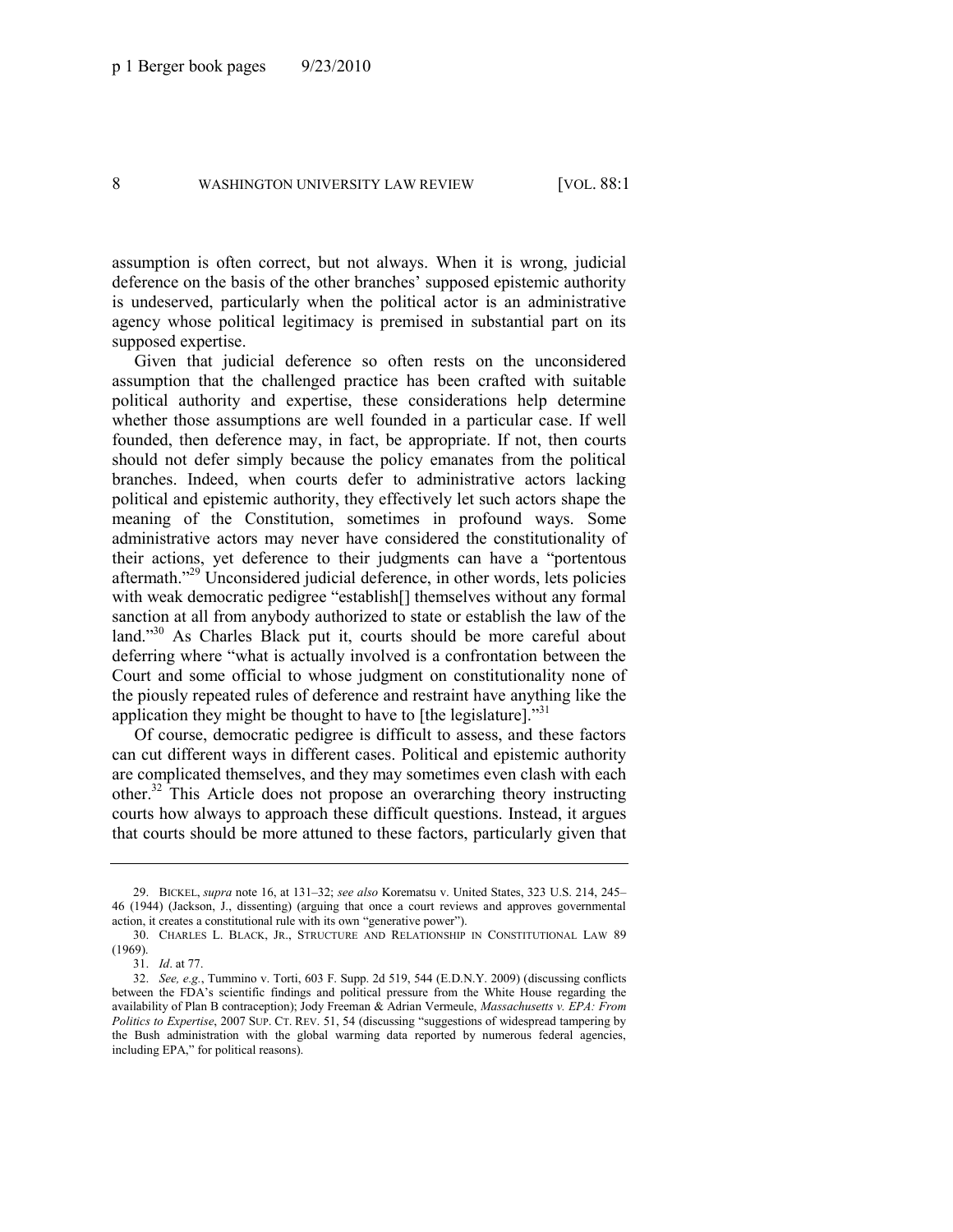they frequently justify deference on precisely these grounds. To that extent, this Article's objective is to identify important questions that courts have been shortchanging, not to propose a code for courts to resolve those issues in all difficult cases. $33$ 

Indeed, though significant, democratic pedigree is not all that should determine the deference that a court offers a government practice under constitutional attack. Deference, after all, is not the substantive inquiry, but the lens through which courts conduct the substantive inquiry. Substantive concerns, then, might militate for heightened scrutiny, independent of a democratic-pedigree analysis. Legislatively enacted content-based speech restrictions, for instance, would trigger heightened scrutiny, notwithstanding their strong democratic pedigree.<sup>34</sup> However, in determining the level of deference, courts should pay greater attention to democratic pedigree, especially when there is good reason to believe, as in *Baze*, that the government is acting entirely out of public view.

In light of these principles, the Court approached the problem of deference carelessly in *Baze* and *Kennedy*. *Baze* looks especially bad under the democratic-pedigree inquiry because the Kentucky lethal injection procedure was designed in secret by nonexperts without legislative guidance or oversight, and yet the Court applied extremely deferential review. Had the Court considered the administrative processes underlying the challenged procedure, it would have realized that both its political and epistemic authority were extremely shaky.

As for *Kennedy*, the Court also ignored questions of political and epistemic authority in striking down the Louisiana statute. The Court treated the question of whether capital punishment for child rape is "cruel" and unusual" as largely a factual one, considering whether national consensus disfavors capital punishment for that crime and whether capital punishment serves deterrent or retributive purposes.<sup>35</sup> For each inquiry, the Court concluded that the facts weighed against the constitutionality of the Louisiana policy, and, accordingly, it ruled the statute unconstitutional. But the Court nowhere explained why (or if) Louisiana's political and epistemic authority were lacking, simply assuming that the judiciary's facts were superior to the state legislature's.

<sup>33.</sup> *Cf.* BREYER, ACTIVE LIBERTY, *supra* not[e 20,](#page-6-0) at 19 (arguing that the democratic tradition of the Constitution should inform an "attitude" with which courts approach concrete cases).

<sup>34.</sup> *See, e.g.*, Texas v. Johnson, 491 U.S. 397, 412 (1989) (applying strict scrutiny to flagdesecration statute because it was content based); *see also infra* not[e 232](#page-42-0) and accompanying text.

<sup>35.</sup> One might contend that the question of retribution is not so much factual as moral, but the Court appeared to measure retribution with factual inquiries. *See infra* Parts I.B.3, III.C.2.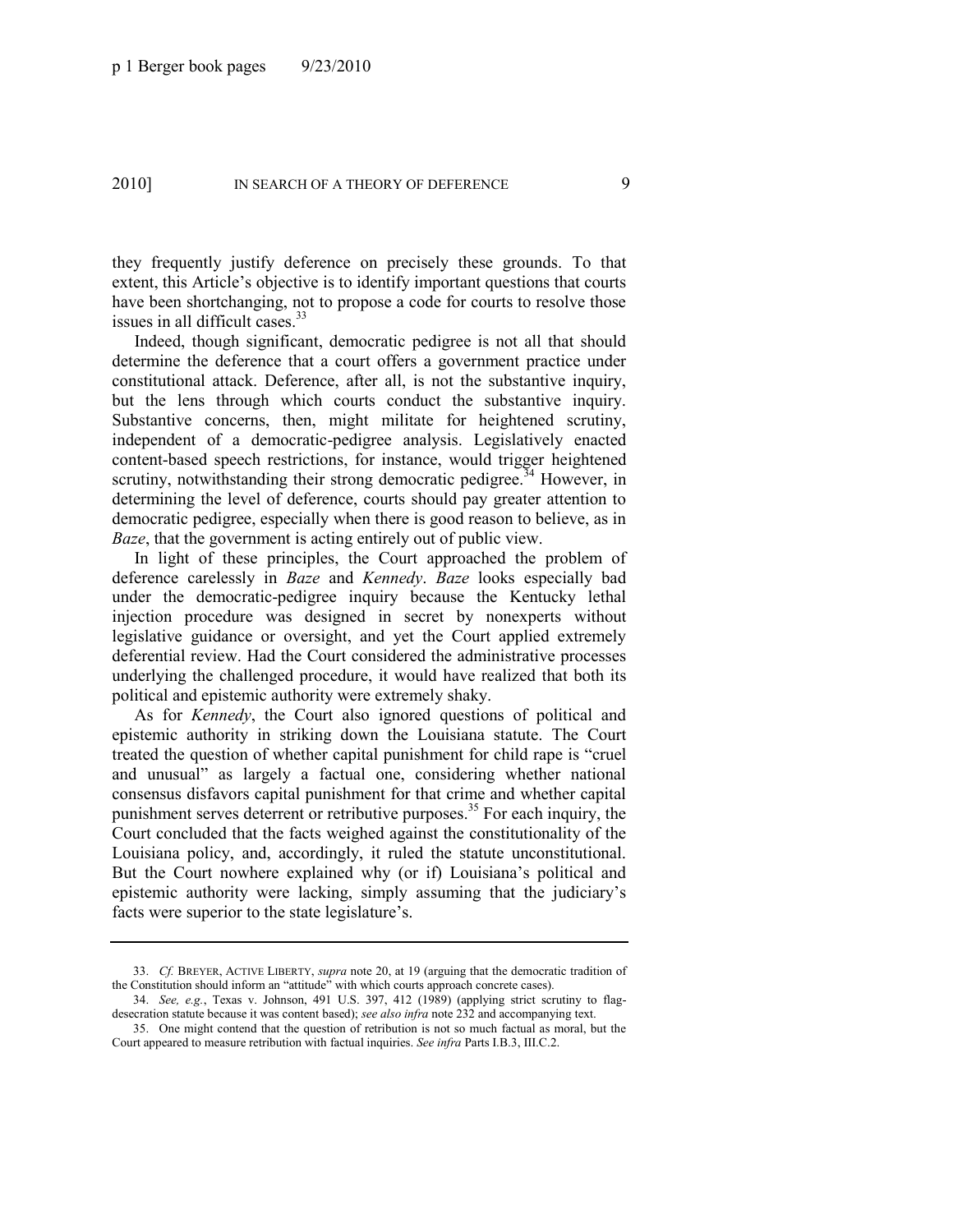Thus, whereas *Baze* assumed (without explanation) that the State possessed political and epistemic authority worthy of deference, *Kennedy* assumed (also without explanation) the exact opposite. Attention to democratic pedigree would not necessarily have resulted in different outcomes, but it would have required more careful analyses and greater judicial transparency about the factors really driving the decision. Such analysis would, in turn, encourage the political branches to engage in more deliberative and transparent policymaking.

The Article proceeds as follows. Part I opens by defining "deference." After briefly summarizing *Baze* and *Kennedy*, it then compares them, arguing that while the two cases ostensibly track each other with similar language, they treat that language and the factual records very differently. Indeed, some language used to defer to the State in *Baze* is used in *Kennedy* to rigorously review the challenged policy.

Part II considers potential explanations for this divergence, including the different natures of the questions presented, precedent, potential interference with the death penalty, litigation costs, and the justices' personal preferences. Ultimately, however, this Part concludes that while these factors help explain the Court's decisions, none adequately justifies the discrepancy. The Court therefore needs a justification—a theory of deference.

Part III proposes that theory of deference, focusing on the democratic pedigree of the challenged policies. It argues that the courts should not mechanically rely on the traditional justificiations for judicial deference used in many constitutional cases: political and epistemic authority. Instead, courts should ask whether these bases for deference actually apply—that is, whether the challenged policy was adopted by a governmental actor with genuine, rather than illusory, political authority and epistemic authority. Applying this theory of deference, the Court then could begin to be more straightforward about the factors guiding its review of criminal punishments and other constitutional issues lacking preexisting approaches to deference. This theory would also help promote transparent, deliberative government, while only modestly revising current doctrine. It is therefore both normatively desirable and practically achievable.

#### I. JUDICIAL DEFERENCE AND THE EIGHTH AMENDMENT

#### *A. Deference (Briefly) Defined*

Judicial deference generally requires a court to follow another governmental branch's decision, which the court may not have reached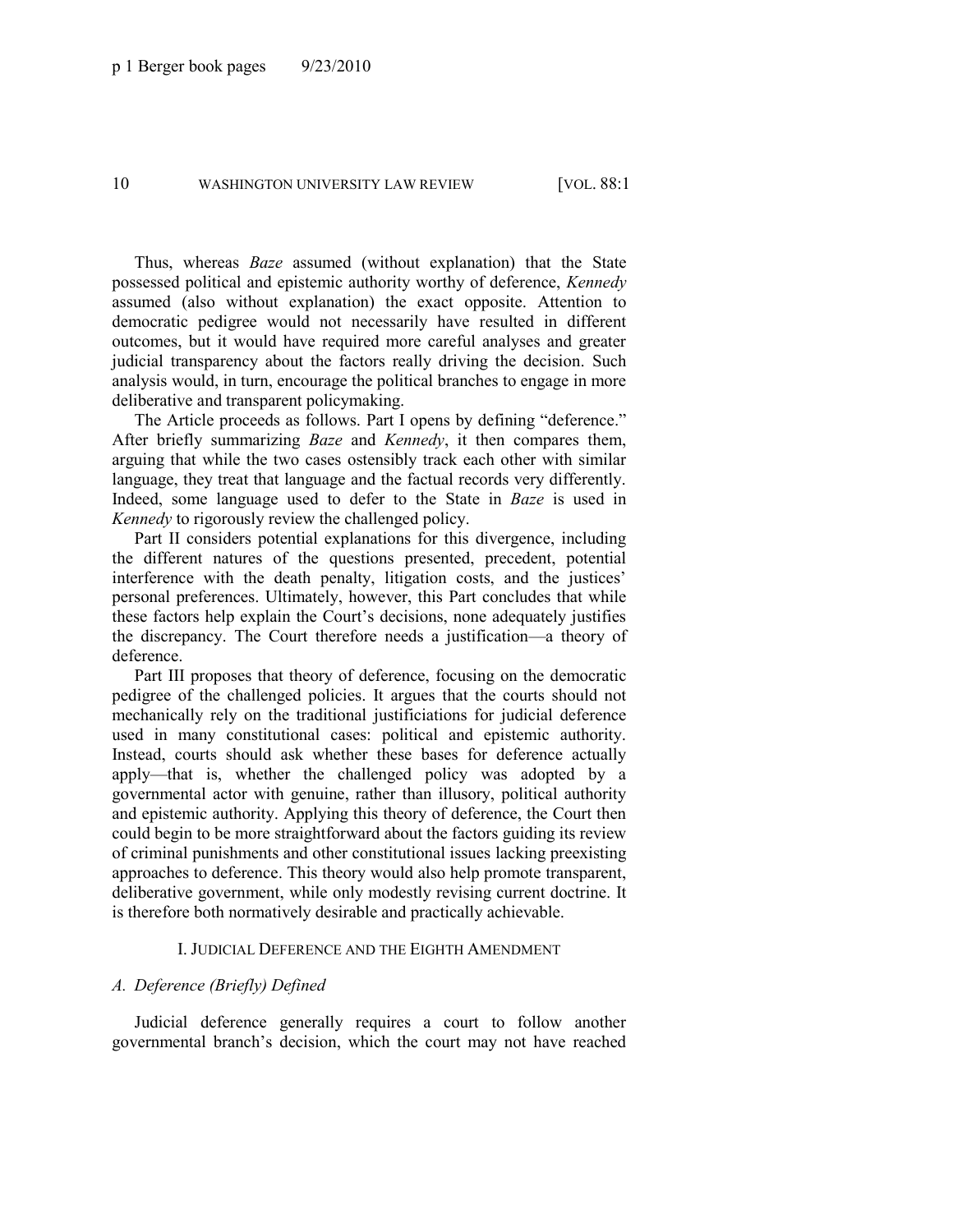independently.<sup>36</sup> Courts generally defer to the political branches, either because of their political authority, epistemic authority, or both.<sup>37</sup> In reviewing the political branches' actions, courts then consider both legislative policy and factual determinations.

<span id="page-11-0"></span>For better or worse, courts often conflate deference to policy judgments with deference to factual determinations.<sup>38</sup> Strictly speaking, these are different kinds of judicial restraint; the familiar constitutional tiers of review are not necessarily an appropriate guide for judicial deference to legislative fact finding.<sup>39</sup> Nor is judicial deference for one category necessarily predictive of whether courts will defer in the other. A court, for instance, could apply strict scrutiny to review of a governmental policy, while simultaneously deferring to the legislature's fact finding.<sup>4</sup> Similarly, a court could defer to a legislature's policy judgment regarding the importance of a governmental interest, while simultaneously viewing its factual findings with skepticism.<sup>41</sup>

39. *See* Borgmann, *supra* not[e 38,](#page-11-0) at 8–10 (arguing that judicial review of legislative policies and facts should be treated as related, but distinct, inquiries).

<sup>36.</sup> *See, e.g.*, Robert A. Schapiro, *Judicial Deference and Interpretive Coordinacy in State and Federal Constitutional Law*, 85 CORNELL L. REV. 656, 665 (2000) ("Judicial deference acknowledges that, based on the interpretation of another branch of government, a court might arrive at a conclusion different from one it would otherwise reach.").

<sup>37.</sup> *See, e.g.*, Baze v. Rees, 128 S. Ct. 1520, 1531 (2008) (plurality opinion) (deferring so as not to "intrude" on state legislature's political authority and so that courts avoid "ongoing scientific controversies beyond their expertise"); City of Cleburne v. Cleburne Living Ctr., 473 U.S. 432, 441– 42 (1985) ("T]he courts have been very reluctant, as they should be in our federal system and with our respect for the separation of powers, to closely scrutinize legislative choices as to whether, how, and to what extent those interests should be pursued."); Chevron U.S.A. Inc. v. Natural Res. Def. Council, Inc., 467 U.S. 837, 863–65 (1984) (explaining that "policy arguments are more properly addressed to legislators or administrators, not to judges," in part because administrators "with great expertise" are in a "better position" to make policy determinations); City of New Orleans v. Dukes, 427 U.S. 297, 303  $(1976)$  ( $T$ ]he judiciary may not sit as a superlegislature to judge the wisdom or desirability of legislative policy determinations ...."); Horwitz, *supra* note [10,](#page-4-0) at 1068 (explaining that judicial deference is often premised on legal or epistemic authority); *infra* Part III.A. Other kinds of deference, such as appellate court deference to trial court fact finding, are beyond the scope of this Article. *See generally* Amanda Peters, *The Meaning, Measure, and Misuse of Standards of Review*, 13 LEWIS & CLARK L. REV. 233 (2009) (discussing standards of review generally).

<sup>38.</sup> *See* Caitlin E. Borgmann, *Rethinking Judicial Deference to Legislative Fact-Finding*, 84 IND. L.J. 1, 12 (2009) ("Courts and commentators often conflate strict scrutiny . . . with judicial skepticism of legislative fact-finding . . . .‖); Larry D. Kramer, *The Supreme Court, 2000 Term—Foreword: We the Court*, 115 HARV. L. REV. 5, 151–52 (2001) (arguing that judicial deference to Congress typically includes both deference to Congress's "choice of means to implement the Constitution's grants of power" and to its "factual conclusions").

<sup>40.</sup> *Id*. at 12; *see also* Grutter v. Bollinger, 539 U.S. 306, 326–33 (2003) (applying strict scrutiny but deferring to law school's factual judgment that diversity is important to its educational mission).

<sup>41.</sup> Borgmann, *supra* not[e 38,](#page-11-0) at 12; *see also City of Cleburne*, 473 U.S. at 450 (applying rational basis but finding that ordinance rested on "irrational prejudice against the mentally retarded").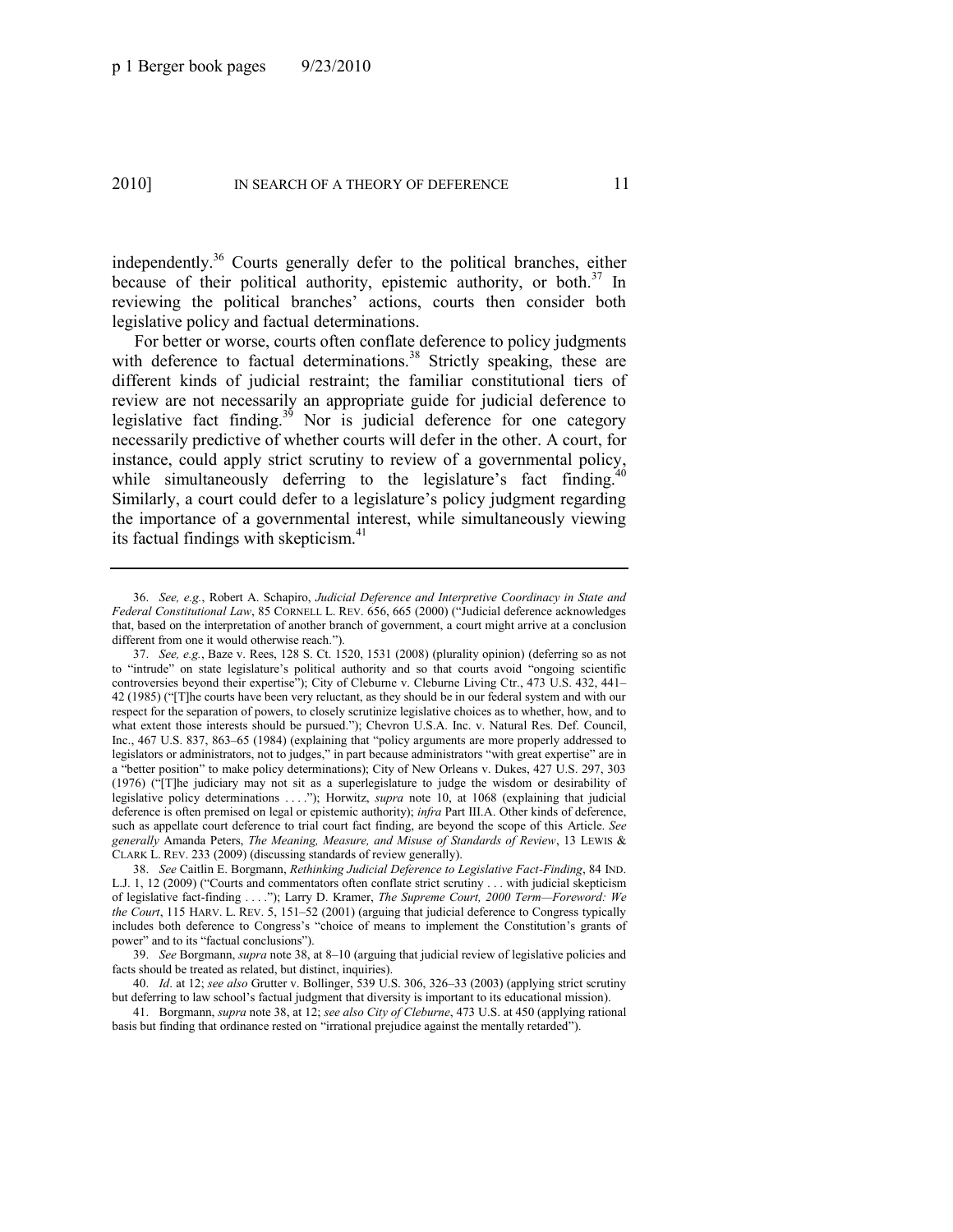That being said, these formulations of deference have more, rather than less, in common with each other. The line between policy judgment and factual finding is not always clear, and, ultimately, deference in the name of either restrains the Court from rigorously reviewing the actions of the political branches. Despite important exceptions, courts tend to approach policy and factual judgments in a given case with similar degrees of deference, especially when their reasons for granting or not granting deference are unclear.<sup>42</sup> This Article therefore defines "deference" broadly to encompass judicial respect for both the political branches' policies and factual assumptions.

#### *B. Deference in* Baze *and* Kennedy

#### *1. Brief Doctrinal Overview*

Two Kentucky death row inmates brought *Baze v. Rees* in state court against state officials, contending that Kentucky's lethal injection procedure created a substantial risk of excruciating pain in violation of the Eighth Amendment.<sup>43</sup> Kentucky's execution protocol consisted of three drugs: an anesthetic, a paralytic, and a fatal heart stopper.<sup>44</sup> The plaintiffs argued that if the anesthetic failed to take effect, the paralytic would conceal excruciating pain caused by the third drug burning through the inmate's veins on the way to stop his heart.<sup>45</sup> And because many states employ incompetent personnel to prepare and administer the drugs, the petitioners contended, the risk of error was, in fact, substantial.<sup>46</sup>

<sup>42.</sup> *See, e.g.*, Kennedy v. Louisiana, 128 S. Ct. 2641, 2661–64 (2008) (appearing to apply heightened scrutiny and to make factual determinations against state); Baze v. Rees, 128 S. Ct. 1520, 1531 (2008) (appearing to apply rational basis review and cautioning against embroiling courts in factual "scientific controversies"); Gonzales v. Carhart, 127 S. Ct. 1610, 1636 (2007) (appearing to relax scrutiny for review of laws restricting abortions and giving "state and federal legislatures wide discretion to pass legislation in areas where there is medical and scientific uncertainty"); Emp't Div. v. Smith, 494 U.S. 872, 882–90 (1990) (applying rational basis review to generally applicable, neutral laws burdening religion and assuming the fact that permitting religious exemptions to such laws would "court[] anarchy").

<sup>43.</sup> Baze, 128 S. Ct. at 1529. Though *Baze* originated in state court, most lethal injection challenges are actions brought in federal court under 42 U.S.C. § 1983. *Baze*'s analysis unquestionably applies to those § 1983 actions. *See, e.g.*, Jackson v. Danberg, 594 F.3d 210, 212 (3d Cir. 2010) (applying *Baze* to federal court § 1983 lethal injection challenge); Emmett v. Johnson, 532 F.3d 291, 298–301 (4th Cir. 2008) (same).

<sup>44.</sup> *See generally* Berger, *supra* not[e 7,](#page-4-1) at 263–73 (discussing three-drug protocol); Deborah W. Denno, *The Lethal Injection Quandary: How Medicine Has Dismantled the Death Penalty*, 76 FORDHAM L. REV. 49, 56–58 (2007) [hereinafter Denno, *Quandary*] (discussing problems with threedrug protocol).

<sup>45.</sup> *Baze*, 128 S. Ct. at 1530.

<sup>46.</sup> *See* Brief for Petitioners at 12–24, Baze v. Rees, 128 S. Ct. 1520 (2008) (No. 07-5439).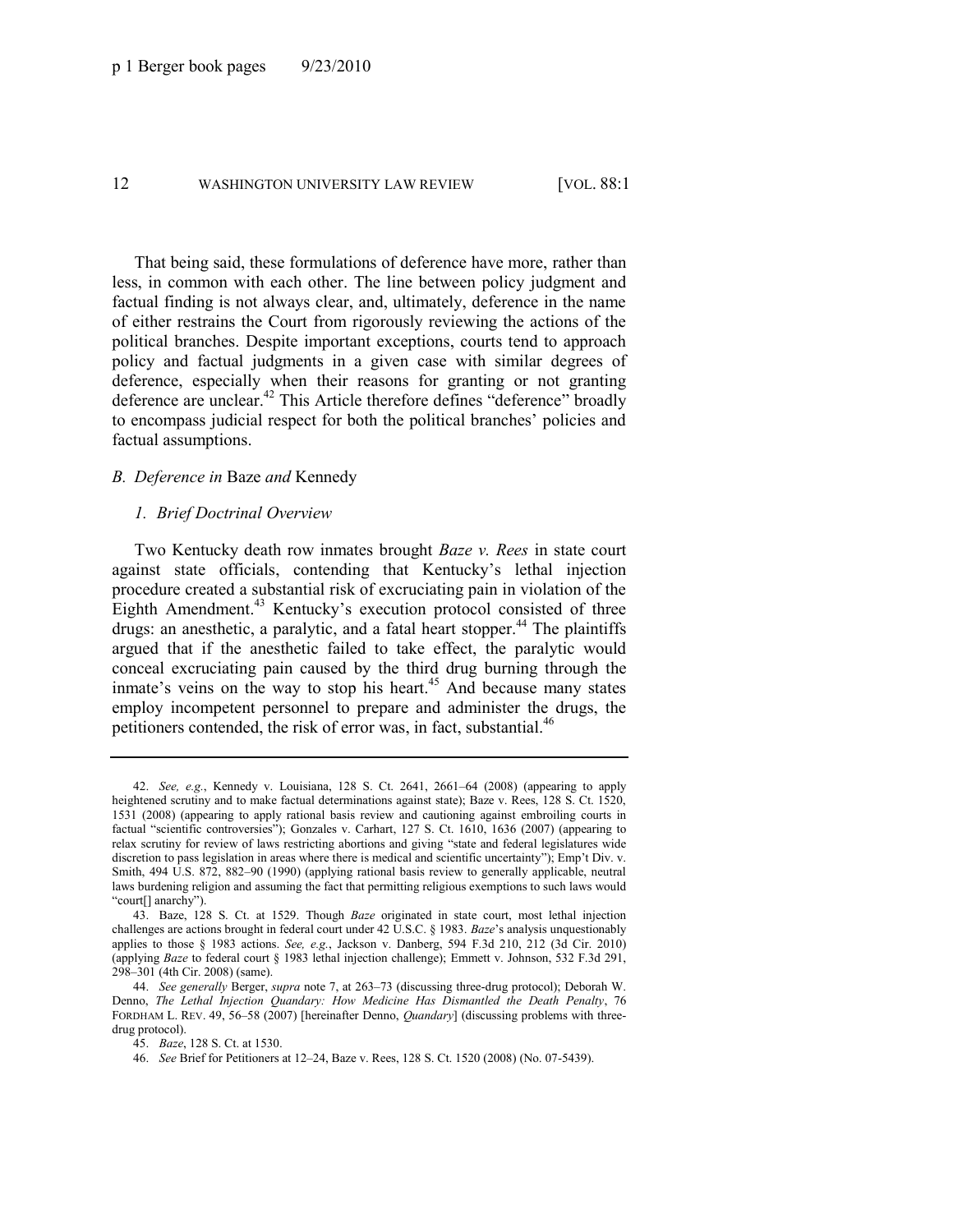Seven justices voted to reject the plaintiffs' challenge, but only Justices Kennedy and Alito joined Chief Justice Roberts's plurality opinion.<sup>47</sup> The Chief Justice struck a highly deferential tone, emphasizing that judicial involvement in lethal injection "would embroil the courts in ongoing scientific controversies beyond their expertise, and would substantially intrude on the role of state legislatures in implementing their execution procedures.<sup>348</sup> Articulating the new legal standard, he required that plaintiffs establish both that the current lethal injection procedure poses "a substantial risk of serious harm" and that the state has refused to adopt a "feasible, readily implemented" alternative "significantly" reducing that risk.<sup>49</sup> Deprived of much discovery, the Kentucky plaintiffs failed on both counts.<sup>50</sup> But rather than remand for more facts, the plurality not only upheld the Kentucky procedure but also sought to insulate other states' procedures from legal challenges. Specifically, it held that a "[s]tate with a lethal injection protocol substantially similar to the protocol we uphold today would" pass constitutional muster.<sup>51</sup> It then indicated that other states' procedures would meet this test.<sup>52</sup> *Baze* thus tried to offer a kind of preemptive deference to states with three-drug protocols, even though the record in Kentucky was sparse and other states had encountered serious problems with their procedures.<sup>53</sup>

<span id="page-13-0"></span>*Kennedy v. Louisiana* reached the Supreme Court on direct appeal from the petitioner's trial, which culminated in his death sentence for the rape of his eight-year-old stepdaughter.<sup>54</sup> Petitioner argued that his death sentence was unconstitutionally disproportionate to his crime, which had not resulted in the death of his victim.<sup>55</sup> The Court agreed by a 5–4 vote, proceeding through several analyses to bolster its conclusion that capital

<sup>47.</sup> Consistent with Court precedent, this Article treats Chief Justice Roberts's plurality opinion as the Court's holding. *See, e.g.*, Marks v. United States, 430 U.S. 188, 193 (1977) ("When a fragmented Court decides a case and no single rationale explaining the result enjoys the assent of five Justices, the holding of the Court may be viewed as that position taken by those Members who concurred in the judgments on the narrowest grounds.") (internal quotation marks and citations omitted). *But see* Justin F. Marceau, *Lifting the Haze of* Baze*: Lethal Injection, the Eighth Amendment, and Plurality Opinions*, 41 ARIZ. ST. L.J. 159, 217 (2009) (discussing difficulties of determining the ―narrowest‖ opinion in *Baze*).

<sup>48.</sup> *Baze*, 128 S. Ct. at 1531 (plurality opinion).

<sup>49.</sup> *Id.* at 1532.

<sup>50.</sup> *See* Berger, *supra* not[e 7,](#page-4-1) at 273–77 (discussing *Baze* plurality opinion).

<sup>51.</sup> *Baze*, 128 S. Ct. at 1537 (plurality opinion).

<sup>52.</sup> *Id.* (explaining that "the standard we set forth here resolves more challenges than [Justice Stevens] acknowledges").

<sup>53.</sup> *See* Berger, *supra* not[e 7,](#page-4-1) at 268–73 (discussing problems with lethal injection procedures in California and Missouri).

<sup>54.</sup> Kennedy v. Louisiana, 128 S. Ct. 2641, 2649 (2008).

<sup>55.</sup> *Id.*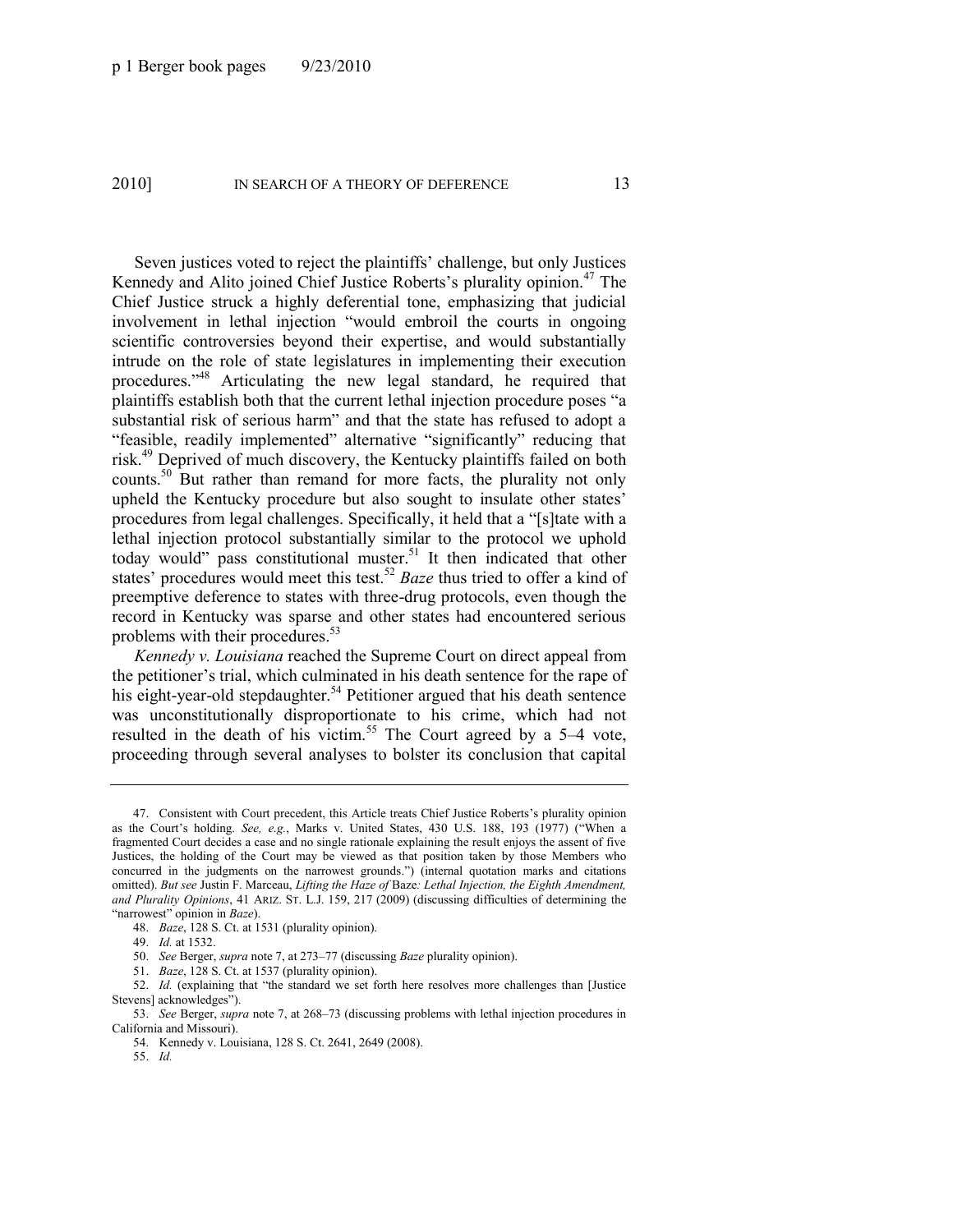punishment was disproportionate to the crime of child rape. First, the Court surveyed state practices and found that national consensus was against the death penalty for this offense.<sup>56</sup> The Court then looked beyond state practices to its "own judgment" and again found the punishment disproportionate.<sup>57</sup> But while the Court did recognize the distinction between homicide and other violent crimes and "the necessity to constrain the use of the death penalty,"<sup>58</sup> it opted not to rely primarily on these general, moral concerns.<sup>59</sup> Instead, it engaged in ostensibly factual inquiries about the penalty's retributive and deterrent effects in this context.<sup>60</sup> Drawing significantly on amicus briefs and social science research, the Court concluded that capital punishment did not effectively further either of these goals. $61$  In light of these factual findings, the Court found unconstitutional the application of the death penalty for child rape.

#### *2. Ostensible Similarities*

Both *Baze* and *Kennedy* asked whether particular state punitive practices violated the Eighth Amendment's prohibition of cruel and unusual punishments as incorporated against the states by the Fourteenth Amendment. In places, the Court engaged in similar analyses and quoted similar doctrinal language, discussing state counting, evolving standards of decency, and dignity. These ostensible similarities are significant because they create the illusion that the Court is consistently applying preexisting Eighth Amendment doctrine. On closer inspection, however, these similarities are only superficial. Indeed, the Court uses the language and doctrine in very different ways, resulting in heightened scrutiny in *Kennedy* and relaxed review in *Baze*.

#### *a. State Counting*

In both *Baze* and *Kennedy*, the Supreme Court engaged in "state" counting"—surveying state practices to see how many states permit the challenged practice. At first glance, this survey seems to be a common

<sup>56.</sup> *Id.* at 2653.

<sup>57.</sup> *Id.* at 2658.

<sup>58.</sup> *Id.* at 2660.

<sup>59.</sup> Interestingly, a subsequent case construing *Kennedy* articulated the rule against capital punishment for nonhomicide crimes more firmly and categorically than *Kennedy* itself did. *See* Graham v. Florida, 130 S. Ct. 2011, 2022 (2010) ("[T]he Court has concluded that capital punishment is impermissible for nonhomicide crimes against individuals." (citing *Kennedy*, 128 S. Ct. at 2660)).

<sup>60.</sup> *Kennedy*, 128 S. Ct. at 2661–64.

<sup>61.</sup> *See id.* at 2662–64.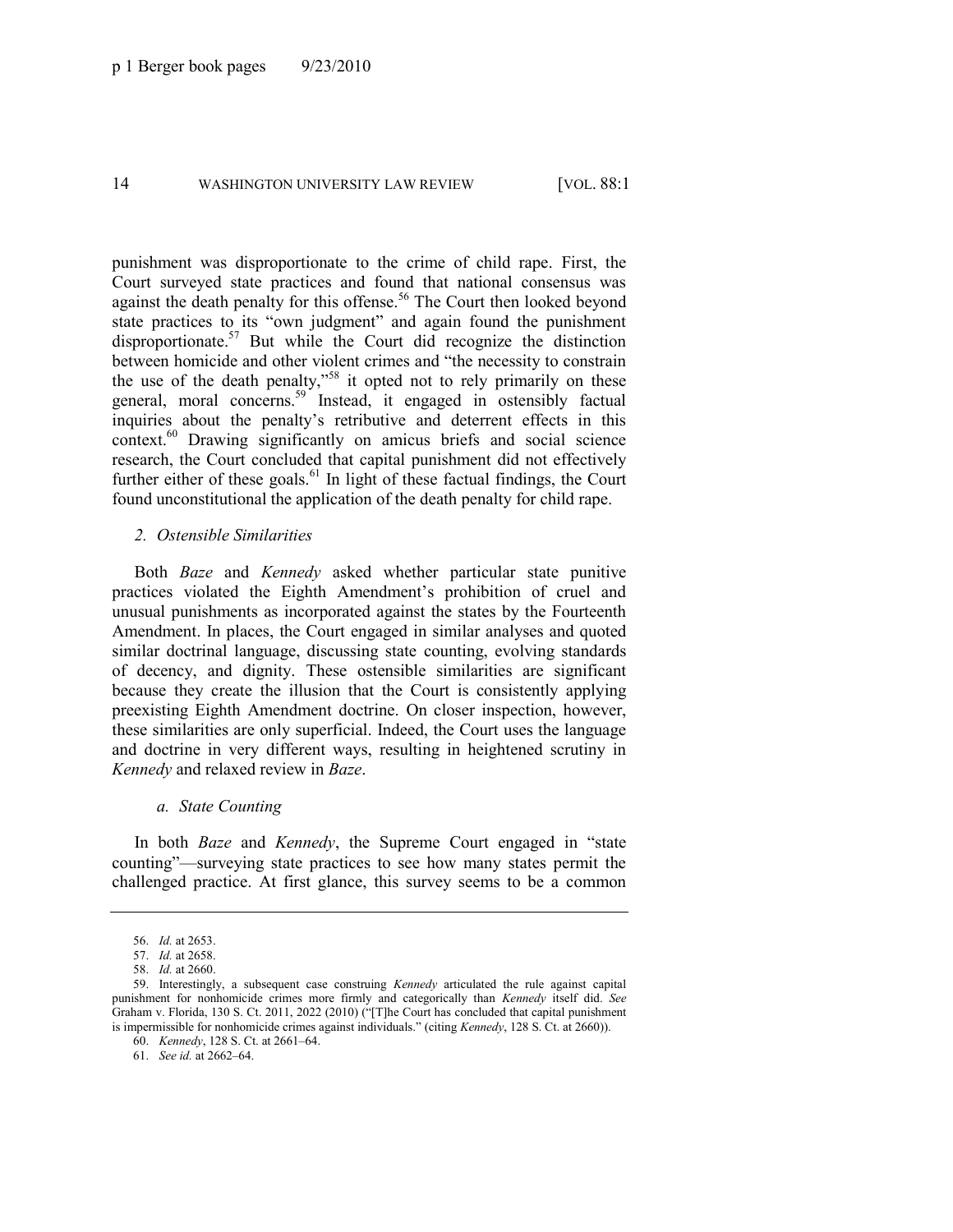inquiry lending some consistency across the different lines of Eighth Amendment doctrine. On closer inspection, though, the Court's use of state counting in the two lines of cases is very different (and problematic, for different reasons). These differences both reflect and contribute to the dramatically different levels of deference.

<span id="page-15-2"></span><span id="page-15-1"></span><span id="page-15-0"></span>State counting is common in Eighth Amendment proportionality cases.<sup>62</sup> Eighth Amendment doctrine looks to "the evolving standards of decency that mark the progress of a maturing society." $63$  In identifying these "evolving standards of decency," the Court has indicated at times that "[t]he clearest and most reliable objective evidence of contemporary values is the legislation enacted by the country's legislatures." $64$ Accordingly, recent capital proportionality cases like *Atkins v. Virginia*, 65 *Roper v. Simmons*, <sup>66</sup> and *Kennedy* all devote significant space to surveying state practices, identifying "objective indicia of consensus against" capital punishment for, respectively, the mentally retarded, juveniles, and child rapists.<sup>67</sup> For example, in *Kennedy*, the majority noted that forty-four states had not made child rape a capital offense; that the last individual executed for rape of a child was in 1964; and that only six of the thirtyseven death penalty jurisdictions authorized capital punishment for child rape.<sup>68</sup> Thus, explained the Court, the evidence tipped in favor of a national consensus against the death penalty for child rapists.<sup>69</sup>

<sup>62.</sup> *See generally* Tonja Jacobi, *The Subtle Unraveling of Federalism: The Illogic of Using State Legislation as Evidence of an Evolving National Consensus*, 84 N.C. L. REV. 1089, 1091 (2006) (arguing that the Supreme Court has consistently looked to state legislation to determine a national consensus in cases articulating the constitutional boundaries for application of the death penalty). For ease of presentation, I sometimes refer to capital proportionality cases as "proportionality" cases, even though there is a separate doctrinal line of noncapital proportionality cases. *See, e.g.*, Rachel E. Barkow, *The Court of Life and Death: The Two Tracks of Constitutional Sentencing Law and the Case for Uniformity*, 107 MICH. L. REV. 1145, 1146–47 (2009) [hereinafter Barkow, *Two Tracks*]. When discussing both sorts of proportionality cases, I distinguish them appropriately.

<sup>63.</sup> Estelle v. Gamble, 429 U.S. 97, 102 (1976) (quoting Trop v. Dulles, 356 U.S. 86, 101 (1958)) (internal quotation marks omitted).

<sup>64.</sup> Penry v. Lynaugh, 492 U.S. 302, 331 (1989), *abrogated by* Atkins v. Virginia, 536 U.S. 304 (2002). *But see infra* Part I.B.2.b.

<sup>65.</sup> 536 U.S. 304 (2002).

<sup>66.</sup> 543 U.S. 551 (2005).

<sup>67.</sup> *See* Kennedy v. Louisiana, 128 S. Ct. 2641, 2651 (2008) (counting states permitting death penalty for child rape); *Roper*, 543 U.S. at 564 (surveying state statutes and noting "evidence of national consensus against the death penalty for juveniles"); *Atkins*, 536 U.S. at 315 (surveying states exempting the mentally retarded from capital punishment). A recent noncapital proportionality case also surveyed state practices. *See* Graham v. Florida, 130 S. Ct. 2011, 2023–25 (2010) (surveying states permitting life sentences without parole for juvenile offenders).

<sup>68.</sup> *Kennedy*, 128 S. Ct. at 2651–52.

<sup>69.</sup> *Id.*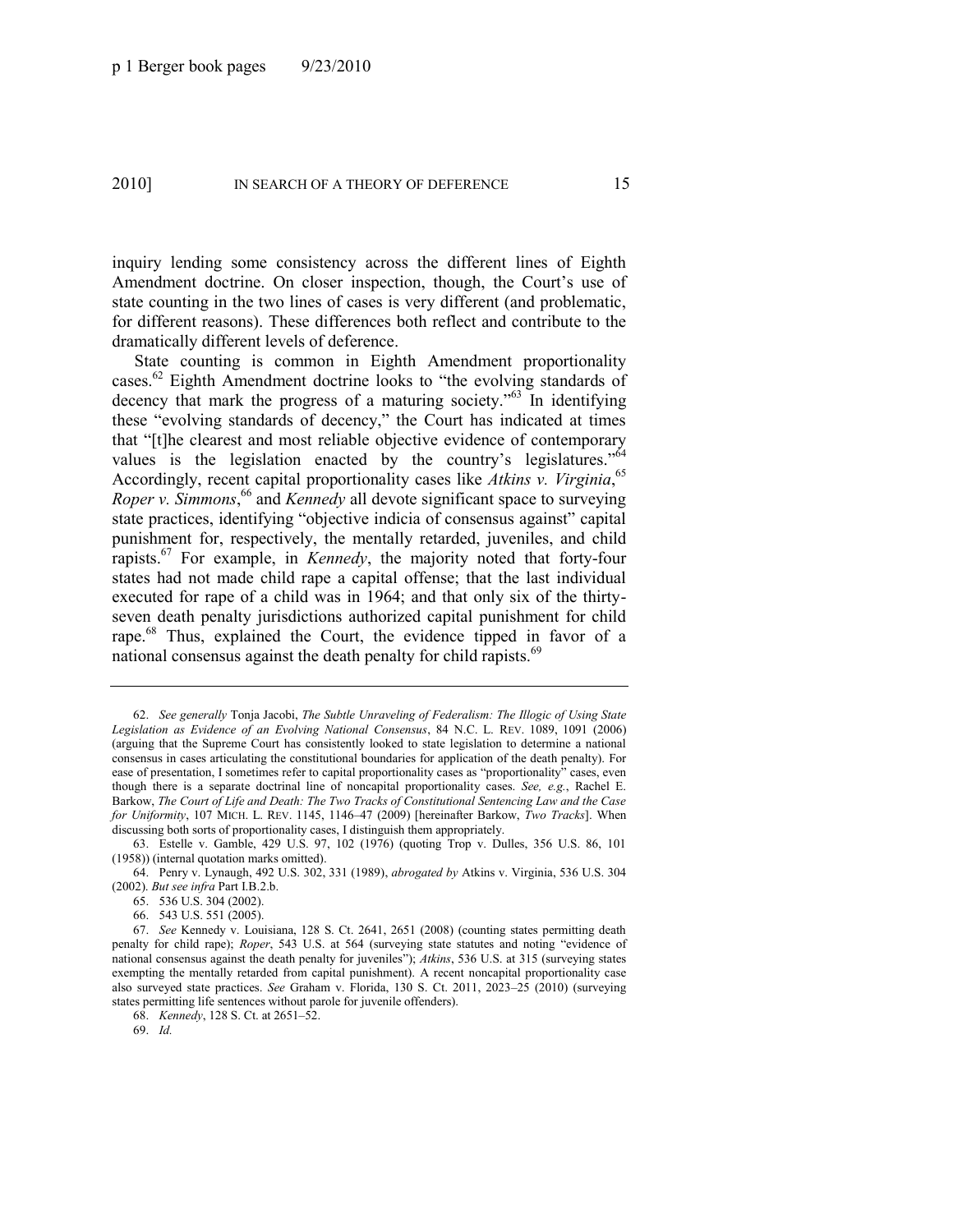This analysis might seem straightforward, but it is subject to manipulation. As an initial matter, given that the Court had already struck down the death penalty for the rape of an adult woman, state practices may not reflect national consensus so much as state legislatures' (correct) assumptions that capital punishment for any rape would rest on shaky constitutional ground.<sup>70</sup> Assuming arguendo that state practices might reflect national consensus, the Court's approach to state counting in *Atkins*, *Roper*, and *Kennedy* is nevertheless methodologically inconsistent. In *Atkins* and *Roper*, the survey revealed that many states still engaged in the challenged practice. In *Roper*, twenty states lacked a formal prohibition on executing juveniles.<sup>71</sup> In *Atkins*, twenty states permitted execution of the mentally retarded—and only eighteen death penalty states forbade it.<sup>72</sup> Faced with survey results that arguably counseled against the outcome that the Court apparently desired, the majority in both cases noted that regardless of the straight numbers, it would also consider "the consistency of the direction of change."<sup>73</sup> The Court also argued that even in states permitting the execution of juveniles, "the practice [was] infrequent.<sup>5,74</sup>

These additional analyses give the Court great flexibility to find an approach that disfavors the state.<sup>75</sup> If a straight count of states does not support the Court's desired conclusion, then perhaps related inquiries will. Indeed, in *Kennedy*, the Court found unpersuasive the trend *toward*  making child rape a capital offense because relatively few states had made child rape a capital offense.<sup>76</sup> The Court thus manipulates its state counting to highlight consensus against the challenged practice, even when consensus one way or another is not so clear.<sup>77</sup>

76. Kennedy v. Louisiana, 128 S. Ct. 2641, 2656–57 (2008).

77. Justice Scalia, in particular, has argued that the Court's state counting is window-dressing, which the majority uses to conceal the fact that it is simply imposing its own values. Thus, when it came to light that the Court's survey of national practices in *Kennedy* had omitted the military law that *does* authorize death for child rape, Justice Scalia agreed with the majority that the case need not be reheard "because the views of the American people on the death penalty for child rape were, to tell the truth, irrelevant to the majority's decision in this case.‖ Kennedy v. Louisiana, 129 S. Ct. 1, 3 (2008) (Scalia, J., opinion respecting denial of petition for rehearing).

<sup>70.</sup> See id. at 2665 (Alito, J., dissenting) (arguing that precedent "stunted legislative consideration of the question").

<sup>71.</sup> *Roper*, 543 U.S. at 564.

<sup>72.</sup> *Atkins*, 536 U.S. at 321–22 (Rehnquist, C.J., dissenting).

<sup>73.</sup> *Roper*, 543 U.S. at 566; *see also Atkins*, 536 U.S. at 315.

<sup>74.</sup> *Roper*, 543 U.S. at 564.

<sup>75.</sup> *But see* Roderick M. Hills, Jr., *Counting States*, 32 HARV. J.L. & PUB. POL'Y 17, 18 (2009) (arguing that the Court is "casual about . . . how it counts states" because "state-counting [is] a mechanism of judicial self-limitation").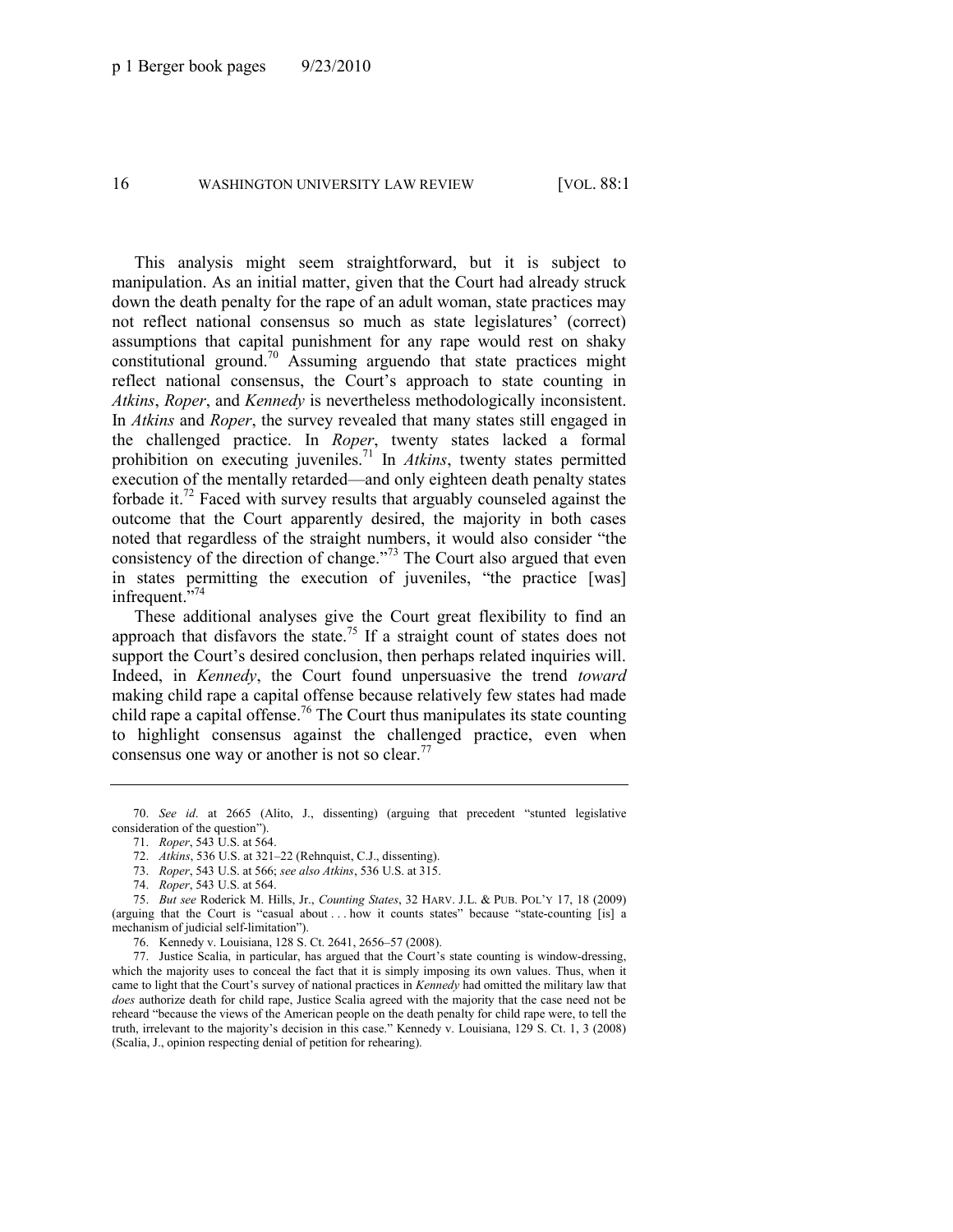By contrast, *Baze*'s use of state counting is exceedingly deferential. The *Baze* plurality opened by noting "at the outset" that it would be difficult to strike down a method of execution that is so widely used.<sup>78</sup> Thirty-six states and the federal government, the plurality noted, have adopted lethal injection as the preferred method of execution, and most or all of those jurisdictions use the three-drug protocol.<sup>79</sup> Given the prevalence of this protocol and the absence of any competing protocol, the plurality emphasized that it could not find Kentucky's method "objectively intolerable."<sup>80</sup>

At first glance, one could argue that state counting proves to be deferential in *Baze* simply because the survey of states clearly demonstrates a common practice. However, just as the Court's use of state counting in proportionality cases is questionable because it is so easily manipulated, so too is the state counting in *Baze* problematic because it is so unexamined. State counting is supposedly constitutionally relevant because it reflects national consensus. When courts striking down a challenged policy can point to evidence that it has been elsewhere rejected, they arguably mitigate the countermajoritarian problem.<sup>81</sup> But in identifying the widespread use of the three-drug procedure, *Baze* offered no theory for why state practices should be probative. Legislatures often play little role in designing execution procedures, passing broad laws that punt authority to unelected Department of Corrections (DOC) officials, who usually operate in secrecy. $82$  As a result, neither the legislators themselves nor the public at large know anything about the procedure.<sup>83</sup> It would therefore be odd to think that the number of states using the procedure is any indication of democratic consensus. Indeed, given that many state DOCs have blindly copied the procedure from each other

<sup>78.</sup> Baze v. Rees, 128 S. Ct. 1520, 1532 (2008) (plurality opinion).

<sup>79.</sup> *Id.* at 1532.

<sup>80.</sup> *Id.* at 1534–35.

<sup>81.</sup> *See* Corinna Barrett Lain, *The Unexceptionalism of "Evolving Standards*," 57 UCLA L. REV. 365, 369 (2009) (arguing that state counting in a variety of constitutional contexts demonstrates that the "Court is an inherently majoritarian institution").

<sup>82.</sup> *See, e.g.*, ARIZ. REV. STAT. ANN. § 13-704 (2009) ("The penalty of death shall be inflicted by an intravenous injection of a substance or substances in a lethal quantity sufficient to cause death, under the supervision of the state department of corrections."); GA. CODE ANN. § 17-10-38 (2008) (proscribing similar guidelines); Berger, *supra* not[e 7,](#page-4-1) at 303 (discussing vague state statutes that "punt") authority" to state DOCs).

<sup>83.</sup> See, e.g., Katie Roth Heilman, Comment, *Contemplating "Cruel and Unusual": A Critical Analysis of* Baze v. Rees *in the Context of the Supreme Court's Eighth Amendment ―Proportionality‖ Jurisprudence*, 58 AM. U. L. REV. 633, 653 (2009) (arguing that the plurality's assertion regarding lethal injection's ubiquity is not especially relevant given that the public knows very little about the procedure).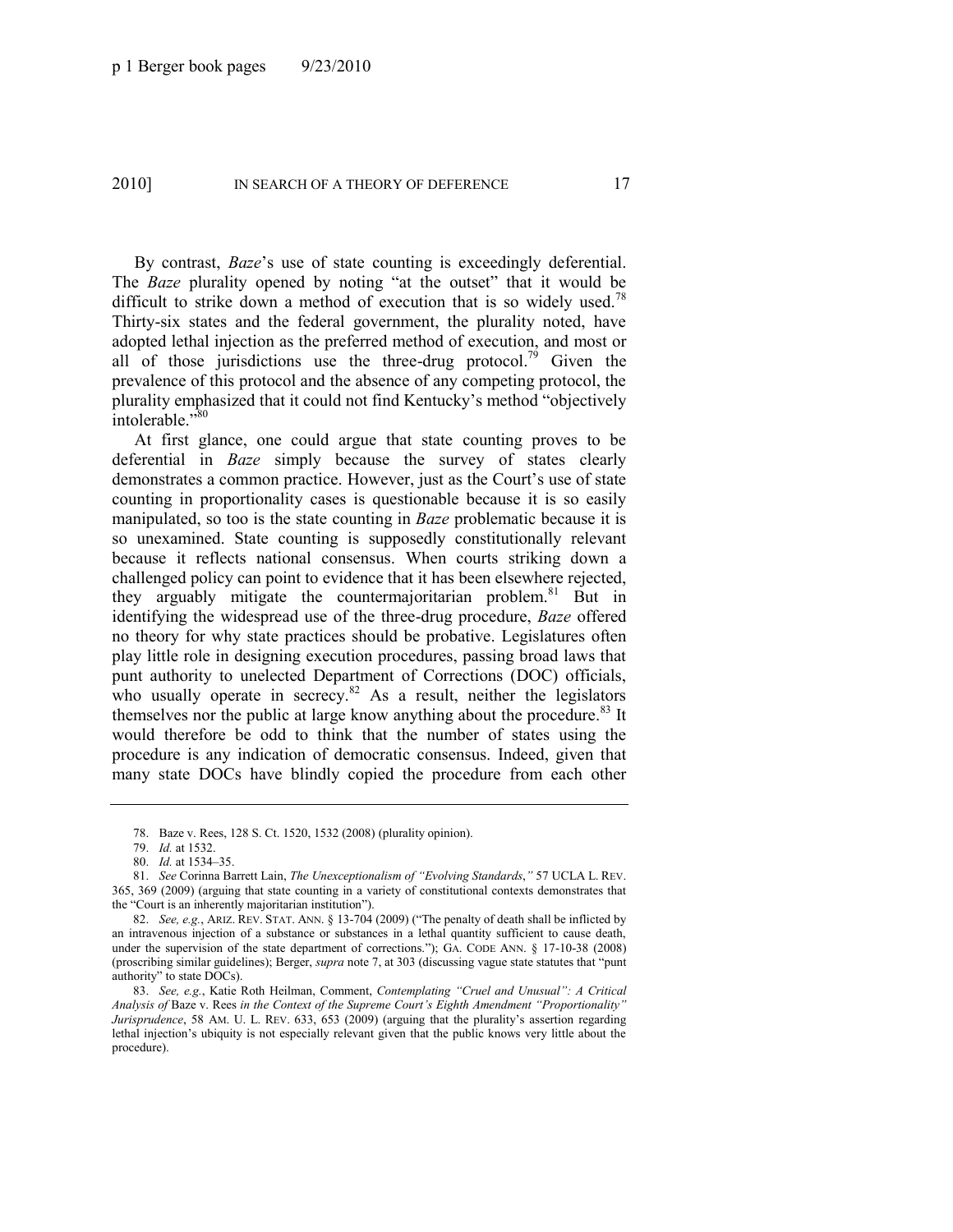without assessing its dangers, state counting creates a perverse rule that rewards states for copying a procedure without assessing its risks.<sup>84</sup>

The plurality's use of state counting also misconstrued the issue presented. Plaintiffs in lethal injection actions like *Baze* did not challenge lethal injection or even the three-drug protocol *per se*. Rather, they challenged the procedure's details. Properly implemented, the three-drug protocol is presumably painless; improperly implemented, it is excruciating.<sup>85</sup> Accordingly, the safety—and, hence, constitutionality—of the procedure rides on the details of each state's implementation. But state DOCs implement the protocols in dramatically different ways.<sup>86</sup> Therefore, the fact that many other states have adopted the three-drug protocol, as *Baze* emphasized, is probative of very little, given the terrific variation among those states' practices and the constitutional relevance of those variations. Accordingly, just as proportionality cases like *Kennedy* suspiciously manipulate state counting to help justify striking down state practices, so too did the *Baze* plurality find state counting probative to justify judicial deference, when closer examination would have seriously called into question its relevance.<sup>87</sup>

#### <span id="page-18-0"></span>*b. Evolving Standards of Decency*

Under contemporary doctrine, the Eighth Amendment's meaning must be consistent with "evolving standards of decency."<sup>88</sup> As we have seen,

<sup>84.</sup> *See, e.g.*, Harbison v. Little, 511 F. Supp. 2d 872, 895–98 (M.D. Tenn. 2007), *vacated*, 571 F.3d 531 (6th Cir. 2009) (recounting Tennessee's decision to follow other states' practices despite significant evidence that alternative methods were far safer); Teresa A. Zimmers & Leonidas G. Koniaris, *Peer-Reviewed Studies Identifying Problems in the Design and Implementation of Lethal Injection for Execution*, 35 FORDHAM URB. L.J. 919, 921 (2008) (arguing that states performed no research "whatsoever" to determine risks of lethal injection when they adopted the procedure).

<sup>85.</sup> *See, e.g.*, Berger, *supra* not[e 7,](#page-4-1) at 265–66 (describing three-drug protocol).

<sup>86.</sup> *Compare* Morales v. Hickman, 415 F. Supp. 2d 1037, 1039–45 (N.D. Cal. 2006) (describing the risks of California lethal injection protocol, including data from execution logs indicating that executions did not proceed as intended), *with Harbison*, 511 F. Supp. 2d at 882–92 (describing the risks of Tennessee's lethal injection protocol, including failure to check consciousness, failure to select adequately trained executioners, and failure to monitor administration of drugs), *and* Taylor v. Crawford, No. 05-4173, 2006 WL 1779035, at \*3–6 (W.D. Mo. June 26, 2006) (describing the risks of Missouri's lethal injection protocol, including dyslexic doctor mixing drugs).

<sup>87</sup>*. Cf*. Corinna Barrett Lain, *Deciding Death*, 57 DUKE L.J. 1, 25–36 (2007) [hereinafter Lain, *Deciding Death*] (discussing the use of state counting and statistics in *Atkins* and *Roper* and determining that the Justices' views, not the legitimate use of statistics, accounted for the outcomes); Joshua L. Shapiro, *And Unusual: Examining the Forgotten Prong of the Eighth Amendment*, 38 U. MEM. L. REV. 465, 477–80 (2008) (arguing that in capital punishment cases, the Court has used statistics in a "results-oriented and undisciplined manner").

<sup>88.</sup> *E.g.*, Estelle v. Gamble, 429 U.S. 97, 102 (1976) (quoting Trop v. Dulles, 356 U.S. 86, 100 (1958)). This inquiry typically operates as an "irreversible ratchet," forbidding states from reversing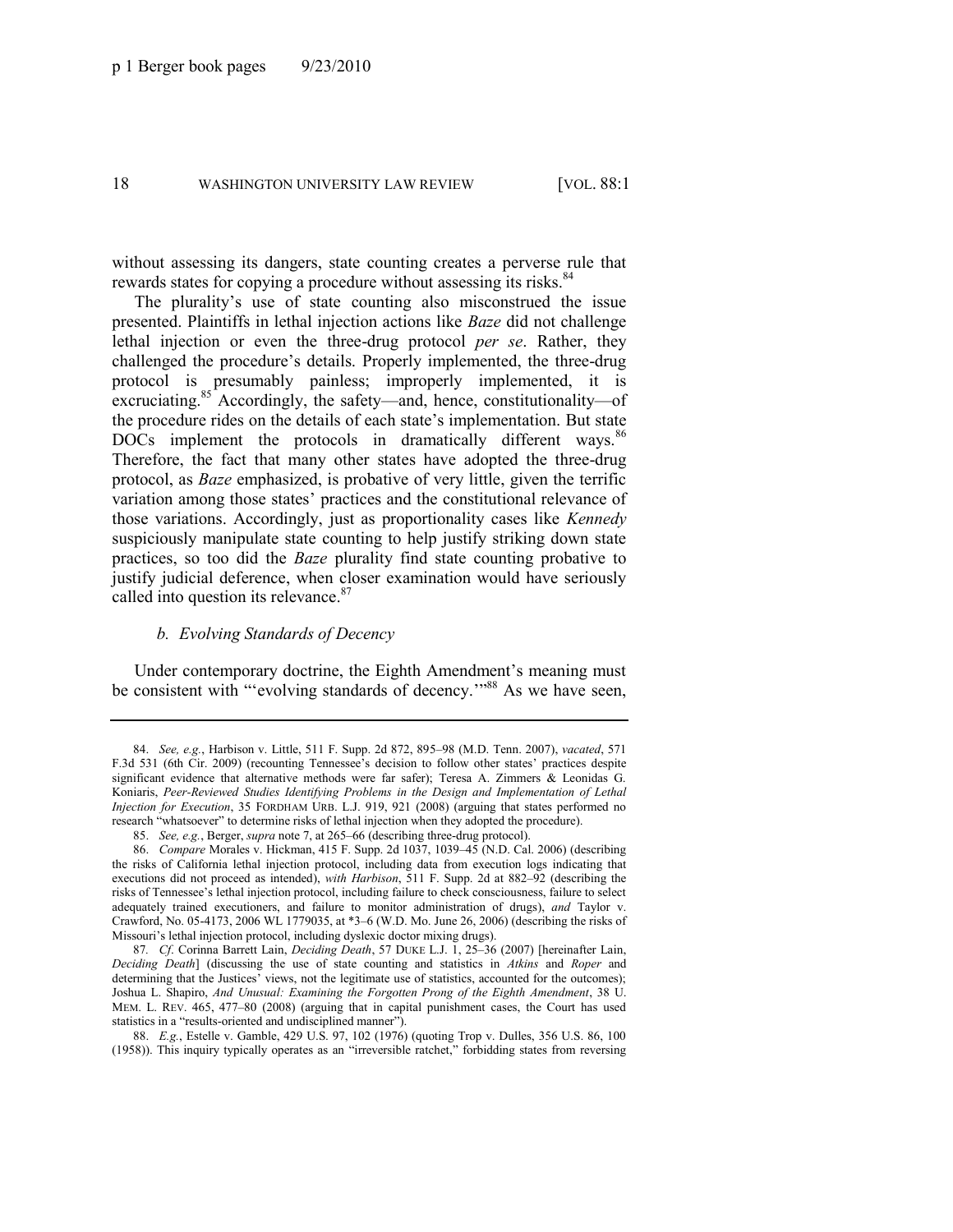state counting has long been considered an important component of the "evolving standards" inquiry,<sup>89</sup> but courts have applied the principle inconsistently. Indeed, despite the conventional wisdom that the evolving standards inquiry is largely determined by state counting, the Court in *Kennedy* actually discussed the two separately. When the Court surveyed the states' child rape laws in Part III of its opinion, it did not once mention "evolving standards of decency."<sup>90</sup> Instead, in Part IV, where the Court explored its "own judgment," it explained that "[e]volving standards of decency that mark the progress of a maturing society counsel us to be most hesitant before interpreting the Eighth Amendment to allow the extension of the death penalty."<sup>91</sup> In other words, the Court apparently treated the "evolving standards" requirement as an invitation, not only to look for objective indicia of a national consensus in Part III, but also to ascertain its own independent judgment in Part IV as to the propriety of the death penalty in particular circumstances. Thus, the *Kennedy* Court reasoned that ―[i]t is an established principle that [evolving standards of] decency, in [their] essence, presume[] respect for the individual and thus moderation or restraint in the application of capital punishment.<sup> $92$ </sup>

Far from limiting the Court to an (arguably) objective survey of contemporary practices, the "evolving standards of decency" inquiry, then, invited the Court to make its own judgment as to the propriety of the death penalty—that is, to substitute Louisiana's legislative judgments with its own. As part of its own inquiry, the Court "insist[ed] upon confining the instances in which capital punishment may be imposed.<sup>993</sup> It also explained that " $[c]$ onsistent with evolving standards of decency ... there is a distinction between intentional first-degree murder on the one hand and nonhomicide crimes against individual persons, including child rape, on the other."<sup>94</sup> In other words, the Court used "evolving standards" to make its own judgment that the death penalty should be limited and that

91. *Id.* at 2658.

the Court's determinations. Jacobi, *supra* note [62,](#page-15-0) at 1119–23.

<sup>89.</sup> *See* Atkins v. Virginia, 536 U.S. 304, 312 (2002) (explaining that proportionality review under "evolving standards" should be informed by "objective factors" and that the most reliable evidence is "legislation enacted by the country's legislatures" (quoting Harmelin v. Michigan, 501 U.S. 957, 1000 (1991))); Penry v. Lynaugh, 492 U.S. 279, 331 (1987) (internal quotation marks omitted)); Jacobi, *supra* note [62,](#page-15-0) at 1091 (explaining that the Court has indicated that the clearest evidence of contemporary values to ascertain evolving standards is state legislation); *supra* note[s 63](#page-15-1)– [64](#page-15-2) and accompanying text.

<sup>90.</sup> *See* Kennedy v. Louisiana, 128 S. Ct. 2641, 2651–58 (2008) (surveying state penalties for child rape but not mentioning "evolving standards of decency").

<sup>92.</sup> *Id*.

<sup>93.</sup> *Id.* at 2659.

<sup>94.</sup> *Id.* at 2660.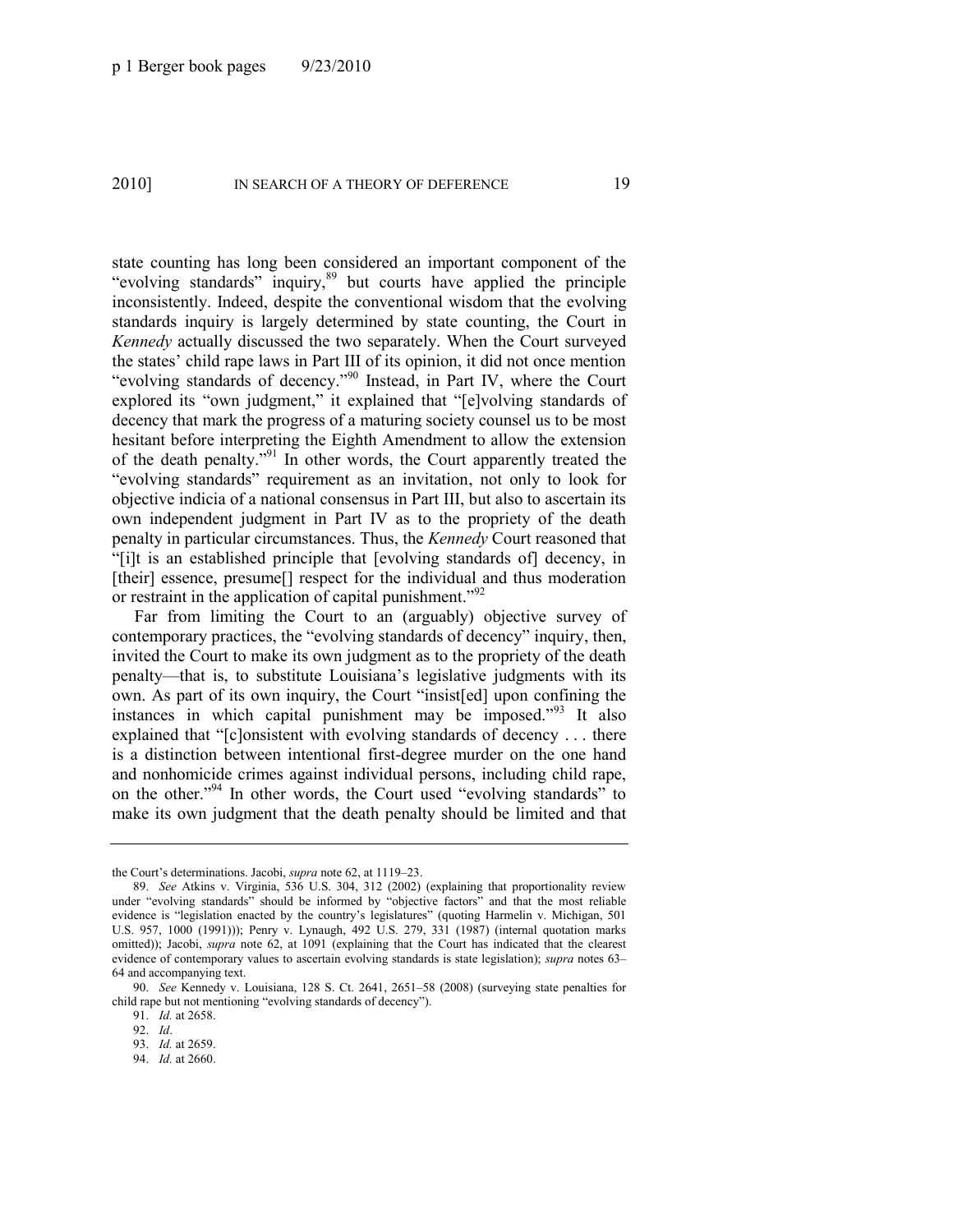there was a moral difference between murder and nonhomicide crimes. This use of "evolving standards" may go beyond other proportionality cases' reliance on that concept as an invitation to count states, but the approach nevertheless fits more generally with the Court's rigorous review in proportionality cases.

By contrast, *Baze*'s consideration of evolving standards counsels for deference. The plurality explained that " $[o]$ ur society has ... steadily moved to more humane methods of carrying out capital punishment.<sup>95</sup> It then recounted the evolution of methods of execution: "firing squad, hanging, the electric chair, ... the gas chamber, [and, finally,] lethal injection."<sup>96</sup> But rather than suggesting that these evolving practices gave the Court license to intrude on the states' judgment, the plurality argued that the states themselves, without judicial interference, have progressed "toward more humane methods of execution."<sup>97</sup> "[O]ur approval of a particular method in the past," the plurality concluded, "has not precluded legislatures from taking the steps they deem appropriate, in light of new developments, to ensure humane capital punishment."<sup>98</sup> Thus, whereas *Kennedy* cited "evolving standards" to empower the Court to constrain the death penalty by striking down a state's practice, *Baze* essentially said that courts should leave states alone to evolve as they wish.<sup>99</sup> The Court's contradictory approaches to evolving practices reflect, once again, opposing views of judicial deference.

#### *c. Dignity*

Both *Baze* and *Kennedy* also reference "dignity," but they use that word very differently. In proportionality cases, "dignity" bolsters the individual's Eighth Amendment protection and invites the Court to engage in rigorous review of the state's policy. In *Kennedy*, the Court emphasized that law must "express respect for the dignity of the person, and the punishment of criminals must conform to that rule."<sup>100</sup> *Kennedy* thus made clear that it would focus primarily on the interests of the condemned. This view of "dignity" is consistent with earlier proportionality cases. *Roper*, for instance, noted that "[b]y protecting even those convicted of heinous

<sup>95.</sup> Baze v. Rees, 128 S. Ct. 1520, 1538 (2008) (plurality opinion).

<sup>96.</sup> *Id.*

<sup>97.</sup> *Id.*

<sup>98.</sup> *Id.*

<sup>99.</sup> *See id.* at 1527 (arguing that states have been "motivated by a desire to find a more humane alternative to then-existing methods").

<sup>100.</sup> Kennedy v. Louisiana, 128 S. Ct. 2641, 2649 (2008).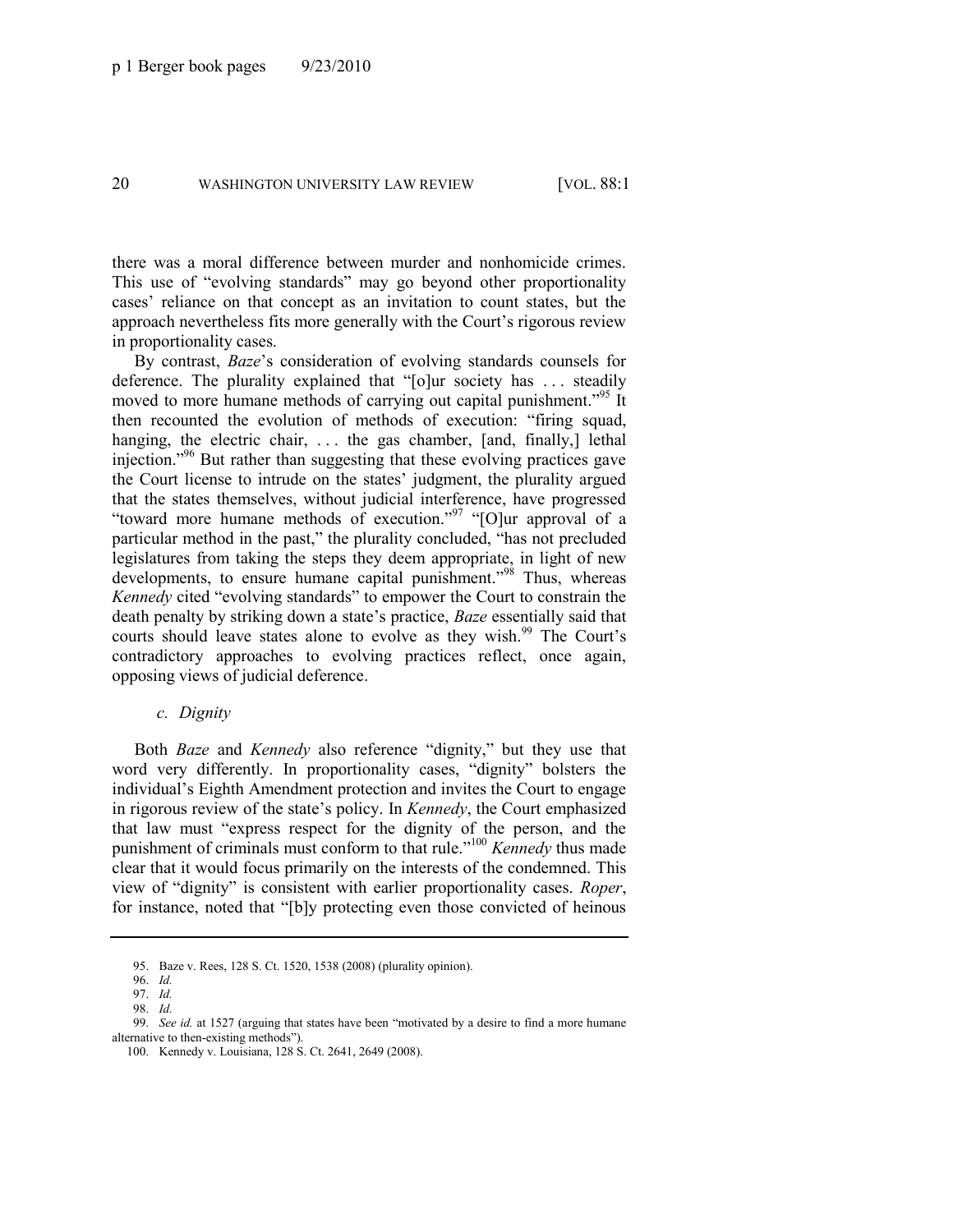crimes, the Eighth Amendment reaffirms the duty of the government to respect the dignity of all persons."<sup>101</sup> The Court in proportionality cases thus conceives of the condemned as the Eighth Amendment-right holder and focused on *his* dignity interest, contributing further to its heightened scrutiny.<sup>102</sup>

By contrast, *Baze*'s attention to "dignity" focuses not on the condemned but on "[t]he [state's] interest in preserving *the dignity of the procedure*, especially where convulsions or seizures could be misperceived as signs of consciousness or distress."<sup>103</sup> Petitioners had argued that Kentucky should eliminate the paralytic "because it serves no therapeutic purpose while suppressing muscle movements that could reveal an inadequate administration of the first drug."<sup>104</sup> The plurality responded, however, that the paralytic "prevents involuntary physical movements during unconsciousness that may accompany the injection of potassium chloride" and that Kentucky's interest in the "dignity of the procedure" outweighed the risk that the paralytic would conceal excruciating pain.<sup>105</sup> Remarkably, this analysis suggests that the *State's* aesthetic interest in a peaceful-looking procedure trumps the inmate's interest in a transparent procedure that would more easily reveal errors of administration and intense pain. In other words, under *Baze*, the "dignity" inquiry apparently prioritizes the State's interest in the witnesses' experiences (i.e., whether they are viewing an execution that looks peaceful) over the inmate's experience (i.e., whether he feels pain). Appearances are more important than reality. *Baze* and *Kennedy*'s conflicting uses of the word "dignity" highlight, once again, internal contradictions within the Eighth Amendment doctrine. *Baze* and *Kennedy* not only come to opposite outcomes, but rest on different theories of whose interests—whose "dignity"—is primary here.

<sup>101.</sup> Roper v. Simmons, 543 U.S. 551, 560 (2005).

<sup>102.</sup> *Cf.* Judith Resnik, *Law as Affiliation: "Foreign" Law, Democratic Federalism, and the Sovereigntism of the Nation-State*, 6 INT'L J. CONST. L. 33, 52 (2008) (arguing that since World War II and the Universal Declaration of Human Rights, the United States Supreme Court has relied on the term ""dignity' to enhance constitutional protections for individuals and [has] embed[ded] the concept into . . . the Bill of Rights," including the Eighth Amendment).

<sup>103.</sup> Baze v. Rees, 128 S. Ct. 1520, 1535 (2008) (plurality opinion) (emphasis added).

<sup>104.</sup> *Id*.

<sup>105.</sup> *Id.*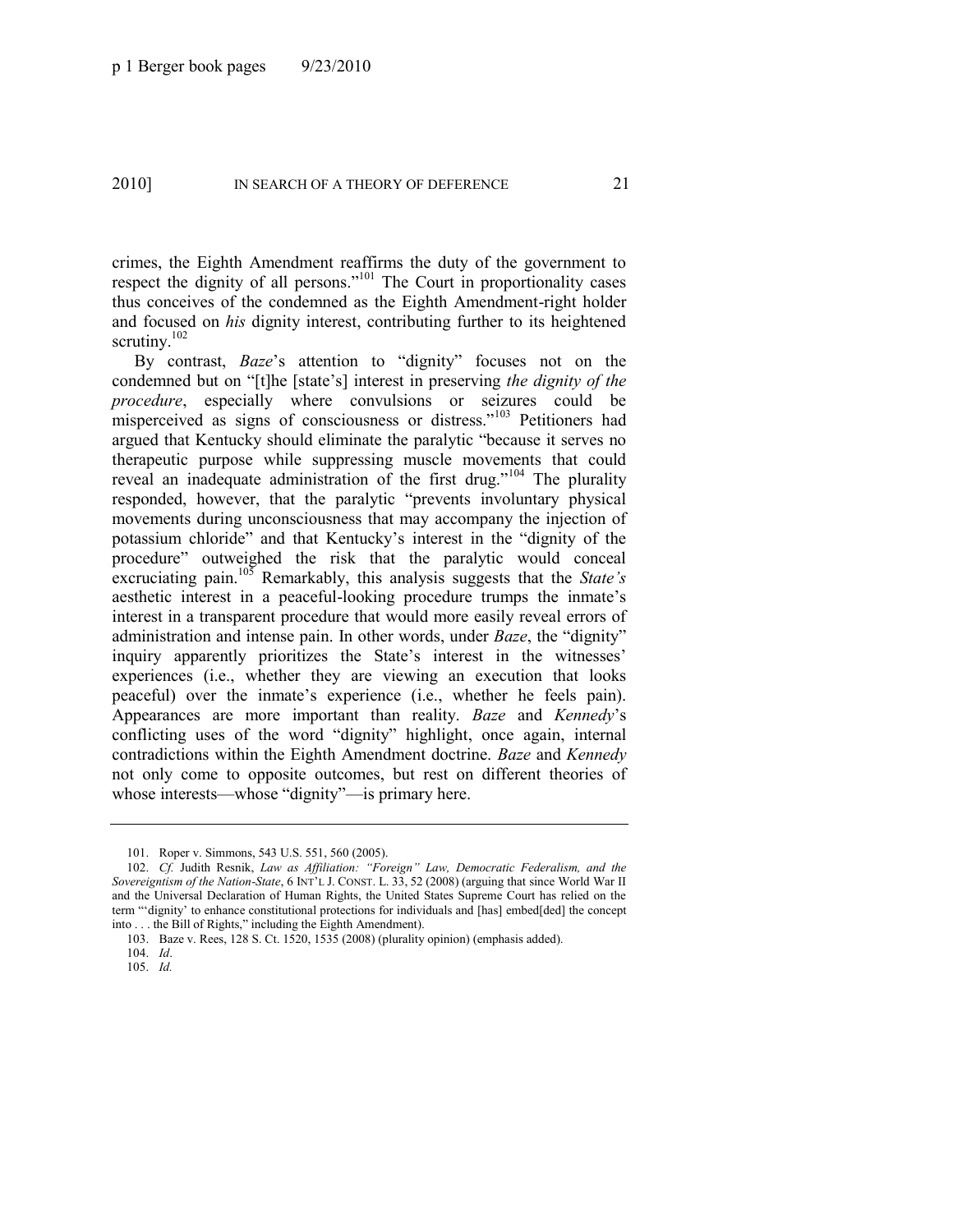#### *3. Doctrinal Divergence and the Treatment of Facts*

Another crucial difference between *Kennedy* and *Baze* is the Court's approach to the facts. As Judge Jerome Frank once noted, "[i]f you scrutinize a legal rule, you will see that it is a conditional statement referring to facts."<sup>106</sup> Legal rules, then, are operative only to the extent that they are applied to facts. As a result, deference involves not just the doctrinal test courts articulate but also the way they approach the relevant facts $107$ 

<span id="page-22-0"></span>The Court adopted nearly opposite attitudes toward the background facts in *Baze* and *Kennedy*. Whereas *Kennedy* drew liberally from amicus briefs and social science research, *Baze* downplayed such sources, especially those suggesting serious problems with the three-drug procedure in other states.<sup>108</sup> In *Baze*, the Court crafted a far-reaching, deferential legal standard, despite the dearth of evidence in that case. The factual record in *Baze* was sparse, a point the petitioners emphasized in their briefs.<sup>109</sup> The plaintiffs had been denied important discovery, including depositions, which prevented them from learning about the execution team's responsibilities and competence.<sup>110</sup> Given that the safety of the procedure hinges significantly on the competence of the people executing it, this denial obscured key information about how the procedure actually worked in practice.<sup>111</sup> Additionally, only one Kentucky prisoner

<sup>106.</sup> JEROME FRANK, COURTS ON TRIAL 14 (1949).

<sup>107.</sup> *See* Turner v. Safley, 482 U.S. 78, 100 (1987) (Stevens, J., concurring in part and dissenting in part) ("How a court describes its standard of review when a prison regulation infringes fundamental constitutional rights often has far less consequence for the inmates than the actual showing that the court demands of the State in order to uphold the regulation."); *supra* Part I.A (explaining the connection between standards of review and judicial attitudes towards legislative fact-finding); *infra* Part III.C.

<sup>108.</sup> *See* Brief for Michael Morales et al. as Amici Curiae Supporting Petitioners at 8–28, Baze v. Rees, 128 S. Ct. 1520 (2008) (No. 07-5439) [hereinafter Morales Amicus Brief] (arguing that "public, undisputed facts from multiple jurisdictions reveal a pervasive lack of professionalism in the development of protocols and the selection, training, and oversight of execution team members") (internal quotation marks omitted).

<sup>109.</sup> *See* Brief for Petitioners at 20, 43–46, 59–60, Baze v. Rees, 128 S. Ct. 1520 (2008) (No. 07- 5439) (discussing Kentucky's lack of a track record with lethal injection, and the Kentucky courts' failure to address issues in the record, and contending that because the record was created under an erroneous legal standard, the lower courts should reevaluate it).

<sup>110.</sup> *See* Reply Brief for Petitioners at 16 n.2, *Baze*, 128 S. Ct. 1520 (No. 07-5439) (discussing trial court's denial of depositions).

<sup>111.</sup> For example, in Missouri, crucial evidence regarding the execution team leader's incompetence and departures from the State's stated procedure was discovered through a deposition. *See* Deposition of John Doe No. 1 at 20, Taylor v. Crawford, No. 05-4173, 2006 WL 1779035 (W.D. Mo. June 5, 2006) [hereinafter Doe Deposition]; Berger, *supra* note [7,](#page-4-1) at 268–70 (discussing Doe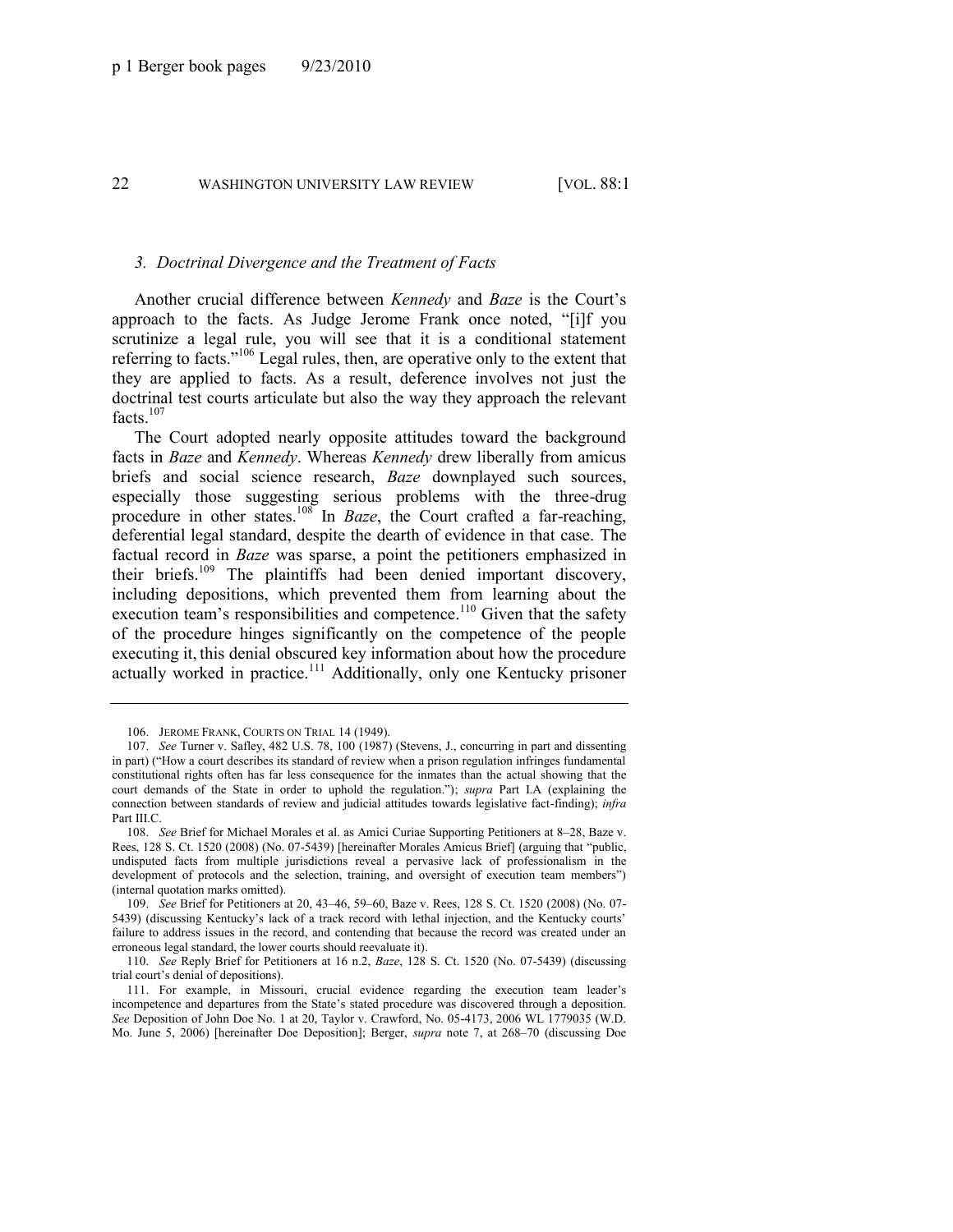had ever been executed by lethal injection, $112$  so there were few execution records shedding light on the procedure.<sup>113</sup>

The plurality was untroubled by these gaps in the record. It explained that, whatever the facts, courts should not embroil themselves "in ongoing scientific controversies beyond their expertise  $\dots$ <sup>114</sup> The plurality also refused to look at well-established outside facts presented in amicus briefs shedding light on problems with lethal injection in other states.<sup>115</sup>

In light of these limitations, the plurality might have written a narrow opinion either remanding the case for more fact finding or rejecting the plaintiffs' Eighth Amendment action on the basis of the sparse record. Or the Court might have granted certiorari in a different case with a more developed record.<sup>116</sup> Instead, the *Baze* plurality framed its analysis broadly, focusing on the written protocol instead of the details of implementation. The plurality praised the protocol's call for an IV team to establish both primary and backup lines, its inclusion of a phlebotomist, and the presence of officials in the execution chamber to watch for signs of IV problems.<sup>117</sup> While this attention is understandable, complete focus on the written protocol creates the false impression that the procedure's safety can be discerned within the four corners of the document.<sup>118</sup> The protocol's safeguards do weigh in favor of constitutionality, but the plurality nowhere explained that a written protocol has little value if it is

114. *Baze*, 128 S. Ct at 1531 (plurality opinion).

117. *Baze*, 128 S. Ct. at 1533–34.

Deposition). Thus, the denial of the deposition in *Baze* quite possibly obscured similar important information about Kentucky's lethal injection procedure.

<sup>112.</sup> *Baze*, 128 S. Ct. at 1528.

<sup>113.</sup> By comparison, other states' execution records sometimes reveal serious problems. In Missouri, for instance, the record revealed that the State had varied the amount of anesthetic prepared for some executions. *See* Letter from Defendants to Judge Fernando Gaitan (May 17, 2006), Taylor v. Crawford, No. 05-4173 (apologizing for the State's misstatements to the court about anesthetic dose).

<sup>115.</sup> *See* Morales Amicus Brief, *supra* note [108,](#page-22-0) at 8–35 (recounting problems in various states' lethal injection procedures).

<sup>116.</sup> Had the Court wanted to decide a method-of-execution case with a substantially more developed record, it could have granted certiorari in *Taylor v. Crawford*, a Missouri lethal injection challenge with a much more thorough trial record. *See* Taylor v. Crawford, No. 05-4173, 2006 WL 1779035, at \*3–8 (W.D. Mo. June 26, 2006) (recounting problems with Missouri procedure). That it chose not to do so suggests that some justices preferred articulating an Eighth Amendment standard *without* the benefit of factual background. *See* Berger, *supra* not[e 7,](#page-4-1) at 279 n.102.

<sup>118.</sup> Mere qualifications are inadequate to ensure that execution team members will competently perform their duties. In Missouri, for example, a surgeon failed to mix the drugs properly and perform other tasks crucial to humane lethal injection. *See Taylor*, 2006 WL 1779035, at \*4–7 (discussing surgeon's mistakes in lethal injection). Moreover, *Baze* only addressed IV access, not the skills needed for other steps of the procedure, such as mixing the drugs, injecting the drugs, and monitoring anesthetic depth. *See* Berger, *supra* not[e 7,](#page-4-1) at 263–73 (discussing protocol's steps).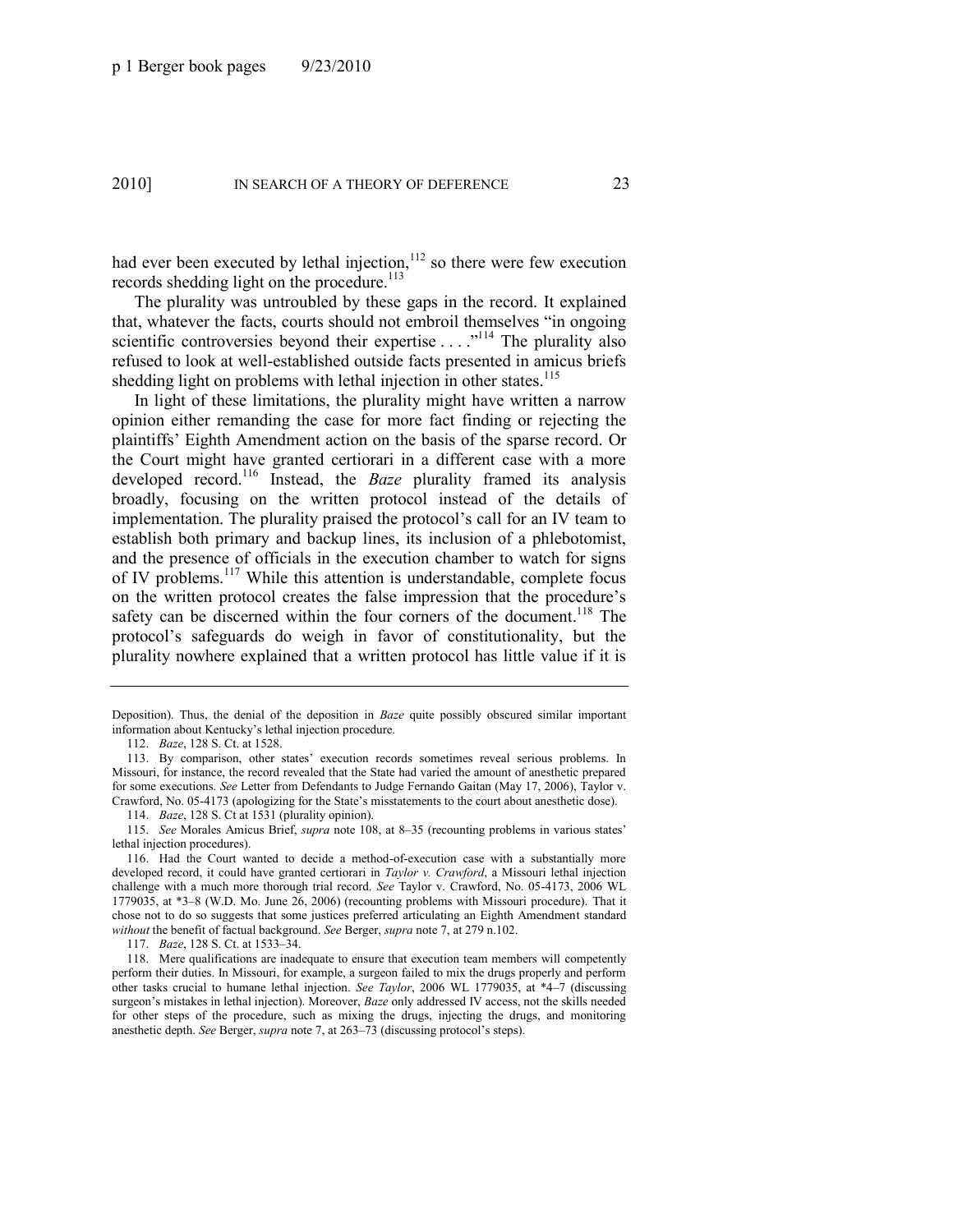not faithfully and competently carried out. Nor did the plurality concede that other states have deviated substantially from their own protocols.<sup>119</sup>

The plurality further minimized the importance of implementation in its discussion of accidents. Relying on the Court's 1947 decision in Louisiana ex rel. Francis v. Resweber,<sup>120</sup> the plurality explained that "accidents happen for which no man is to blame"<sup>121</sup> and that, "while" regrettable," such an "isolated mishap . . . does not [violate] the Eighth Amendment" because it does not "give[] rise to a 'substantial risk of serious harm."<sup>122</sup> This attention to *Resweber* is significant because it further downplays implementation. More precisely, the plurality's use of *Resweber* apparently assumes that the Court will be able to distinguish between "an innocent misadventure,"<sup>123</sup> which would not create an Eighth Amendment problem, and an "objectively intolerable risk of harm' that officials may not ignore." $124$  In some circumstances, this assumption may be correct; a problem might arise that is so unforeseeable that it can be fairly termed an accident "for which no man is to blame."<sup>125</sup> But methodof-execution challenges are primarily about risk,<sup>126</sup> and the plaintiffs' main contention is that the states' procedures create too much risk—that is, too great a possibility of accident. And because much of the risk stems from unqualified personnel, it is impossible to know exactly what will go wrong. Incompetent personnel can make numerous kinds of errors, some unpredictable. The plurality seems to suggest that unexpected errors might be excusable, a position that would absolve the State of responsibility over unexpected harms caused by incompetent personnel, even though it was very predictable that such personnel would cause *some* error. By emphasizing that "isolated mishap[s]" do not violate the Eighth Amendment and by then proceeding to examine Kentucky's written

<sup>119.</sup> *See* Morales v. Tilton, 465 F. Supp. 2d 972, 981 (N.D. Cal. 2006) ("[I]mplementation of California's lethal-injection protocol lacks both reliability and transparency.‖); *Taylor*, 2006 WL 1779035, at \*4–7 (explaining that Missouri execution team leader *sua sponte* "modified the protocol on several occasions in the past").

<sup>120.</sup> 329 U.S. 459 (1947) (plurality opinion).

<sup>121.</sup> *Baze*, 128 S. Ct. at 1531 (quoting *Resweber*, 329 U.S. at 462) (internal quotation marks omitted).

<sup>122.</sup> *Id.* (quoting Farmer v. Brennan, 511 U.S. 825, 842 (1994)).

<sup>123.</sup> *Id.* (quoting *Resweber*, 329 U.S. at 470 (Frankfurter, J., concurring)) (internal quotation marks omitted).

<sup>124.</sup> *Id.* (quoting *Farmer*, 511 U.S. at 846).

<sup>125.</sup> *Id.* (quoting *Resweber*, 329 U.S. at 462).

<sup>126.</sup> *See, e.g.*, *Baze*, 128 S. Ct. at 1531–32 (requiring, *inter alia*, a substantial risk of harm for an Eighth Amendment violation); *see also* Evans v. Saar, 412 F. Supp. 2d 519, 524 (D. Md. 2006) (asking ―whether an inmate facing execution has shown that he is subject to an unnecessary risk of unconstitutional pain or suffering") (internal quotation marks omitted).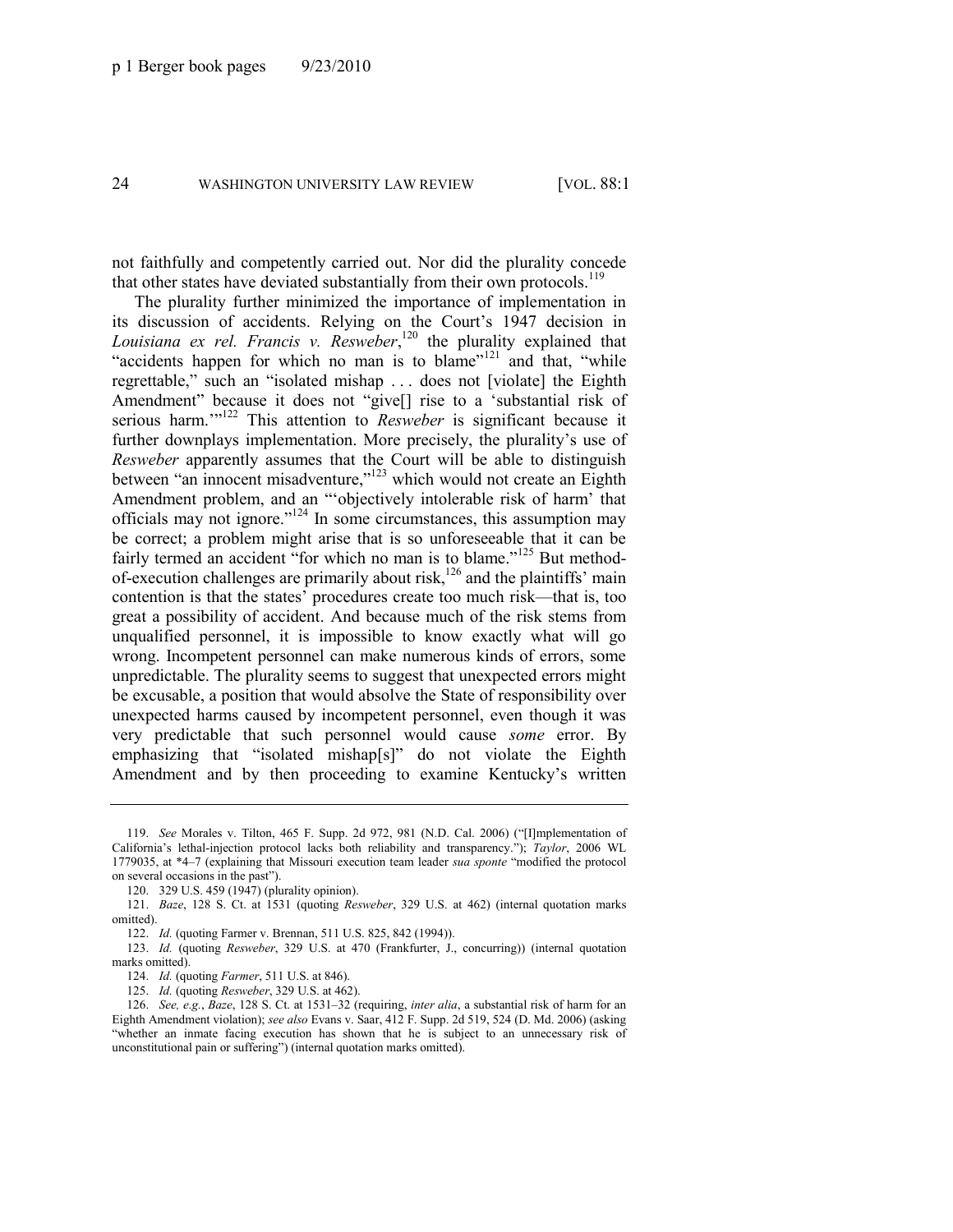protocol (but not its actual practices), the plurality ignored the facts on which the plaintiffs' case turned. $127$ 

<span id="page-25-0"></span>Far from being troubled by the limited record, then, the *Baze* plurality exploited the factual gaps to create a standard deferential to the state. It even emphasized that that standard was not tethered to the facts of the Kentucky protocol, holding that a state protocol "substantially similar" to Kentucky's would pass constitutional muster.<sup>128</sup> It further insisted that this standard would apply broadly and resolve other lethal injection challenges.<sup>129</sup> All of this amounted to a preemptive deference, a widereaching deferential standard that not only ignored gaps in the record to defer to the State in the instant case but also insisted on applying that deference to other cases, with insufficient regard to factual differences.

By sharp contrast, following cases like *Atkins* and *Roper*, the Court in *Kennedy* relied heavily on facts provided by amici or social science research to strike down the challenged state practice. Whereas *Baze*  cautioned that courts should not interfere with the political branches' scientific judgment and ignored some important supplemental amicus briefs, *Kennedy* saw no problem with reviewing extensive social science data and using it to second guess the political branches' judgment. Indeed, the Court repeatedly looked outside the case for crucial evidence about existing state laws;<sup>130</sup> pending state legislation;<sup>131</sup> jury practices;<sup>132</sup> the hardships that testimony imposes on rape victims;<sup>133</sup> the annual number of incidents of child rape compared to the annual number of murders;<sup>134</sup> the percentage of first-degree murderers sentenced to death;<sup>135</sup> the permanent psychological effect rape has on a child;<sup>136</sup> the infrequency of the death

- 133. *See id.* at 2662 (noting hardship imposed by testimony and citing amicus brief).
- 134. *See id.* at 2660 (citing social science research).
- 135. *See id.* (citing empirical study).
- 136. *See id.* at 2658 (citing several studies).

<sup>127.</sup> As Professor Denno argues, the *Baze* plurality's use of *Resweber* is also problematic because it quotes *Resweber*'s discussion of due process and double jeopardy issues to articulate the substantive Eighth Amendment standard. See Deborah W. Denno, When Willie Francis Died: The "Disturbing" *Story Behind One of the Eighth Amendment's Most Enduring Standards of Risk*, *in* DEATH PENALTY STORIES 17, 91 (John H. Blume & Jordan M. Steiker eds., 2009) (criticizing Chief Justice Roberts's use of *Resweber* in *Baze*).

<sup>128.</sup> *Baze*, 128 S. Ct. at 1537.

<sup>129.</sup> *See id.* ("The standard we set forth here resolves more challenges than [Justice Stevens] acknowledges.").

<sup>130.</sup> *See* Kennedy v. Louisiana, 128 S. Ct. 2641, 2651–52 (2008) (discussing state child rape laws).

<sup>131.</sup> *See id*. at 2656–57 (discussing pending legislation).

<sup>132.</sup> *See id.* at 2651–58 (surveying state laws, jury practices, and other relevant information to assess state practices).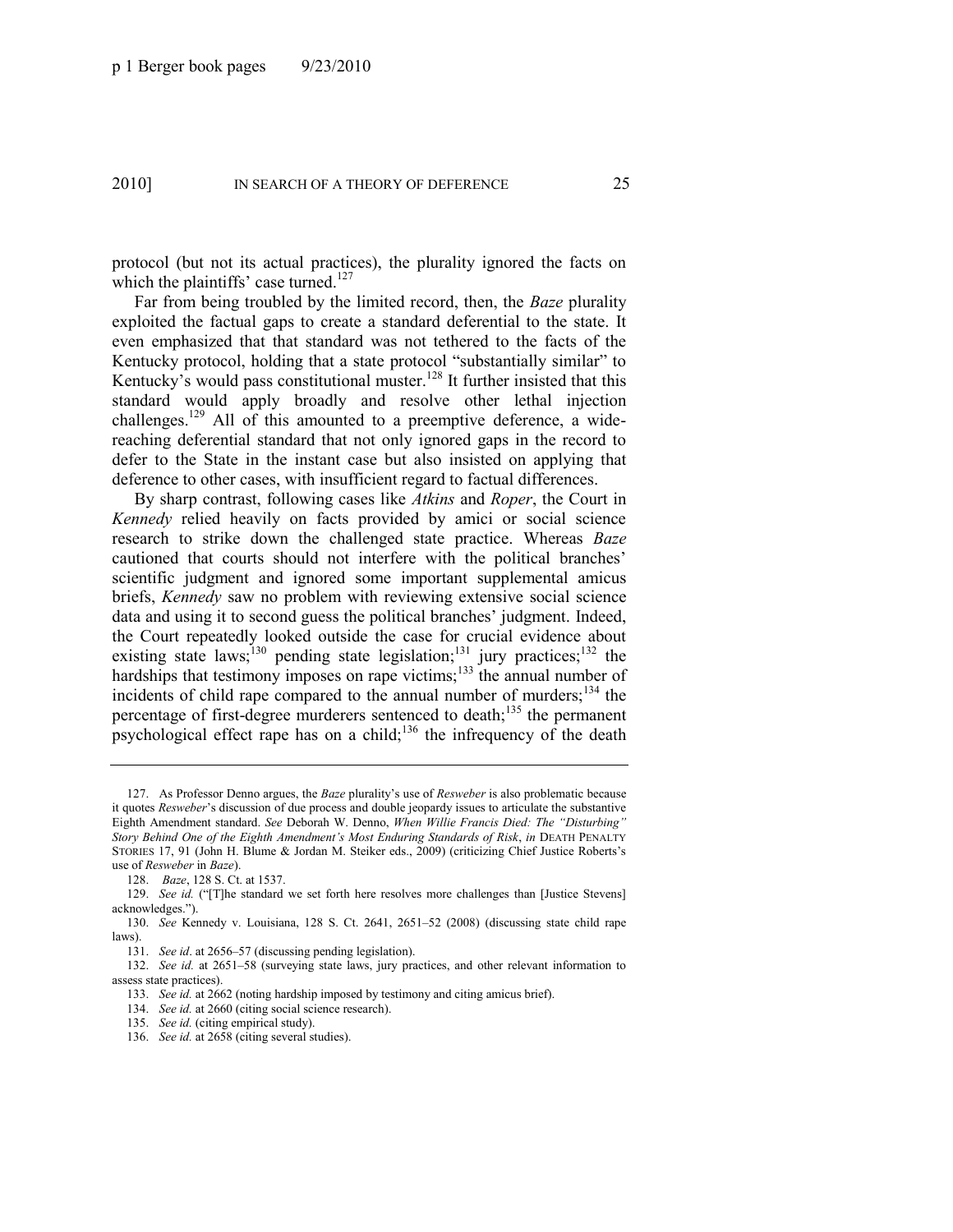penalty for child rape and other nonhomicide crimes; $^{137}$  systemic concerns related to the "unreliable, induced, and even imagined child testimony";<sup>138</sup> the problem of underreporting with respect to child sexual abuse;<sup>139</sup> the fear of negative consequences for the perpetrator as a reason for nondisclosure; $140$  and the death penalty's removal of a "strong incentive" for the rapist not to kill the victim."<sup>141</sup> These factors were clearly central to the majority's argument that the Louisiana policy did not comport with "evolving standards of decency" and did not further legitimate penological interests of retribution and deterrence.

*Kennedy*'s treatment of the deterrence question in particular highlights the contrast with *Baze*. The Court questioned whether capital punishment for child rape actually was a deterrent. Specifically, it contended that capital punishment's deterrent effects in this context were questionable because it "adds to the risk of non-reporting" and "may remove a strong incentive for the rapist not to kill the victim."<sup>142</sup> But the Court's factual suppositions rested on extremely shaky ground. With regards to nonreporting, the Court itself conceded that "we know little about what differentiates those who report from those who do not report."<sup>143</sup> As for the potential murder of the victim, the Court's conclusion was similarly tentative, positing only that capital punishment "may remove  $\ldots$  incentive  $\dots$  not to kill the victim."<sup>144</sup> The Court, then, had precious little to support its factual conclusions, and yet it still relied on them to conclude that "punishment by death *may* not result in more deterrence."<sup>145</sup>

*Kennedy*'s approach to facts, then, was strikingly undeferential. In addition to striking down Louisiana's statute on the basis of shaky conclusions drawn from uncertain data, the Court never explained why its factual determinations should override the legislature's moral and factual judgments that capital punishment was appropriate here. Of course, there may be good reasons for the Court to distrust democracy in this context and to prioritize its own epistemic concerns over the legislature's political

<sup>137.</sup> *See id.* at 2657–58 (discussing statistics).

<sup>138.</sup> *See id.* at 2663 (citing several studies and amicus brief).

<sup>139.</sup> *See id.* (citing several studies).

<sup>140.</sup> *See id.* at 2663–64 (citing several studies).

<sup>141.</sup> *Id.* at 2664 (citing law review article).

<sup>142.</sup> *Id.* at 2663–64.

<sup>143.</sup> *Id.*

<sup>144.</sup> *Id.* at 2664.

<sup>145.</sup> *Id*. (emphasis added).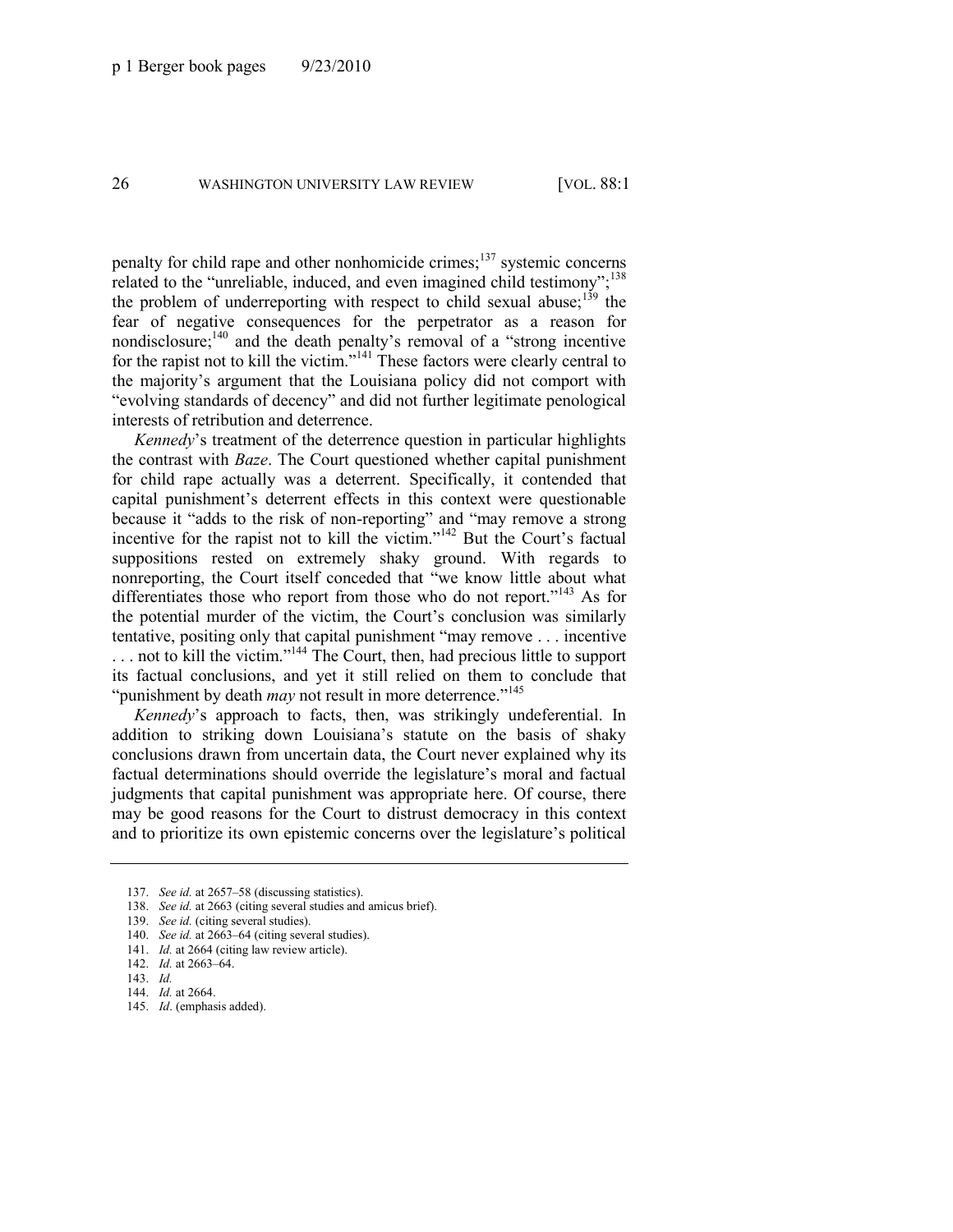authority. But the Court's failure to acknowledge or justify its undeferential approach to the facts is striking.<sup>146</sup>

#### II. DRIVING THE DISJOINTED DOCTRINE

#### *A. ―Who‖ vs. ―How‖*

Before attempting to resolve the vastly different levels of deference in *Baze* and *Kennedy*, we should first try to understand why the Court approaches these Eighth Amendment cases so differently. The easiest explanation is that these cases are just about different subjects. The proportionality cases look at *whom* the penalty targets. The method-ofexecution cases ask *how* punishment is imposed. The Court may afford different levels of deference, then, simply because it cares more about "who" than "how."

This bias against method-of-execution claims may be driven partially by the fact that states usually adopt new execution methods to make executions more humane.<sup>147</sup> Given that lethal injection looks humane from a distance—and, as *Baze* points out, was actually adopted "to find a more humane alternative to then-existing methods<sup> $n_1$ 48</sup>—a common reaction is that this litigation is frivolous.<sup>149</sup> Of course, upon closer review, this reaction dissipates, especially when observers realize that states paralyze inmates to conceal potential problems. Nevertheless, initial reactions often shape judges' approaches toward these cases and deter a hard look at the details of lethal injection.<sup>150</sup> By contrast, it is far easier to quickly recognize (if not necessarily agree with) the moral difficulty with executing someone who did not take a life; the punishment, to many, may look harsher than the crime. To this extent, the level of deference might be explained less by legal distinctions and more by the intuitive reactions that

<sup>146.</sup> *See infra* Part III.C.2.

<sup>147.</sup> Baze v. Rees, 128 S. Ct. 1520, 1538 (2008) (plurality opinion) ("The firing squad, hanging, the electric chair, and the gas chamber have each in turn given way to more humane methods, culminating in today's consensus on lethal injection.").

<sup>148.</sup> *Id.* at 1527 n.1.

<sup>149.</sup> *See, e.g.*, Jeremy Fogel, *In the Eye of the Storm: A Judge's Experience in Lethal-Injection Litigation*, 35 FORDHAM URB. L.J. 735, 736 (2008) (recounting by the judge that his initial reaction to lethal injection claim was "extremely skeptical").

<sup>150.</sup> *See id.*; Fernando J. Gaitan, Jr., *Challenges Facing Society in the Implementation of the Death Penalty*, 35 FORDHAM URB. L.J. 763, 765 (2008) (explaining that, as a judge, he had assumed incorrectly upon being assigned a lethal injection case that the lethal injection procedure was designed and implemented with due diligence and trained personnel).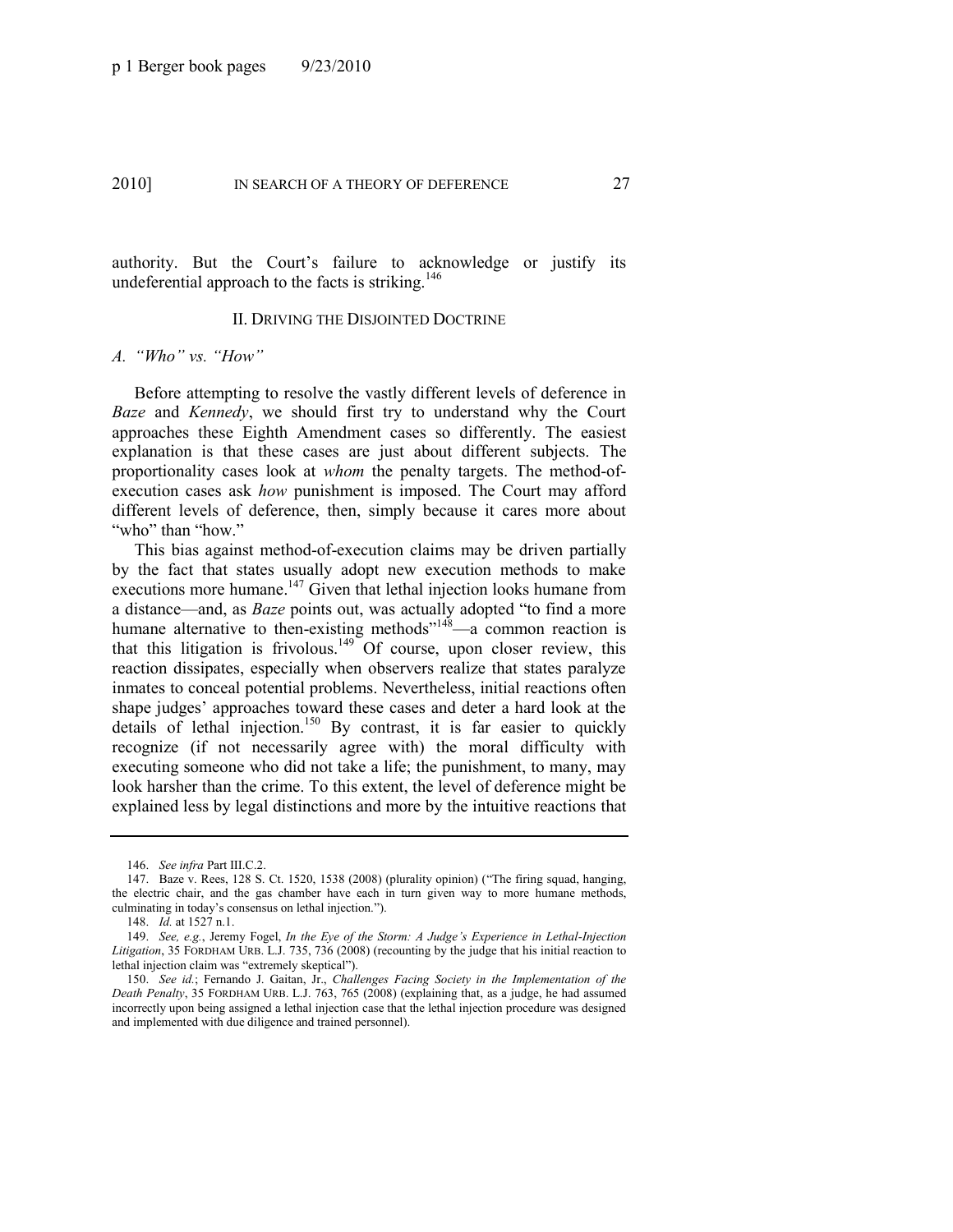people (including judges) experience when they first confront questions of this sort.

Judges may also worry that involvement in method-of-execution cases would be too onerous.<sup>151</sup> Drawing on remedial concerns, *Baze* emphasized that "the wide range of 'judgment calls' that meet constitutional and statutory requirements are confided to officials outside of the Judicial Branch of Government."<sup>152</sup> The *Baze* plurality apparently feared that striking down a lethal injection procedure would require courts to oversee the design of future procedures, and it did not want judges to wade into such territory.<sup>153</sup> By contrast, striking down the application of the death penalty to a narrow class of offenders does not require much further judicial administration.<sup>154</sup>

The Court, however, never explicitly stated that it cared more about "who" than "how," either due to merits or remedial concerns. Indeed, the preference seems contrary to recent constitutional methodology. To the extent that the Court has looked to originalism in recent constitutional cases (particularly in cases of near-first impression<sup>155</sup>), the original understanding of the Eighth Amendment would likely cut against the Court's preference. It is doubtful that the original understanding of the Eighth Amendment prioritized the "who" over the "how"—or, in fact, cared much about the "who" at all.<sup>156</sup> To the contrary, banning certain tortures was likely the primary motivation behind the Amendment.<sup>157</sup>

153. *See id.* at 1531–32 (warning that judiciary should not "intrude on the role of state legislatures" in implementing their execution procedures").

<span id="page-28-0"></span><sup>151.</sup> To this extent, the Court's reluctance might be rooted in skepticism about judicial remedies in civil rights litigation more generally. *See generally* Rizzo v. Goode, 423 U.S. 362 (1976) (denying equitable relief against city police officers); Procunier v. Martinez, 416 U.S. 396, 404–05 (1974) (―[F]ederal courts have adopted a broad hands-off attitude toward problems of prison administration.‖); Berger, *supra* not[e 7,](#page-4-1) at 280–301 (arguing that remedial concerns significantly shape courts' approaches to lethal injection).

<sup>152.</sup> Baze v. Rees, 128 S. Ct. 1520, 1531–32 (2008) (plurality opinion) (quoting Bell v. Wolfish, 441 U.S. 520, 562 (1979)).

<sup>154.</sup> *See infra* Part II.C.

<sup>155.</sup> *See, e.g.*, District of Columbia v. Heller, 128 S. Ct. 2783 (2008) (relying on original understanding of Second Amendment to hold that Second Amendment protects individual right to bear arms independent of service in militia).

<sup>156.</sup> *See, e.g.*, Furman v. Georgia, 408 U.S. 238, 334–35 (1972) (noting that English law at the time of America's founding included numerous capital crimes and that while capital crimes were less numerous in the colonies, in the 18th century, the average colony still had 12 capital crimes); John F. Stinneford, *The Original Meaning of "Unusual": The Eighth Amendment as a Bar to Cruel Innovation*, 102 NW. U. L. REV. 1739, 1745 (2008) (discussing original understanding of Eighth Amendment).

<sup>157.</sup> *See, e.g.*, Celia Rumann, *Tortured History: Finding Our Way Back to the Lost Origins of the Eighth Amendment*, 31 PEPP. L. REV. 661, 666 (2004) (arguing that among the Eighth Amendment's original purposes was to prohibit "the use of torture for the purpose of eliciting confessions" (quoting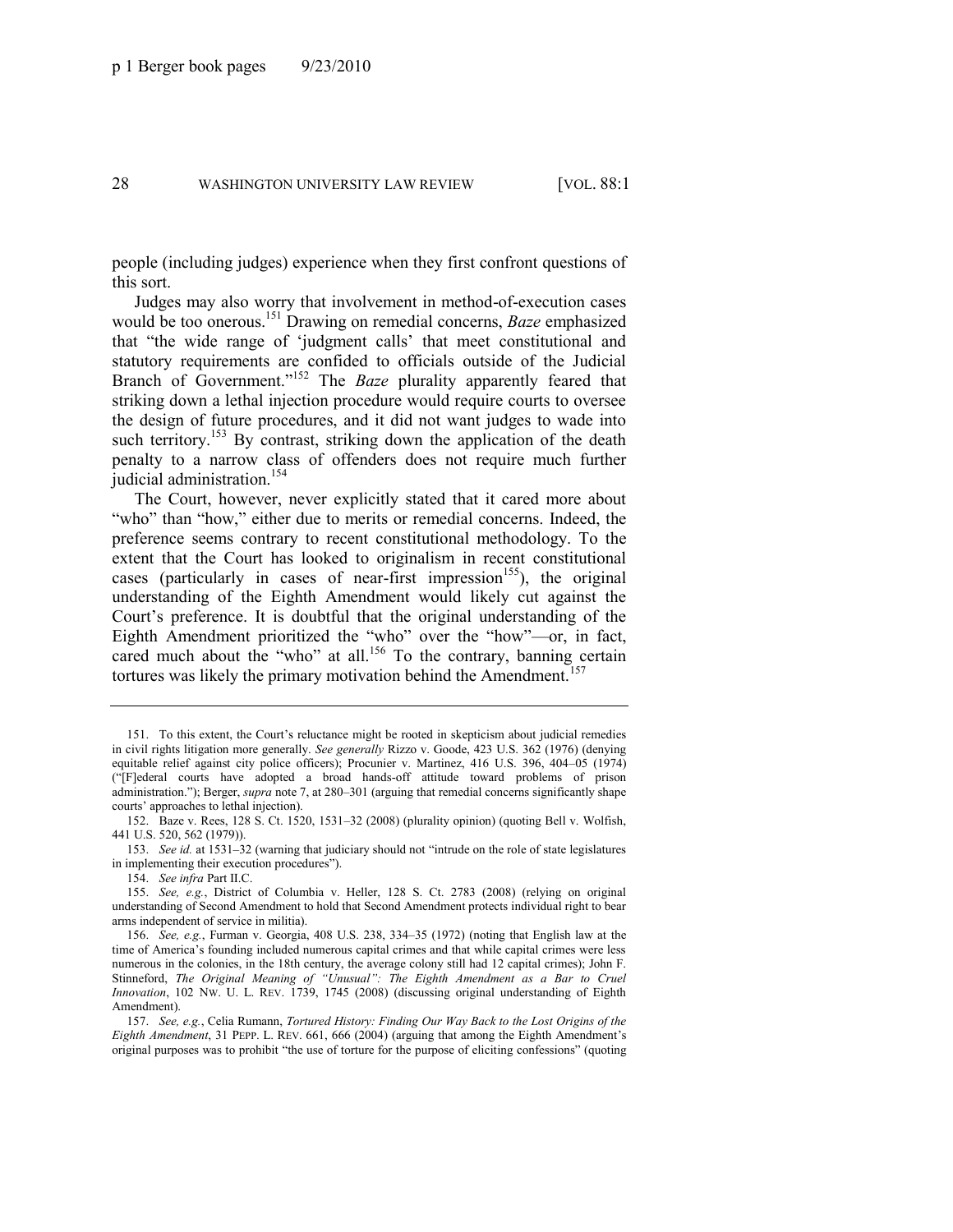Similarly, the Court might have justified the discrepancy by concluding that the *Baze* policy better served "legitimate penological interests" than the *Kennedy* policy.<sup>158</sup> *Kennedy*, after all, offered no deference, in part because it concluded that imposing the death penalty for child rape did not serve the penological interests of retribution or deterrence.<sup>159</sup> *Baze*, however, did not examine whether potentially painful executions serve a more legitimate penological interest, such as reflecting society's disdain for the condemned's crime or deterring more crime, than painless executions. To the contrary, *Baze*'s analysis seems to take for granted that civilized societies do not inflict gratuitous pain even on those sentenced to death.<sup>160</sup> In other words, "legitimate penological interests" cannot justify the doctrinal discrepancy here because *Baze* did not engage in that analysis. $161$ 

As for the remedial concerns, the Court overstates the intrusiveness of lethal injection remedies. Contrary to the Court's arguments, modest remedies could have greatly reduced the risk of pain without intruding on the State's prerogative.<sup>162</sup> For example, a one-drug protocol greatly reduces the risk of pain, but the plurality summarily rejected this option as unworkable, even though the record was silent on the issue and extensive evidence indicates that it is safer than the three-drug procedure.<sup>163</sup> Indeed, Ohio and Washington recently each adopted the one-drug approach *sua sponte*, a development that strongly suggests that the plurality did not take

Furman v. Georgia, 408 U.S. 238, 260 n.2 (1972) (internal quotation marks omitted))); Stinneford, *supra* note [156,](#page-28-0) at 1809 (arguing that the Eighth Amendment originally prohibited innovation in punishment because of its potential to lead to torture).

<sup>158.</sup> *See* Sara Colón, *Capital Crime: How California's Administration of the Death Penalty Violates the Eighth Amendment*, 97 CALIF. L. REV. 1377, 1383–85 (2009) (arguing that capital punishment in California is no more retributive or deterrent than a life-without-parole sentence and thus violates the Eighth Amendment because there must be penological justification to implement one method of punishment over another); Alice Ristroph, *State Intentions and the Law of Punishment*, 98 J. CRIM. L. & CRIMINOLOGY 1353, 1375–79 (2008) (emphasizing that the state's "[p]enological purposes . . . are central to the Eighth Amendment proportionality analysis").

<sup>159.</sup> *See* Kennedy v. Louisiana, 128 S. Ct. 2641, 2662–64 (2008); *supra* Part I.B.3; *infra* Part III.C.2.

<sup>160.</sup> *See* Baze v. Rees, 128 S. Ct. 1520, 1530–37 (2008) (discussing risk of pain and assuming that too high a risk would trigger a constitutional problem).

<sup>161.</sup> Moreover, to the extent that the concept did play a role in *Kennedy*, the Court's analysis is idiosyncratic enough that it would appear to apply only in that case. *See infra* Part III.C.2.

<sup>162.</sup> Berger, *supra* not[e 7,](#page-4-1) at 314–26; *see also* Ty Alper, *The Truth About Physician Participation in Lethal Injection Executions*, 88 N.C. L. REV. 11, 19–49 (2009) (arguing that physician participation is a workable remedy).

<sup>163.</sup> *See Baze*, 128 S. Ct. at 1534, 1538 (concluding that the one-drug protocol has "problems of its own" even though the record was undeveloped on this point); Berger, *supra* note [7,](#page-4-1) at 315–18 (discussing advantages of the one-drug protocol).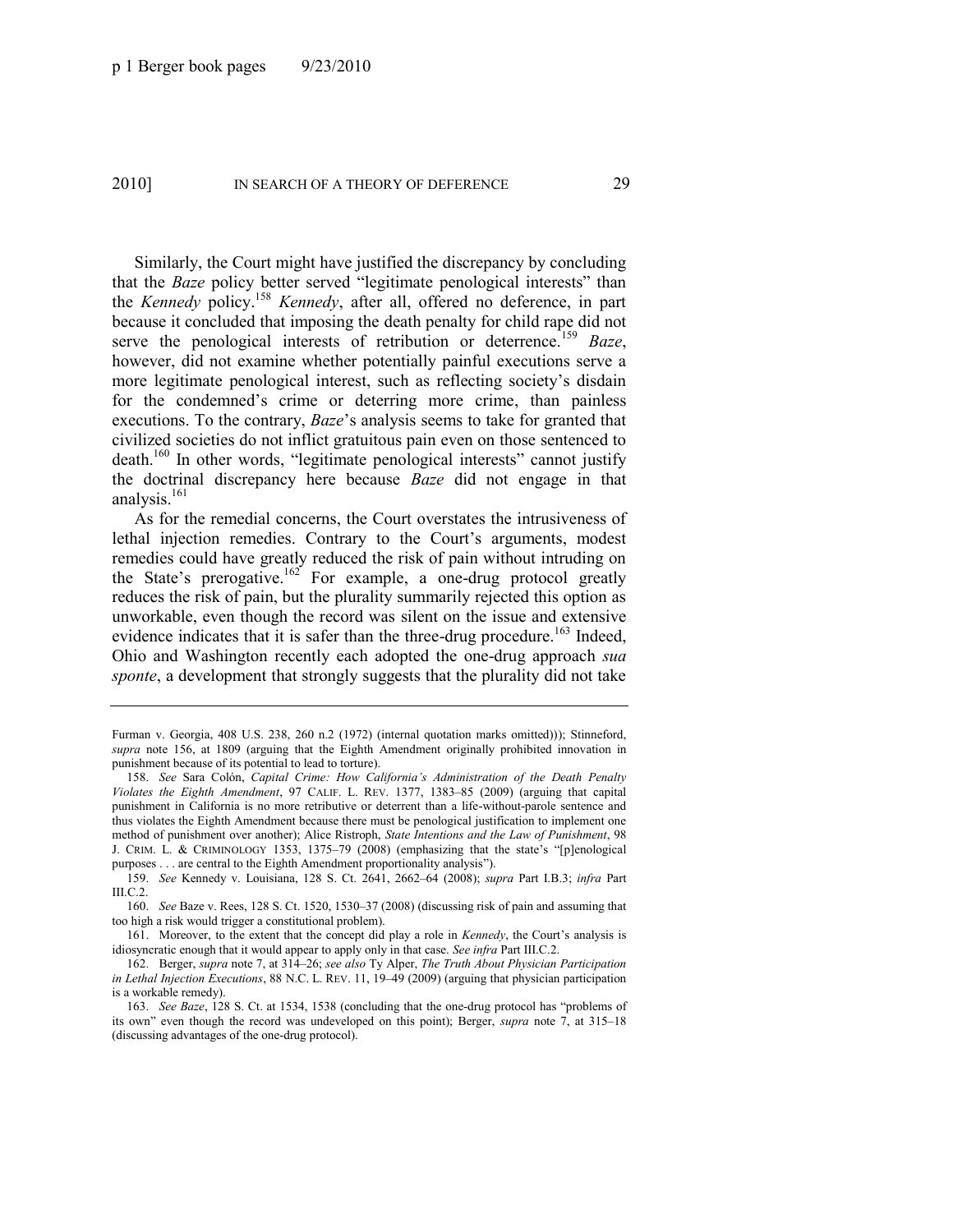this option seriously enough.<sup>164</sup> In other words, the Court's reluctance to examine the "how" rested partially on incorrect assumptions about the remedial options.

#### *B. Precedent*

A related attempted explanation of the doctrinal discrepancy focuses on the different lines of precedent. The Court has never found a method of execution to violate the Eighth Amendment.<sup>165</sup> By contrast, in proportionality cases, the Court has frequently invalidated the application of the death penalty to certain classes of crimes and criminals.<sup>166</sup> To this extent, *Baze* and *Kennedy* are not outliers but examples of an ongoing discrepancy in Eighth Amendment doctrine.

Precedent, however, is an insufficient justification for the discrepancy. For one, the doctrinal lines are not insular. As noted above, even *Baze* and *Kennedy* use similar language and tests.<sup>167</sup> Furthermore, *Baze* did not limit its discussion of precedent to other method-of-execution cases (*Louisiana ex rel. Francis v. Resweber*, *In re Kemmler*, and *Wilkerson v. Utah*) but also discussed prison condition cases, as well as state counting and evolving standards—inquiries more typically associated with proportionality cases.<sup>168</sup> Thus, even if the precedential lines are somewhat

<sup>164.</sup> *See* Respondents' Motion to Dismiss as Moot the Claims that the Three Drug Protocol is Unconstitutional, Stenson v. Vail, No. 83828-3 (Wash. Mar. 2, 2010) (moving to dismiss suit as moot because the State replaced three-drug procedure with safer one-drug procedure); Defendants' Second Motion for Summary Judgment, Cooey v. Strickland, No. 04-1156 (S.D. Ohio Nov. 13, 2009) (moving for summary judgment because the State replaced three-drug procedure with safer one-drug procedure).

<sup>165.</sup> *Baze*, 128 S. Ct. at 1530 (plurality opinion); *see also* Louisiana *ex rel*. Francis v. Resweber, 329 U.S. 459, 464 (1947) (permitting the State to electrocute inmate after initial attempt at electrocution failed); *In re* Kemmler, 136 U.S. 436, 447 (1890) (upholding execution by electrocution); Wilkerson v. Utah, 99 U.S. 130, 134–37 (1878) (upholding constitutionality of execution by firing squad).

<sup>166.</sup> *See* Roper v. Simmons, 543 U.S. 551, 555–60 (2005) (invalidating death penalty for individuals who were under eighteen when they committed capital crimes); Atkins v. Virginia, 536 U.S. 304, 321 (2002) (invalidating death penalty for mentally retarded individuals); Enmund v. Florida, 458 U.S. 782, 789–93 (1982) (invalidating death penalty for one aider and abettor of felony who "did not take life, attempt to take [life], or intend to take life"); Coker v. Georgia, 433 U.S. 584, 593–96 (1977) (invalidating death penalty for rape of adult woman).

<sup>167.</sup> *See supra* Part I.B.2.

<sup>168.</sup> Another potential explanation for *Baze*'s deference is that the Court views method-ofexecution challenges as roughly analogous to prison condition cases, in which the judiciary has historically afforded the political branches great deference. *See Baze*, 128 S. Ct. at 1531–32, 1537 (citing Farmer v. Brennan, 511 U.S. 825, 842 (1994); Helling v. McKinney, 509 U.S. 25, 33–35 (1993)); Berger, *supra* not[e 7,](#page-4-1) at 284–85, 296–301 (discussing lethal injection cases in light of prison condition precedent). After all, like method-of-execution claims, prison condition actions challenge not the fact of the sentence, but the way in which the sentence is carried out, and therefore fall within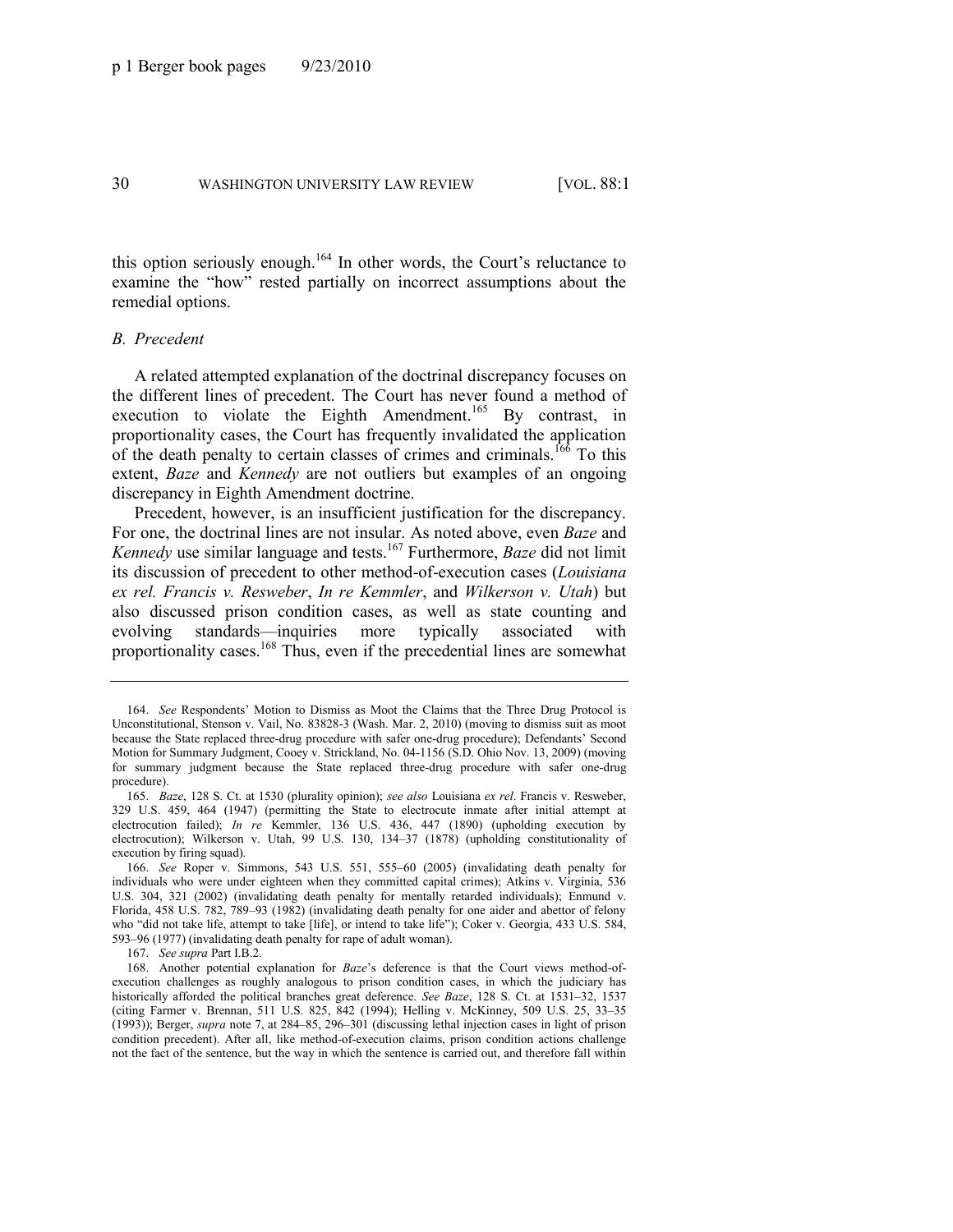distinct,<sup>169</sup> the Court does not treat them as wholly separate.

Moreover, the Court arguably has not even followed its own precedent, at least in the proportionality context. When the Court in *Roper* forbade execution of murderers who had committed their capital crime while minors, it essentially overruled its 1989 decision in *Stanford v. Kentucky*, which had held that the execution of minors who had committed murder was not *per se* "cruel and unusual."<sup>170</sup> Similarly, *Atkins* basically overruled *Penry v. Lynaugh*'s holding that the execution of the mentally retarded did not violate the Eighth Amendment.<sup>171</sup> Of course, one could argue that evolving standards mandated new outcomes in *Roper* and *Atkins*. <sup>172</sup> But, as Justice Scalia countered, the meaning of the Eighth Amendment itself changed with these new decisions, in part because the Court did *not* follow well-established methodologies.<sup>173</sup> For instance, *Roper* departed from *Stanford* and other earlier cases in counting not just death-penalty states excluding juveniles from capital punishment but also states abandoning the death penalty altogether.<sup>174</sup> Regardless of the propriety of these different approaches to state counting, the discrepancy belies doctrinal consistency. To this extent, the outcomes in proportionality cases can be

169. *Compare Helling*, 509 U.S. at 33 (requiring deliberate indifference in prison health challenge), *with Baze*, 128 S. Ct. at 1525–38 (not requiring finding of deliberate indifference).

170. Stanford v. Kentucky, 492 U.S. 361, 380 (1989), *abrogated by* Roper v. Simmons, 543 U.S. 551 (2005).

171. Penry v. Lynaugh, 492 U.S. 302, 340 (1989).

172. For example, the Court in *Atkins* explained that when it decided *Penry* in 1989, only two death-penalty states prohibited execution of the mentally retarded, whereas by 2002, sixteen more death-penalty states had adopted such measures. Atkins v. Virginia, 536 U.S. 304, 314–15 (2002).

173. *See* Roper v. Simmons, 543 U.S. 551, 608 (2005) (Scalia, J., dissenting) ("[T]he meaning of our Constitution has changed over the past  $15$  years . . . .").

174. *See id.* at 610 (criticizing majority's new method of counting states).

the scope of 42 U.S.C. § 1983. *See, e.g.*, Hill v. McDonough, 547 U.S. 573, 580 (2006); Nelson v. Campbell, 541 U.S. 637, 647 (2004). However, this explanation inadequately justifies the Court's different approaches in *Baze* and *Kennedy*. Though method-of-execution and prison condition claims can both be properly filed under § 1983, courts typically defer in prison condition cases because prison officials, unlike judges, understand issues of prison security. *See, e.g.*, Rhodes v. Chapman, 452 U.S. 337, 362 (1981) ("[C]ourts have been especially deferential to prison authorities in the adoption and execution of policies and practices that in their judgment are needed to preserve internal order and discipline and to maintain institutional security." (quoting Bell v. Wolfish, 441 U.S. 520, 547 (1979))). By contrast, many officials carrying out lethal injection enjoy no such expertise. *See infra* Part III.C.1. Moreover, given the logic of *Hill* and *Nelson*, it would be odd for the Court to grant more deference in cases challenging the *fact* of one's sentence than in cases merely challenging *how* that sentence can be carried out. To be sure, *Hill* and *Nelson* only determined the line between habeas and § 1983—not the substantive standards for cases brought under either procedural vehicle—but their analyses seem to presuppose that challenges to the legitimacy of the sentence itself are somehow more intrusive on state prerogatives. *See, e.g.*, *Nelson*, 541 U.S. at 643 (explaining that civil rights suits under § 1983 do not extend "where an inmate seeks injunctive relief challenging the fact of his conviction or the duration of his sentence").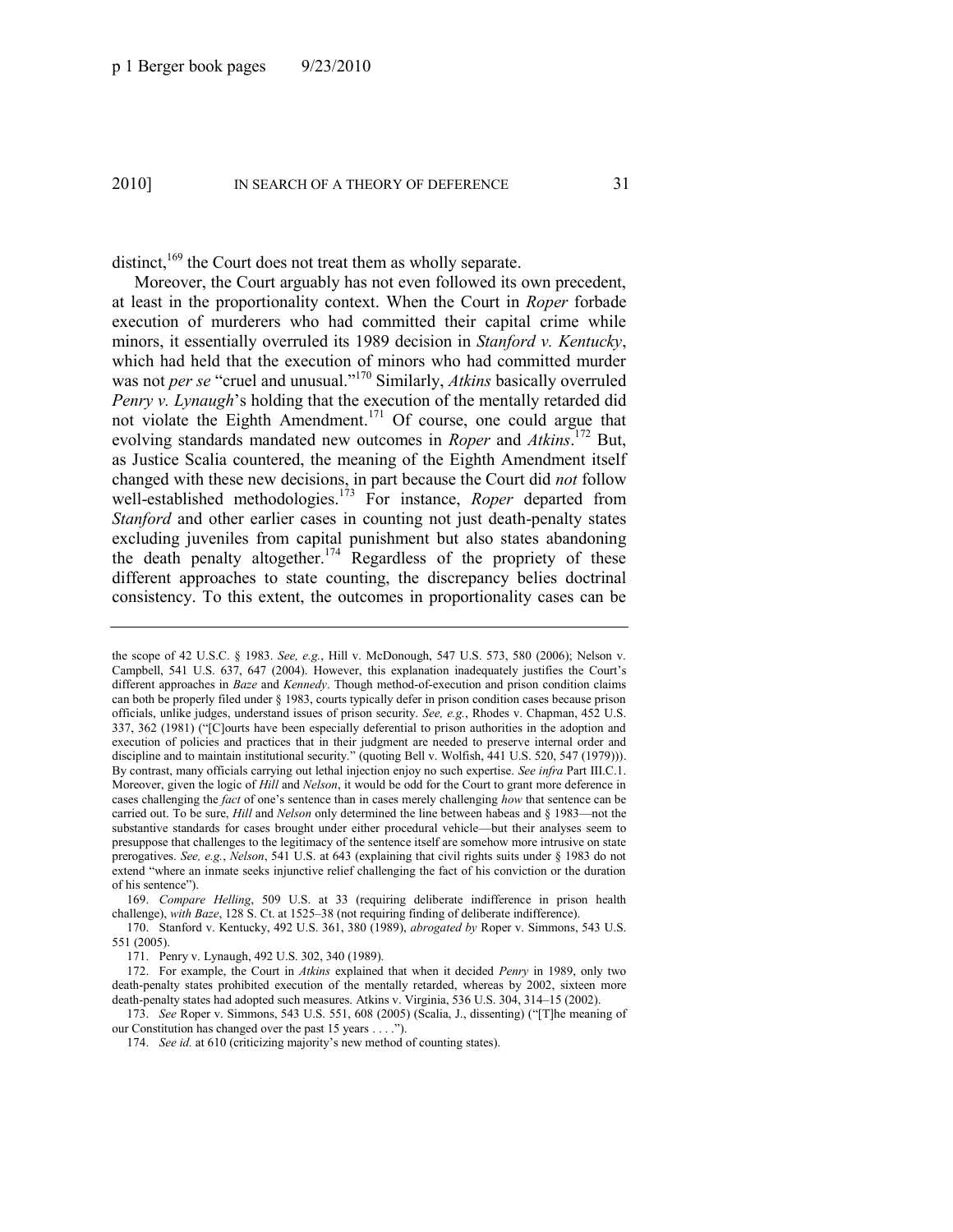traced not only to changing societal norms but also to changed methodology.

Stare decisis, then, cannot wholly explain the Court's approaches in *Baze* and *Kennedy*. But even if it could, the Court would need to justify why it takes such different approaches when determining what is "cruel" and unusual." In short, even if the Court treated the doctrinal lines more distinctly, it would need to provide some reason why it defers so readily to the state's policy and facts in one set of cases and not the other.

#### *C. Interfering with the Death Penalty*

Another potential explanation is that the Court interfered in the case less likely to obstruct the death penalty more generally. *Kennedy* indicated a "necessity to constrain the use of the death penalty,"<sup>175</sup> but, in reality, child rape on its own is so rarely punished by death that the Court's decision will likely prevent very few executions in this country. The Court, in fact, noted that no one has been executed for rape in the United States since 1964.<sup>176</sup> *Kennedy*'s holding, then, does little to alter the actual number of executions. If anything, cases like *Kennedy*, *Roper*, and *Atkins* might even strengthen support for the death penalty by eliminating some of the death penalty's more objectionable applications.

By contrast, the Court apparently feared that striking down Kentucky's execution procedure in *Baze* would have interfered far more significantly with the death penalty nationwide. Even though lethal injection actions, by definition, challenge not the death sentence but rather the manner in which that sentence will be executed, $177$  the Court seems to have worried that invalidating Kentucky's lethal injection procedure even on narrow grounds might have perpetuated a nationwide moratorium on executions, which began when the Court granted certiorari in *Baze*. <sup>178</sup> The plurality even emphasized that capital punishment is constitutional and that, therefore, "there must be a means of carrying it out."<sup>179</sup> *Baze* thus

<sup>175.</sup> Kennedy v. Louisiana, 128 S. Ct. 2641, 2660 (2008).

<sup>176.</sup> *Id.* at 2657.

<sup>177.</sup> *See* Hill v. McDonough, 547 U.S. 573, 580 (2006); Nelson v. Campbell, 541 U.S. 637, 647 (2004).

<sup>178.</sup> *See, e.g.*, Linda Greenhouse, *Justices Stay Execution, A Signal to Lower Courts*, N.Y. TIMES, Oct. 31, 2007, at A1. Justice Scalia at oral argument explained, "I'm very reluctant to send it back to the trial court so we can have a nationwide cessation of all executions [which] ... could take years." Transcript of Oral Argument at 17, Baze v. Rees, 128 S. Ct. 1520 (2008) (No. 07-5349).

<sup>179.</sup> Baze v. Rees, 128 S. Ct. 1520, 1529 (2008) (plurality opinion) (citing Gregg v. Georgia, 428 U.S. 153, 177 (1976) (plurality opinion)).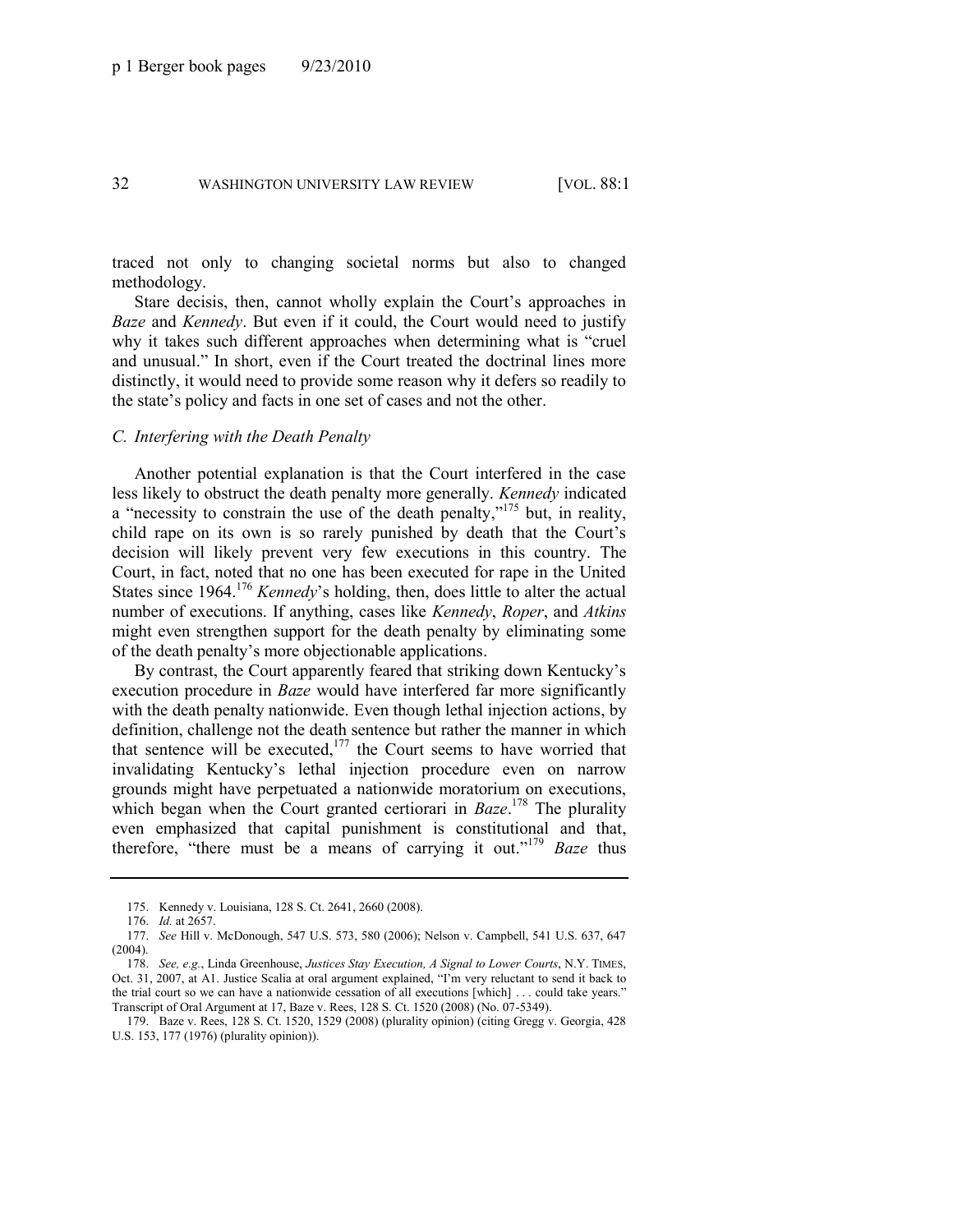emphasized that litigation must not "frustrate the State's legitimate interest" in carrying out a sentence of death in a timely manner."<sup>180</sup>

The Court, of course, did not explicitly premise the level of deference on the practical implications of the case. And, of course, some justices would have deferred to the State in both cases, regardless of the implications.<sup>181</sup> But the Court was more willing to step in when widespread interference with capital punishment was less likely.

#### *D. Litigation Costs*

<span id="page-33-0"></span>The Court's approaches here also reflect the Rehnquist and Roberts Courts' concerns about constitutional litigation more generally.<sup>182</sup> To provide a famous example, the Court in *Ashcroft v. Iqbal*<sup>183</sup> recently ratcheted up the well-known *Conley* pleading standard.<sup>184</sup> *Igbal* held that ―a complaint must contain sufficient factual matter, accepted as true, to 'state a claim to relief that is plausible on its face.'"<sup>185</sup> "[B]are assertions ... amount [ing] to nothing more than a 'formulaic recitation of the elements' of a constitutional discrimination claim" would not do.<sup>186</sup> *Igbal* thus created a potential sea change in civil rights litigation.<sup>187</sup> Some civil rights plaintiffs know they have been wronged by government officials, but because the relevant facts are uniquely in the possession of the government, they do not know precisely what policies or which officials caused the injury. *Iqbal*'s requirements arguably invite lower courts to dismiss litigation before discovery that could uncover evidence corroborating the plaintiffs' claims. Such dismissals will likely doom some meritorious civil rights actions because many plaintiffs need

183. 129 S. Ct. 1937 (2009).

185. *Iqbal*, 129 S. Ct. at 1949 (quoting Bell Atl. Corp. v. Twombly, 550 U.S. 544, 570 (2006)).

186. *Id.* at 1951 (quoting *Twombly*, 550 U.S. at 555).

187. *See id.* at 1959 (Souter, J., dissenting) (arguing that *Iqbal* improperly "require[s] . . . court[s] at the motion-to-dismiss stage to consider whether the factual allegations are probably true"). *Igbal* was surely significant, but one should also not overstate its importance. *See, e.g.*, Randall v. Scott, No. 09-12862, 2010 WL 2595585, at \*8 (11th Cir. June 30, 2010) ("After *Igbal* it is clear that there is no 'heightened pleading standard' as it relates to cases governed by Rule  $8(a)(2)$ , including civil rights complaints. All that remains is the Rule 9 heightened pleading standard.").

<sup>180.</sup> *Id.* at 1537.

<sup>181.</sup> *See infra* Part II.E.

<sup>182.</sup> *See, e.g.*, Andrew M. Siegel, *The Court Against the Courts: Hostility to Litigation as an Organizing Theme in the Rehnquist Court's Jurisprudence*, 84 TEX. L. REV. 1097, 1107 (2006) (arguing that the Rehnquist Court "worked assiduously to limit the power of courts to adjudicate runof-the-mill civil disputes").

<sup>184.</sup> *See* Conley v. Gibson, 355 U.S. 41, 45–46 (1957) ("[A] complaint should not be dismissed for failure to state a claim unless it appears beyond doubt that the plaintiff can prove no set of facts in support of his claim which would entitle him to relief.").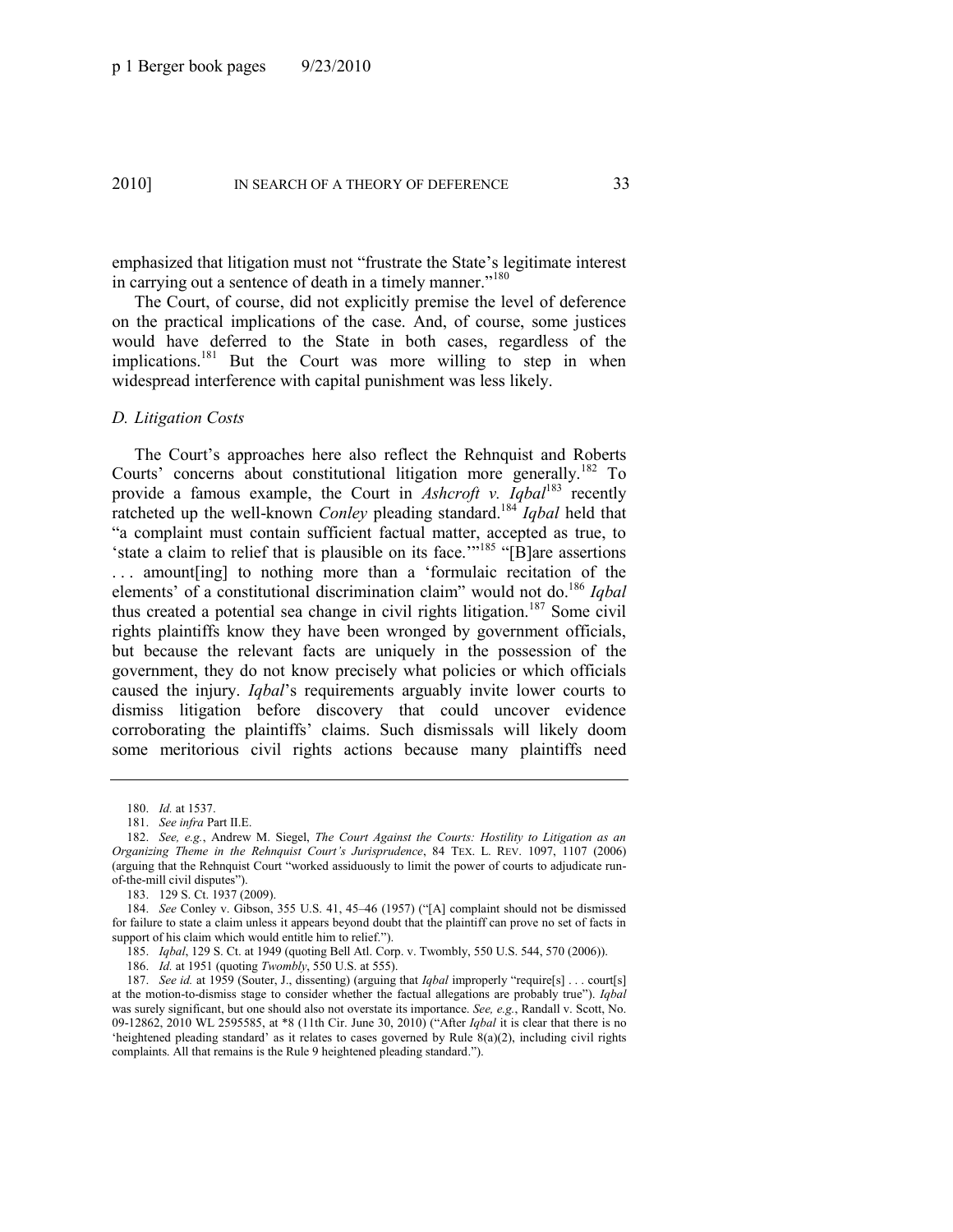discovery to gain access to the facts to establish that their allegations are, indeed, rooted in fact.

*Baze* seems to view civil rights litigation similarly—as a drain on judicial and governmental time and resources.<sup>188</sup> Lethal injection challenges involve substantial discovery into the details of a state's execution procedure.<sup>189</sup> Recognizing the threat of these costs nationwide, the plurality provided lower courts a roadmap to dismiss lethal injection claims,<sup>190</sup> thus potentially cutting off discovery that could uncover dangers of the sort that arose in Missouri and California.<sup>191</sup> Like *Iqbal*, then, *Baze*  arguably allows lower courts to dismiss cases before the plaintiff has had an opportunity to gather evidence supporting his claims, thus rewarding government secrecy.

By contrast, *Kennedy*'s potential for clogging courts with future litigation is limited. Because Eighth Amendment proportionality doctrine treats capital and noncapital sentences so differently,<sup>192</sup> the Court had little reason to fear that its decision in *Kennedy* would extend to noncapital sentences, which, of course, make up the vast bulk of sentences nationwide. The remedy in *Kennedy*, in other words, appeared to be a onetime announcement, unlikely to require any future judicial administration.

Of course, courts do shape doctrine according to the costs of litigation.<sup>193</sup> But while such concerns may justify doctrinal differences on the margins, they do not justify fashioning a broad rule that may shut down all future efforts to understand execution procedures. Furthermore, even though litigation costs are real, the Court never argues that they are so great as to command entirely different approaches to the same constitutional provision in different contexts. *Iqbal* helps demonstrate that *Baze*'s concerns about litigation costs are hardly anomalous, but if those costs are to be constitutionally decisive, the Court needs to explain why.

<sup>188.</sup> Of course, other recent decisions likely engender more new litigation. *See, e.g.*, Ricci v. DeStefano, 129 S. Ct. 2658 (2009) (inviting certain types of employment litigation); District of Columbia v. Heller, 128 S. Ct. 2783 (2008) (inviting future challenges to gun regulations).

<sup>189.</sup> Berger, *supra* not[e 7,](#page-4-1) at 277.

<sup>190.</sup> *See* Baze v. Rees, 128 S. Ct. 1520, 1537 (2008) (holding that lethal injection procedures ―substantially similar‖ to Kentucky's would pass constitutional muster); *supra* notes [51,](#page-13-0) [128](#page-25-0)–29 and accompanying text.

<sup>191</sup>*. See supra* not[e 86.](#page-18-0)

<sup>192.</sup> *See generally* Barkow, *Two Tracks*, *supra* note [62,](#page-15-0) at 1148–49 (arguing that the Court reviews capital and noncapital sentencing very differently).

<sup>193.</sup> *See, e.g.*, Siegel, *supra* not[e 182,](#page-33-0) at 1144 (discussing the Court's "concerns about the cost of litigation").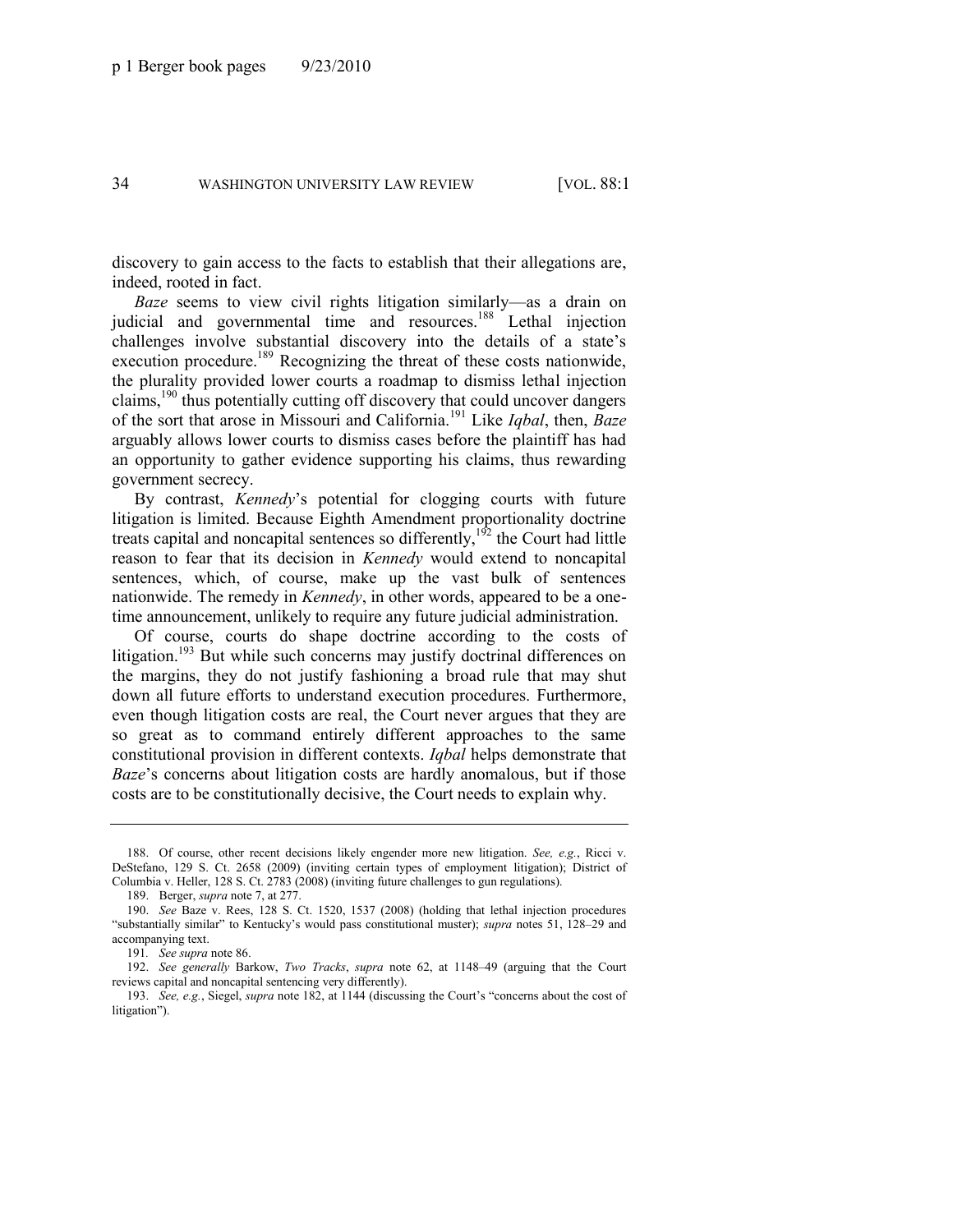#### *E. Justices' Personal Preferences*

<span id="page-35-0"></span>While the Supreme Court treats itself as a single entity, the obvious fact remains that each case boils down to particular justices' votes. From this perspective, *Baze* and *Kennedy* are best reconciled perhaps not by some unifying constitutional theory but by the fact that certain justices were more offended by the death penalty for child rapists than by Kentucky's lethal injection procedure. Four justices—Chief Justice Roberts and Justices Scalia, Thomas, and Alito—voted in the state's favor in both cases.<sup>194</sup> Two justices—Souter and Ginsburg—voted against the state in both cases.<sup>195</sup> The three remaining justices—Stevens, Kennedy, and Breyer—voted in favor of the state in *Baze* (albeit in three separate opinions) and against it in *Kennedy*. <sup>196</sup> Of these three, however, only Justice Kennedy joined the Chief Justice's *Baze* plurality opinion.<sup>197</sup> By contrast, Justice Breyer explicitly agreed with the dissent's less deferential standard for lethal injection challenges.<sup>198</sup> Justice Stevens did not articulate his own legal standard but also emphasized that he thought the state should be entitled to considerably less deference than the plurality afforded it.<sup>199</sup> In this regard, though Justices Stevens and Breyer found no constitutional violation in *Baze*, they would both, consistent with their votes in *Kennedy*, apply less deference in reviewing the state's practice than the plurality opinion.

This leaves us with Justice Kennedy. It has been often remarked that the key to close cases lies with Justice Kennedy, and this area is no different.<sup>200</sup> *Kennedy* presented a typical 5–4 split, with the four more

<sup>194.</sup> *See Baze*, 128 S. Ct. at 1525–38 (plurality opinion) (written by Chief Justice Roberts and joined by Justices Kennedy and Alito); *id.* at 1538–42 (Alito, J., concurring); *id.* at 1552–56 (Scalia, J., concurring) (joined by Justice Thomas); *id.* at 1556–1563 (Thomas, J., concurring) (joined by Justice Scalia); Kennedy v. Louisiana, 128 S. Ct. 2641, 2665–78 (2008) (Alito, J., dissenting) (joined by Chief Justice Roberts and Justices Scalia and Thomas).

<sup>195.</sup> *See Baze*, 128 S. Ct. at 1567–72 (Ginsburg, J., dissenting) (joined by Justice Souter); *Kennedy*, 128 S. Ct. at 2645–65 (majority opinion) (written by Justice Kennedy and joined by Justices Stevens, Souter, Ginsburg, and Breyer).

<sup>196.</sup> *See Baze*, 128 S. Ct. at 1542–52 (Stevens, J., concurring); *id.* at 1563–67 (Breyer, J., concurring); *supra* note[s 194](#page-35-0)–95.

<sup>197.</sup> *See Baze*, 128 S. Ct. at 1525 (plurality opinion).

<sup>198.</sup> *See id.* at 1563 (Breyer, J., concurring) (agreeing with dissent's standard); *id.* at 1568 (Ginsburg, J., dissenting) (considering degree of risk, magnitude of pain, and availability of alternatives on sliding scale).

<sup>199.</sup> *Id.* at 1545 (Stevens, J., concurring) (arguing that state "officials with no specialized medical knowledge and without the benefit of expert assistance or guidance" do not deserve "the kind of deference afforded legislative decisions").

<sup>200.</sup> Remarkably, during the Court's October 2006 term, Justice Kennedy voted with the minority only twice and with the majority in every single 5–4 decision. Jason Harrow, *Justice Kennedy's*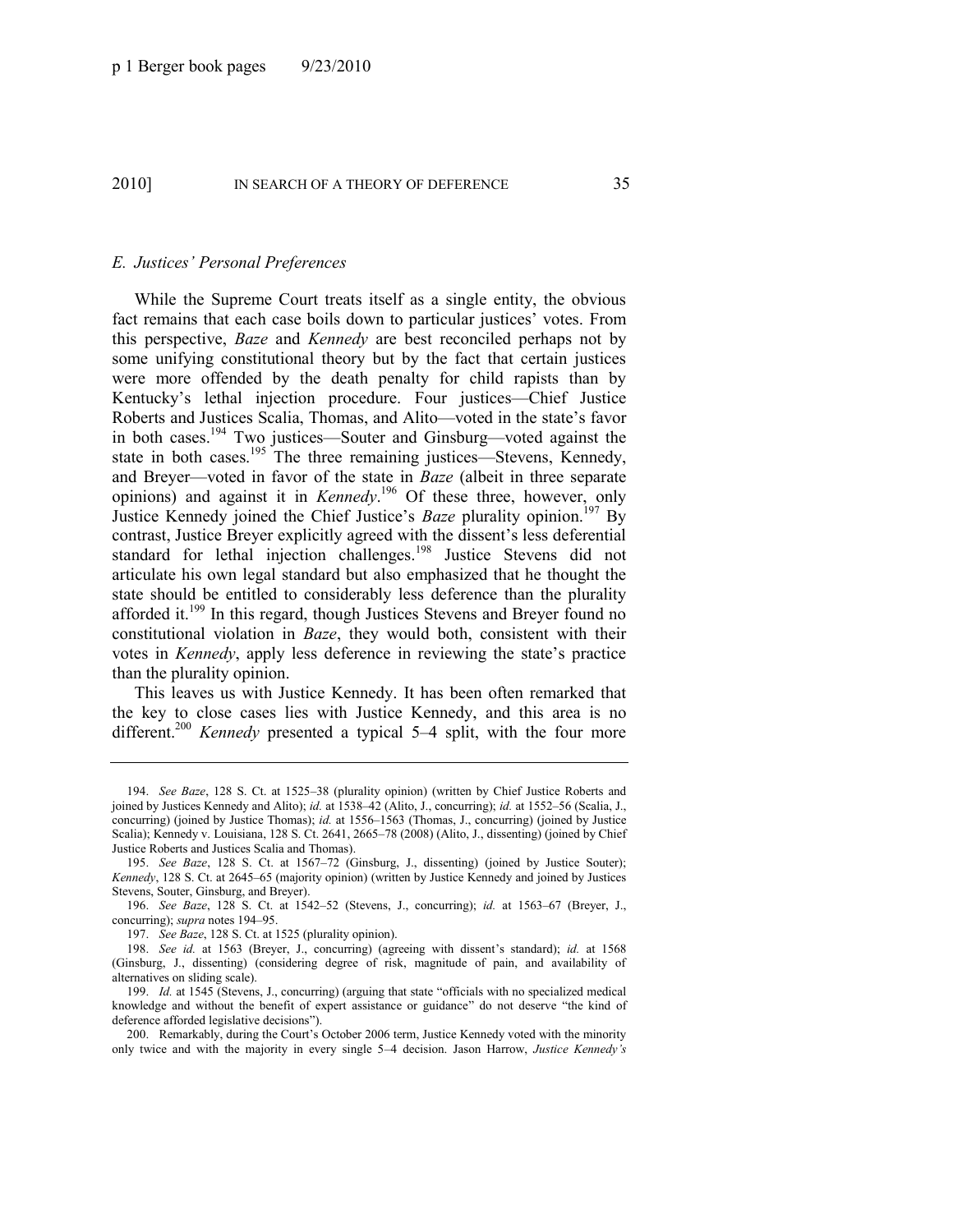"liberal" justices voting to strike down the death penalty for child rape and the four more "conservative" justices disagreeing. Justice Kennedy voted with the more "liberal" justices.<sup>201</sup> In *Baze*, seven justices voted to uphold Kentucky's lethal injection procedure, but, as we have seen, two of those (Stevens and Breyer) would have applied a less deferential standard. On the question of deference, then, we see a similar 5–4 split, but with Justice Kennedy this time joining the conservatives. From this perspective, Justice Kennedy's idiosyncratic views perhaps best explain the discrepancy between *Baze* and *Kennedy*. 202

Though this explanation certainly contains some truth, it also ignores the extent to which *Kennedy* and *Baze* reflect a larger doctrinal divide.<sup>203</sup> Proportionality cases have frequently struck down particular applications of the death penalty.<sup>204</sup> Indeed, before reaching the child-rape issue, the Court had already ruled years ago—before Justice Kennedy joined the Court—that capital punishment could not be imposed for rape of an adult woman without death of the victim.<sup>205</sup> Similarly, though *Baze* was the first lethal injection challenge to reach the Supreme Court, it was largely consistent with lower court decisions applying essentially heightened scrutiny to such challenges.<sup>206</sup> To this extent, though Justice Kennedy's

202*. See* Atkins v. Virginia, 536 U.S. 304, 338 (2002) (Scalia, J., dissenting) ("Seldom has an opinion of this Court rested so obviously upon nothing but the personal views of its Members.‖); Lain, *Deciding Death, supra* not[e 87,](#page-18-0) at 5–6 ("The Justices decide death the way they want to, not the way they have to [so] doctrine does little, if anything, to keep the Justices from ruling however they are a priori inclined to rule.").

203. *See supra* Part II.B.

204. *See* Roper v. Simmons, 543 U.S. 551, 555–60 (2005) (invalidating death penalty for individuals who were under eighteen when they committed capital crimes); Atkins v. Virginia, 536 U.S. 304, 321 (2002) (invalidating death penalty for mentally retarded individuals).

205. *See* Coker v. Georgia, 433 U.S. 584, 592 (1977) ("We have concluded that a sentence of death is grossly disproportionate and excessive punishment for the crime of rape and is therefore forbidden by the Eighth Amendment as cruel and unusual punishment.").

206. *See* Emmett v. Johnson, 532 F.3d 291, 299–300 (4th Cir. 2008) (summarily rejecting Eighth Amendment claim); Taylor v. Crawford, 487 F.3d 1072, 1082–85 (8th Cir. 2007) (ignoring evidence

*Remarkable OT06*, SCOTUSBLOG, http://www.scotusblog.com/2007/06/justice-kennedys-remarkableot06/ (June 28, 2007, 5:20 PM); *see also* Eric J. Segall, *Reconceptualizing Judicial Activism as Judicial Responsibility: A Tale of Two Justice Kennedys*, 41 ARIZ ST. L.J. 709, 739–53 (2009) (discussing Justice Kennedy's constitutional jurisprudence).

<sup>201.</sup> The labels "liberal" and "conservative" are obviously oversimplifications, but, that being said, several other recent high-profile cases have broken down along these same lines with Justice Kennedy casting the deciding vote. In some cases, he voted with the "liberals." See, e.g., Boumediene v. Bush, 128 S. Ct. 2229 (2008) (habeas for Guantanamo detainees); Massachusetts v. EPA, 549 U.S. 497 (2007) (environmental standing). In others, he voted with the "conservatives." See, e.g., Ricci v. DeStefano, 129 S. Ct. 2658 (2009) (racial preferences in promotions); Ashcroft v. Iqbal, 129 S. Ct. 1937 (2009) (pleading standards); District of Columbia v. Heller, 128 S. Ct. 2783 (2008) (guns); Parents Involved in Cmty. Sch. v. Seattle Sch. Dist. No. 1, 127 S. Ct. 2738 (2007) (race-based preferences in schools); Gonzalez v. Carhart, 127 S. Ct. 1610 (2007) (abortion).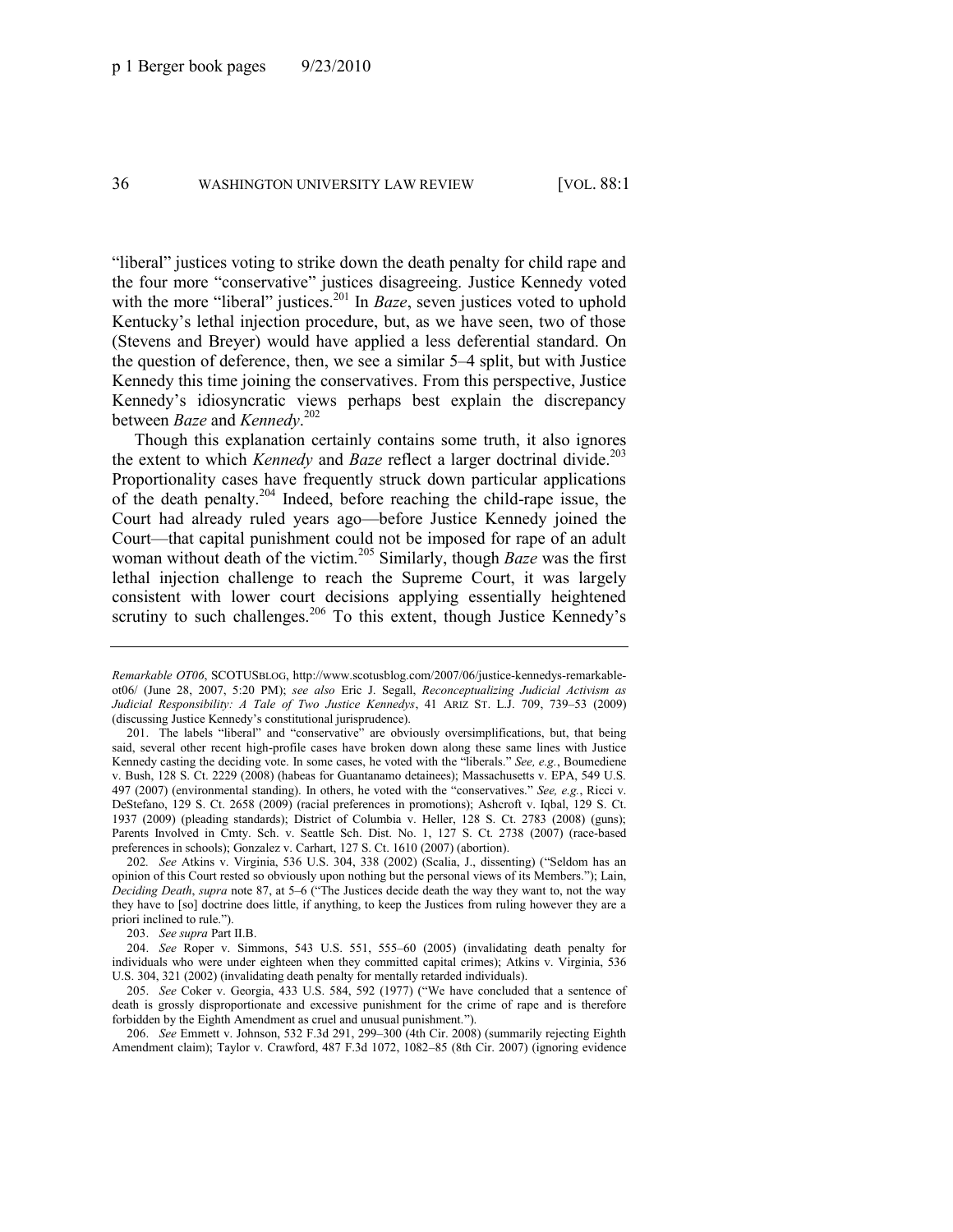views certainly do disproportionately shape constitutional doctrine, his votes here actually follow more substantial doctrinal rifts.

### *F. Summary*

The foregoing may be plausible explanations for the varying levels of deference, but they are not adequate justifications. They are certainly not justifications the Court itself openly embraces to defend the discrepancy. One might be tempted to conclude that *Baze* and *Kennedy* are different cases about different issues, except they involve challenges to state death penalty practices under the same constitutional amendment and invoke similar language and tests. Those tests, however, offer no guidelines on the rigor of judicial review of either policy or facts. The Court need not approach each Eighth Amendment case the same way, but it ought to explain why different Eighth Amendment challenges trigger such different levels of review. Indeed, without such guidelines, the Court is more likely to be derailed by considerations discussed in this Part. The Court needs a theory of deference.

#### III. DEFERENCE AND DEMOCRATIC PEDIGREE

To arrive at a theory of deference, we initially must consider what drives judicial deference in the first place. Section A of this Part therefore discusses current justifications for deference in constitutional cases. With these justifications in mind, Section B proposes a new theory of deference based on a challenged policy's "democratic pedigree." Section C applies the proposed theory to *Baze* and *Kennedy*. Section D discusses the normative and practical advantages of this theory.

# *A. Justifications for Judicial Deference*

Before articulating a theory of deference, we should start with what often drives judicial deference in constitutional cases. Judicial deference is "not a well-defined concept,"<sup>207</sup> but, generally speaking, it encourages courts to follow another governmental branch's decisions, which the court may not have reached itself.<sup>208</sup> As noted above, courts generally defer on

about procedure's dangers and reversing finding that Missouri procedure violated Constitution); Lightborne v. McCollum, 969 So. 2d 326, 351 (Fla. 2007) ("[T]his Court's role is not to micromanage the executive branch in fulfilling its own duties relating to executions.").

<sup>207.</sup> Henry P. Monaghan, *Marbury and the Administrative State*, 83 COLUM. L. REV. 1, 4 (1983).

<sup>208.</sup> Schapiro, *supra* not[e 36,](#page-11-0) at 665.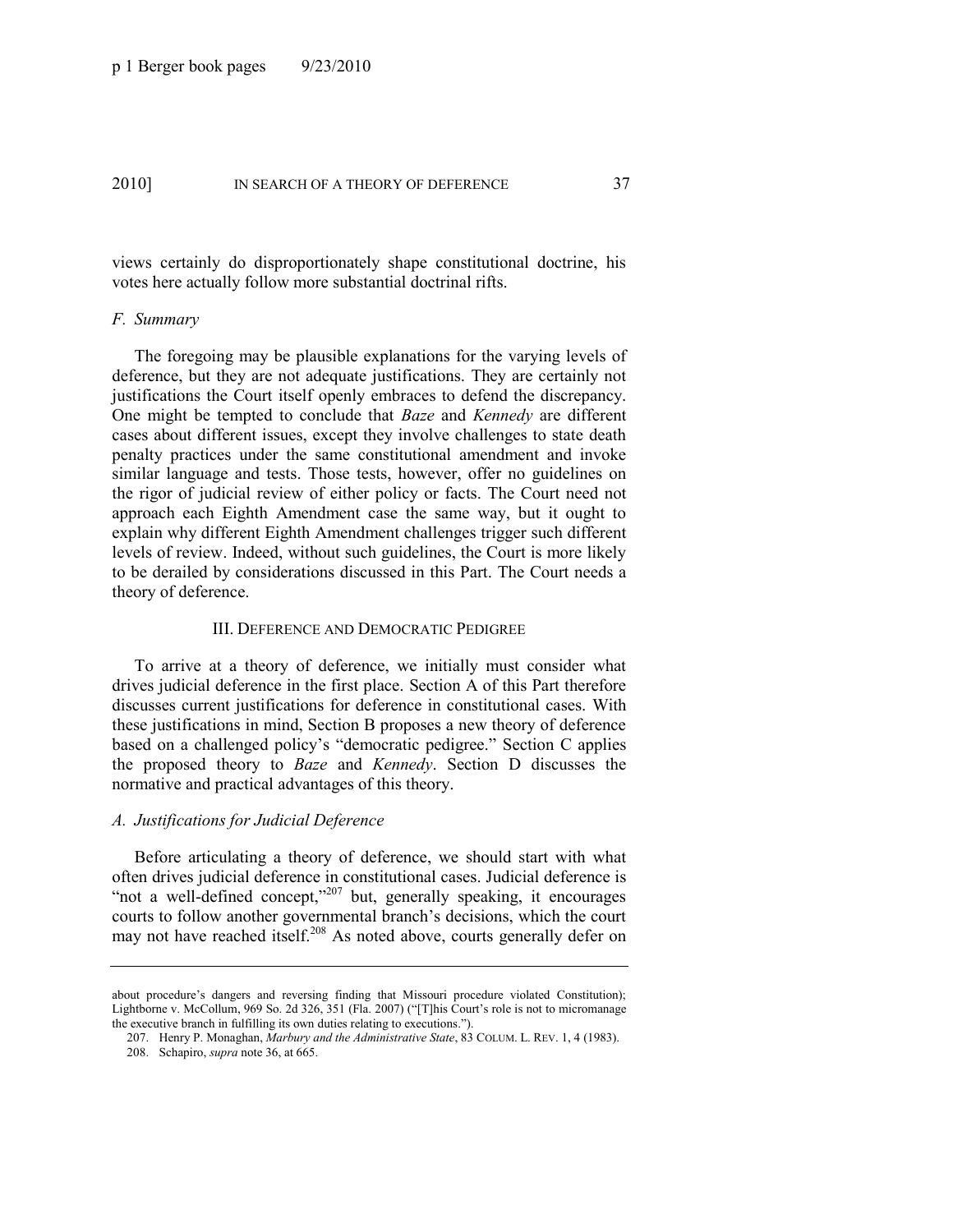the basis of either the political or epistemic authority of the deferred-to institution.<sup>209</sup> With regards to "political authority," courts often cite separation-of-powers concerns militating against judicial overreaching into the political branches' policies.<sup>210</sup> The Court recognizes that ours is a democratic government and that elected officials answerable to "the people" should make controversial policy decisions, rather than unelected judges.<sup>211</sup> As Justice Frankfurter famously and repeatedly argued, judges should not lightly override the policy determinations of officials who are elected by and accountable to the people.<sup>212</sup> More recently in *Chevron U.S.A. Inc. v. Natural Resources Defense Council*, the Court explained, ―federal judges—who have no constituency—have a duty to respect legitimate policy choices made by those who do. $1213$ 

Courts also sometimes defer on factual issues when another actor possesses more expertise than judges.<sup>214</sup> Courts therefore defer to institutions attributed with particular experience, often noting that judges—in comparison to other decisionmakers—lack the time, resources, and skills to make particular factual determinations about uncertain or ambiguous data.<sup>215</sup> As Professor Solove puts it, deference on these grounds "depends upon certain assumptions about the superior ability of government institutions, officials, and experts to make factual judgments within their areas of specialty."<sup>216</sup>

Political and epistemic authority are sensible reasons for courts to defer to other institutions, but courts sometimes invoke them carelessly. Indeed, for all of the times that the Court invokes principles of deference, neither courts themselves nor scholars have paid much attention to whether judicial deference in practice follows the theoretical justifications for it.<sup>217</sup> As *Kennedy* and *Baze* illustrate, the Court defers when it wants to. But, if

213. Chevron U.S.A. Inc. v. Natural Res. Def. Council, Inc., 467 U.S. 837, 866 (1984).

214. Horwitz, *supra* not[e 10,](#page-4-0) at 1086.

215*. See* Solove, *supra* note [11,](#page-4-1) at 1004–08 (summarizing some justifications for judicial deference).

<sup>209.</sup> *See* Horwitz, *supra* not[e 10,](#page-4-0) at 1068; Gary Lawson & Christopher D. Moore, *The Executive Power of Constitutional Interpretation*, 81 IOWA L. REV. 1267, 1278–79 (1996); *supra* note [37](#page-11-1) and accompanying text.

<sup>210.</sup> Horwitz, *supra* not[e 10,](#page-4-0) at 1079.

<sup>211.</sup> *See* BICKEL, *supra* note [29,](#page-8-0) at 16–17 (discussing the countermajoritarian problem).

<sup>212.</sup> *See, e.g.*, Am. Fed. of Labor v. Am. Sash & Door Co., 335 U.S. 538, 553 (1949) (Frankfurter, J., concurring) ("Even where the social undesirability of a law may be convincingly urged, invalidation of the law by a court debilitates popular democratic government.").

<sup>216.</sup> *Id.* at 1011; see also Chevron, 467 U.S. at 865 (arguing that "[j]udges are not experts in this field" and therefore should defer).

<sup>217.</sup> See Solove, *supra* not[e 11,](#page-4-1) at 969 ("[T]heories of judicial review have failed to adequately confront deference.").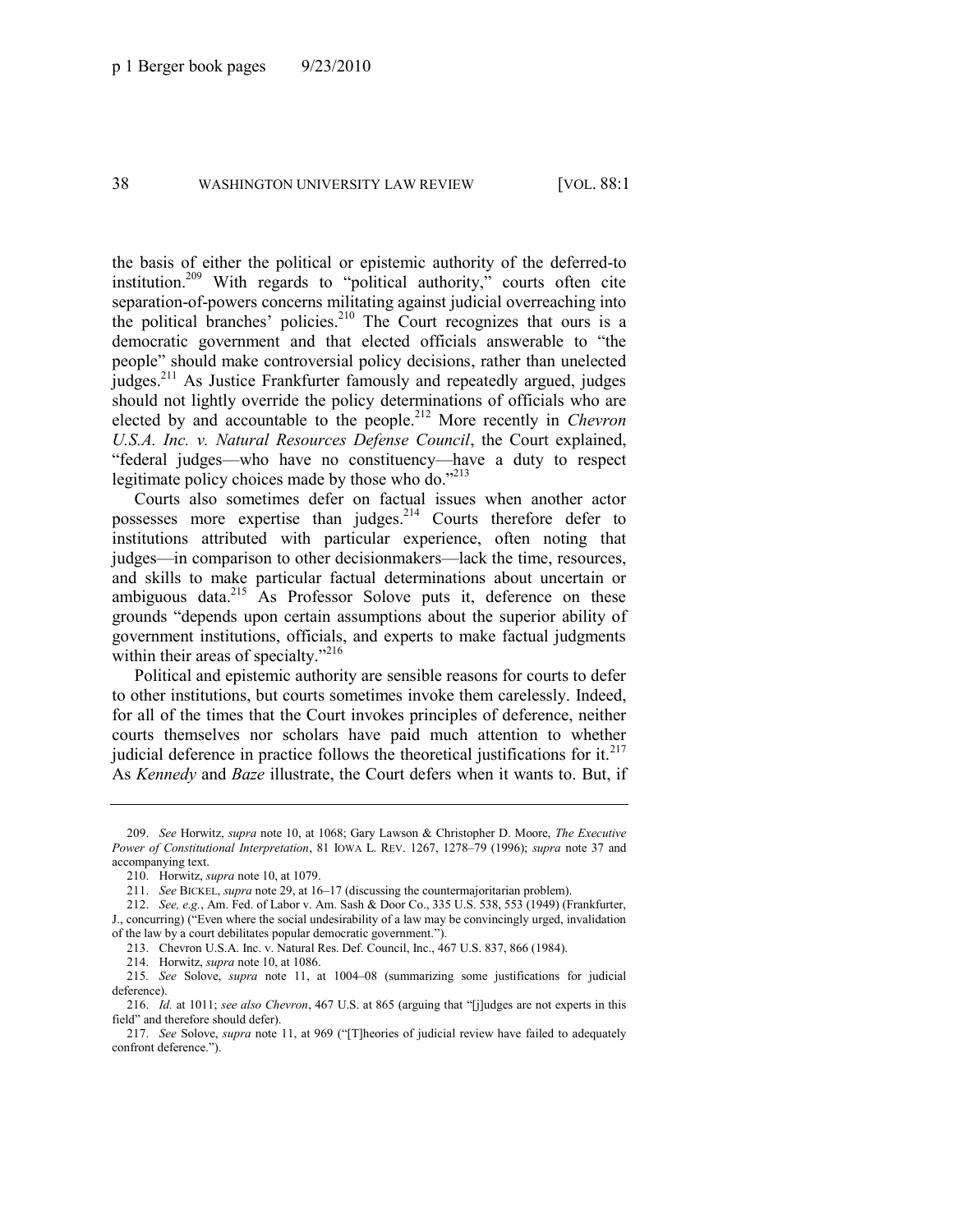we are to take seriously the Court's stated rationales for deference, then the Court's deference determinations should be linked more directly to the challenged institution's political and epistemic authority, particularly in areas like the Eighth Amendment, where there is not already a doctrinal formula for deference.

### *B. Proposing a New Theory: Deference and Democratic Pedigree*

<span id="page-39-0"></span>There is a significant body of scholarship hashing out penological theories to try to bring both greater order and depth to the Court's current Eighth Amendment doctrine.<sup>218</sup> Many of these are excellent, thoughtprovoking pieces about penological theory. However, given the Court's own explicit avoidance of an overarching penological theory, they are unlikely to sway the Court.<sup>219</sup>

As an alternative to these substantive approaches, this Part develops a process-based theory of deference based on what I call the policy's "democratic pedigree," which encompasses both the political authority and epistemic authority underlying the policy. Collectively, these inquiries can help courts determine the extent to which the policy results from properly functioning democratic and administrative processes helping to "ensure[] broad participation in the processes $[,$  ... distributions," and benefits of government.<sup>220</sup> Under this theory, courts should only presumptively defer when the policy has a strong democratic pedigree.

As we have seen, deference to other institutions' political authority is rooted in courts' conceptions that other institutions are more politically accountable than the judiciary and that policy decisions therefore should be made by these nonjudicial institutions.<sup>221</sup> But governmental policies are

<sup>218.</sup> *See, e.g.*, Youngjae Lee, *The Constitutional Right Against Excessive Punishment*, 91 VA. L. REV. 677, 681 (2005) (considering "conceptual confusion over the meaning of proportionality"); Julian Davis Mortenson, *Earning the Right to Be Retributive: Execution Methods, Culpability Theory, and the Cruel and Unusual Punishment Clause*, 88 IOWA L. REV. 1099, 1106 (2003) (arguing that under basic principles of culpability theory, botched executions violate the Eighth Amendment); Alexander A. Reinert, *Eighth Amendment Gaps: Can Conditions of Confinement Litigation Benefit From Proportionality Theory?*, 36 FORDHAM URB. L.J. 53, 86–87 (2009) (arguing that proportionality jurisprudence can shed light on prison condition cases).

<sup>219.</sup> *See* Kennedy v. Louisiana, 128 S. Ct. 2641, 2659 (2008) (conceding that the Court's Eighth Amendment doctrine is "still in search of a unifying principle"); Ewing v. California, 538 U.S. 11, 25 (2003) (stating that the Constitution "does not mandate adoption of any one penological theory" (quoting Harmelin v. Michigan, 501 U.S. 957, 999 (1991) (internal quotation marks omitted)); Ristroph, *supra* note [158,](#page-29-0) at 1402 (arguing that the Supreme Court seems "to reject the claim that penological theories have intrinsic moral relevance that would require the Eighth Amendment to be understood in terms of one or another specific punishment theory").

<sup>220.</sup> *See* ELY, *supra* not[e 20,](#page-6-0) at 87.

<sup>221.</sup> *See BICKEL, supra* not[e 29,](#page-8-0) at 16–17 ("[W]hen the Supreme Court declares unconstitutional a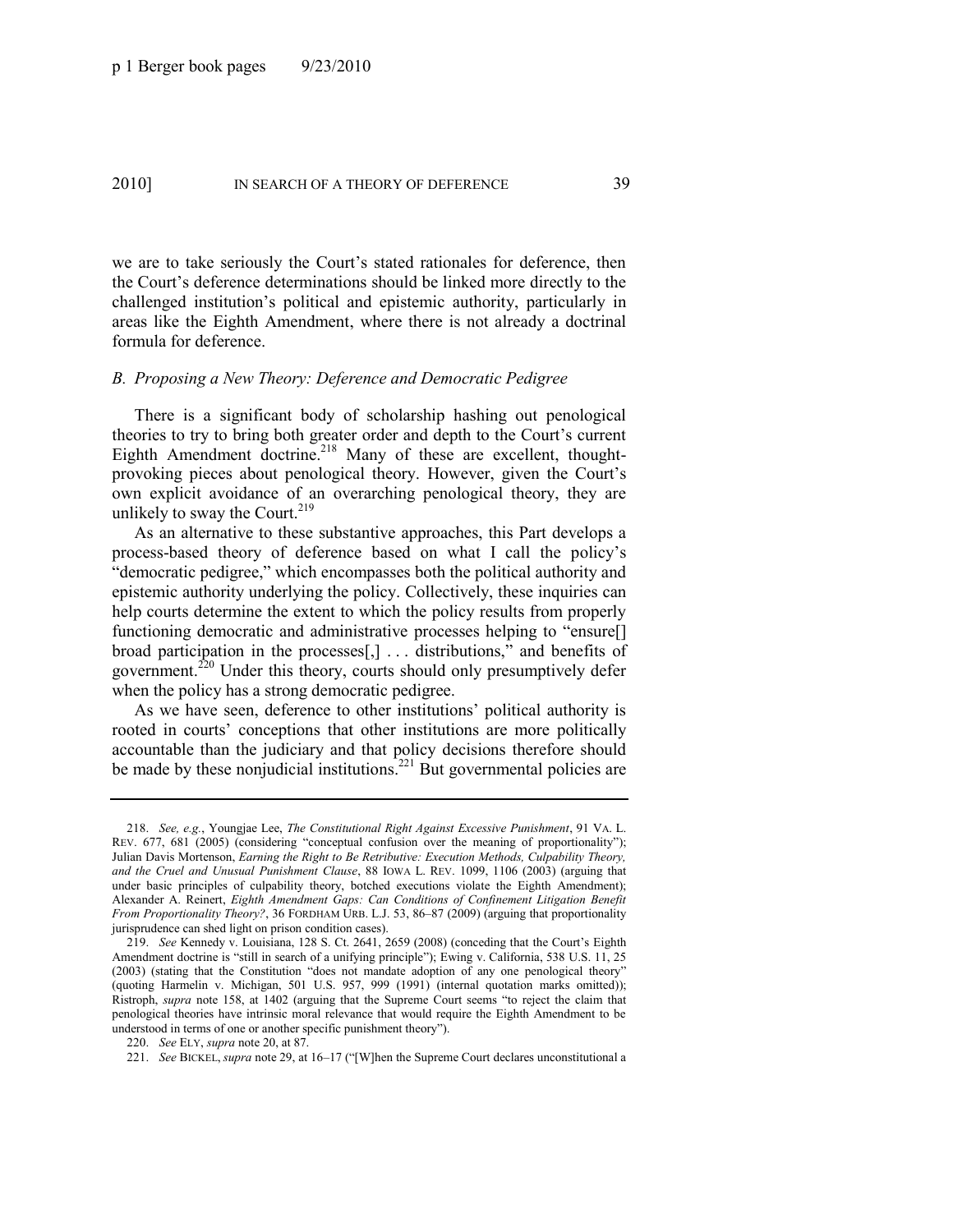not all equally democratic.<sup>222</sup> Thus, to the extent that judicial deference is grounded in political authority, courts should consider whether the challenged policy, in fact, enjoys such democratic status, focusing especially on the nature of the administrative processes underlying the policy and whether the policy burdens unpopular minorities who cannot protect themselves through usual political channels.<sup>223</sup>

<span id="page-40-1"></span>To the extent that judicial deference also sometimes rests on the political branches' epistemic authority, courts should consider whether such expertise in fact exists in a given case. Though epistemic authority seems to implicate "democracy" less than political authority, it is nevertheless relevant to democratic pedigree writ large, especially given that many constituents expect their representatives to delegate complex matters to agencies with the requisite expertise.<sup>224</sup> Lawmakers delegating to agencies, then, have an implicit obligation to delegate to people who understand the area. When lawmakers don't, they undermine constituents' assumptions about the process and weaken the democratic pedigree of the resulting policy.

<span id="page-40-0"></span>These inquiries are not themselves determinative, but, collectively, they will reveal much about a challenged policy's democratic pedigree. Courts ultimately could apply heightened scrutiny for another substantive reason,<sup>225</sup> but the inquiries presented here force them to consider whether their oft-stated reasons for deferring apply in a given case. This proposal, then, encourages courts to be straightforward about why they choose to apply a particular level of deference.

Before proceeding, it is worth briefly addressing three potential objections to the theory proposed here. First, critics might contend that democratic pedigree is notoriously difficult to assess. Reasonable people can disagree, for instance, about whether the legislature or administrative agencies possess more political authority.<sup>226</sup> Similarly, they can disagree

226. *See infra* Part III.B.1.a. It is beyond the scope of this Article to determine whether policies

legislative act or the action of an elected executive, it thwarts the will of representatives of the actual people  $\dots$ .").

<sup>222.</sup> *See infra* Parts III.B.1, III.C.

<sup>223.</sup> *Cf.* Rachel E. Barkow, *Administering Crime*, 52 UCLA L. REV. 715, 717 (2005) [hereinafter Barkow, *Administering Crime*] (arguing that scholars overlook how agencies responsible for criminal justice policies, such as sentencing commissions, parole boards, and corrections departments, "perform" as agencies").

<sup>224.</sup> *See* LOUIS KAPLOW & STEVEN SHAVELL, FAIRNESS VERSUS WELFARE 400–01 (2002) (―[C]itizens often expect government officials to act based on superior, expert knowledge . . . . Sometimes this delegation is explicit . . . . More commonly, the delegation is implicit; citizens expect government agencies, legislative committees with expert staffs, and even judges to pay substantial attention to expert advice.").

<sup>225.</sup> *See supra* not[e 34](#page-9-0) and accompanying text.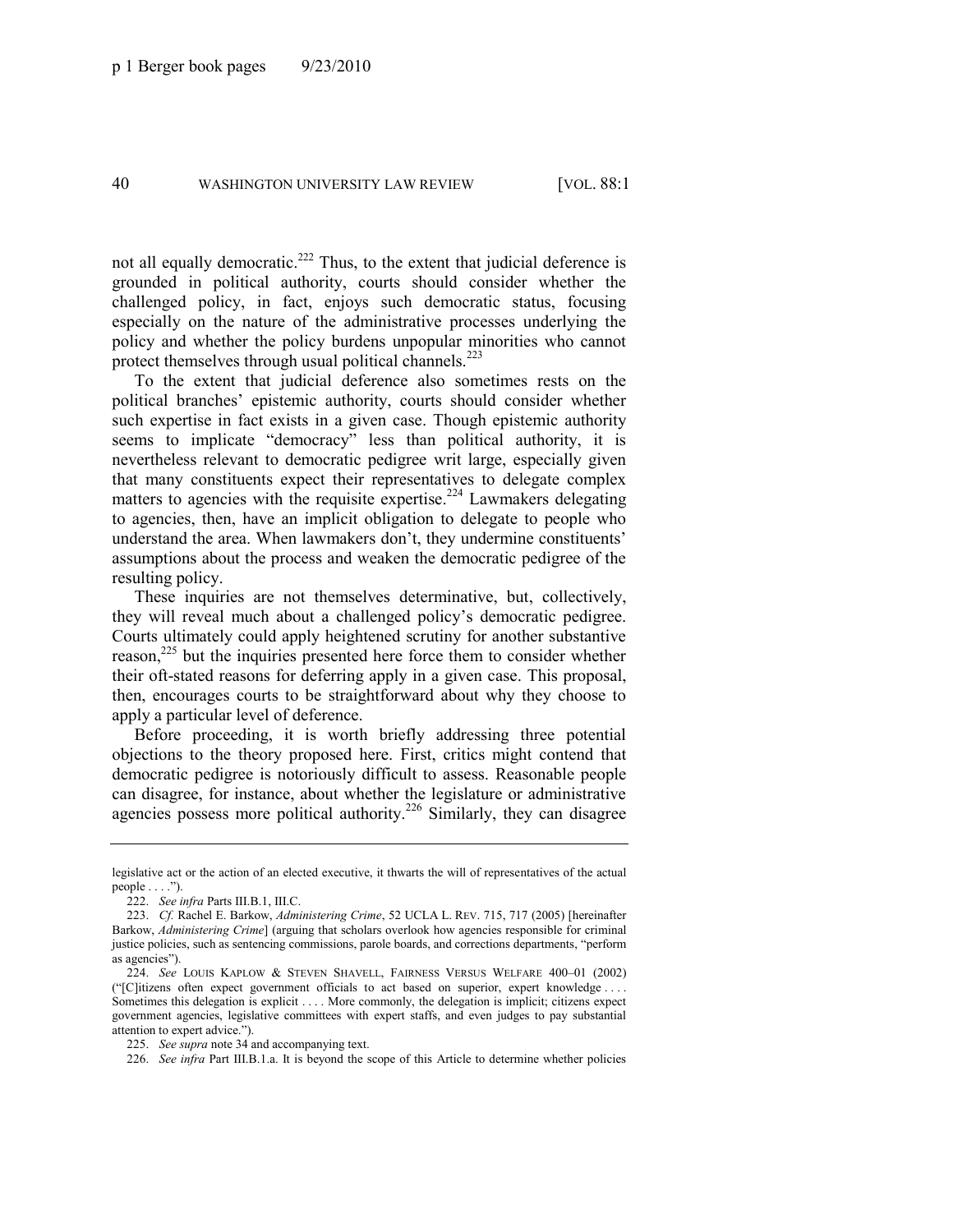about what do to when political and epistemic authority clash, such as when politicians overrule agencies' expert determinations for political reasons.<sup>227</sup> My goal is not to resolve these difficult debates in constitutional theory, but instead to identify important issues that have been overlooked in some constitutional contexts, including the Eighth Amendment. It is especially important that courts explore political and epistemic authority because they themselves identify them as reasons to defer in the first place.<sup>228</sup> To this extent, my goal is less to develop an allencompassing constitutional theory, and more to push courts toward actually engaging in the analyses they purport to value.

Second, critics might contend that multi-factored inquiries to determine levels of deference are subject to judicial manipulation. The conventional tiers of scrutiny are themselves arguably passing out of vogue for that reason.<sup>229</sup> With this concern in mind, it is important to emphasize that my theory does not seek rigid adherence to preexisting tiers of scrutiny but rather greater acknowledgement of the fact that courts—whether they admit it or not—review governmental policies with rigorous or forgiving review (or something in between), and the amount of deference they select may well determine the outcome of many cases. It is true that courts will enjoy flexibility under the theory proposed here, but they do today anyway.<sup>230</sup> There is significant value in encouraging courts to articulate a

228. *See supra* Parts I.A, III.A.

resulting from referenda, which presumably enjoy heightened political authority, deserve special treatment.

<sup>227.</sup> *See, e.g.*, Tummino v. Torti, 603 F. Supp. 2d 519, 544 (E.D.N.Y. 2009) (finding that the FDA's decision to only make Plan B contraception available to women over seventeen emanated from White House pressure and lacked usual, good faith agency procedures and reasoned decision making); Freeman & Vermeule, *supra* note [32](#page-8-1), at 108 ("[T]he Court is concerned at the moment to insulate expert agencies from political influence.").

<sup>229.</sup> *See, e.g.*, Lawrence v. Texas, 539 U.S. 558, 575–78 (2003) (failing to articulate standard of review); Transcript of Oral Argument at 44–45, District of Columbia v. Heller, 128 S. Ct. 2783 (2008) (No. 07-290) (Roberts, C.J., suggesting that the Court need not decide upon a level of scrutiny); Jack M. Balkin & Reva B. Siegel, *Remembering How to Do Equality*, *in* THE CONSTITUTION IN 2020, at 93, 103 (Jack M. Balkin & Reva B. Siegel eds., 2009) (discussing "unworkable doctrinal structure" resulting from tiers of review).

<sup>230.</sup> The tiers of scrutiny employed in equal protection and other constitutional areas are often criticized because they can be easily manipulated or altogether ignored. *See, e.g.*, Vincent Blasi, *Six Conservatives in Search of the First Amendment: The Revealing Case of Nude Dancing*, 33 WM. & MARY L. REV. 611, 623 (1992) (recounting argument that "multifactor tests that [can bear] the stamp of subjectivity and arbitrariness‖); Richard H. Fallon, Jr., *Strict Judicial Scrutiny*, 54 UCLA L. REV. 1267, 1298–1300 (2007) (arguing that the development of intermediate scrutiny undermined the Court's self-discipline that the tiers of scrutiny were supposed to impose); R. Randall Kelso, *Standards of Review Under the Equal Protection Clause and Related Constitutional Doctrines Protecting Individual Rights: The ―Base Plus Six‖ Model and Modern Supreme Court Practice*, 4 U. PA. J. CONST. L. 225, 237–46 (2002) (describing a "proliferation" of standards of review from three to seven and analyzing the problems associated with expanding the available standards of review); Calvin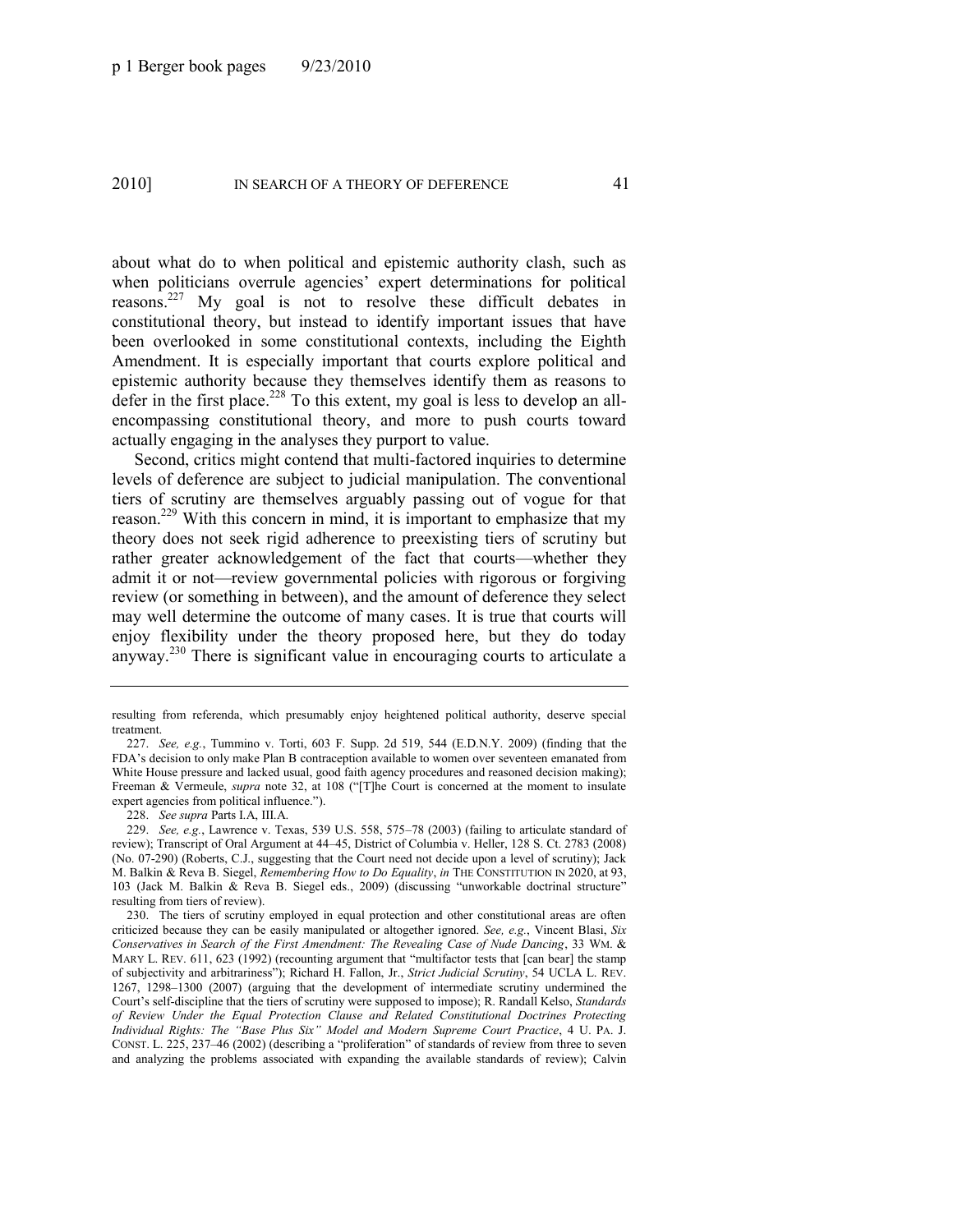level of deference based on more careful consideration of the factors they typically cite when they defer, even if that articulation is only an approximation.

A third, more normative, objection is that in the individual rights setting, courts should not focus on democratic pedigree because the very purpose of the Bill of Rights is to check majoritarian impulses.<sup>231</sup> But I am only suggesting that democratic pedigree should be one important constitutional inquiry—not the only one. Drawing and quartering would be an unconstitutional method of execution even if democratically enacted by a transparent legislature because it would pose a "substantial risk of serious harm" and could be easily replaced with a less painful alternative.<sup>232</sup> Moreover, this objection does not address the Court's inconsistent approaches to deference. Bickel's concern that judicial review is countermajoritarian is often reflexively repeated without admission that not all judicial interference is equally antidemocratic.<sup>233</sup> When courts strike down a well-publicized, legislatively enacted, carefully debated, generally applicable statute that burdens no particular minority disproportionately, its action (though sometimes justifiable) is countermajoritarian. When courts strike down an agency policy adopted in secret with no legislative guidance or oversight, the countermajoritarian concern sharply decreases. By assuming that judicial intervention is necessarily countermajoritarian, courts ignore context and misconstrue precisely why some judicial intervention is potentially problematic.<sup>234</sup>

Massey, *The New Formalism: Requiem for Tiered Scrutiny?*, 6 U. PA. J. CONST. L. 945, 980–91 (2004) (arguing that the current "artificial" system of tiered scrutiny has been brought to near death by the decisions in *Lawrence* and *Grutter*).

<sup>231.</sup> *See, e.g.*, Tribe, *supra* not[e 27,](#page-7-0) at 1065–67 (arguing that the Constitution protects substantive values).

<sup>232.</sup> *See* Baze v. Rees, 128 S. Ct. 1520, 1532 (2008) (articulating Eighth Amendment test for method-of-execution claims); *supra* note [34](#page-9-0) and accompanying text.

<sup>233.</sup> *See Baze*, 128 S. Ct. at 1531 (introducing deferential standard to prevent courts from intruding on the role of state legislatures); BICKEL, *supra* not[e 29,](#page-8-0) at 16–23 (discussing "deviant" and ―counter-majoritarian‖ nature of judicial review).

<sup>234.</sup> *But see* Barry Friedman, *The Birth of an Academic Obsession: The History of the Countermajoritarian Difficulty, Part Five*, 112 YALE L.J. 153, 215–16 (2002) (arguing that Bickel and others overstated the countermajoritarian forces and that those concerns reflect a unique set of historical circumstances).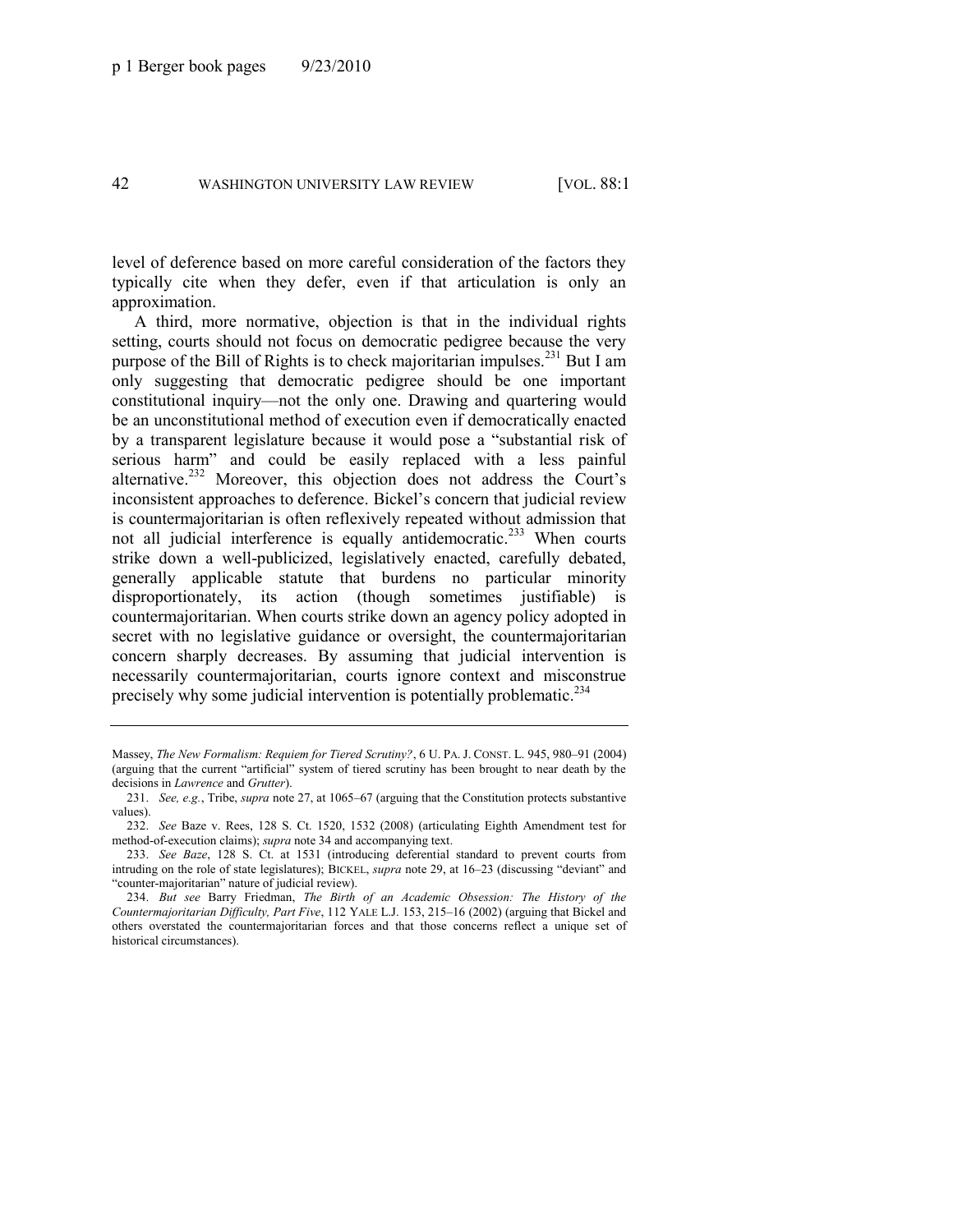### *1. Political Authority*

# *a. The Legislative Conundrum*

To the extent that judicial deference is premised on political authority, the traditional view is that courts owe greater deference to legislatures than to administrative agencies. As Professor Ely famously explained, legislative action is presumptively more democratic than agency action and therefore should enjoy greater judicial deference.<sup>235</sup> While delegation serves an important role in our system of government, legislators can also use it to *avoid* crafting policy and thereby cynically enhance their reelection chances. As Ely puts it, "the common case of nonaccountability involves . . . a situation where the legislature (in large measure, precisely in order to escape accountability) has refused to draw the legally operative distinctions, leaving that chore to others who are not politically accountable.<sup>2236</sup> On this view, legislative enactments often better reflect the will of the democratic majority, having (usually) been enacted by majority vote of two separate legislative houses and by executive signature.<sup>237</sup> Accordingly, because the hurdles for enacting legislation are high, policies reflected in statutes emerging from these rigorous strict processes deserve special respect.<sup>238</sup>

<span id="page-43-1"></span>An alternative scholarly view questions whether legislatively enacted statutes are actually more democratic than agency actions. Agencies, in fact, can be more deliberative, transparent, and accountable than Ely suggests.<sup>239</sup> As the Court explained in *Chevron*,

<span id="page-43-0"></span><sup>235.</sup> ELY, *supra* note [20,](#page-6-0) at 130–31.

<sup>236.</sup> *Id*. *See generally* THEODORE J. LOWI, THE END OF LIBERALISM: IDEOLOGY, POLICY, AND THE CRISIS OF PUBLIC AUTHORITY 125–26 (1969) (arguing that a legislature's failure to legislate results in bad government).

<sup>237.</sup> *See, e.g.*, U.S. CONST. art. I, § 7, cl. 2 (requiring bicameralism and presentment).

<sup>238.</sup> *See* WILLIAM N. ESKRIDGE ET AL., CASES AND MATERIALS ON LEGISLATION: STATUTES AND THE CREATION OF PUBLIC POLICY 66–67 (4th ed. 2007) (describing "vetogates" in the legislative process where a bill can get defeated); JEREMY WALDRON, THE DIGNITY OF LEGISLATION 2–6 (1999) (discussing the process of legislation as "the representatives of the community com[ing] together to settle solemnly and explicitly on common schemes and measures that can stand in the name of them all ... and ... do [ing] so in a way that openly acknowledges and respects (rather than conceals) the inevitable differences of opinion and principle among them").

<sup>239.</sup> *See* Brian Galle & Mark Seidenfeld, *Administrative Law's Federalism: Preemption, Delegation, and Agencies at the Edge of Federal Power*, 57 DUKE L.J. 1933, 1954 (2008) ("Agency proceedings are more transparent than intuition might suggest.‖); Peter H. Schuck, *Delegation and Democracy: Comments on David Schoenbrod*, 20 CARDOZO L. REV. 775, 781–90 (1999) (arguing that agencies can be better venues for accountability); Sandra B. Zellmer, *The Devil, the Details, and the Dawn of the 21st Century Administrative State: Beyond the New Deal*, 32 ARIZ. ST. L.J. 941, 946–57 (2000) (discussing doctrines promoting agency accountability).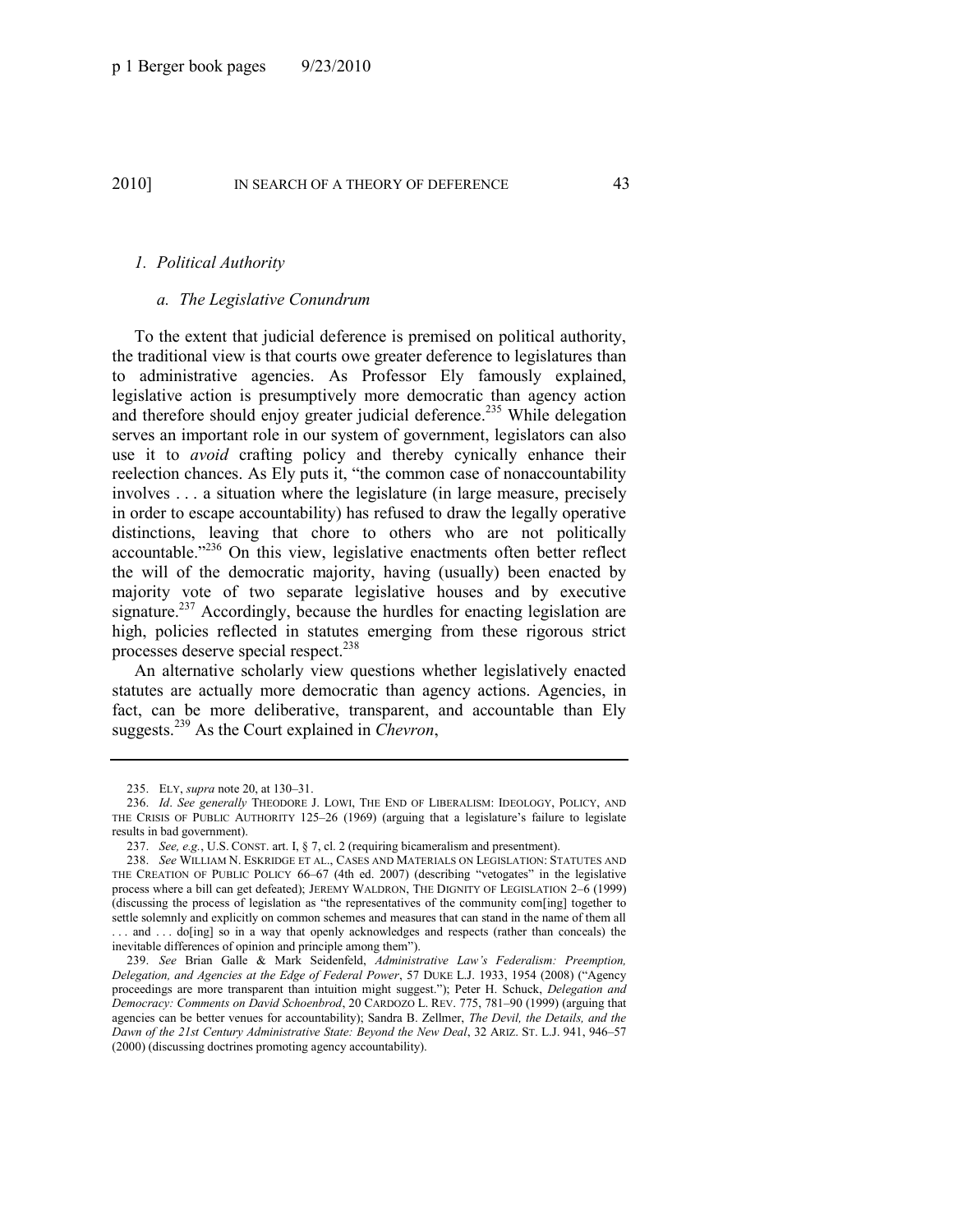[A]n agency to which Congress has delegated policymaking responsibilities may, within the limits of that delegation, properly rely upon the incumbent administration's views of wise policy to inform its judgments. While agencies are not directly accountable to the people, the Chief Executive is, and it is entirely appropriate for this political branch of the Government to make such policy choices—resolving the competing interests which Congress itself either inadvertently did not resolve, or intentionally left to be resolved by the agency charged with the administration of the statute in light of everyday realities. $240$ 

Additionally, some recent scholarship contends that legislatures are less accountable than the traditional view acknowledges. Because voters are often poorly informed, the legislature is far less accountable than we might think.<sup>241</sup> Elections, on this view, cannot deliver accountability as well as scholars like Bickel assume, in part because of the large gap between voters' real preferences and their representatives' votes.<sup>242</sup> Moreover, legislatures cannot feasibly be expected to prescribe in adequate detail the rules governing every facet of all regulated activity.<sup>243</sup>

<span id="page-44-0"></span>It is beyond the scope of this Article to determine whether legislatures or agencies, as a theoretical matter, possess more political authority.<sup>244</sup>

<sup>240.</sup> Chevron U.S.A. Inc. v. Natural Res. Def. Council, Inc., 467 U.S. 837, 865–66 (1984); *see also* Galle & Seidenfeld, *supra* note [239,](#page-43-0) at 1980 (arguing that the "political branches of government sufficiently constrain agencies that their decisions generally do not deviate greatly from the postdeliberation preferences of the polity"); Jerry L. Mashaw, *Norms, Practices, and the Paradox of Deference: A Preliminary Inquiry into Agency Statutory Interpretation*, 57 ADMIN. L. REV. 501, 505  $(2005)$  (arguing that agencies "are the executors of the President's constitutional responsibility" to faithfully execute the laws).

<sup>241.</sup> Jane S. Schacter, *Political Accountability, Proxy Accountability, and the Democratic Legitimacy of Legislatures*, *in* THE LEAST EXAMINED BRANCH: THE ROLE OF LEGISLATURES IN THE CONSTITUTIONAL STATE 45, 47–48 (Richard W. Bauman & Tsvi Kahana eds., 2006).

<sup>242.</sup> *Id.* at 48.

<sup>243.</sup> *See* J.W. Hampton, Jr. & Co. v. United States, 276 U.S. 394, 406 (1928) ("The field of Congress involves all and many varieties of legislative action, and Congress has found it frequently necessary to use officers of the Executive Branch, within defined limits, to secure the exact effect intended by its acts of legislation, by vesting discretion in such officers to make public regulations interpreting a statute and directing the details of its execution  $\dots$  ...

<sup>244.</sup> *See generally* CHARLES L. BLACK, JR., THE PEOPLE AND THE COURT: JUDICIAL REVIEW IN A DEMOCRACY 1 (1960) (arguing that government is "too complex and delicate  $\dots$  for the rough template of schematization"); JERRY L. MASHAW, GREED, CHAOS, AND GOVERNANCE: USING PUBLIC CHOICE TO IMPROVE PUBLIC LAW 152–56 (1997) [hereinafter MASHAW, GREED] (arguing that delegating political authority to administrative agencies is "a device for improving the responsiveness of government to the desires of the general electorate"); Jonathan R. Macey, *Separated Powers and Positive Political Theory: The Tug of War over Administrative Agencies*, 80 GEO. L.J. 671, 674 (1992) (arguing that the involvement of the judiciary and executive branches in agency decisions seriously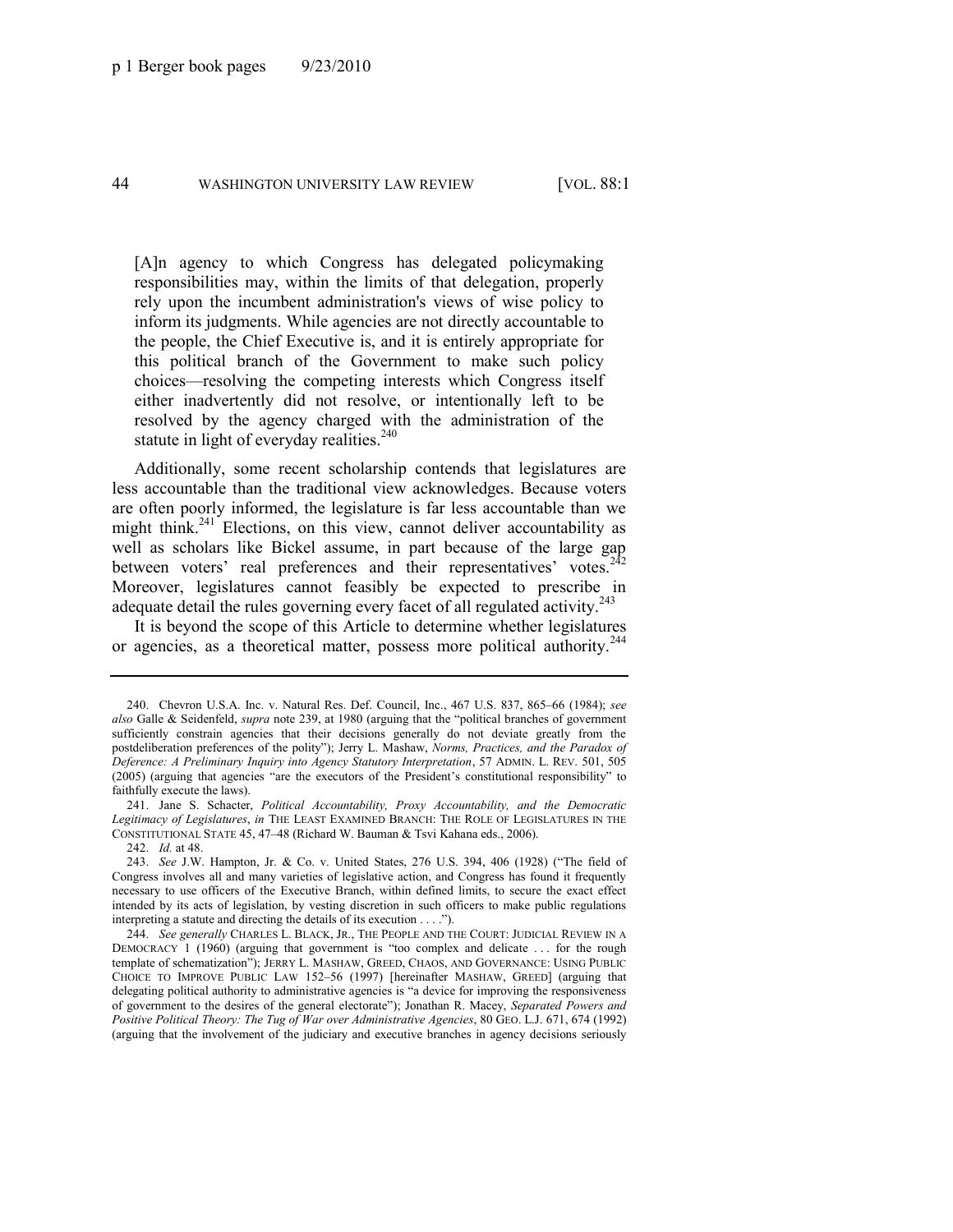Courts do not resolve theoretical questions of political accountability but real cases with real facts. The relative "democratic pedigree" of legislative or agency action, then, should turn not on the abstract virtues of legislative versus administrative action, but rather on the context of a particular case.

<span id="page-45-1"></span>Courts searching for a level of deference based on political authority do not have much to guide them in the legislative context. Whereas administrative law provides courts with a series of inquiries to assess the relative propriety of agency action,  $245$  no such manageable judicial standards exist for assessing the inner workings of our legislatures.<sup>246</sup> Indeed, courts tend to resist measuring the political authority of legislative action, except in extreme circumstances. It is true, of course, that some statutory provisions emerge from open debate about policy issues and that other provisions are snuck into omnibus legislation by lobbyists, sometimes without the knowledge of many lawmakers voting on the bill.<sup>247</sup> Clearly, legislation is problematic when it is consistently misrepresented in Congress, or when Congress never deliberated about its constitutionality or policy effects. But while openly debated legislation theoretically enjoys stronger political authority than stealth bills, the spectrum between these extremes is wide, and courts typically lack manageable standards to assess a provision's political authority. Of course, courts sometimes require a clear statement of congressional intent, thus prioritizing deliberative and consensual lawmaking.<sup>248</sup> These presumptions, however, only apply in certain contexts, such as judicial interpretation of statutes arguably encroaching on state sovereignty.<sup>249</sup> More typically, when the Court reviews the constitutionality of legislation,

undermines Congress's efforts to design procedural, substantive, and structural rules to control agency behavior).

<span id="page-45-0"></span><sup>245.</sup> *See* 5 U.S.C. §§ 551–559, §§ 701–706 (2006); *infra* Part III.B.1.b.

<sup>246.</sup> *See U.S. CONST. art. I, § 5, cl. 2 ("Each House may determine the Rules of its Proceedings* ..."); Sandra Beth Zellmer, *Sacrificing Legislative Integrity at the Altar of Appropriations Riders: A Constitutional Crisis*, 21 HARV. ENVTL. L. REV. 457, 509–11 (1997) (arguing that appropriation riders subvert the integrity of the legislative process but are typically not susceptible to judicial challenge).

<sup>247.</sup> *See* William A. Fletcher, *Atomic Bomb Testing and the Warner Amendment: A Violation of the Separation of Powers*, 65 WASH. L. REV. 285, 307, 309–20 (1990) (discussing legislative amendment that "was consistently misrepresented as it made its way through the legislative process" and suggesting that this is a separation of powers problem); Richard Murphy, *The* Brand X *Constitution*, 2007 BYU L. REV. 1247, 1300 (2007) (arguing that much legislation "does not receive serious, broad-based scrutiny" from legislators).

<sup>248.</sup> *See, e.g.*, Gregory v. Ashcroft, 501 U.S. 452, 460–61 (1991) (requiring clear statement rule for legislation applying to state policymaking appointees); Atascadero State Hosp. v. Scanlon, 473 U.S. 234, 239–40 (1985) (requiring clear statement rule for legislation abrogating state sovereign immunity).

<sup>249.</sup> *See, e.g.*, ESKRIDGE ET AL., *supra* note [238,](#page-43-1) at 922-41 (discussing "new federalism canons"); *supra* not[e 248.](#page-45-0)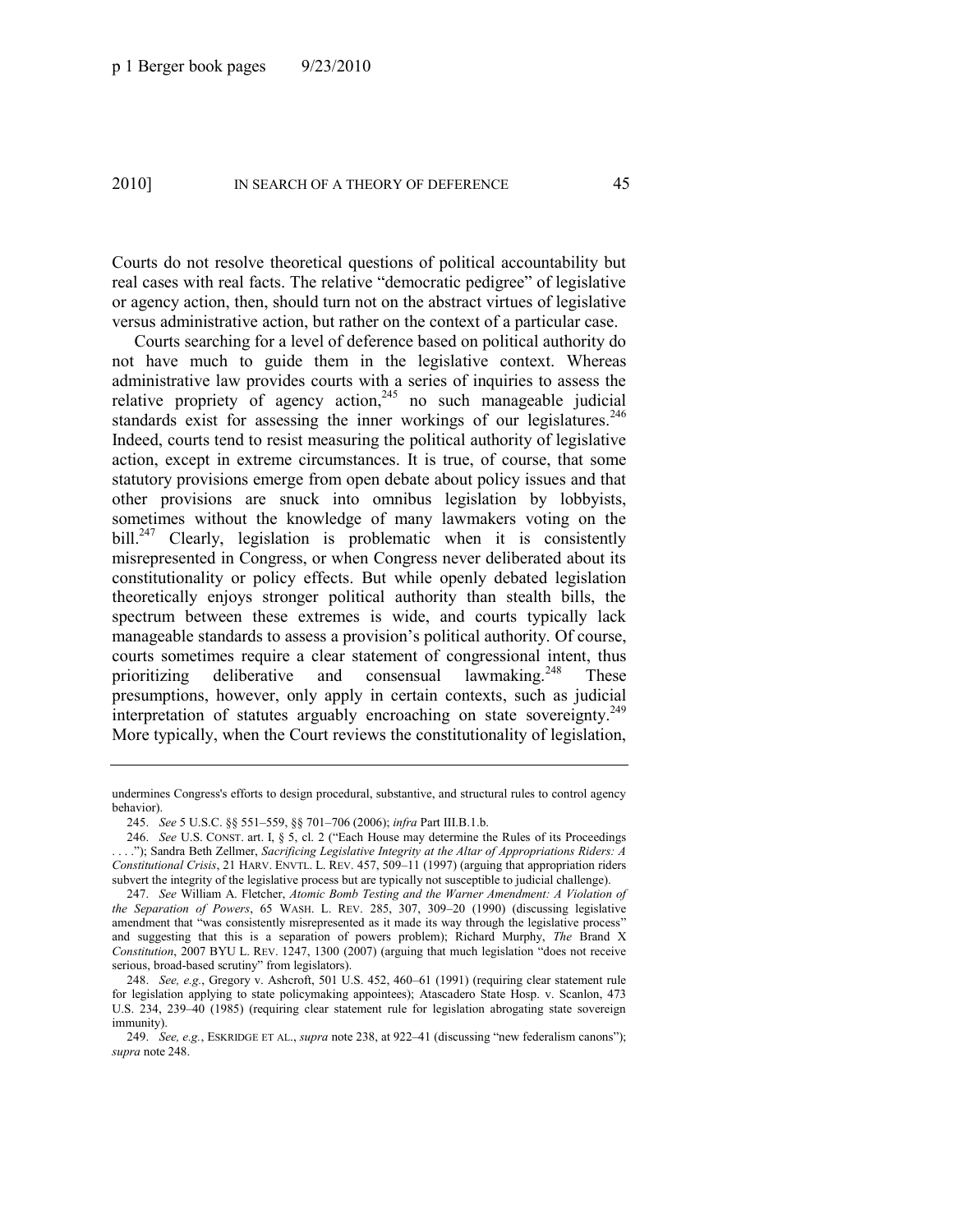it gives scant attention to the nature of the democratic deliberation. Indeed, regular judicial inquiries into the quality of legislative deliberation would likely be messy and unpredictable.<sup>250</sup>

Courts therefore typically assume that lawfully enacted statutes enjoy sufficient (if not ideal) political authority. The Constitution confers upon Congress lawmaking authority, and judicial deference sometimes rests on such express constitutional designation.<sup>251</sup> As the Court explained in *Motor Vehicle Manufacturers Association v. State Farm Mutual Auto Insurance Company*, legislation drafted by Congress enjoys a "presumption of constitutionality"—and, in that regard, is presumptively different from agency action.<sup>252</sup> Of course, courts may determine whether statutes have been properly enacted under constitutionally prescribed procedures because the Constitution implicitly promises minimum due process for all legislation.<sup>253</sup> However, no such constitutional mandates or manageable standards justify varying deference on the basis of whether a legislature has acted responsibly or even knowledgeably when enacting legislation.<sup>254</sup> Accordingly, whether deserved or not, legislative action presumptively enjoys considerable political authority.<sup>255</sup>

### *b. The Administrative Inquiry*

When legislatures *have* delegated lawmaking functions and the resulting policy is subject to constitutional challenge, courts determining the political authority underlying that policy ought to inquire into the details of the administrative action.<sup>256</sup> Courts and scholars have been

<sup>250.</sup> *See* Murphy, *supra* not[e 247,](#page-45-1) at 1300–01 ("The last thing anyone should want is the Supreme Court checking whether a statute was scrutinized enough in committee or if enough members of Congress thought hard enough about it.").

<sup>251.</sup> *See, e.g.*, U.S. CONST. art. I, § 1 ("All legislative Powers herein granted shall be vested in a Congress of the United States . . . ."); McCulloch v. Maryland, 17 U.S. 316, 401–02 (1819) (indicating that Court should defer to Congress's view of its own power); WALDRON, *supra* not[e 238,](#page-43-1) at 2–6.

<sup>252.</sup> Motor Vehicle Mfrs. Ass'n v. State Farm Mut. Auto. Ins. Co., 463 U.S. 29, 43 n.9 (1983).

<sup>253.</sup> *See* ESKRIDGE ET AL., *supra* not[e 238,](#page-43-1) at 409–20 (discussing due process of lawmaking).

<sup>254.</sup> *But see* Murphy, *supra* note [247,](#page-45-1) at 1301–03 (arguing that the case for judicial deference to Congress turns partially on legislative deliberations used to adopt policy).

<sup>255.</sup> Of course, the Court does not always defer to Congress in constitutional cases. *See, e.g*., Bd. of Trs. of Univ. of Ala. v. Garrett, 531 U.S. 356, 374 (2001) (refusing to defer to congressional findings regarding abrogation of state sovereign immunity); United States v. Morrison, 529 U.S. 598, 608–19 (2000) (refusing to defer to congressional findings linking violence against women to interstate commerce); City of Boerne v. Flores, 521 U.S. 507, 531–32 (1997) (striking down RFRA as neither congruent nor proportional). When the Court does not defer, however, it typically is not articulating a theory of deference but instead is policing some other substantive value, such as federalism.

<sup>256.</sup> *Cf. State Farm*, 463 U.S. at 43 (empowering courts to look closely at processes behind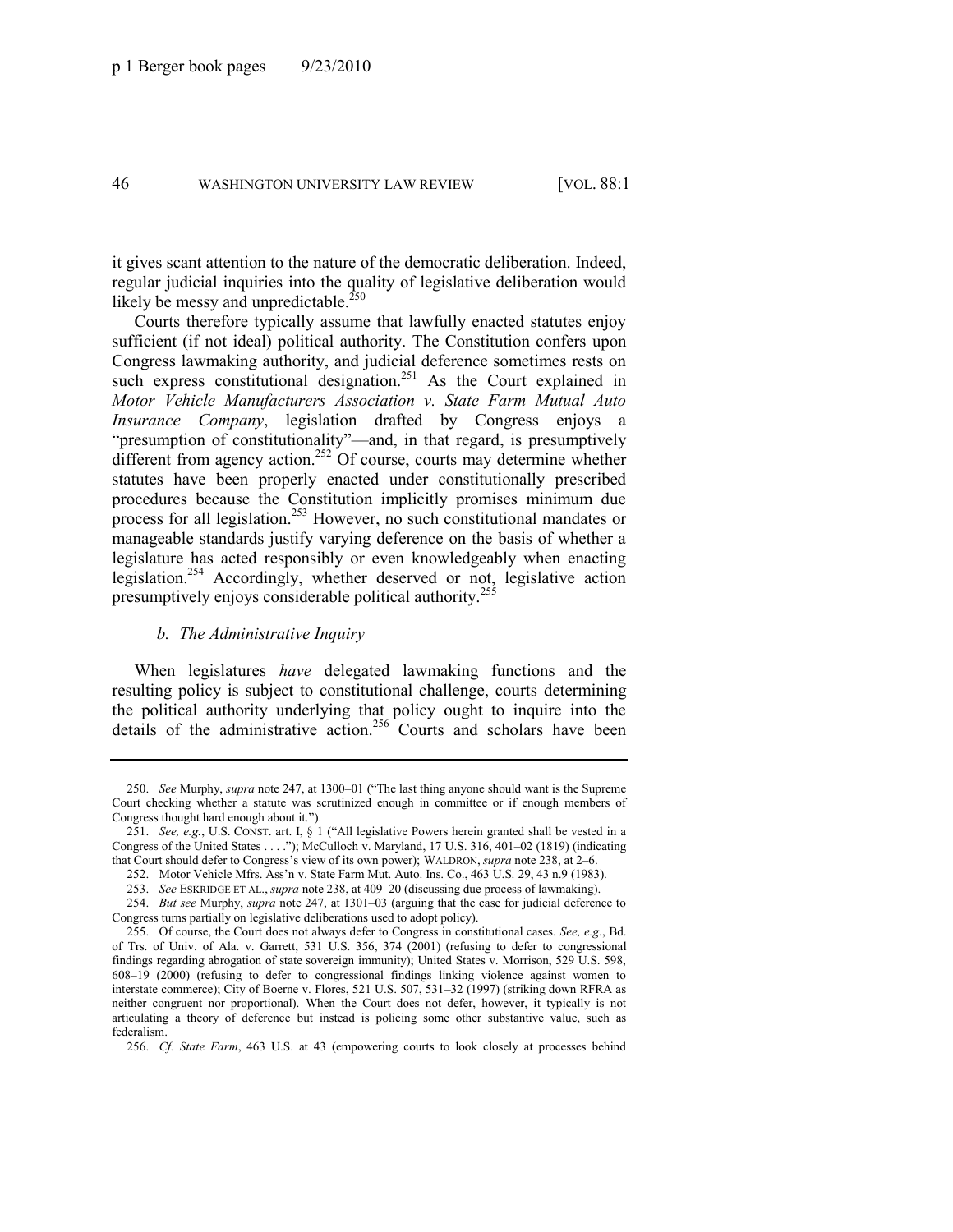<span id="page-47-1"></span><span id="page-47-0"></span>strangely inattentive to ordinary administrative law's relevance to the question of constitutional deference, especially in the individual rights context.<sup>257</sup> It is true, of course, that administrative law principles often are enforced not through constitutional litigation, but pursuant to the Administrative Procedure Act (APA) or an agency's organic statute.<sup>258</sup> But some agency action is exempted from administrative procedure acts or otherwise escapes administrative challenge.<sup>259</sup> And yet, because the political authority of agency actions hinges on an array of factors, presumptive deference to administrative action in constitutional cases is inappropriate. While it is true that a decision to exempt a particular agency from the APA is itself a democratic determination worthy of some respect, the resulting policy cannot be said to have strong political authority, particularly if the public was largely uninformed about the relevant issues and the legislature washed its hands of the issue after delegation. In other words, legislative decisions to punt policy issues to agencies are not worthy of the same respect as legislative decisions taking ownership of a problem.<sup>260</sup> Indeed, such legislative abdication and administrative haphazardness not only create political accountability problems but also heighten the danger of agency arbitrariness, which itself provides good reason for more searching judicial review.<sup>261</sup>

making and rescinding rules).

<sup>257.</sup> One commentator has recognized that administrative law principles can help inform the level of deference appropriate in Eighth Amendment cases in the prison condition context. *See* Reinert, supra note [218,](#page-39-0) at 78 ("Teasing out the appropriate amount of deference would require a more expansive discussion of administrative law principles than there is room for here ...."). Outside the Eighth Amendment context, see generally Gillian Metzger, *Ordinary Administrative Law as Constitutional Common Law*, 110 COLUM. L. REV. 479, 483 (2010) [hereinafter Metzger, *Ordinary Administrative Law*] (describing administrative principles as constitutional common law); Gillian E. Metzger, *Administrative Law as the New Federalism*, 57 DUKE L.J. 2023, 2047–72 (2008) (discussing administrative law as a federalism vehicle); Murphy, *supra* note [247,](#page-45-1) at 1285–315 (explaining how administrative cases may shed light on constitutional issues). In a future Article, I will explore in greater detail the role that ordinary administrative law norms might play in constitutional individual rights cases.

<sup>258.</sup> *See, e.g.*, Lisa Schultz Bressman, *Beyond Accountability: Arbitrariness and Legitimacy in the Administrative State*, 78 N.Y.U. L. REV. 461, 527–28 (2003) [hereinafter Bressman, *Beyond Accountability*] (discussing "ordinary" administrative law and noting that many important principles, like "arbitrary and capricious" review, come from the APA).

<sup>259.</sup> For example, some states explicitly exempt correctional departments from administrative procedure requirements. *See infra* note[s 302,](#page-54-0) [334.](#page-60-0)

<sup>260.</sup> *See ELY, supra* note [20,](#page-6-0) at 131 ("T]he most effective way to get our representatives to be clearer about what they are up to in their legislation is to get them to legislate.").

<sup>261.</sup> *See Bressman, Beyond Accountability, supra* note [258,](#page-47-0) at 466 (arguing that "the risk of arbitrary administrative decisionmaking" is a concern of "paramount constitutional significance" that the standard focus on majoritarianism fails to acknowledge).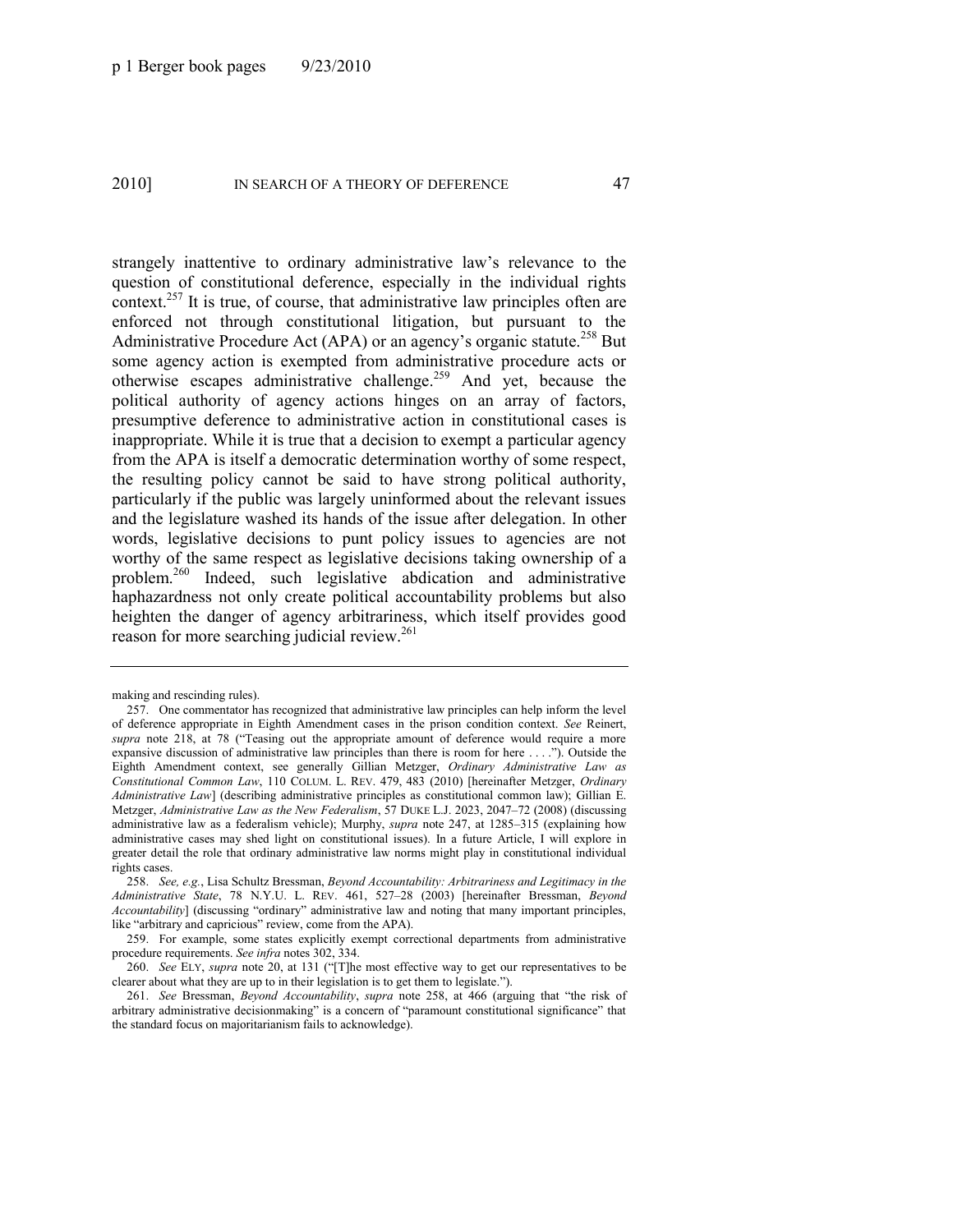Predicating deference on how agencies behave is, in fact, consistent with current administrative law principles. In *United States v. Mead*,<sup>262</sup> the Court made clear that judicial deference on the basis of agencies' political authority should not be applied blindly. The Court explained, "[a]lthough we all accept the position that the Judiciary should defer to at least some of this multifarious administrative action, we have to decide how to take account of the great range of its variety.<sup> $263$ </sup> Agencies, then, should get deference when they act in ways deserving of deference.<sup>264</sup>

I should emphasize a few points here. First, the fact that a policy is administrative should not in and of itself trigger much higher scrutiny than a legislative policy. As noted above, the decision to delegate a particular matter to an agency is usually a democratic decision. Indeed, given that our democracy has implicitly accepted that agencies make many important lawmaking decisions, it would be hard to contend that "the people" at some level have not blessed agencies as decisonmakers.<sup>265</sup> Rather, the degree of deference to an administrative policy should be predicated on whether the policy is consistent with ordinary administrative law principles. Second, each of the administrative inquiries should help guide a sliding scale of deference; none is itself determinative.<sup>266</sup> Courts owe more deference to policies satisfying more of these administrative inquiries. Third, to be clear, these "administrative law" tests should not be used to revive the nondelegation doctrine, under which courts can limit Congress's authority to delegate to administrative agencies.<sup>267</sup> Instead,

265. *See, e.g.*, MASHAW, GREED, *supra* note [244,](#page-44-0) at 10 (arguing that our government has increasingly been administered through agencies); Edward Rubin, *The Myth of Accountability and the Anti-Administrative Impulse*, 103 MICH. L. REV. 2073, 2074 (2005) (arguing that strenuous criticism of the administrative state "distracts our attention from the government we actually possess").

266. While it is true that multifactor tests lend themselves to judicial discretion and confusion, judicial deference currently exists on an unannounced sliding scale anyway. Even the familiar standards of review fall along a spectrum rather than rigid categories. *See, e.g.*, ERWIN CHEMERINSKY, CONSTITUTIONAL LAW: PRINCIPLES AND POLICIES 673 (3d ed. 2006) (noting that many critics think "in reality there is a spectrum of standards of review").

267. *See, e.g.*, Whitman v. Am. Trucking Ass'ns, 531 U.S. 457, 472 (2001) (summarizing nondelegation principles requiring that Congress delegate with an intelligible principle).

<span id="page-48-0"></span><sup>262.</sup> 533 U.S. 218 (2001).

<sup>263.</sup> *Mead*, 533 U.S. at 236; *see also* Nat'l Cable & Telecomm. Ass'n v. Brand X Internet Servs., 545 U.S. 967, 982 (2005) (holding that agency interpretation of statute trumps prior judicial ruling, provided that court did not deem its interpretation the only permissible one); Smiley v. Citibank, 517 U.S. 735, 740–41 (1996) (explaining *Chevron* presumption that statutory ambiguities would be resolved by agencies rather than courts); Murphy, *supra* note [247,](#page-45-1) at 1309 (discussing constitutional deference and *Brand X*).

<sup>264.</sup> It is beyond the scope of this Article to explore the extent to which agencies are subject to agency capture. *See, e.g.*, Richard A. Epstein, *Why the Modern Administrative State Is Inconsistent with the Rule of Law*, 3 N.Y.U. J. L. & LIBERTY 491, 492–93 (2008) (arguing that the risk of political capture by interest groups is an underappreciated vice of the administrative state).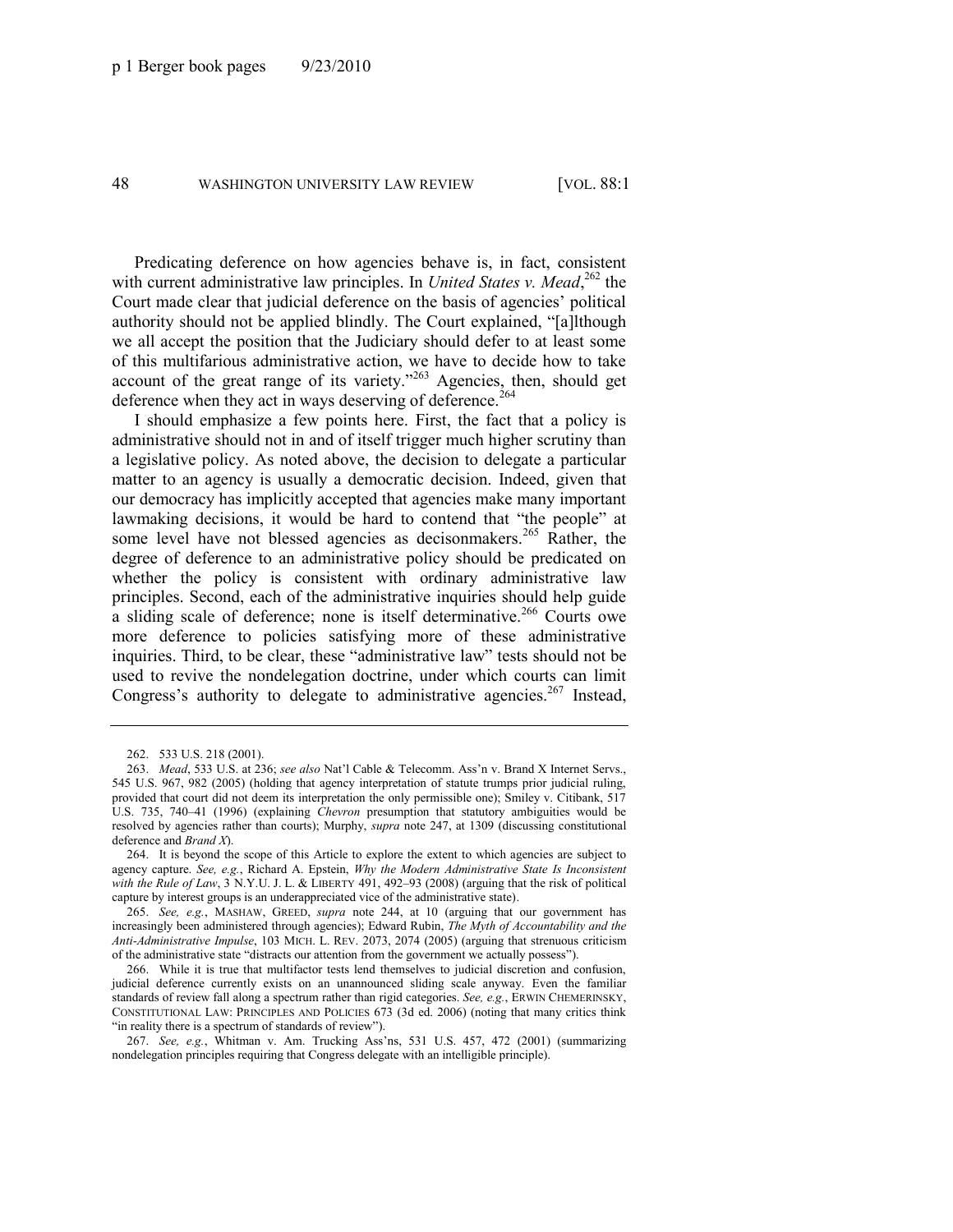where legislatures have delegated significant authority to agencies, courts should not review deferentially without inquiring first into the nature of the delegation and the agency action.<sup>268</sup> Finally, though these administrative inquiries generally indicate an agency policy's political authority, particular circumstances might militate in favor of deferring even where political authority is comparatively weak. In other words, the administrative factors discussed here, while important, need not be binding when there are other persuasive considerations, such as perhaps national security concerns.<sup>269</sup> To this extent, the theory proposed here aims to identify inquiries courts should consider in constitutional cases.<sup>270</sup> It does not seek to provide a strict code that courts should always apply.

### <span id="page-49-1"></span><span id="page-49-0"></span>*i. Intelligible Principles*

As we have seen, judicial deference to the political branches often rests on the widespread understanding that in a constitutional democracy, policy decisions should be made by elected officials accountable to "the people." When legislatures delegate policies to administrative agencies, the resulting policies are less the handiwork of elected and accountable officials, especially if the legislature offers little guidance to the people who actually put the policy in place.<sup>271</sup> The "democratic pedigree" of the resulting policy, then, diminishes as the degree of legislative guidance to the agency lessens.<sup>272</sup>

Consequently, courts should look at the specificity of the delegation. The more specific the delegation, the closer the tie is between the

<sup>268.</sup> *Cf.* David J. Barron & Elena Kagan, *Chevron's Nondelegation Doctrine*, 2001 SUP. CT. REV. 201, 201–02 (suggesting that Congress necessarily will give authority to "lower-level agency officials" to fill statutory gaps, but arguing that courts should "distinguish among exercises of this authority").

<sup>269.</sup> *See, e.g.*, *infra* not[e 303](#page-55-0) and accompanying text.

<sup>270.</sup> For ease of presentation, I do not distinguish here between federal court review of federal and state agency actions. In certain contexts, federalism concerns might be a reason for federal courts to approach these issues differently in cases involving state agencies, but the principles discussed in this section generally apply similarly in both contexts.

<sup>271.</sup> Courts already recognize these principles in other contexts. *See* Cass R. Sunstein, *Nondelegation Principles*, *in* THE LEAST EXAMINED BRANCH: THE ROLE OF LEGISLATURES IN THE CONSTITUTIONAL STATE 139, 148–50 (Richard W. Bauman & Tsvi Kahana eds., 2006) [hereinafter Sunstein, *Nondelegation Principles*] (identifying "nondelegation canons" that are "not recognized as such, but [are] central to the operation of modern public law and designed to ensure clear legislative authorization for certain decisions"); *cf.* PETER L. STRAUSS ET AL., GELLHORN AND BYSE'S ADMINISTRATIVE LAW: CASES AND COMMENTS 68 (9th ed. 1995) (noting political accountability strand of nondelegation doctrine); *infra* Part III.D.2.

<sup>272.</sup> *Cf.* John F. Manning, *The Nondelegation Doctrine as a Canon of Avoidance*, 2000 SUP. CT. REV. 223, 223–24 (2000) (arguing that by construing statutes to avoid nondelegation problems, the Court encourages "legislative responsibility for society's basic policy choices").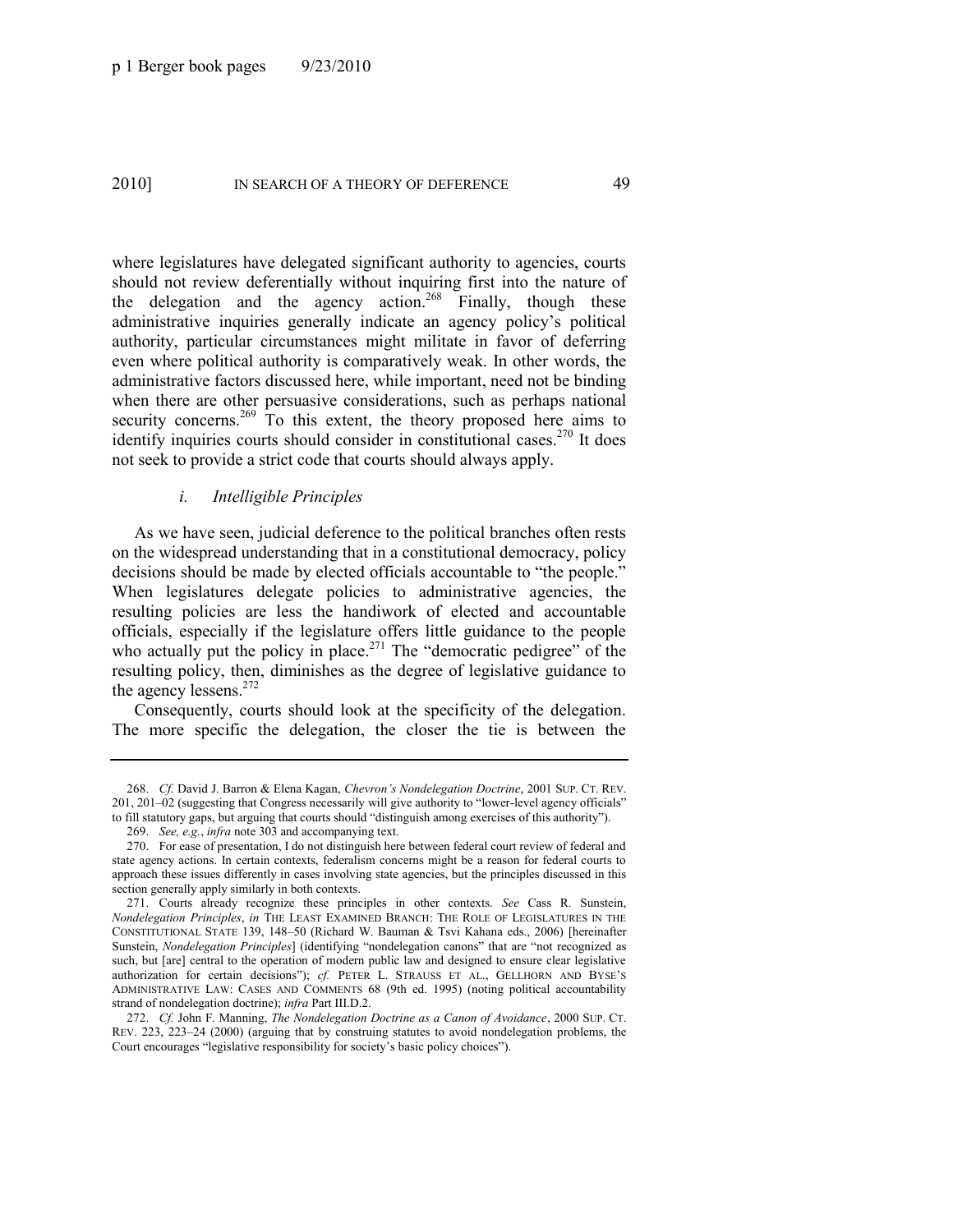bureaucrat's exercise of discretion and "the people themselves. $273$  Broad delegation requires very little work or thought from elected officials, who can simply tell an agency, "go take care of this."<sup>274</sup> Indeed, legislatures sometimes vaguely delegate matters to unaccountable lower-level officials precisely because they seek to escape "the sort of accountability that is crucial to the intelligible functioning of a democratic republic." $275$ Accordingly, delegations lacking intelligible principles are often less deserving of judicial deference because the resulting policies lack the political authority that typically underlies the rationale for the deference in the first place. More specific delegation, by contrast, at least gives the agency some policy guidance from the legislature and, through it, "the people."

## *ii. Rules Carrying the Force of Law*

Relatedly, courts should consider whether the legislature intended to delegate to the agency the authority to issue regulations with the force of law. In the administrative law context, courts ask if the legislature intends agency rules to have legal force. The Supreme Court famously held in *Chevron* that courts should defer to reasonable agency interpretations of ambiguous statutes that the agency administers.<sup>276</sup> *Mead* clarified that *Chevron* deference is predicated on a delegation of interpretive powers to agencies.<sup>277</sup> With this predicate in mind, *Mead* distinguished between delegations that authorize regulation with "legal norms" and those that do not.<sup>278</sup> In *Mead* itself, the Court found a meaningful distinction between Customs decisions classifying goods in the first instance and legislativetype agency activity that would bind more than the parties to a ruling even after classified goods had been admitted into the country.<sup>279</sup> The lines between these categories can be fuzzy, but *Mead* makes clear that there is

<sup>273.</sup> *See* BREYER, ACTIVE LIBERTY, *supra* not[e 20,](#page-6-0) at 15.

<sup>274.</sup> *See ELY, supra* note [20,](#page-6-0) at 133 (noting that "policy direction" is what should be required of legislatures); HENRY J. FRIENDLY, THE FEDERAL ADMINISTRATIVE AGENCIES: THE NEED FOR BETTER DEFINITION OF STANDARDS  $21-22$  (1962) ("[E]ven if a statute telling an agency 'Here is the problem: deal with it' be deemed to comply with the letter of [the Constitution], it hardly does with the spirit.").

<sup>275.</sup> ELY, *supra* note [20,](#page-6-0) at 132.

<sup>276.</sup> *See* Chevron U.S.A. Inc. v. Natural Res. Def. Council, Inc., 467 U.S. 837, 842–44 (1984).

<sup>277.</sup> *See* United States v. Mead Corp., 533 U.S. 218, 231–32 (2001) (refusing to give agency *Chevron* deference because "the terms of the congressional delegation give no indication that Congress meant to delegate authority to Customs to issue classification rulings with the force of law").

<sup>278.</sup> *See Mead*, 533 U.S. at 232 (citing United States v. Haggar Apparel Co., 526 U.S. 380, 391 (1999)).

<sup>279.</sup> *Id.*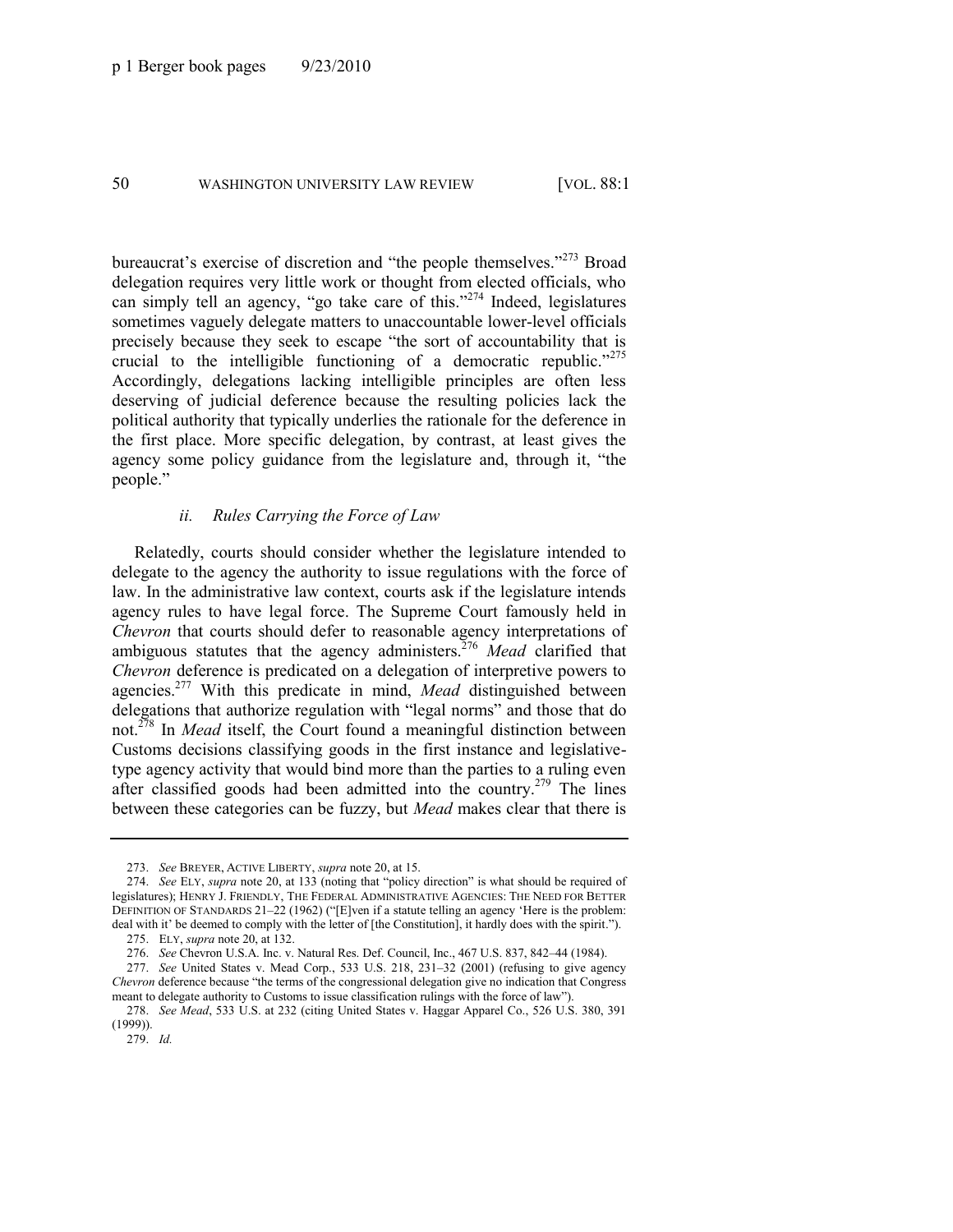a difference between mere agency action and agency lawmaking.<sup>280</sup> Agencies deserve more deference when the delegating legislature intends to give them the authority to make  $law.^{281}$ 

### <span id="page-51-0"></span>*iii. Formalized Procedures*

Along similar lines, courts should consider the rigor of the administrative procedures used to adopt the challenged policy. Oftentimes, agencies adopt new policies through relatively formalized notice-andcomment rulemaking procedures.<sup>282</sup> As *Mead* observed, policies resulting from such formalized procedures simultaneously tend "to foster the fairness and deliberation that should underlie a pronouncement" with force of law.<sup>283</sup> Such procedures, which usually also include reasoned explanation requirements, therefore help "reinforce rule-of-law values."<sup>284</sup>

Formalized procedures can also help courts consider whether the relevant agency itself ever considered the constitutional implications of its actions. As Professor Metzger argues, "[f]ew [would] deny that agencies  $\ldots$  have a legally enforceable duty to avoid violating the Constitution.<sup>285</sup> But agencies, perhaps particularly in the prison context, are sometimes so consumed with their own institutional concerns that they do not necessarily weigh constitutional issues properly.<sup>286</sup> Agencies enacting

286. *See* Seth F. Kreimer, *Exploring the Dark Matter of Judicial Review: A Constitutional Census of the 1990s*, 5 WM. & MARY BILL RTS. J. 427, 506–07 (1997) (arguing that "bureaucrac[ies']

<sup>280.</sup> It is beyond the scope of this Article to explore whether *Mead* was in fact correct, but, given *Mead*, its principles should not be wholly ignored in other contexts. *See generally* Lisa Schultz Bressman, *Chevron's Mistake*, 58 DUKE L.J. 549, 563–65 (2009) [hereinafter Bressman, *Chevron's Mistake*] (arguing that *Mead* does not go far enough to guide courts in determining agencies' interpretive authority when answering questions about statutory meaning, and thus courts "are unlikely to grant agencies their delegated interpretive authority as often as Congress intends").

<sup>281.</sup> *See id*. at 554–55 (arguing that instead of focusing on statutory language, courts should determine deference to agencies by looking to a variety of factors to determine "legislative intent to delegate interpretive issues to agencies"); *see also* Christensen v. Harris County, 529 U.S. 576, 587 (2000) ("Interpretations such as those in opinion letters—like interpretations contained in policy statements, agency manuals, and enforcement guidelines, all of which lack the force of law—do not warrant *Chevron*-style deference.").

<sup>282.</sup> Even "informal rulemaking" entails relatively formalized procedures. *See, e.g.*, 5 U.S.C. § 553(b) (2006) (requiring notice and comment for informal rulemaking).

<sup>283.</sup> *Mead*, 533 U.S. at 229–31.

<sup>284.</sup> Bressman, *Chevron's Mistake*, *supra* not[e 280,](#page-51-0) at 604; *see also* Sidney A. Shapiro & Richard E. Levy, *Heightened Scrutiny of the Fourth Branch: Separation of Powers and the Requirement of Adequate Reasons for Agency Decisions*, 1987 DUKE L.J. 387, 425–440 (discussing the requirement that agencies provide adequate reasons for their decisions). *But see* E. Donald Elliott, *Re-Inventing Rulemaking*, 41 DUKE L.J. 1490, 1492 (1992) (likening notice-and-comment rulemaking to Kabuki theater in that each is "a highly stylized process for displaying in a formal way the essence of something which in real life takes place in other venues").

<sup>285.</sup> Metzger, *Ordinary Administrative Law*, *supra* not[e 257,](#page-47-1) at 524.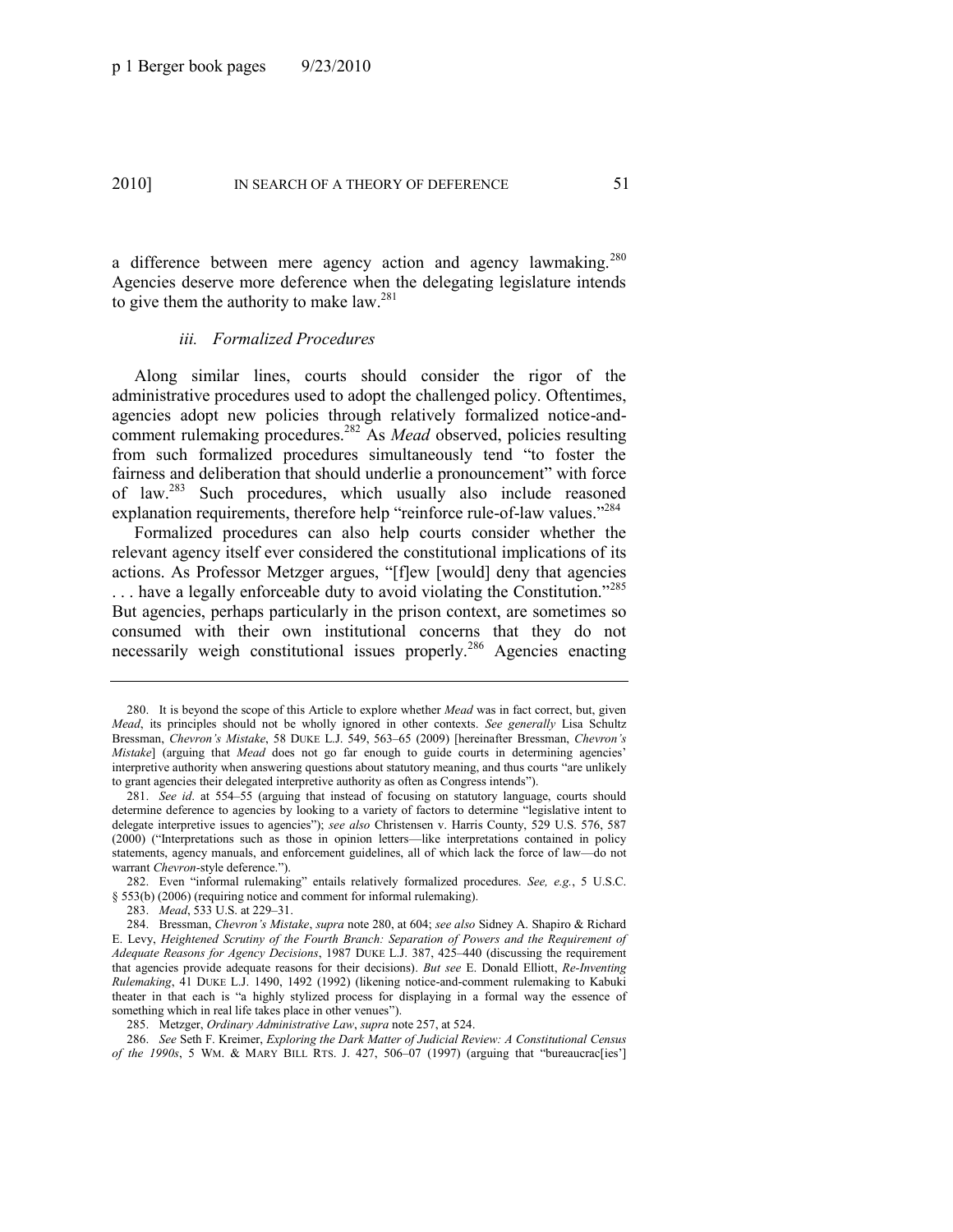policies through formalized procedures are more likely to consider constitutional values, in part because the notice-and-comment period gives the agency an opportunity to reflect on external concerns that might not have occurred to the agency itself and, in part, because agencies know that formalized procedures are more easily scrutinized.<sup>287</sup> Thus, under the logic of *Mead*, policies resulting from formalized procedures deserve more deference than policies haphazardly thrown together.

#### *iv. Oversight*

Courts should also consider whether anyone oversees the agents to whom the policy has been delegated. By oversight, I refer broadly to legislative, executive, and intra-agency oversight. Typically, legislatures delegate particular tasks to agency heads, who, in turn, delegate it to subordinates. (In the case of lethal injection, the delegation generally flows from the legislature to DOC directors, and then to independent contractors and prison employees.<sup>288</sup>) This subdelegation itself is arguably problematic in any event,<sup>289</sup> but whatever problems intra-agency delegation may create are greatly heightened without adequate oversight.

While oversight exists on a spectrum, there is a clear difference between the political branches checking to see how an agency has implemented a policy, on the one hand, and forever turning its head, on the other. The former approach attempts, however imperfectly, to supervise what the agency is doing, and recognizes that monitoring at least increases the probability that the agents will implement a constitutional policy resembling what the elected officials envisioned. The latter approach, by contrast, abandons all pretenses of accountability or responsibility. Even though there are admittedly many shades of gray in between, a court can roughly determine whether agency leaders review the

mission $[s]$  tend $[]$  to dwarf competing values" so that bureaucrats are unlikely to discuss constitutional issues thoroughly); Susan Sturm, *Resolving the Remedial Dilemma: Strategies of Judicial Intervention in Prisons*, 138 U. PA. L. REV. 805, 816–20 (1990) (arguing that the prison guards prioritize the pursuit of order at the expense of all other institutional goals, including constitutional norms).

<sup>287.</sup> *See* Metzger, *Ordinary Administrative Law*, *supra* note [257,](#page-47-1) at 497 (encouraging agencies to take constitutional values into account in their decision making).

<sup>288.</sup> *See generally* Berger, *supra* note [7,](#page-4-2) at 266–72 (discussing several states' lethal injection procedures).

<sup>289.</sup> *See* Barron & Kagan, *supra* note [268,](#page-49-0) at 237 (arguing that actions taken by the statutory delegatee deserve *Chevron* deference, but actions taken by subordinate officials to whom responsibilities were subdelegated do not deserve such deference).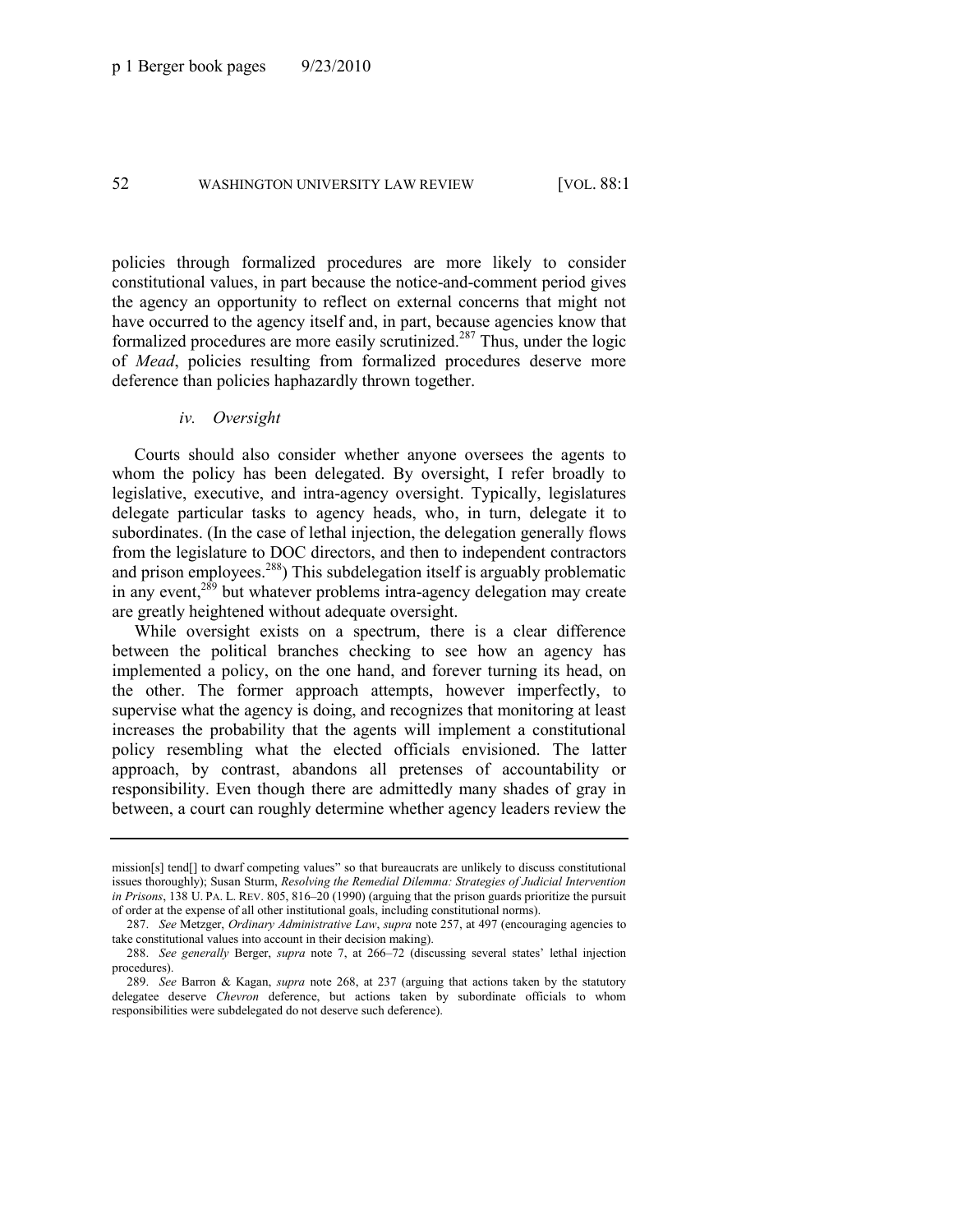actions below them, and whether either the legislature or executive generally is responsive to problems that might arise.<sup>290</sup>

Legislative oversight of agencies can also help legislatures understand and correct problems and untenable policies resulting from delegation.<sup>291</sup> Similarly, intra-agency oversight can help ensure that low-level bureaucrats entrusted with problems beyond or outside their competence will get some guidance or assistance before doing anything too damaging. Oversight is, thus, an important way of making delegation work. Indeed, even scholars who argue that agencies are generally more accountable than legislatures concede that this is only true when legislatures hold agencies accountable.<sup>292</sup> An agency's political authority, then, depends partially on the degree of oversight over the challenged policy.

### *v. Transparency*

Finally, courts assessing an agency policy's political authority should look to whether the policy is transparent. If most people do not know what their government is doing, there can hardly be said to be democratic support for the policies that the government enacts.<sup>293</sup> As Ely puts it, "popular choice will mean relatively little if we don't know what our representatives are up to.<sup> $294$ </sup> If an agency acts openly, then even if the legislature has delegated the matter to an unelected body, the people themselves can at least theoretically keep an eye on the agency's actions and hold the legislature or executive accountable if they do not like what they see. $295$ 

Legal structures currently do exist to keep agency policymaking in the public view. Before adopting a rule, federal agencies must announce their

<sup>290.</sup> *See generally* Lisa Schultz Bressman, *Procedures as Politics in Administrative Law*, 107 COLUM. L. REV. 1749, 1751 (2007) (arguing that courts use administrative law to ensure that agency action roughly tracks "legislative preferences").

<sup>291.</sup> See id. at 1777 (arguing that administrative law "ensures that Congress has the information that it needs to perform fire-alarm oversight").

<sup>292.</sup> *See* Galle & Seidenfeld, *supra* note [239,](#page-43-0) at 1939-40 ("[P]olitical oversight creates strong incentives for agencies to avoid actions that are at odds with popular sentiment.").

<sup>293.</sup> *See, e.g.*, Jeremy Waldron, *Principles of Legislation*, *in* THE LEAST EXAMINED BRANCH: THE ROLE OF LEGISLATURES IN THE CONSTITUTIONAL STATE 15, 22 (Richard W. Bauman & Tsvi Kahana eds., 2006) ("[P]ublicity is important for the whole community, [because] it indicates what is being done in [the public's] name and gives them information [about] the appropriate deployment of [] political energies.").

<sup>294.</sup> ELY, *supra* note [20,](#page-6-0) at 125.

<sup>295.</sup> Admittedly, it may not always be easy for the public to know whether it should blame poor policy on the legislature delegating the policy or the executive appointing the agency head, but improved transparency should help the public make that determination, as well.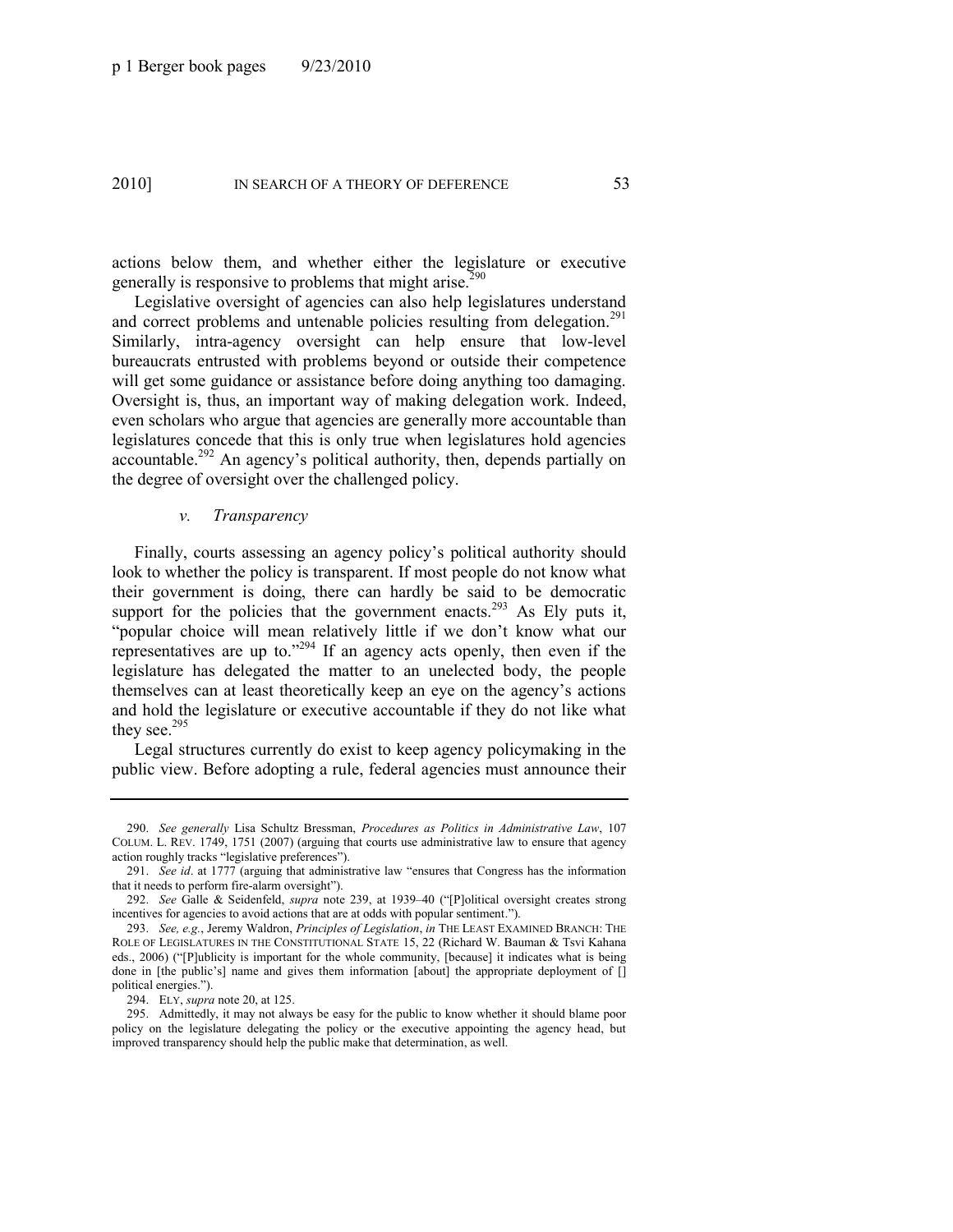intent to do so in the *Federal Register*. <sup>296</sup> An equivalent requirement applies in many states. $297$  Notice-and-comment rulemaking, for all its imperfections, gives the public a chance to evaluate proposed policies and observe the agency's decision-making process.<sup>298</sup> And both state and federal agencies usually are subject to Freedom of Information Act requests requiring the disclosure of requested information, unless an exception applies.<sup>299</sup>

These safeguards tell us that our government is generally sensitive to the issue of transparency and has tried to put in place structures to promote sunshine. Ideally, agencies will meet this objective most of the time. When they do, agency action is not particularly opaque.<sup>300</sup> But there are exceptions. In particular, not all state administrative laws provide for as much transparency as the federal APA.<sup>301</sup> Additionally, some agency actions, often including those associated with prisons, are explicitly exempted from state APAs, thus casting a veil of secrecy over whole areas of state action.<sup>302</sup>

<span id="page-54-0"></span>To the extent that agency transparency can differ significantly, deference to agency policies in constitutional cases should hinge, in part, on the openness of the relevant agency. Of course, transparency (like

300. *See* Galle & Seidenfeld, *supra* note [239,](#page-43-0) at 1954–61 (arguing that agency proceedings are more transparent than many assume).

301. *See, e.g.*, Arthur Earl Bonfield, *The Federal APA and State Administrative Law*, 72 VA. L. REV. 297, 303-34 (1986) (recounting "many differences" between federal and state administrative laws); Teresa Dale Pupillo, Note, *The Changing Weather Forecast: Government in the Sunshine in the 1990s—An Analysis of State Sunshine Laws*, 71 WASH. U. L.Q. 1165, 1175–84 (1993) (arguing that many state sunshine laws do not effectively serve their purpose of promoting open government).

302. *See, e.g.*, MO. ANN. STAT. § 536.010(6)(k) (West 2009) (exempting "statement concerning only inmates of an institution under the control of the department of corrections" from the APA's definition of a "rule"); TENN. CODE ANN.  $\frac{6}{7}$  4-5-102(10)(G) (2009) (exempting from APA "[s]tatements concerning inmates of a correctional facility").

<sup>296.</sup> *See* 5 U.S.C. § 553(b) (2006) ("General notice of proposed rule making shall be published in the Federal Register.").

<sup>297.</sup> *See, e.g.*, MICH. COMP. LAWS  $\S$  24.201 (2007) (providing for publication of "state agency rules, determinations, and other matters" in Michigan register); CAL. GOV'T CODE § 11344.1 (West 2007) (requiring the Office of Administrative Law to publish the California Regulatory Notice Register).

<sup>298.</sup> CORNELIUS M. KERWIN, RULEMAKING: HOW GOVERNMENT AGENCIES WRITE LAW AND MAKE POLICY 54 (1994) (describing "information, participation, and accountability" as key elements of rulemaking); Amanda Leiter, *Substance or Illusion? The Dangers of Imposing a Standing Threshold*, 97 GEO. L.J. 391, 415 (2009) ("[T]he APA's notice-and-comment requirements . . . work to democratize agencies by increasing public involvement in the rulemaking process . . . .").

<sup>299.</sup> *See* 5 U.S.C. § 552 (2006) (providing for agencies to make information public); MODEL STATE ADMIN. PROC. ACT  $\S$  2-104(1) (1981) ("In addition to other rule-making requirements imposed by law, each agency shall . . . adopt as a rule a description of the organization of the agency which states the general course and method of its operations and where and how the public may obtain information or make submissions or requests").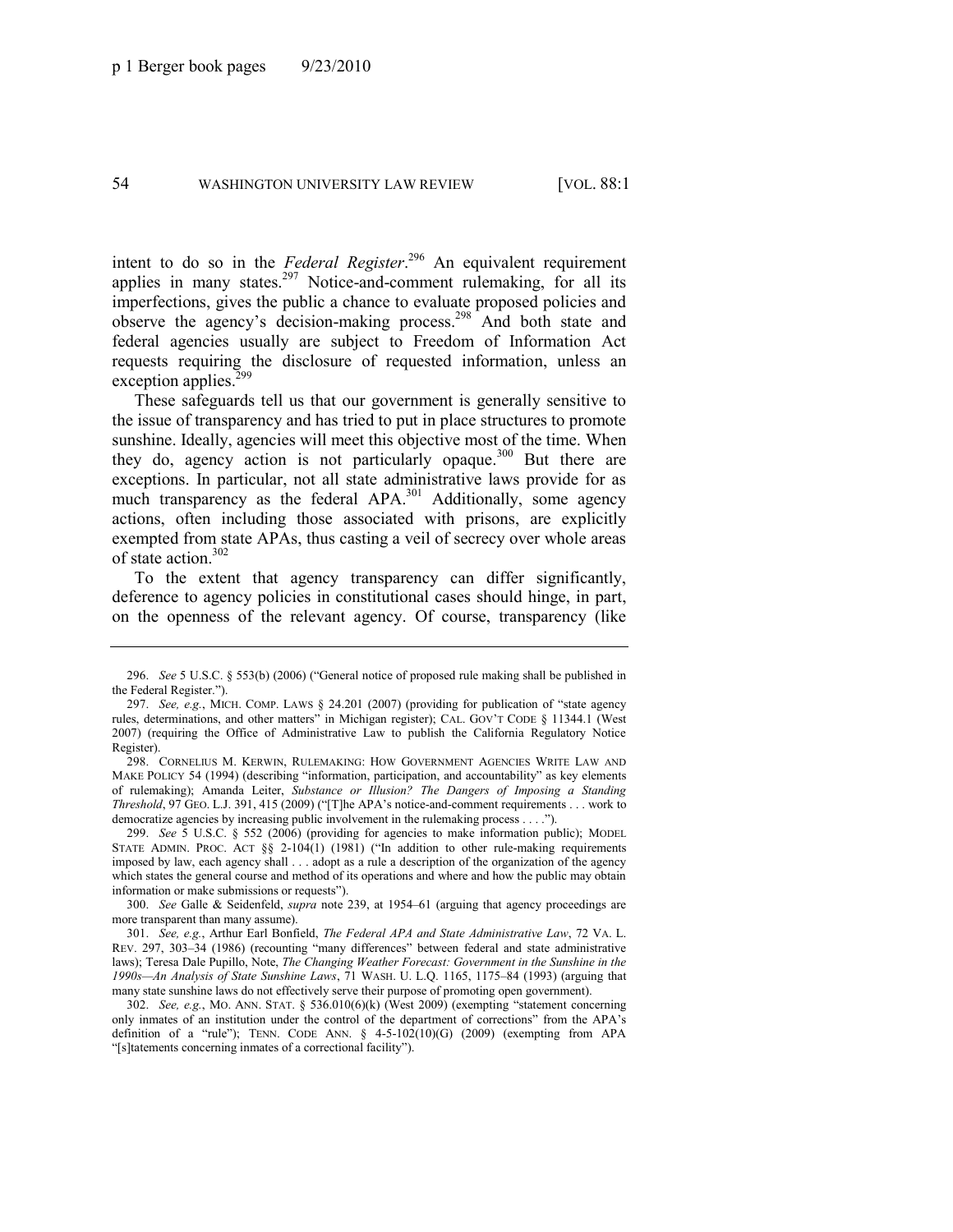oversight) exists on a spectrum, from complete openness to complete secrecy, and courts should therefore adjust the degree of deference they provide agencies based on where the challenged policy falls on that spectrum. Secrecy may also be desirable (and therefore more justifiable) in certain contexts, such as national security. $303$  Similarly, when legislatures delegate to agencies with instructions to design policies in secret, the resulting policy has greater democratic pedigree than when the agency operates in secret on its own accord. But given that accountability usually requires transparency, the political authority of even these delegations would be compromised and entitled to decreased judicial deference absent compelling reasons for the secrecy.<sup>304</sup>

## <span id="page-55-0"></span>*c. Protecting Unpopular Minorities*

Policies uniquely burdening an unpopular minority can also undermine such policies' political authority. As the famous *Carolene Products*  footnote four argued, "prejudice against discrete and insular minorities may be a special condition, which tends seriously to curtail the operation of those political processes ordinarily to be relied upon to protect minorities, and which may call for a correspondingly more searching judicial inquiry."<sup>305</sup> Like the administrative inquiries discussed above, this inquiry might also be considered a component of political authority. As Professor Ely puts it, policies that burden only select portions of the population and not "people like us" are inherently suspect because they can deny classes of people access to political procedures that help ensure broad participation in government.<sup>306</sup> This denial can happen in either of two ways. First, the people in power can choke the channels of political change to ensure that they will remain in power and keep the "outs" out of power.<sup>307</sup> Second, even if no one is literally denied the vote, sometimes representatives beholden to the majority can systematically disadvantage some minority, thereby denying that minority the protections of the laws

<sup>303.</sup> Of course, even in the national security context, complete secrecy is problematic (particularly when its purpose is to conceal government wrongdoing), but the balances should be struck differently than with more typical domestic regulatory schemes.

<sup>304.</sup> *See* Elizabeth Garrett, *Accountability and Restraint: The Federal Budget Process and the Line Item Veto Act*, 20 CARDOZO L. REV. 871, 924–25 (1999) (discussing connection between transparency and accountability); Jane S. Schacter, *Ely and the Idea of Democracy*, 57 STAN. L. REV. 737, 755 (2004) (arguing that "accountability requires transparency").

<sup>305.</sup> United States v. Carolene Prods. Co., 304 U.S. 144, 153 n.4 (1938).

<sup>306.</sup> ELY, *supra* note [20,](#page-6-1) at 173.

<sup>307.</sup> *Id.* at 103.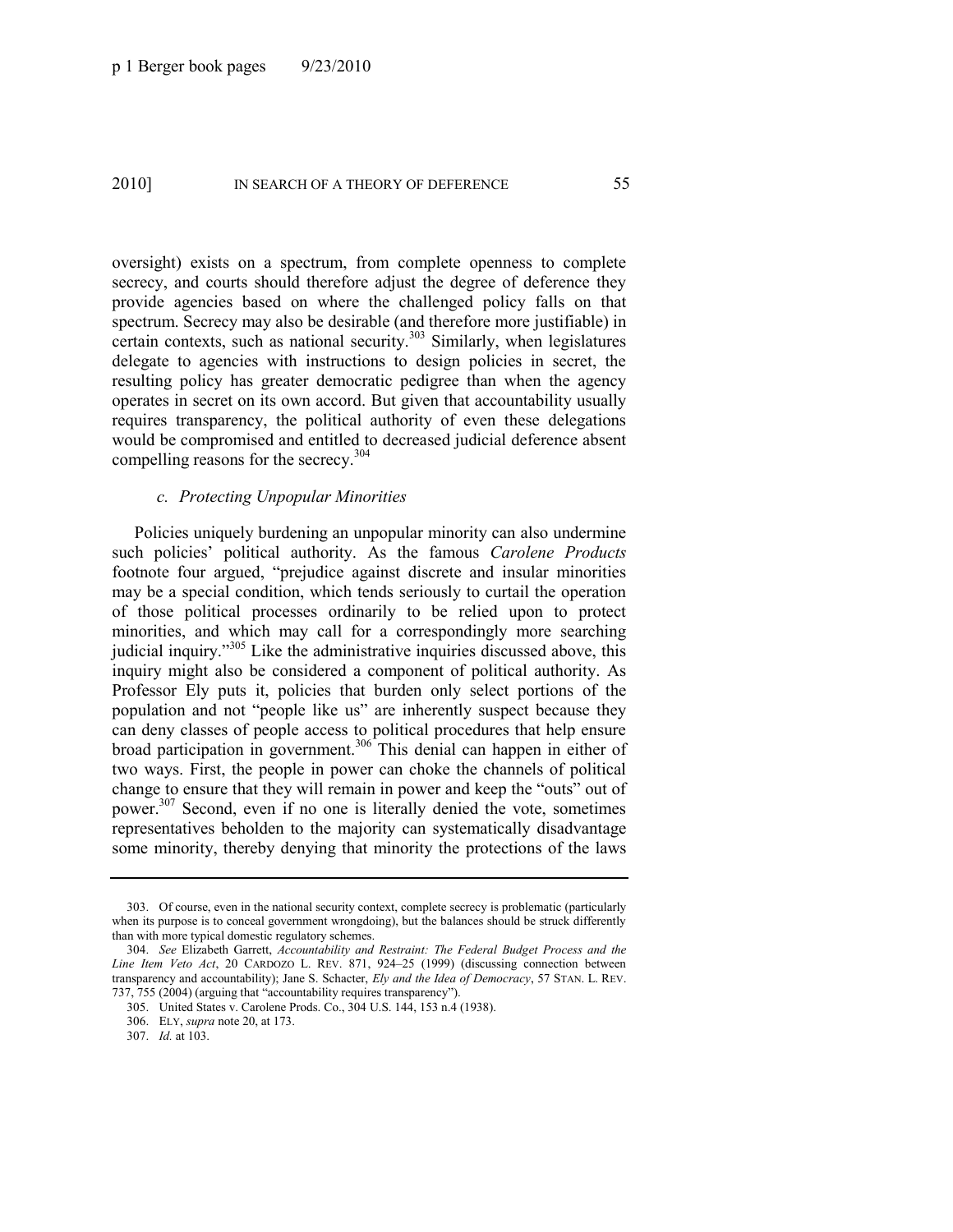enjoyed by other groups and people.<sup>308</sup> In either instance, judicial intervention is warranted to assure the proper functioning of the political process so that constitutional law protects "groups that find it hard or impossible to protect themselves through the political process."<sup>309</sup>

<span id="page-56-0"></span>It is, of course, very difficult to define whom we should be protecting. *Carolene Products* referred to "discrete and insular" minorities, but, as Professor Ackerman points out, "many other groups . . . fail to achieve influence remotely proportionate to their numbers [such as] . . . discrete and diffuse [groups] (like women), or anonymous and somewhat insular [groups] (like homosexuals), or both diffuse and anonymous [groups] (like the victims of poverty)." $310$  The key issue, then, may not so much be a particular minority's "discreteness" or "insularity," but rather its ability to protect itself through the usual political channels, particularly against both overt and covert hostility.<sup>311</sup> There will, of course, always be winners and losers in the political system, but when the system systematically disadvantages certain minorities—particularly those especially vulnerable to treatment that "people like us" would neither want nor expect for ourselves—the political authority of the resulting policy is lessened.<sup>312</sup> Courts, of course, do not treat policies burdening unpopular groups as necessarily unconstitutional, but such policies should be subject to less presumptive deference.

### *2. Epistemic Authority*

In addition to political authority, courts also defer due to other institutions' superior epistemic authority.<sup>313</sup> The assumption courts usually make is that nonjudicial political institutions will almost necessarily possess superior information, skills, and experience to evaluate relevant

<sup>308.</sup> *Id.*

<sup>309.</sup> William J. Stuntz, *Substance, Process, and the Civil-Criminal Line*, 7 J. CONTEMP. LEGAL ISSUES 1, 20 (1996) [hereinafter Stuntz, *Civil-Criminal Line*].

<sup>310.</sup> Ackerman, *supra* not[e 27,](#page-7-0) at 742 (emphasis omitted).

<sup>311.</sup> *Id*. It is beyond the scope of this Article to define precisely which unpopular groups should be covered or what methodologies should be employed to make such determinations. *See, e.g.*, Tushnet, *supra* note [27,](#page-7-0) at 1052 ("[T]he definition of 'we' and 'they' is very likely to be arbitrary."). Nevertheless, courts should at least give more careful consideration to these questions, especially in the Eighth Amendment context. *See infra* notes [340](#page-61-0)–54 and accompanying text.

<sup>312.</sup> This analysis applies beyond those groups identified as "suspect classes" under Fourteenth Amendment doctrine, though suspect classes, such as race, enjoy heightened protection in equal protection cases. *See* Loving v. Virginia, 388 U.S. 1, 11 (1967) (subjecting racial classifications to "the most rigid scrutiny" (quoting Korematsu v. United States, 323 U.S. 214, 216 (1994) (internal quotation marks omitted))).

<sup>313.</sup> *See supra* Parts I.A, III.A.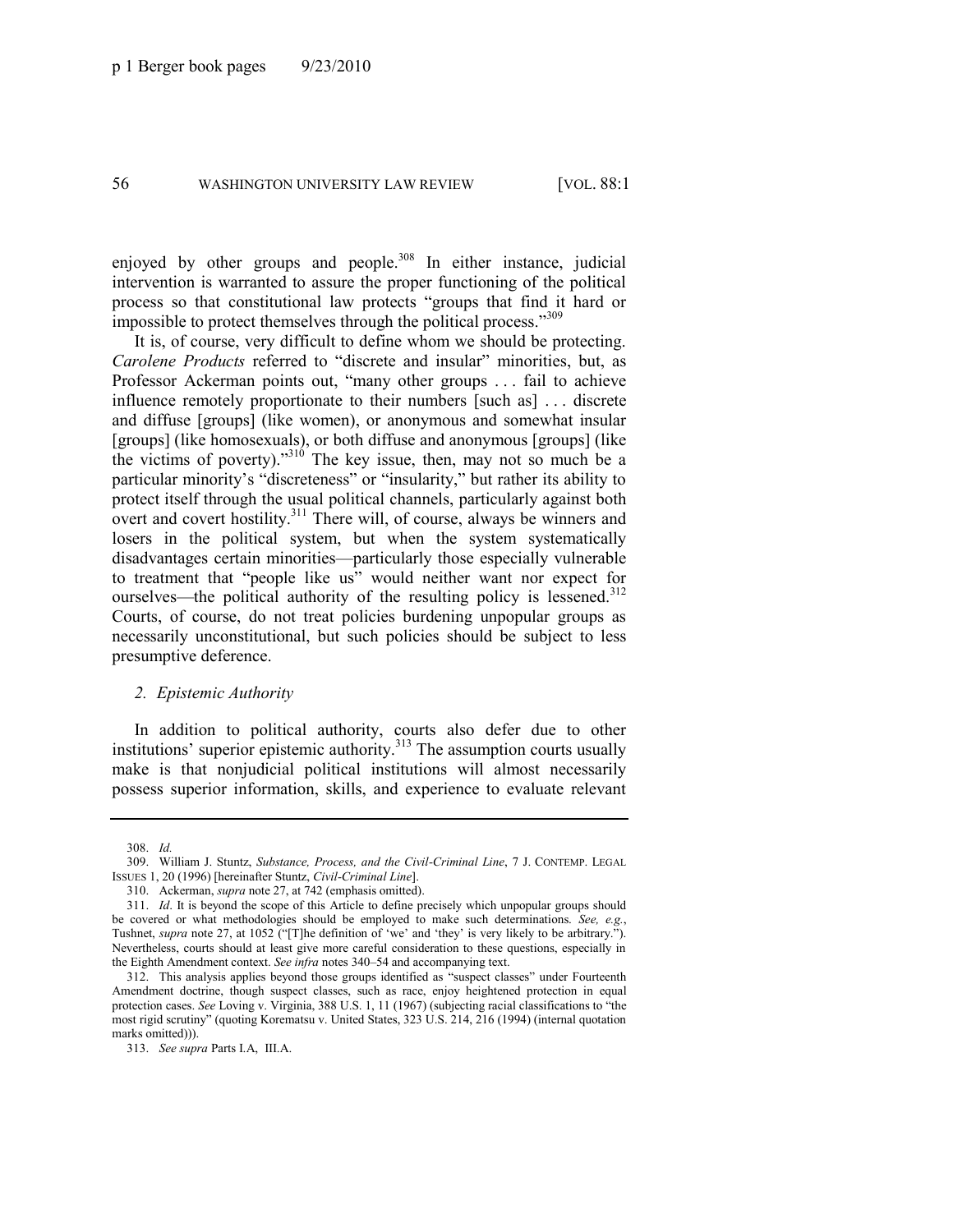factual evidence and assess the given problem.<sup>314</sup> In *Baze*, for instance, the Court emphasized that "some measure of deference to a State's choice of execution procedures" was appropriate because the alternative "would involve courts in debatable matters far exceeding their expertise."<sup>315</sup>

In many instances, courts are correct that agencies and other government actors possess important information and skills to make policy decisions.<sup>316</sup> This assumption, however, is not always well-founded. When the relevant political actors lack expertise, the delegation becomes less deserving of deference because the relevant agents are no better than courts at evaluating the key facts. Indeed, to the extent that such agencies may create policy without even looking at the relevant facts, they would be even less competent than judges, who at least hear and consider evidence. Additionally, delegation without expertise lacks the implicit democratic support that other delegations enjoy. In an era of a pervasive administrative state, "the people" typically expect that when the legislature delegates, it will be to experts.<sup>317</sup>

As with political authority, judicial scrutiny of epistemic authority will usually be more searching for agencies than legislatures. The Court sometimes considers the legislature's epistemic authority but does not seem to take the inquiry too seriously. For instance, the Court sometimes strongly encourages Congress to include fact finding with statutes, such as those passed pursuant to the Commerce Clause or Section 5 of the Fourteenth Amendment.<sup>318</sup> But when Congress then supplies such fact finding, the Court sometimes ignores what it itself has encouraged and strikes down the statute in question anyway, suggesting that Congress's epistemic authority is not terribly persuasive after all.<sup>319</sup> The Court's erratic approach to these problems suggests that it sees legislative expertise and fact finding (or the lack thereof) as rhetorically useful but,

<sup>314.</sup> Solove, *supra* note [11,](#page-4-1) at 1003–06.

<sup>315.</sup> Baze v. Rees, 128 S. Ct. 1520, 1532 n.2 (2008).

<sup>316.</sup> For example, courts assume, usually correctly, that prison officials will understand security issues better than courts. *See supra* note [168](#page-30-0) (citing cases). This expertise, of course, does not mean that everything prison officials do is constitutional, but it does mean that deference based on epistemic authority is more deserving than when officials lack such expertise.

<sup>317.</sup> KAPLOW & SHAVELL, *supra* not[e 224,](#page-40-0) at 400–01.

<sup>318.</sup> *See* Kimel v. Fla. Bd. of Regents, 528 U.S. 62, 91 (2000) (faulting Congress for "lack of evidence" of age discrimination); United States v. Lopez, 514 U.S. 549, 562–63 (1995) (faulting Congress for failing to include findings of facts linking guns in school zones to interstate commerce).

<sup>319.</sup> *See* Bd. of Trustees of Univ. of Ala. v. Garrett, 531 U.S. 356, 368–73 (2001) (rejecting relevance of congressional findings of fact after having faulted Congress for not providing them in *Kimel*); United States v. Morrison, 529 U.S. 598, 614 (2000) ("[T]he existence of congressional findings is not sufficient  $\dots$  to sustain  $\dots$  legislation.").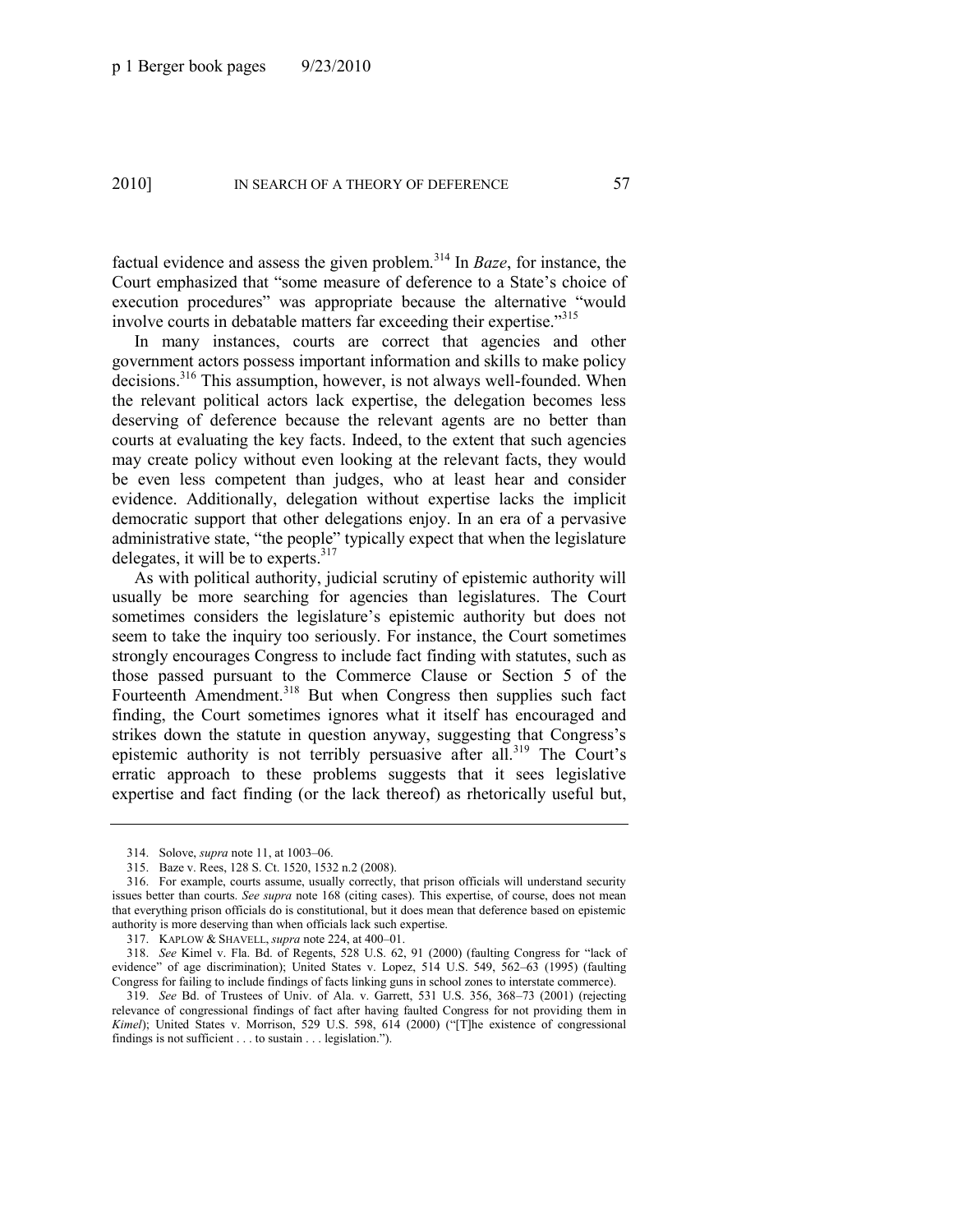ultimately, of marginal importance to the business of actually deciding cases.<sup>320</sup>

By contrast, agencies derive much legitimacy from their supposed expertise, so courts can and do examine whether a particular agency's expertise is real or illusory.<sup>321</sup> As the Court explained in *Hampton v. Mow Sun Wong*<sup>322</sup> an administrative agency "has an obligation to perform its responsibilities with some degree of expertise.<sup>323</sup> Even beyond administrative law, courts have substantial experience assessing levels of expertise. For instance, courts often must make credibility determinations regarding potential expert witnesses, serving as a "gatekeeper" to ensure that the claimed basis for technical testimony is valid.<sup>324</sup>

Indeed, verification of expertise is essential to the proper workings of the administrative state.<sup>325</sup> Delegation may be theoretically undemocratic, but it can relieve an overburdened legislature of some of its workload and place difficult, technical problems in the hands of people uniquely qualified to find workable remedies. From this perspective, delegation may be democratically justifiable, because in a modern, complex world, the general public expects that complicated problems will be handled by experts suited to understanding those problems.<sup>326</sup> Similarly, the public

323. *Mow Sun Wong*, 426 U.S. at 115.

324. *See, e.g.*, Daubert v. Merrell Dow Pharms., Inc., 509 U.S. 579, 597 (1993) (holding that the trial judge's role as a "gatekeep[er]" of expert testimony is to ensure that the claimed basis for scientific testimony is valid).

325. *See* STEPHEN BREYER, BREAKING THE VICIOUS CIRCLE: TOWARD EFFECTIVE RISK REGULATION 62 (1993) (explaining that expertise is a virtue of bureaucracy and that agencies, therefore, typically should "understand th[e] subject matter at least well enough to communicate with substantive experts, to identify the better experts, and to determine which insights of the underlying discipline can be transformed into workable administrative practices"); David A. Brennen, *The Power of the Treasury: Racial Discrimination, Public Policy, and ―Charity‖ in Contemporary Society*, 33 U.C. DAVIS L. REV. 389, 413–26 (2000) (describing a history of courts invalidating agency actions for lack of expertise); Ronald J. Krotoszynski, Jr., *Why Deference?: Implied Delegations, Agency Expertise, and the Misplaced Legacy of* Skidmore, 54 ADMIN. L. REV. 735, 739–42 (2002) (discussing Supreme Court cases invoking "enhanced agency expertise as the rationale for affording agency work product deference on judicial review").

326. *See, e.g.*, A.C.L. Davies, *Judicial Self-Restraint in Labour Law*, 38 INDUS. L.J. 278, 304

<sup>320.</sup> *But see* Michael J. Klarman, *The Puzzling Resistance to Political Process Theory*, 77 VA. L. REV. 747, 821 (1991) (quoting Justice Stone indicating a justice ought "not apply [the] ordinary presumption [of deferring to the legislature] in [a] field where [he] knows the leg[islature] knows nothing" (citing conference notes of Justice Douglas) (internal quotation marks omitted)).

<sup>321.</sup> *See* Chevron U.S.A. Inc. v. Natural Res. Def. Council, Inc., 467 U.S. 837, 865–66 (1984) (suggesting that an administrative agency's interpretation of language in a complex and technical regulatory scheme is entitled to some deference because of administrators' expertise); Reuel E. Schiller, *The Era of Deference: Courts, Expertise, and the Emergence of New Deal Administrative*  Law, 106 MICH. L. REV. 399, 419-21 (2007) (explaining the central role of agency expertise in defining the deferential judicial role in administrative law).

<sup>322.</sup> 426 U.S. 88 (1976).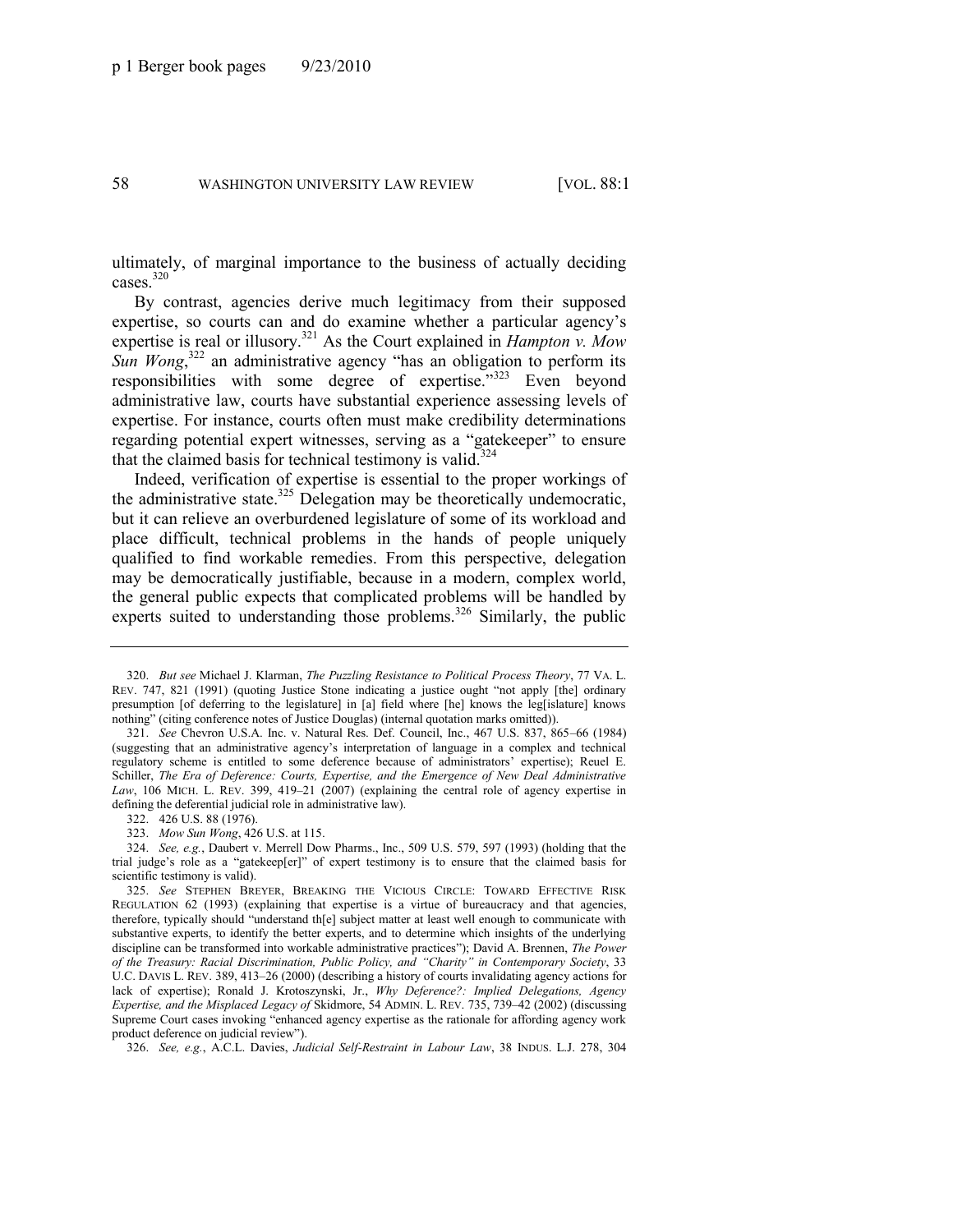expects that expert agencies will make their decisions "based on a consideration of the relevant factors." $327$  In other words, agencies should actually make use of their putative expertise, rather than making haphazard, unstudied decisions. When agencies lack expertise or fail to make use of the expertise they have, the presumptive deference they receive should diminish significantly.<sup>328</sup>

Collectively, these inquiries should help courts gauge the political and epistemic authority of a challenged policy. No inquiry is itself determinative, but, together, they reveal much about a policy's democratic pedigree. Accordingly, courts should consider these factors when deciding upon a level of deference in constitutional cases, at least where no existing doctrine already provides such guidance.

#### *C. Applications*

#### *1.* Baze

The *Baze* Court failed to adequately consider the factors examined above. Indeed, the *Baze* plurality was startlingly oblivious to lethal injection's weak democratic pedigree. With regards to political authority, the legislature played little role in designing the challenged procedure. The relevant Kentucky statute, like many other lethal injection statutes, lacked any specificity. For example, it did not specify the drugs, merely stating that "every death sentence shall be executed by continuous intravenous injection of a substance or combination of substances sufficient to cause death."<sup>329</sup> Nor did the statute provide for any details about drug administration.<sup>330</sup> Of course, it would be unrealistic and impractical for a statute to specify each step of a complicated procedure like lethal injection. Nor would a more specific statute guarantee humane executions. But statutes could specify some important guidelines to help improve

<sup>(2009) (</sup>noting the "assumption that officials are using their expertise to identify a 'public interest' solution to a problem").

<sup>327.</sup> Citizens to Pres. Overton Park, Inc. v. Volpe, 401 U.S. 402, 416 (1971).

<sup>328.</sup> *See United States v. Mead Corp., 533 U.S. 218, 228 (2001)* ("The fair measure of deference to an agency . . . has been understood to vary with circumstances, and courts have looked to . . . [*inter alia*] relative expertness . . . .") (footnotes omitted).

<sup>329.</sup> KY. REV. STAT. ANN. § 431.220(1)(a) (West 2006); *see also* ARIZ. REV. STAT. ANN. § 13- 704 (2009) ("The penalty of death shall be inflicted by an intravenous injection of a substance or substances in a lethal quantity sufficient to cause death, under the supervision of the state department of corrections.‖); DEL. CODE ANN. tit. 11, § 4209(f) (2008) (proscribing similar guidelines); GA. CODE ANN. § 17-10-38 (2008) (same); Berger, *supra* not[e 7,](#page-4-2) at 303 (discussing vague statutes).

<sup>330.</sup> *See* KY. REV. STAT. ANN. § 431.220(1)(a) (West 2006).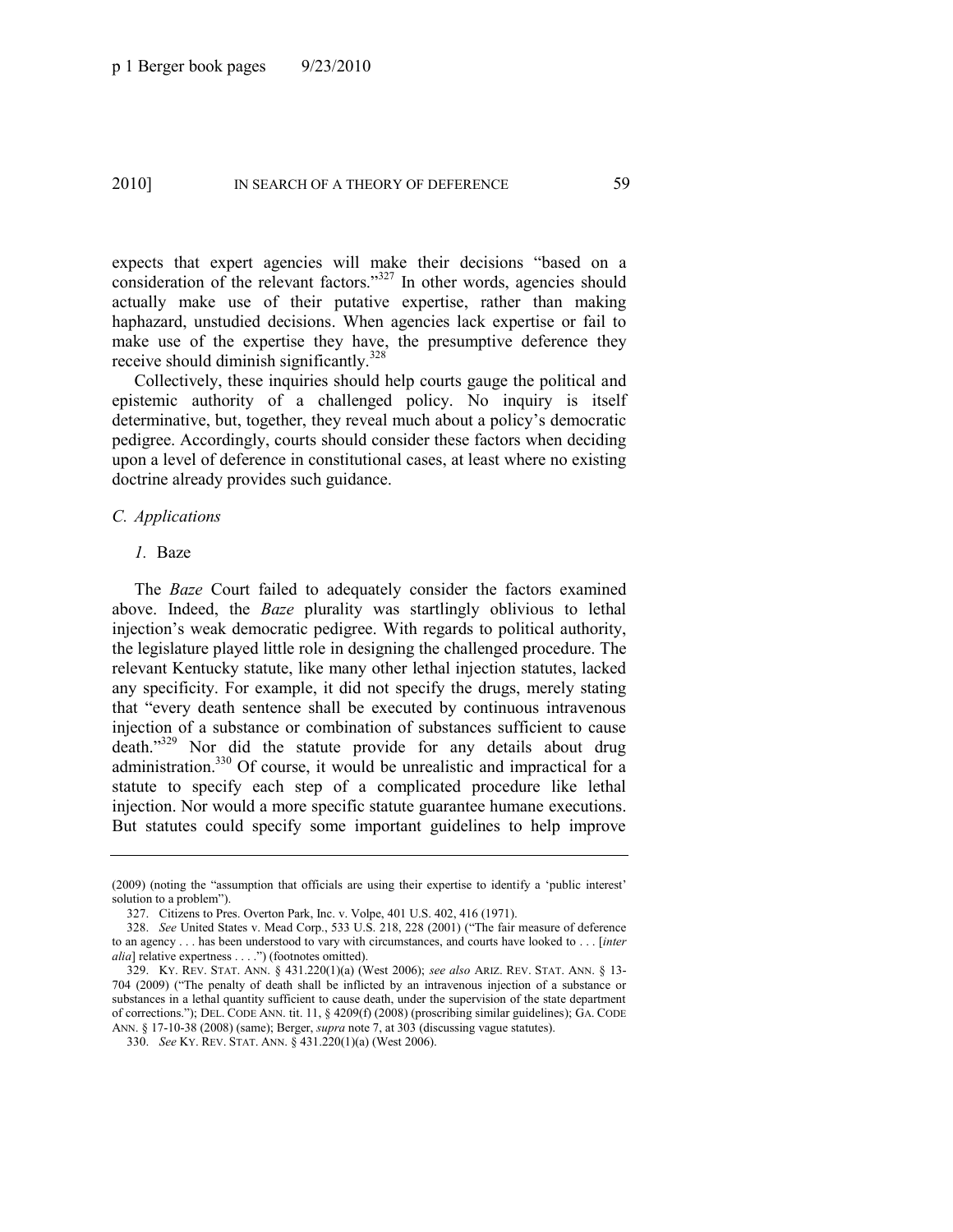safety, such as the general qualifications and training of execution team members, and the need for recordkeeping and contingency plans. Such a statute would still leave many important details to the DOC, but Kentucky's statute did not specify how to approach any of these issues. $331$ This lack of legislative input casts serious doubt on the plurality's insistence that rigorous judicial inquiry "would substantially intrude on the role of state legislatures in implementing their execution procedures.<sup>3332</sup>

Similarly, though the legislature likely did intend for the lethal injection protocol to carry the force of law, Kentucky did not adopt that protocol using formal administrative procedures. The Supreme Court in *Baze*, though, never asked what administrative procedures Kentucky followed, even though problems in other states arose in large part because prison officials designed execution protocols without following administrative law norms.<sup>333</sup> A decision to promulgate a policy outside normal administrative procedures deprives the general population of notice of the agency's action and the agency itself of the benefit of outside input.<sup>334</sup> That decision also makes it more likely that the officials in charge of the procedure will throw something together haphazardly and without serious reflection on the constitutional issues.<sup>335</sup>

<span id="page-60-0"></span>Relatedly, Kentucky, like other states, did little to oversee its execution procedure. The *Baze* trial court found that "[t]hose persons who developed Kentucky's lethal injection protocol were apparently given the task without the benefit of scientific aid or policy oversight.<sup>336</sup> Despite the trial court's criticism, this issue virtually disappeared from the case, even

<sup>331.</sup> *See* Baze v. Rees, No. 04-CI-01094, 2005 WL 5797977, at \*6 (Cir. Ct. Ky. July 8, 2005) (―[P]ersons assigned the initial task of drafting the Commonwealth of Kentucky's first lethal injection protocol were provided with little to no guidance on drafting a lethal injection protocol . . . .").

<sup>332.</sup> Baze v. Rees, 128 S. Ct. 1520, 1531 (2008) (plurality opinion).

<sup>333.</sup> *See, e.g.*, *Baze*, 128 S. Ct. at 1545 (Stevens, J., concurring) (explaining that in most states, lethal injection was developed without the benefit of medical knowledge or expert guidance); Eric Berger, *Thoughts on LB 36: Problems with the Proposed Bill to Institute Lethal Injection in Nebraska*, 1 NEB. L. REV. BULL. 14, 16–17 (2009), http://lawreview.unl.edu/?p=405 (arguing that both state and federal administrative law requirements generally provide opportunity for meaningful deliberation that lethal injection procedures sorely need).

<sup>334.</sup> Some states explicitly exempt execution protocols from state APAs. *See, e.g.*, Jackson v. Danberg, No. 07M-09-141, 2008 WL 1850585 (Del. Super. Ct. Apr. 25, 2008) (holding that Delaware's lethal injection protocol is not subject to state APA); Middleton v. Mo. Dep't of Corr., 278 S.W.3d 193 (Mo. 2009) (en banc) (same for Missouri); Abdur'Rahman v. Bredesen, 181 S.W.3d 292, 311 (Tenn. 2005) (same for Tennessee); *supra* not[e 302.](#page-54-0)

<sup>335.</sup> *See* Berger, *supra* note [7,](#page-4-2) at 268–73, 301–14 (discussing problems resulting from states' lack of attention to lethal injection); Denno, *Quandary*, *supra* not[e 44,](#page-12-0) at 66–76 (explaining that the state adopted lethal injection procedures by just copying original Oklahoma protocol).

<sup>336.</sup> Baze v. Rees, No. 04-1094, 2005 WL 5797977, at \*12 (Cir. Ct. Ky. July 8, 2005).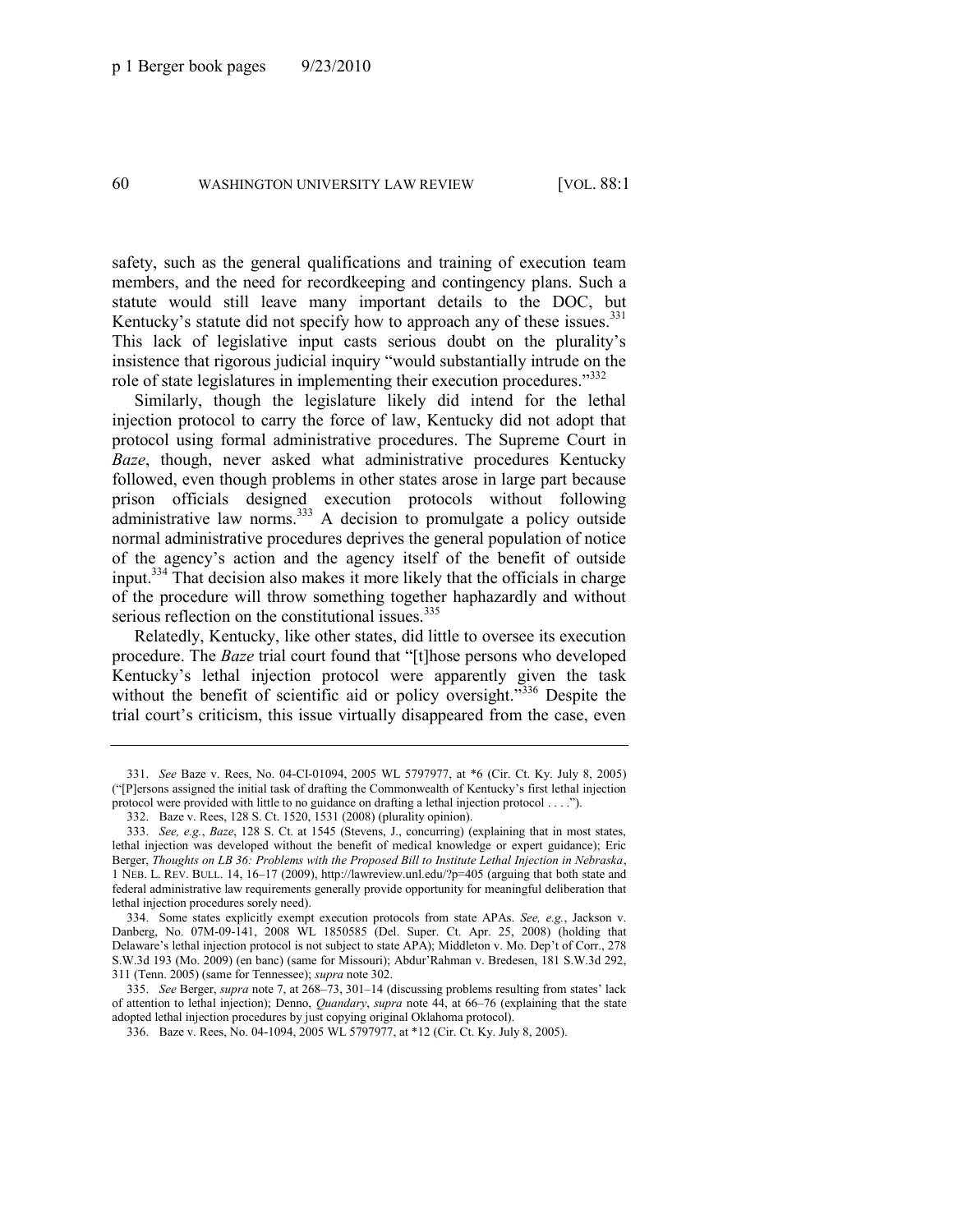though problems in other states seemed to result from the legislature's abdication of responsibility. $337$ 

As for transparency, Kentucky, like most death penalty states at the time of *Baze*, kept its execution protocols secret.<sup>338</sup> For instance, it shielded its execution team from depositions, even though it could have made those team members available without disclosing their identities.<sup>339</sup> While most of the general public is unlikely to engage with lethal injection, states concealing their procedures are more likely to cut corners and make mistakes than if their procedures are in plain view. Collectively, then, the administrative inquiries cut sharply against the procedure's political authority and the Court's deferential approach in *Baze*.

<span id="page-61-0"></span>The "unpopular minority" component of political authority is more complicated. Death row inmates—and, indeed, people charged with capital crimes—are usually unable to protect themselves through the political process.<sup>340</sup> Indeed, death row inmates, like many convicted felons, are often literally disenfranchised.<sup>341</sup> Capital defendants are, as Professor Lain puts it, "about as unpopular a minority as one can find (for obvious and perfectly legitimate reasons). $1342$  They also are disproportionately poor, black, and inadequately represented—that is, at a disproportionate risk of systematic disadvantage, even before they have been charged with a crime.<sup>343</sup> Additionally, disenfranchisement laws for

<span id="page-61-1"></span><sup>337.</sup> *See* Taylor v. Crawford, No. 05-4173, 2006 WL 1779035, at \*7–8 (W.D. Mo. June 26, 2006) (finding that "there are no checks and balances or oversight, either before, during or after the lethal injection occurs" and that resulting flaws in the procedure "subject[] condemned inmates to an unacceptable risk of suffering unconstitutional pain and suffering"); Berger, *supra* note [7,](#page-4-2) at 301–08 (discussing problems with lack of oversight in Missouri, California, and Tennessee procedures).

<sup>338</sup>*. Baze*, 128 S. Ct. at 1571 n.5 (Ginsburg, J., dissenting); Berger, *supra* note [7,](#page-4-2) at 277, 307 (discussing secrecy in lethal injection); Denno, *Quandary*, *supra* note [44,](#page-12-0) at 95 (explaining that ―[s]tates never have been forthcoming about how they perform lethal injections‖ and that some states recently have "retreated into greater secrecy"); Deborah W. Denno, *When Legislatures Delegate Death: The Troubling Paradox Behind State Uses of Electrocution and Lethal Injection and What It Says About Us*, 63 OHIO ST. L.J. 63, 117–18 (2002) (discussing missing information in lethal injection protocols).

<sup>339.</sup> In Missouri, for instance, the trial court fashioned an anonymous deposition in which the execution team leader sat behind a curtain during his deposition. *See* Doe Deposition, *supra* not[e 111,](#page-22-0)  at 2 (noting anonymous deposition).

<sup>340.</sup> *See* ELY, *supra* not[e 20,](#page-6-0) at 103; *supra* Part III.B.1.c.

<sup>341.</sup> *See The Sentencing Project Publishes Report on Disenfranchisement Reform*, THE SENTENCING PROJECT (Sept. 25, 2008), http://www.sentencingproject.org/detail/news.cfm?news\_id= 492 (estimating that five million convicted felons were disenfranchised in 2008 election, including many who had completed their sentences).

<sup>342.</sup> Lain, *Deciding Death*, *supra* note [87,](#page-18-0) at 4.

<sup>343.</sup> *Id.* at 4–5; *see also* Stephen B. Bright, *Will the Death Penalty Remain Alive in the Twenty-First Century: International Norms, Discrimination, Arbitrariness, and the Risk of Executing the Innocent*, 2001 WIS. L. REV. 1, 16 (noting that the death penalty has historically "been reserved almost" exclusively for those who are poor"); Mark D. Cunningham & Mark P. Vigen, *Death Row Inmate*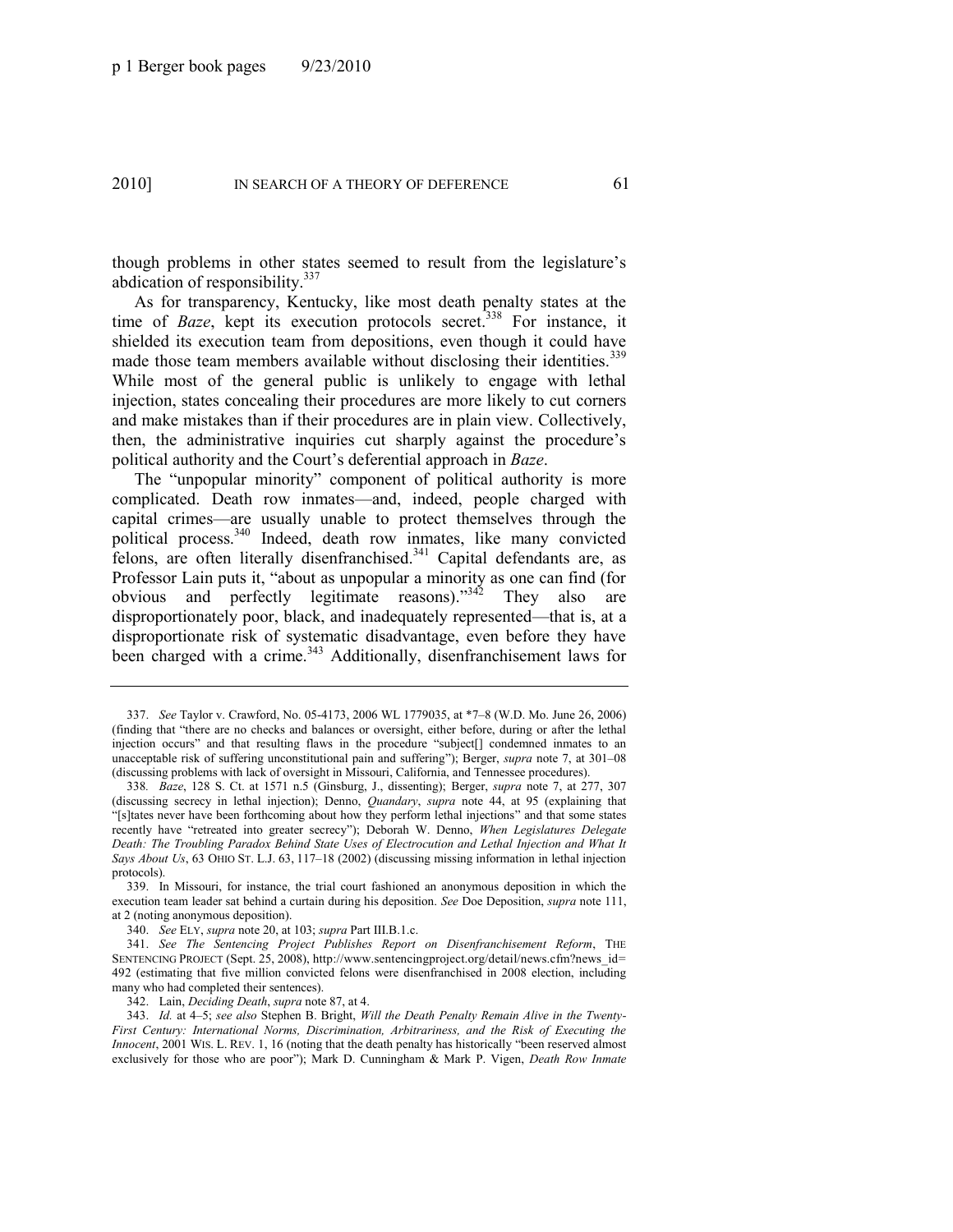felons in many states burden not just those convicted of serious crimes but the communities from which they come, depriving them of representation proportionate to their population.<sup>344</sup>

These are burdens not faced by the general population. "People like us"—the affluent and well-connected in society—don't commit murder very often, but when they do, it is exceedingly rare that they end up on death row.<sup>345</sup> Thus, some scholars have argued that "the death penalty" context presents the quintessential case for the Court's countermajoritarian function. If there is any place one would want and expect the Supreme Court to guard against majoritarian overreaching, it is a capital case.<sup>346</sup>

All of this would suggest that the plaintiff in many Eighth Amendment cases would be entitled to heightened or even strict scrutiny. But the issue is not quite so simple. The point of many laws, especially criminal laws, is "to sort people  $\ldots$  for differential treatment."<sup>347</sup> There is nothing wrong with imprisoning convicted murderers and rapists, even though the law will clearly treat the incarcerated very differently than it treats the rest of us. The law, in fact, treats them differently because it wants to discourage the very behavior that put them in this class in the first place. Grave flaws in the criminal justice system should make us wary of trusting its outcomes too much,<sup>348</sup> but the system would likely function even worse if

347. *See ELY, supra* note [20,](#page-6-0) at 135; KOMESAR, *supra* note [12,](#page-5-0) at 251 ("The very essence of public policy is differentiating and distinguishing.").

*Characteristics, Adjustment, and Confinement: A Critical Review of the Literature*, 20 BEHAV. SCI. & L. 191, 195 (2002) ("African-Americans are markedly over-represented on death row compared with their percentage of the population (42.72% versus 12.3%)."); *infra* not[e 355.](#page-64-0)

<sup>344.</sup> *See* Pamela S. Karlan, *Convictions and Doubts: Retribution, Representation, and the Debate over Felon Disenfranchisement*, 56 STAN. L. REV. 1147, 1161 (2004) (arguing that felon disenfranchisement laws "penalize not only actual wrongdoers, but also the communities from which incarcerated prisoners come and the communities to which ex-offenders return by reducing their relative political clout").

<sup>345.</sup> ELY, *supra* note [20,](#page-6-0) at 176; *see also* Furman v. Georgia, 408 U.S. 238, 251–52 (1972) (Douglas, J., concurring) ("One searches our chronicles in vain for the execution of any member of the affluent strata of this society.").

<sup>346.</sup> Lain, *Deciding Death*, *supra* not[e 87,](#page-18-0) at 5; *see also* Erwin Chemerinsky, *The Constitution in Authoritarian Institutions*, 32 SUFFOLK U. L. REV. 441, 459 (1999) ("Those ... in prisons ... are classic discrete and insular minorities, who have little political power.‖); Stuntz, *Civil-Criminal Line*, *supra* note [309,](#page-56-0) at 20 (arguing that if ever a group was unable to protect itself politically, it is the "universe of criminal suspects").

<sup>348.</sup> *See generally* Brandon L. Garrett, *Claiming Innocence*, 92 MINN. L. REV. 1629, 1716–18 (2008) (arguing that even with the development of DNA evidence, the criminal justice system still has inadequate procedures for dealing with claims of actual innocence); Brandon L. Garrett, *Judging Innocence*, 108 COLUM. L. REV. 55, 121–31 (2008) (discussing the failure of the criminal justice system to properly address claims of factual innocence in cases that subsequently resulted in exoneration through DNA); James S. Liebman et al., *Capital Attrition: Error Rates in Capital Cases, 1973–1995*, 78 TEX. L. REV. 1839, 1846–60 (2000) (finding that, during the period of study, sixtyeight of one hundred capital convictions were reversed for serious errors); James S. Liebman, *The*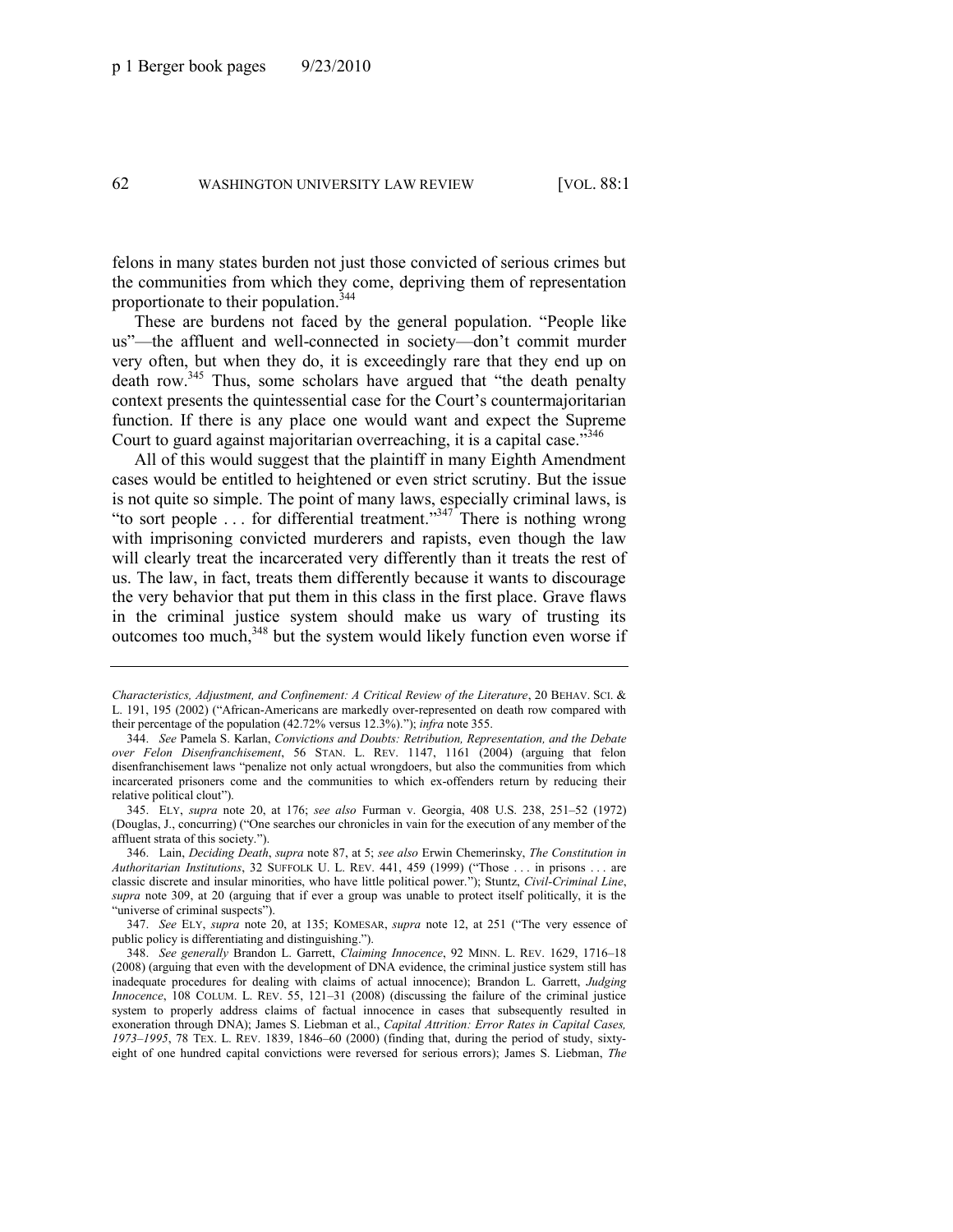every criminal defendant or convicted felon challenging some aspect of that system's constitutionality could trigger strict scrutiny merely by filing a complaint.

Nor would it be realistic to expect judges to adopt such a view. Indeed, while aspects of our criminal justice system are deeply troubling, it is not constitutionally suspect in the same way that, say, Jim Crow was. Despite the flaws, including some instances of police and prosecutor misconduct, most participants on all sides of the criminal justice system want it to be fair; surely the same could not be said for law in the Jim Crow South.<sup>349</sup> Additionally, while the inequities of the criminal justice system fall disproportionately on minorities and the poor, the system as a whole (unlike Jim Crow) does not deliberately target minorities.<sup>350</sup> Accordingly, it would be neither realistic nor doctrinally justifiable to apply heightened scrutiny to Eighth Amendment challenges comparable to deliberate state race discrimination.<sup>351</sup>

<span id="page-63-1"></span><span id="page-63-0"></span>None of this is to downplay the serious flaws and racial inequality of the system today.<sup>352</sup> If we take footnote four seriously, we must admit that the political system simply cannot protect capital defendants and death row inmates' constitutional interests, and that poor, inner-city minorities bear the disproportionate brunt of society's fear of and anger about crime at all stages of the criminal justice system.<sup>353</sup> Courts, in other words, should be more sensitive to the inequities of the criminal justice system and should approach many policies regarding criminal suspects,

*Overproduction of Death*, 100 COLUM. L. REV. 2030, 2032 (2000) (arguing that police, prosecutors, and judges have strong incentives to "overproduce" death sentences, relative to what would be appropriate based solely on substantive law).

<sup>349.</sup> Dorothy E. Roberts, *Constructing a Criminal Justice System Free of Racial Bias: An Abolitionist Framework*, 39 COLUM. HUM. RTS. L. REV. 261, 263 (2007) ("Unlike state violence inflicted in the Jim Crow era explicitly to reinstate blacks' slave status, today's criminal codes and procedures operate under the cloak of colorblind due process.").

<sup>350.</sup> *Id.*; *see also* William J. Stuntz, *Unequal Justice*, 121 HARV. L. REV. 1969, 1972 (2008) [hereinafter Stuntz, *Unequal Justice*] ("Official racism is an unlikely explanation for a massive rise in black punishment . . . .") (footnote omitted). *But see infra* notes [352](#page-63-0)–53 and accompanying text.

<sup>351.</sup> *See, e.g.*, Loving v. Virginia, 388 U.S. 1, 11 (1967) (subjecting Virginia miscegenation statute to the "most rigid scrutiny" (quoting Korematsu v. United States, 323 U.S. 214, 216 (1944) (internal quotation marks omitted))).

<sup>352.</sup> *See, e.g.*, Stuntz, *Unequal Justice*, *supra* not[e 350,](#page-63-1) at 1970 ("American criminal justice is rife with inequality.").

<sup>353.</sup> *See generally* Stephen B. Bright & Patrick J. Keenan, *Judges and the Politics of Death: Deciding Between the Bill of Rights and the Next Election in Capital Cases*, 75 B.U. L. REV. 759, 766– 69 (1995) (arguing that due to intense political pressures, elected judges "heed, and perhaps even lead, the popular cries for the death of criminal defendants"); Bright, *supra* note [343,](#page-61-1) at 12 ("[I]n many courthouses . . . everything looks the same as it did during the period of Jim Crow justice") (footnote omitted); Tania Tetlow, *Discriminatory Acquittal*, 18 WM. & MARY BILL RTS. J. 75, 94–95 (2009) (arguing that the criminal justice system devalues black victims).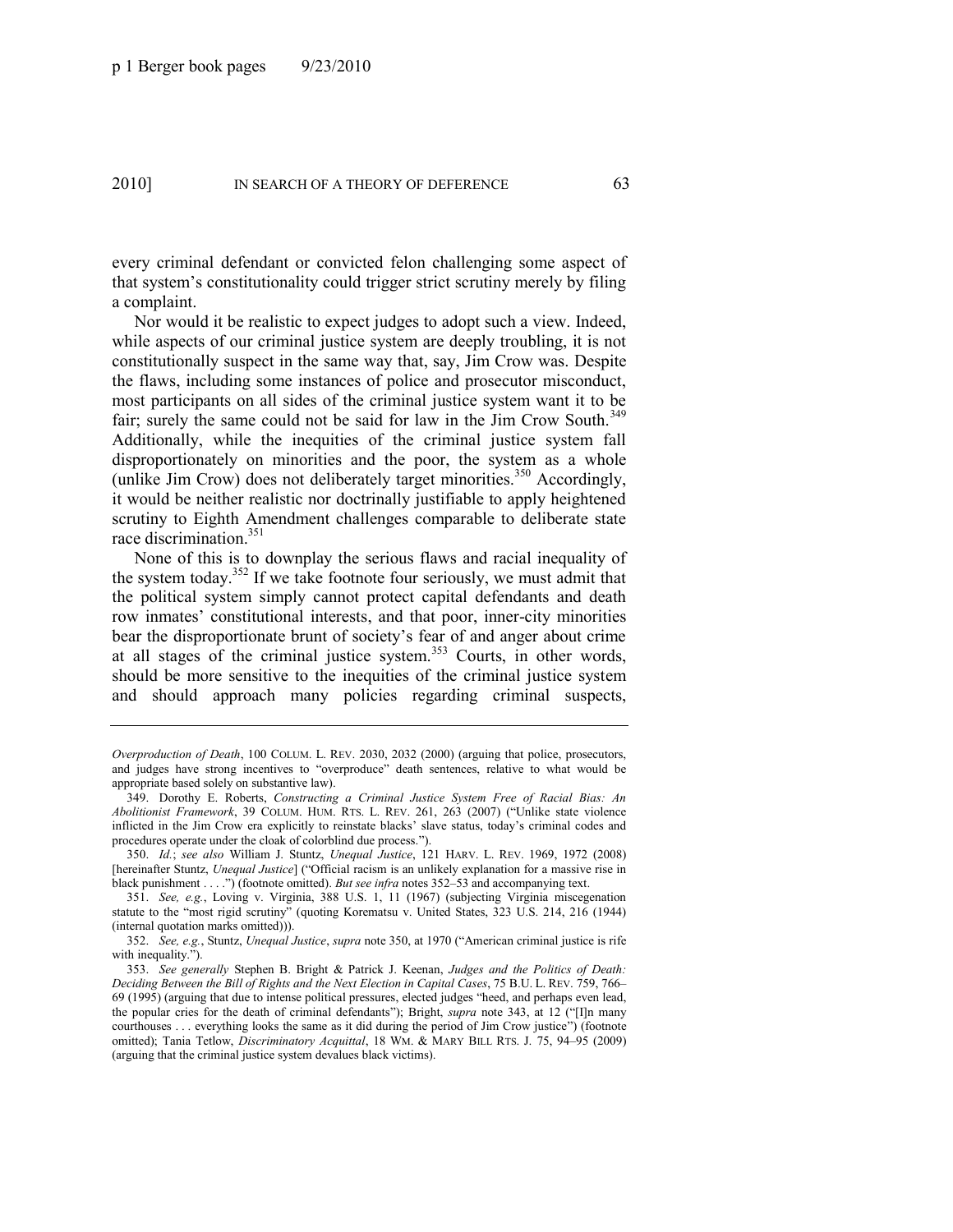defendants, and convicts with more skepticism than they do.<sup>354</sup> The extreme deference applied in *Baze*, then, was inappropriate.<sup>355</sup>

<span id="page-64-0"></span>As for epistemic authority, Kentucky demonstrated more expertise than many states, but not enough to justify the Court's great deference. It is true that Kentucky required that "members of the IV team must have at least one year of professional experience as a certified medical assistant, phlebotomist, EMT, paramedic, or military corpsman."356 Pursuant to these requirements, Kentucky employed a phlebotomist and an EMT during executions.<sup>357</sup> These facts suggest that the State took some steps to find competent people to carry out the procedure. Other facts, however, suggest that the Court should have been still more attuned to questions of epistemic authority. For example, like other states, Kentucky appears to have had no particular understanding of the drugs it selected. Instead, it just copied Oklahoma's procedure, offering a "'stereotyped reaction' to an issue, rather than a careful analysis of relevant considerations favoring or disfavoring a conclusion.<sup>358</sup> Additionally, the protocol used in *Baze* 

<sup>354.</sup> Obviously, the level of scrutiny will also turn on the substance of the precise policy and the applicable doctrine for a particular constitutional provision.

<sup>355.</sup> State lethal injection policies, of course, do not deliberately target racial minorities. But death row inmates are disproportionately poor, racial minorities. *See, e.g.*, David C. Baldus & George Woodworth, *Race Discrimination in the Administration of the Death Penalty: An Overview of the Empirical Evidence with Special Emphasis on the Post-1990 Research*, 41 CRIM. L. BULL. 194, 213  $(2005)$  ("[B]lack offenders whose victims are white are at particular risk of more punitive treatment ...."); Michael Tonry, *Theories and Policies Underlying Guidelines Systems: Obsolescence and Immanence in Penal Theory and Policy*, 105 COLUM. L. REV. 1233, 1255 tbl.3 (2005) (noting that in 2002, nearly 50% of federal and state prison inmates were black); *supra* note [343.](#page-61-1) They, therefore, come from groups that are already underrepresented in the political process generally and in the criminal justice system, in particular. *See, e.g.*, Fannie Lou Hamer, Rosa Parks, and Coretta Scott King Voting Rights Act Reauthorization and Amendments Act of 2006, Pub. L. 109–246, § 2(b)(7), 120 Stat.  $577$ ,  $578$  (2006) (to be codified at 42 U.S.C. §§ 1971, 1973) ("Despite the progress made by minorities under the Voting Rights Act of 1965, the evidence before Congress reveals that 40 years has not been a sufficient amount of time to eliminate the vestiges of discrimination following nearly 100 years of disregard for the dictates of the 15th amendment and to ensure that the right of all citizens to vote is protected as guaranteed by the Constitution.‖); Stuntz, *Unequal Justice*, *supra* not[e 350,](#page-63-1) at 1973 (arguing that the weakening of poor city neighborhoods' electoral power during the second half of the twentieth century has significantly contributed to inequalities in the American justice system). To this extent, flawed execution methods, like most features of the death penalty, disproportionately affect a population whose political power to remedy those flaws is comparatively weak. *See* Stuntz, *Civil-Criminal Line*, *supra* note [309,](#page-56-0) at 20–21 (arguing that criminal suspects cannot protect themselves politically). To be sure, these factors do not make the method unconstitutional, but they do implicate political process concerns and, therefore, undermine some of the policy's political authority. *See, e.g.*, ELY, *supra* not[e 20,](#page-6-0) at 135–80.

<sup>356.</sup> Baze v. Rees, 128 S. Ct. 1520, 1533 (2008) (plurality opinion).

<sup>357.</sup> *Id.* A phlebotomist is trained to insert catheters into veins.

<sup>358.</sup> *Baze*, 128 S. Ct. at 1545 (2008) (Stevens, J., concurring) (quoting Mathews v. Lucas, 427 U.S. 495, 519, 520–21 (1976) (Stevens, J., dissenting)); *see also* Denno, *Quandary*, *supra* note [44,](#page-12-0) at 78–79 (explaining that all lethal-injection states have copied Oklahoma's procedure).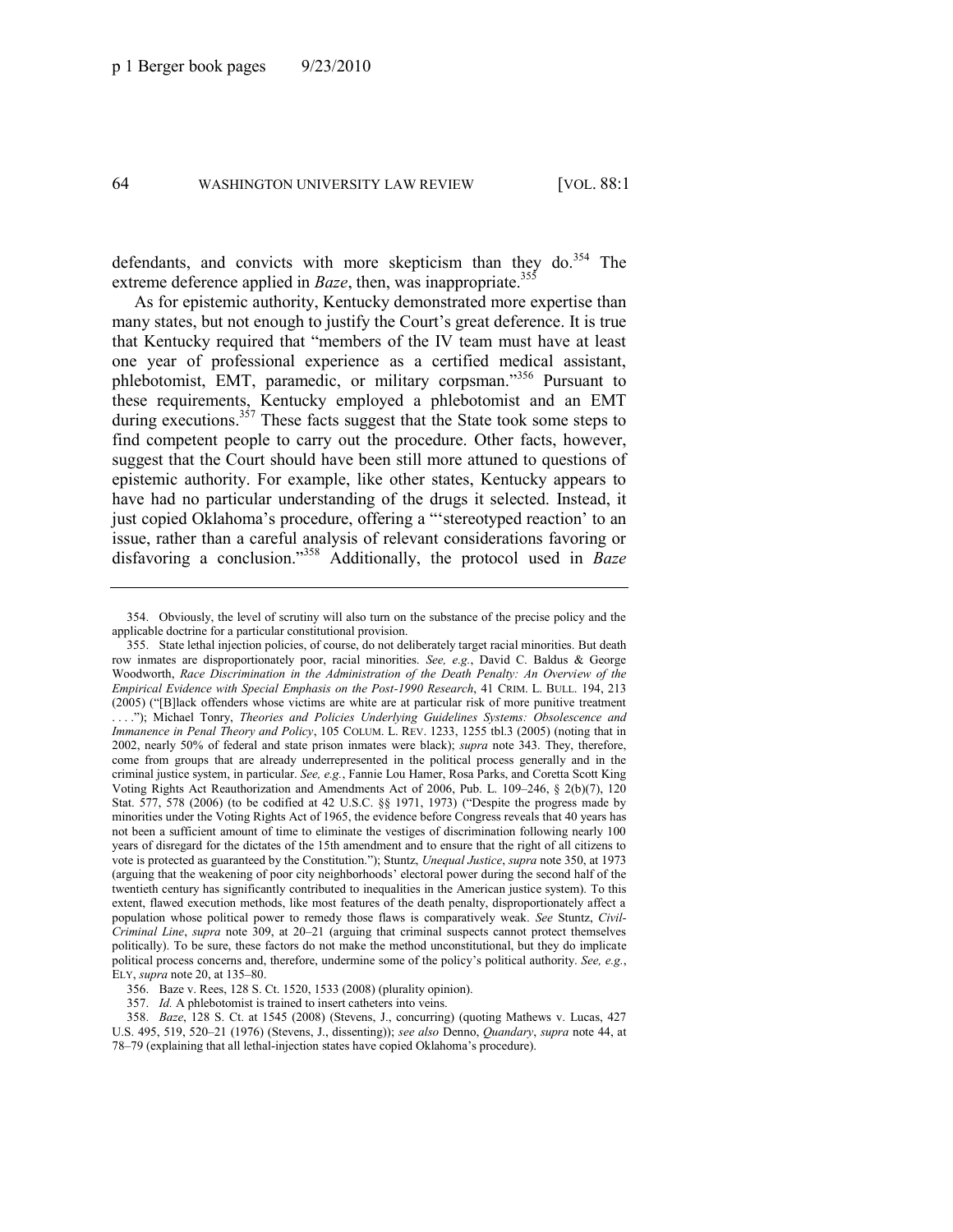required the DOC warden "to reconstitute the Sodium Thiopental into solution form prior to injection," even though he "ha[d] no formal training on reconstituting the drug" and the process is, in fact, quite complicated. $359$ The *Baze* plurality missed these issues, inquiring only into paper credentials—not actual competence in administering lethal injection even though experience in other states demonstrates that some personnel may "look good on paper" but do not possess the skills or temperament to carry out lethal injection safely.<sup>360</sup>

All of this suggests that the plurality's preemptive deference in *Baze* was inappropriate. The Court was correct that the record lacked evidence sufficient to strike down the Kentucky procedure. But instead of upholding a procedure about which it knew very little, the plurality should have remanded for further fact finding.<sup>361</sup> And the plurality certainly should not have cast its decision so broadly so as to try to resolve many other lethal injection challenges, including those in states with more developed records. In short, attention to the challenged procedure's democratic pedigree would have counseled in favor of much less judicial deference.

### *2.* Kennedy

*Kennedy* also looks poorly reasoned in light of democratic pedigree factors. The Court applied heightened scrutiny in overturning the Louisiana statute, but it neither articulated nor justified such scrutiny. Under the "political authority" inquiry, application of such heightened scrutiny for a legislatively enacted statute seems antidemocratic, especially in light of the deference to state legislatures in *Baze*, where the legislative involvement was minimal. Of course, to the extent that prosecutors and juries enjoy discretion respectively about whether to seek and impose the death penalty, the implementation of a statute like Louisiana's is not solely

<sup>359.</sup> Baze v. Rees, No. 04-01094, 2005 WL 5797977, at \*3 (Cir. Ct. Ky. July 8, 2005); *see also* Ty Alper, *What Do Lawyers Know About Lethal Injection?*, 1 HARV. L. & POL'Y REV. 1, 2–4 (Mar. 3, 2008), http://www.hlpronline.com/2008/03/what-do-lawyers-know-about-lethal-injection/ (discussing state personnel's lack of understanding).

<sup>360.</sup> Missouri, Arizona, and the federal government, for instance, have all employed in their procedures the same dyslexic surgeon, who admitted to not knowing how much anesthetic he had prepared and who misunderstood basic principles of anesthesiology. *See* Trial Transcript at 29–57, Taylor v. Crawford, No. 05-4173, 2006 WL 1236660 (W.D. Mo. May 5, 2006) (medical expert testifying about the numerous wrong medical statements made by Dr. Doe); Berger, *supra* note [7,](#page-4-2) at 269–70 (discussing Doe).

<sup>361.</sup> *See Baze*, 128 S. Ct. at 1572 (Ginsburg, J., dissenting) (calling for remand); *cf.* Citizens to Pres. Overton Park, Inc. v. Volpe, 401 U.S. 402, 416 (1971) ("[T]he court must consider whether the decision was based on a consideration of the relevant factors  $\dots$ .").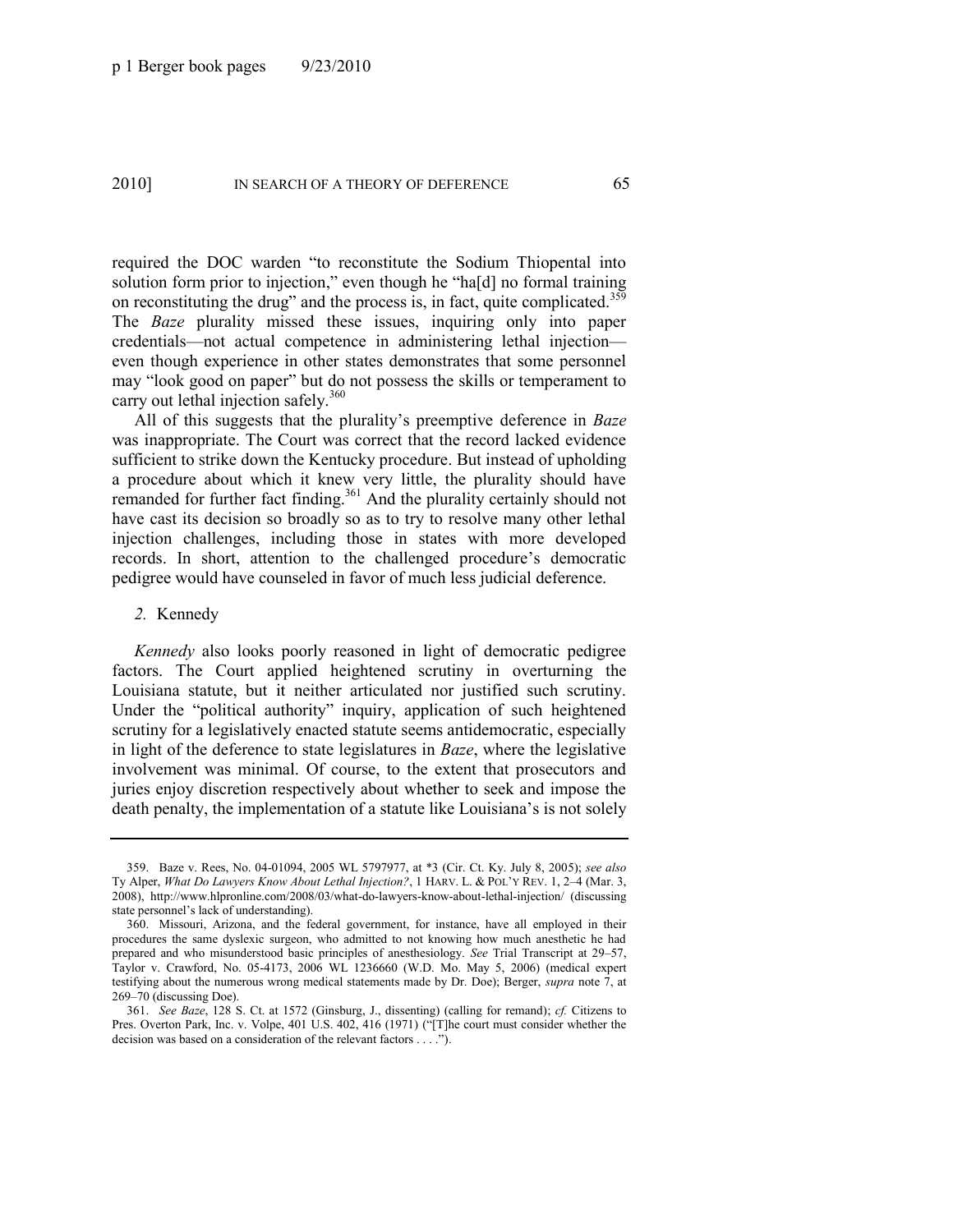the legislature's decision.<sup>362</sup> Nevertheless, *Kennedy* functioned as a facial challenge to the statute imposing capital punishment for the crime of child rape. The statute's political authority does not automatically make it constitutional, but, given the rhetoric about democratic values in cases like *Baze*, the Court's failure to address the issue is striking.<sup>363</sup>

As for epistemic authority, the Court implicitly determined that the legislature had little, concluding that the death penalty for child rape did not serve the legitimate penological purposes of deterrence and retribution. With regards to deterrence, the Court worried that the death penalty for child rape might "add[] to the risk of non-reporting" and remove the perpetrator's incentive not to kill the victim.<sup>364</sup> The Court, however, conceded that "we know little about" these inquiries. $365$  Its conclusion that capital punishment is an insufficient deterrent, therefore, rested on empirically shaky ground, and yet the Court had no problem striking down the state policy.<sup>366</sup>

Even more curious is the Court's treatment of retribution. Retribution perhaps might be best thought of as a moral determination.<sup>367</sup> The Court nevertheless seemed to treat retribution in places as a factual inquiry into whether "the child rape victim's hurt is lessened when the law permits the death of the perpetrator."<sup>368</sup> Drawing on research about the emotional effects of courtroom testimony by child victims, the Court found that it was "not at all evident" that the victim's hurt would be lessened.<sup>369</sup> Relying on these findings, the Court in *Kennedy* then determined that capital punishment did not adequately serve a retributive purpose, even

369. *Id.*

<sup>362.</sup> *Cf.* Rachel E. Barkow, *Institutional Design and the Policing of Prosecutors: Lessons from Administrative Law*, 61 STAN. L. REV. 869, 870 (2009) ("It is hard to overstate the power of federal prosecutors.").

<sup>363.</sup> The "unpopular minority" prong of political authority should function much as it should in *Baze*, justifying some heightened level of scrutiny, but not the very rigorous review applied in *Kennedy*. *See supra* note[s 340](#page-61-0)–54.

<sup>364.</sup> Kennedy v. Louisiana, 128 S. Ct. 2641, 2663 (2008).

<sup>365.</sup> *Id.* at 2663–64.

<sup>366.</sup> *See supra* Part I.B.3.

<sup>367.</sup> *See* W. David Ball, *Heinous, Atrocious, and Cruel:* Apprendi, *Indeterminate Sentencing, and the Meaning of Punishment*, 109 COLUM. L. REV. 893, 896 (2009) (arguing that juries "express<sup>[]</sup> the moral judgments ineluctably tied to the retributive principles at the heart of criminal law"); Douglas A. Berman, *Should Juries Be the Guide for Adventures Through* Apprendi-*Land?*, 109 COLUM. L. REV. SIDEBAR 65, 69 (2009) (discussing retribution as a moral question). Alternatively, retribution might be seen as a quasi-factual inquiry into whether a particular punishment is consistent with the principles of our criminal law, but the Court did not seem to engage in such an analysis.

<sup>368</sup>*. Kennedy*, 128 S. Ct. at 2662.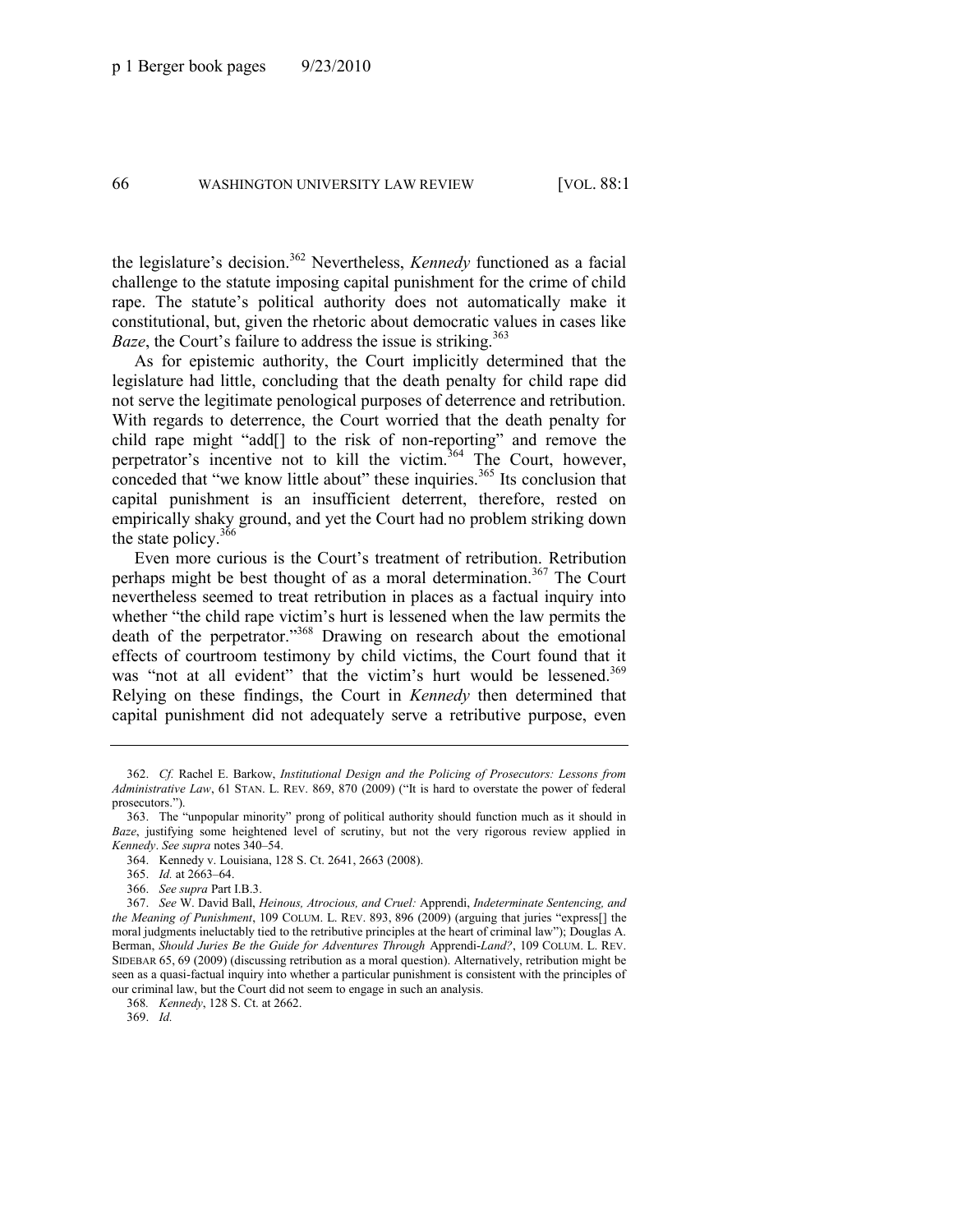though the facts upon which it relied were neither obviously correct nor obviously relevant to the question of retribution.<sup>370</sup>

*Kennedy*'s questionable reliance on questionable facts is especially striking because the Court never explained how its facts were relevant or why its view of uncertain evidence was sufficient to overrule the legislature. Nor did it explain why it was epistemologically better positioned to make these factual determinations than the legislature. This omission is noteworthy, given that other cases have emphasized that ―[s]electing the sentencing rationales is generally a policy choice to be made by state legislatures, not federal courts. $1371$ 

The Court's analysis in *Kennedy* is also perplexing because it could have more easily arrived at the same outcome. Given that the Eighth Amendment limits the kind of punishment society can impose, the Court could have more candidly emphasized that the Eighth Amendment forbids capital punishment in close cases, such as nonhomicide crimes. 372 Similarly, it could have acknowledged that, at some level, the propriety of capital punishment for a particular crime hinges not on factual inquiries but on moral calculations that defy empirical analysis.<sup>373</sup> To be sure, such admissions would force the Court to concede that it was essentially substituting its moral judgment for the legislature's,  $374$  but many believed that the Court was ultimately doing that anyway.<sup>375</sup> Attention to political and epistemic authority, then, might not have changed the result, but it would have encouraged a more coherent opinion and greater judicial candor about the factors really driving the decision.

Instead, the Court only briefly acknowledged "the necessity to constrain the use of the death penalty<sup>376</sup> and purported to engage in an

<sup>370.</sup> *See id.* at 2662–63 (explaining, "our conclusion that imposing the death penalty for child rape would not further retributive purposes").

<sup>371.</sup> Ewing v. California, 538 U.S. 11, 25 (2003) (plurality opinion).

<sup>372.</sup> The Court did concede that "there are moral grounds [on which] to question a rule barring capital punishment for a crime against an individual that did not result in death," but its analysis nevertheless rested significantly on facts it thought relevant to deterrence and retribution. *See Kennedy*, 128 S. Ct. at 2658, 2661–64. *But see* Graham v. Florida, 120 S. Ct. 2011, 2016–17 (2010) (articulating more clearly a categorical rule against capital punishment for nonhomicide crimes).

<sup>373.</sup> The dissent certainly saw this as a moral question. *See Kennedy*, 128 S. Ct. at 2676 (Alito, J., dissenting) ("IIs it really true that every person who is convicted of capital murder and sentenced to death is more morally depraved than every child rapist?").

<sup>374.</sup> Alternatively, the Court could have asked whether the challenged punishment is consistent with principles of deserved culpability embodied in our criminal laws.

<sup>375.</sup> *See, e.g.*, Kennedy v. Louisiana, 129 S. Ct. 1, 3 (2008) (describing majority opinion in *Kennedy* as "giving effect to the majority's own preference") (Scalia, J., concurring in denial of rehearing).

<sup>376.</sup> *Kennedy*, 128 S. Ct. at 2660.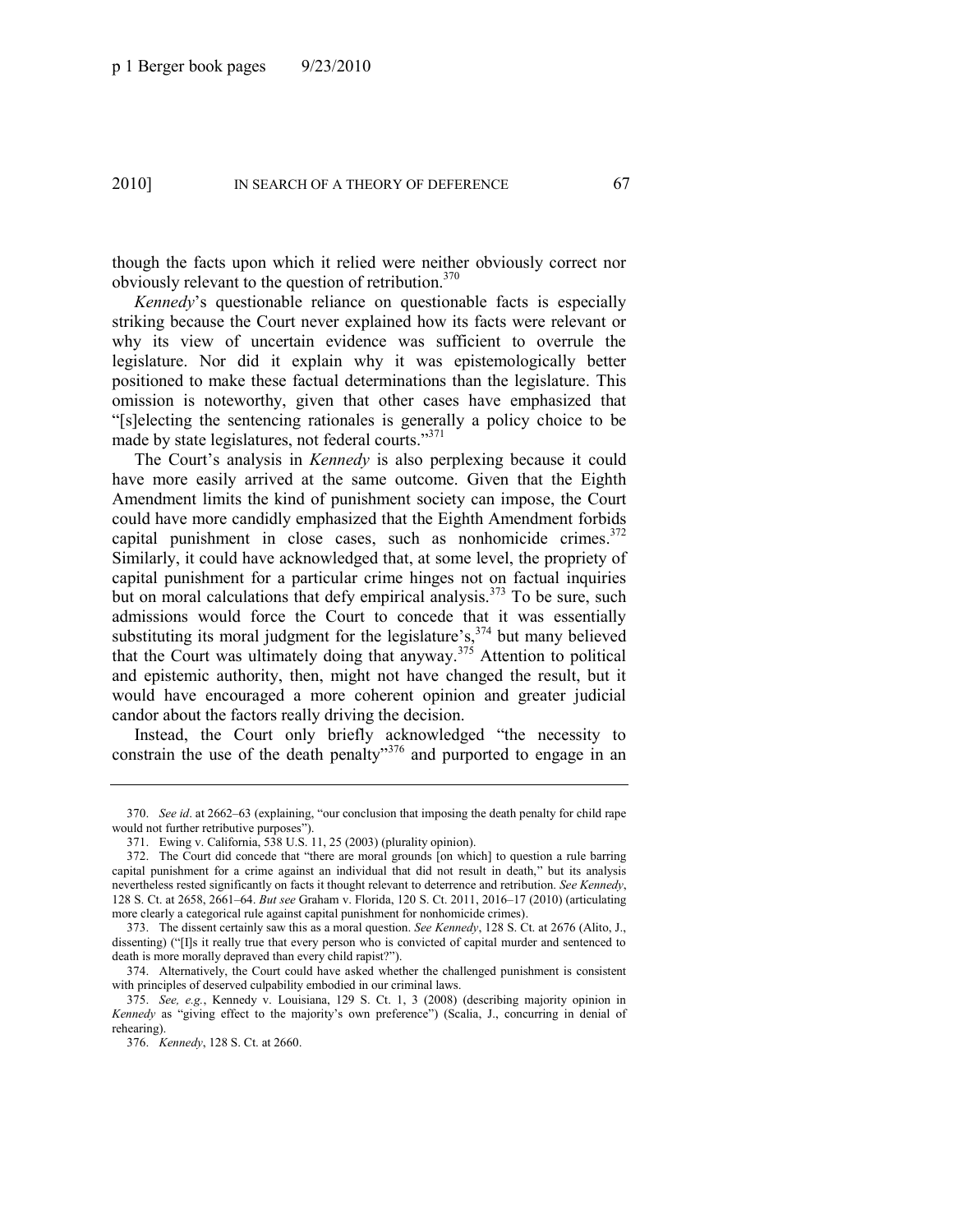ostensibly factual study of retributive effects, deterrent effects, and other states' policies. These facts may be relevant, but many of them are also, as the Court itself conceded, subject to dispute. $377$  The Court never justified why its interpretation of uncertain facts should be superior to the State's interpretation. Relatedly, the Court also insufficiently explained why its epistemic authority in *Kennedy* was superior to the legislature's (when it often is not) or why that putative epistemic authority should trump the state legislature's *political* authority (when it often does not). Given that deference in *Baze* (and elsewhere) is premised on the political branches' political and epistemic authority,<sup>378</sup> *Kennedy*'s disregard for these important questions is striking.

### *D. Advantages*

#### *1. Normative Advantages*

A democratic pedigree theory of deference has several advantages, both normative and practical. Normatively, it helps encourage desirable behavior in both the political branches and the judiciary itself. With regards to the political branches, it helps promote healthy democracy. By increasing the level of judicial scrutiny of administrative policies, it encourages legislatures to delegate with greater specificity and with instructions to agencies to create rules with the force of law. While some legislatures delegate to avoid taking the political heat, they might be somewhat less inclined to do so if they knew that the resulting policy would be reviewed more stringently—and if resulting legal difficulties would generate attention reflecting poorly on the legislature. Under the proposed theory of deference, courts would at least consider whether legislatures are engaged in difficult policy decisions.<sup>379</sup>

Additionally, in prioritizing administrative principles such as formalized procedures, oversight, and transparency, courts would encourage agencies to respect these values. Transparent, formalized lawmaking is more likely to encourage open deliberation among policymakers and constituents than secretive, informal rulemaking.<sup>380</sup> Transparency, in particular, is a friend to democratic accountability,

<sup>377.</sup> *See id.* at 2663–64 (conceding uncertainty about several important facts and inquiries).

<sup>378.</sup> *See supra* Parts I.A, III.A.

<sup>379.</sup> *Cf.* BREYER, ACTIVE LIBERTY, *supra* note [20,](#page-6-0) at 15 (arguing for a constitutional theory that promotes "a sharing of [the nation's] sovereign authority" among its people).

<sup>380.</sup> *See* GUTMANN & THOMPSON, *supra* note [18,](#page-6-2) at 135–36 (discussing virtues of transparent lawmaking).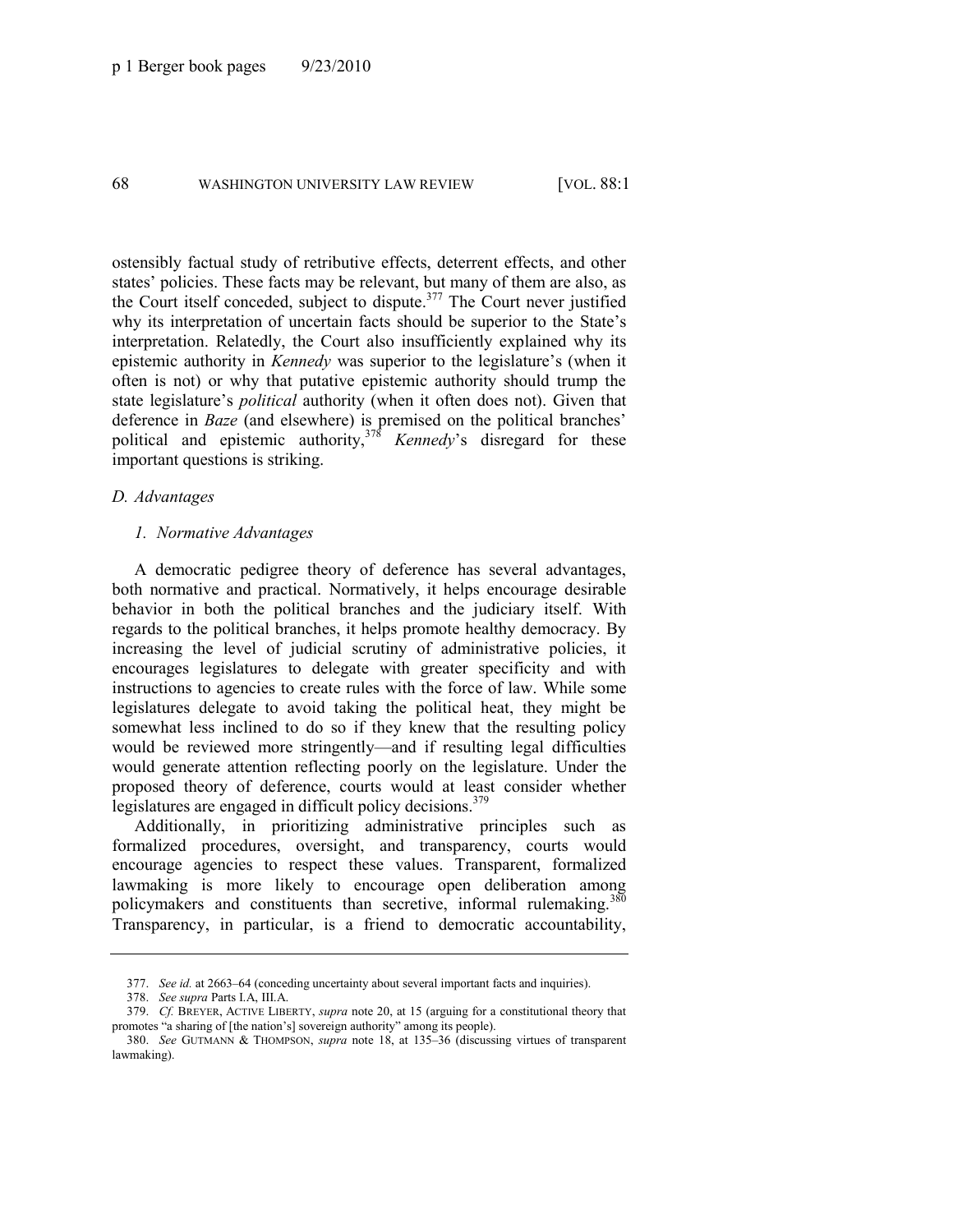motivating public officials to pay closer attention to their duties and encouraging citizens to deliberate about public policy.<sup>381</sup>

Collectively, by nudging legislatures to participate more in policymaking and agencies to make policies more openly, this approach to judicial deference would help promote democratic deliberation.<sup>382</sup> Such deliberation is generally valuable, but perhaps especially so for a policy issue like the death penalty.<sup>383</sup> Reasonable people, of course, can disagree about the moral propriety of capital punishment, but democratic deliberation could help force both legislators and their constituents to scrutinize both their own views and widespread misinformation about these hard issues.<sup>384</sup> Similarly, such attention could encourage administrators crafting policies to take greater consideration of relevant constitutional values, such as the Eighth Amendment.

Relatedly, administrative agencies often make decisions impacting constitutional rights, and yet judges in constitutional cases often pay scant attention to how agencies operate. Inattention to agency practices might be especially pronounced in the area of criminal justice.<sup>385</sup> But, as Professor Barkow argues, it is precisely in the highly politicized criminal justice context that agencies need to be well "designed to operate successfully."386 The proposed theory would require litigants and, thus, courts to look more closely at agency practices in constitutional cases, thereby encouraging agencies to implement policies through regular, transparent procedures.<sup>387</sup>

385. *See* Barkow, *Administering Crime*, *supra* not[e 223,](#page-40-1) at 813–14.

386. *Id.*

<sup>381.</sup> *Id.* at 97–98.

<sup>382.</sup> *See Metzger, Ordinary Administrative Law, supra note [257,](#page-47-1) at 522 ("[A]gencies should have* an obligation to take constitutional norms and requirements seriously in their decisionmaking."); Murphy, *supra* not[e 247,](#page-45-1) at 1303 (arguing that adjusting deference based on the quality of deliberation would help "improve legislative constitutional deliberations"); *cf.* RICHARD H. THALER & CASS R. SUNSTEIN, NUDGE: IMPROVING DECISIONS ABOUT HEALTH, WEALTH, AND HAPPINESS 13 (2008) (arguing in favor of governmental policies that "nudge" actors to behave in ways that benefit the common good while imposing minimal costs).

<sup>383.</sup> *See* GUTMANN & THOMPSON, *supra* not[e 18,](#page-6-2) at 4 (arguing that deliberation is an especially appropriate way for citizens to resolve moral disagreements).

<sup>384.</sup> *See, e.g.*, ROBERT JAY LIFTON & GREG MITCHELL, WHO OWNS DEATH?: CAPITAL PUNISHMENT, THE AMERICAN CONSCIENCE, AND THE END OF EXECUTIONS 214–15 (2000) (arguing that states have reinstated or abolished capital punishment based on "perceived public sentiment" and ―false assumptions‖ rather than ―actual studies‖); James R. Acker, *Be Careful What You Ask For: Lessons from New York's Recent Experience with Capital Punishment*, 32 VT. L. REV. 683, 712 n.129  $(2008)$  (discussing various studies concluding that, contrary to popular myth, "capital punishment" imposed costs greatly in excess of life imprisonment"); Craig Haney, *Exoneration and Wrongful Condemnations: Expanding the Zone of Perceived Injustice in Death Penalty Cases*, 37 GOLDEN GATE U. L. REV. 131, 143 (2006) ("[T]he widespread dissemination of misinformation has produced basic misconceptions about the death penalty held by many members of the public.").

<sup>387.</sup> Of course, ordinary administrative law, such as the APA, encourages these same values. But,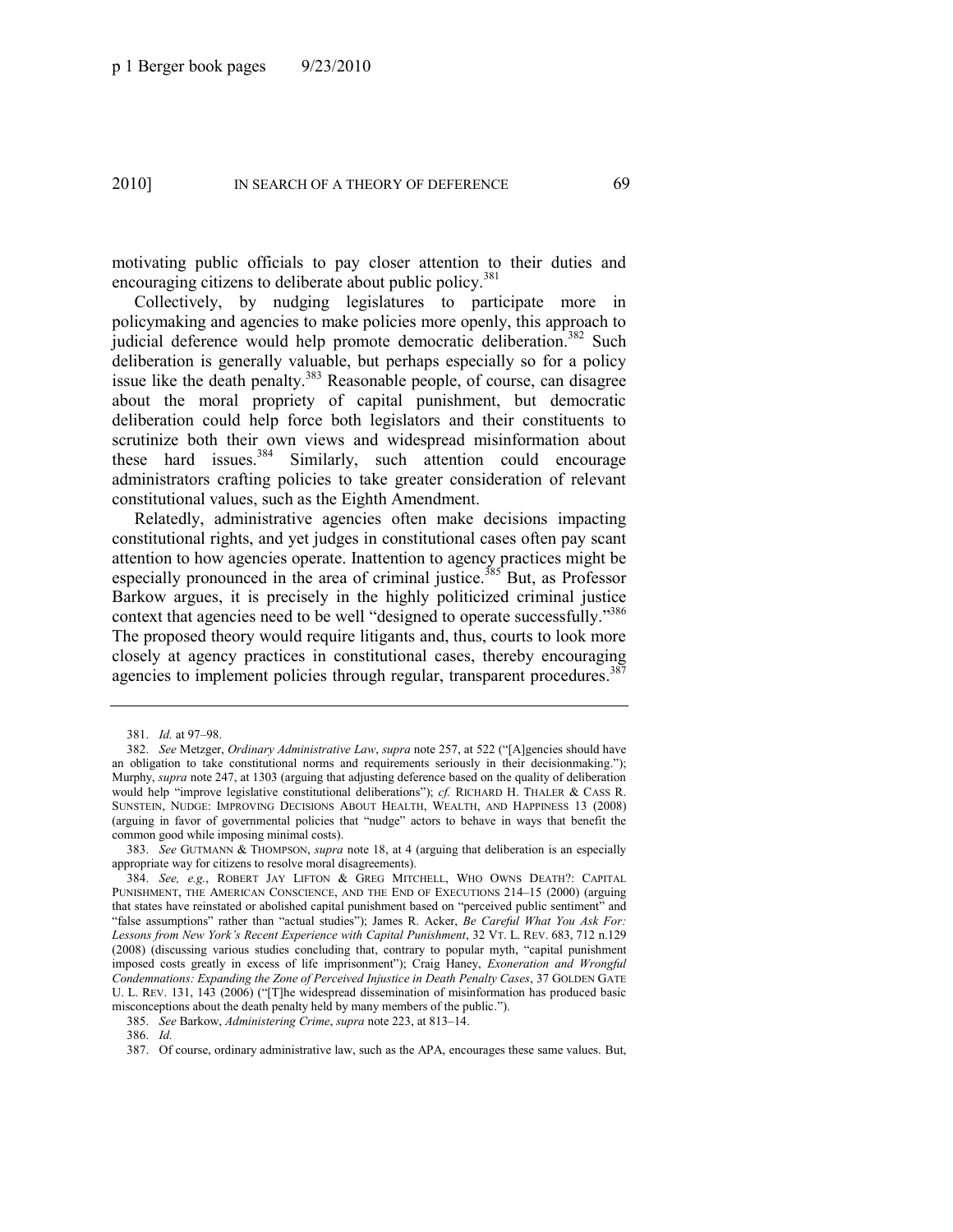Greater attention to administrative norms is not just an abstract goal but should result in more carefully designed policy. For example, critics of lethal injection argue that the procedure's dangers result directly from a "pervasive lack of professionalism."<sup>388</sup> By turning attention to the administrative processes by which a policy is adopted, courts could more easily identify whether a challenged procedure is undeserving of deference for arbitrariness or lack of "professionalism."389

As for the judiciary, this theory helps encourage judicial reflection and candor about the level of deference it is applying.<sup>390</sup> While the Court does overtly select a level of deference in some areas like equal protection,<sup>391</sup> in other areas it is less forthcoming about the level of scrutiny it is applying or the factors triggering that scrutiny. But whether they admit it or not, courts review government policy and facts in constitutional cases with varying degrees of deference. Encouraging judges to apply a theory of deference will help them become aware of the assumptions they sometimes make unconsciously.<sup>392</sup>

Considering democratic pedigree also helps shed light on particularly curious doctrinal moves. If the Court places special emphasis on the respect for democratic pedigree in one constitutional case but seemingly ignores such principles in a different case implicating the same constitutional provision, it has some explaining to do. The Court's alternating respect and disrespect for federalism in Eighth Amendment cases provides a helpful example. In the capital proportionality cases, the Court is insensitive to federalist principles, allowing the policy of a majority of states to trump other states' policies, notwithstanding the theory of federalism that states are laboratories of experimentation.<sup>393</sup> By

as *Baze* demonstrates, the propriety of agency action sometimes arises in constitutional challenges, so predicating deference in constitutional cases on regular, transparent agency procedures could encourage agencies to pay more attention to their procedures, especially in cases where the APA does not reach a particular agency. *See, e.g.*, *supra* note[s 302,](#page-54-0) [334.](#page-60-0)

<sup>388.</sup> Morales v. Tilton, 465 F. Supp. 2d 972, 980 (N.D. Cal. 2006); *see also* Berger, *supra* not[e 7,](#page-4-2)  at 268–73, 301–14 (detailing problems with states' development of lethal injection procedures).

<sup>389.</sup> *See* Bressman, *Beyond Accountability*, *supra* not[e 258,](#page-47-0) at 515–27 (discussing significance of arbitrariness in "constitutional" administrative law cases).

<sup>390.</sup> *See* Metzger, *Ordinary Administrative Law*, *supra* not[e 257,](#page-47-1) at 534–36 (arguing in favor of greater judicial candor).

<sup>391.</sup> *See, e.g.*, CHEMERINSKY, *supra* note [266,](#page-48-0) at 669–74 (discussing tiers of scrutiny for equal protection analysis).

<sup>392.</sup> *Cf.* Eric Berger, *The Collision of the Takings and State Sovereign Immunity Doctrines*, 63 WASH. & LEE L. REV. 493, 599 (2006) (encouraging courts to "avoid deciding a case without at least testing their convictions").

<sup>393.</sup> *See, e.g.*, Jacobi, *supra* note [62,](#page-15-0) at 1125–42 (discussing federalism problems in proportionality cases); *supra* Part I.B.2.a.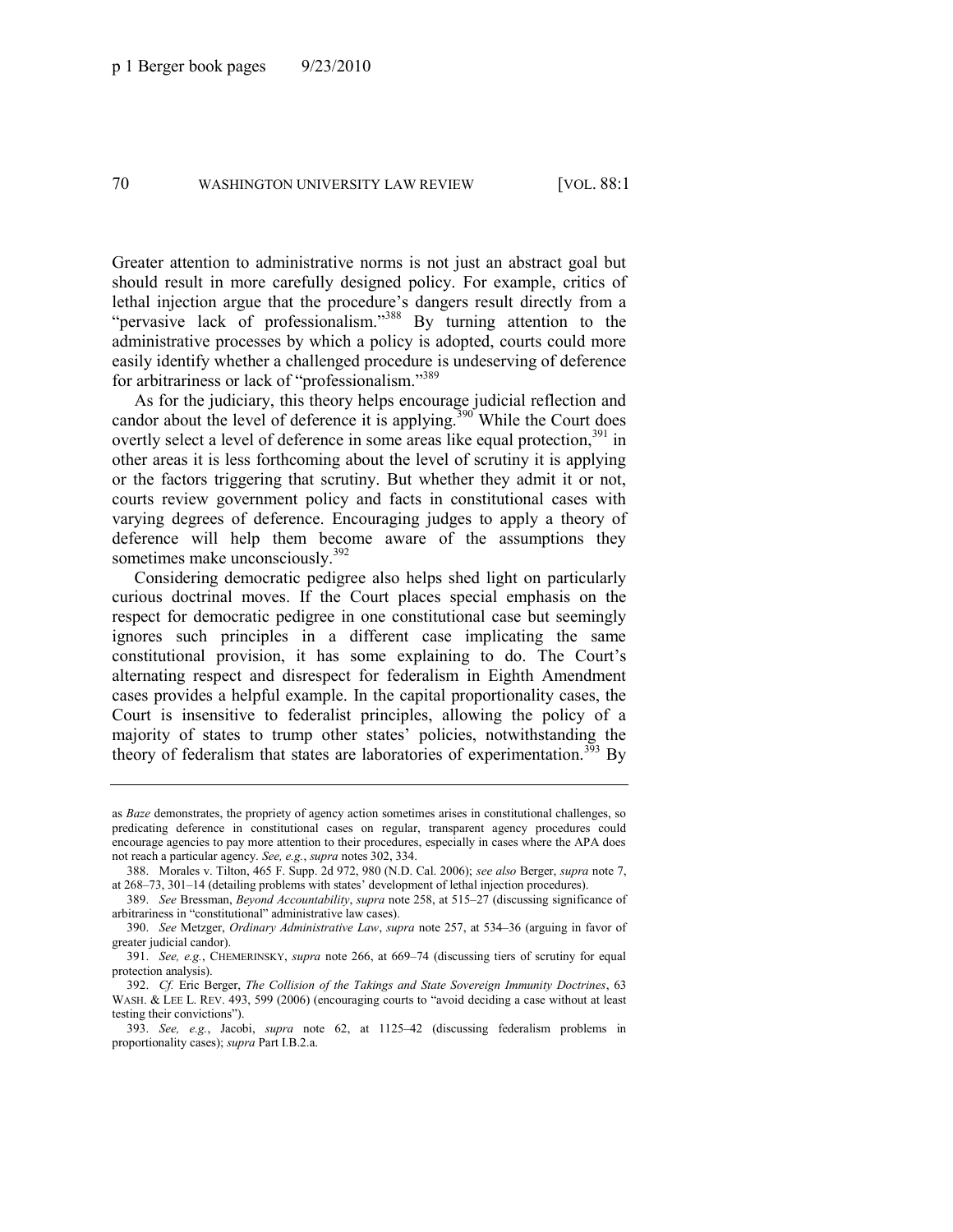contrast, in the method-of-execution cases, courts have cited federalism as a reason not to interfere with state execution procedures, even if those procedures have been designed beyond the gaze of the legislature and general public.<sup>394</sup> Increased judicial candor about the factors driving decision making can help increase judges' self reflection about the decisions they render.

## *2. Practical Advantages*

From a practical standpoint, the democratic pedigree proposal is modest enough to appeal to some judges. More normative theories may rethink the law in illuminating ways, but they are less likely to impact the way judges decide cases. First, while the theory of deference proposed here asks courts to make difficult determinations about political and epistemic authority, it is actually consistent with principles that courts have embraced in other constitutional contexts. Despite the considerable deference given to agency interpretations of the statutes they administer,  $395$ the Court nevertheless favors legislative over administrative action in certain constitutional contexts. For example, in *Hampton v. Mow Sun*  Wong,<sup>396</sup> the Court struck down the Civil Service Commission's ban on the federal employment of aliens, but indicated that the case may well have turned out differently had there been "an explicit determination by Congress or the President to exclude all noncitizens from the federal service."<sup>397</sup> The Court decided the case on equal protection grounds, but the challenged policy's weak democratic pedigree figured substantially in the Court's reasoning.

These democratic pedigree principles also form an important constitutional backdrop against which the Court interprets statutes. While federal courts have not revived the non-delegation doctrine, they have created nondelegation canons, indicating their preference for clear legislative statements over agency-made policy where certain constitutional principles are on the line.<sup>398</sup> For instance, whereas courts

<sup>394.</sup> *See, e.g.*, Berger, *supra* note [7,](#page-4-2) at 261, 286–93 (discussing deference offered to state execution procedures in method-of-execution cases). As noted above, the fact that state counting confirms the practice challenged in *Baze* and undermines the practice challenged in *Kennedy* does not adequately justify the different approaches to federalism. *See supra* Part I.B.2.a.

<sup>395.</sup> *See* Chevron U.S.A. Inc. v. Natural Res. Def. Council, Inc., 467 U.S. 837, 842–44 (1984).

<sup>396.</sup> 426 U.S. 88 (1976).

<sup>397.</sup> *Id.* at 116; *see also* Barron & Kagan, *supra* note [268,](#page-49-0) at 236 n.126 (discussing *Mow Sun Wong*).

<sup>398.</sup> *See, e.g.*, Sunstein, *Nondelegation Principles*, *supra* note [271,](#page-49-1) at 139 (arguing that the nondelegation doctrine, far from being dead, has been relocated in "a series of more specific and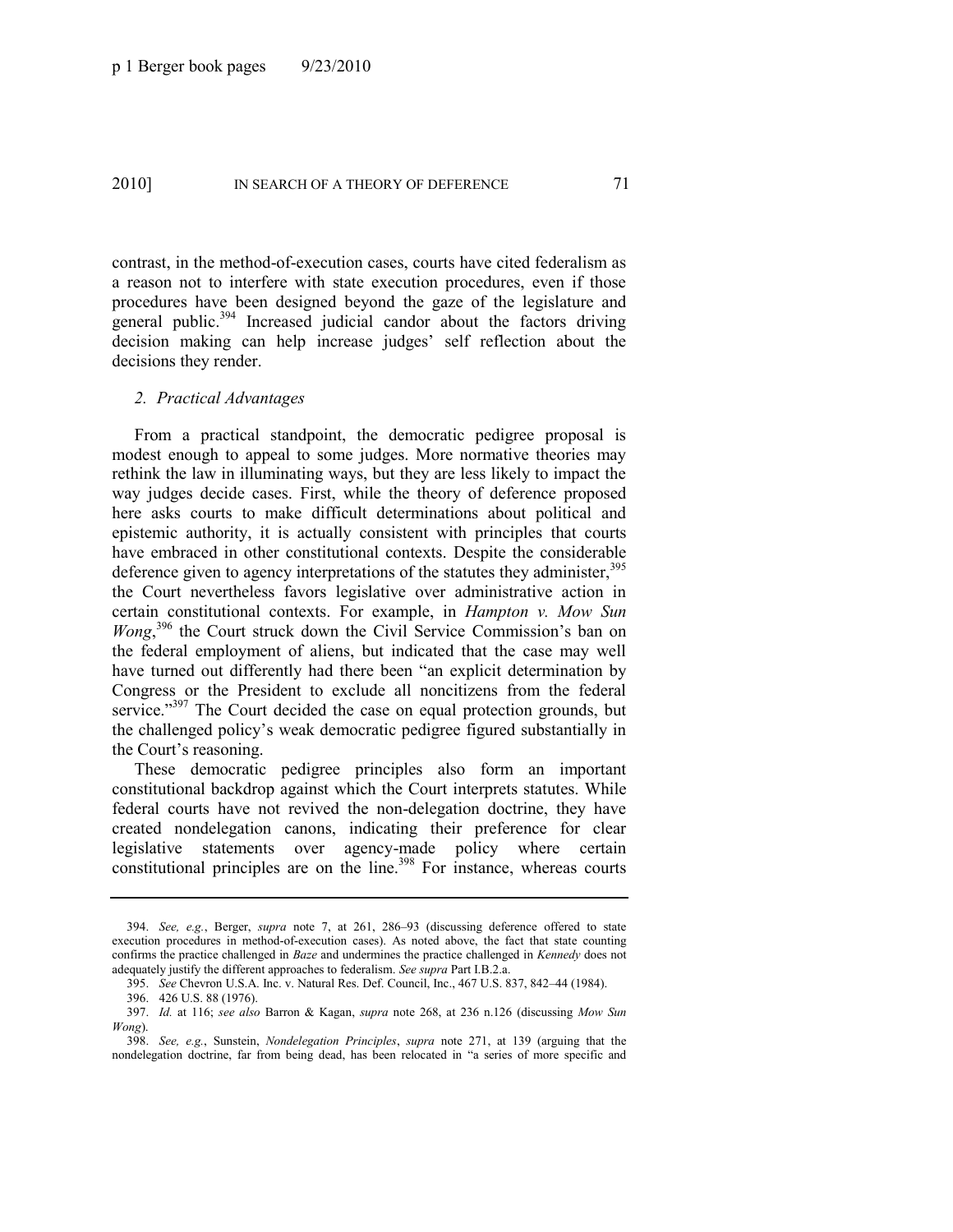typically defer to reasonable agency interpretations of ambiguous statutes under *Chevron*, due to federalism principles, they typically will not defer to agency views that state law is preempted.<sup>399</sup> Similarly, courts view skeptically agency interpretations applying statutes retroactively, indicating that such decisions should be made instead by Congress. $400$ 

The Court also distrusts vague grants of delegation. In the free speech context, for example, the Court has been skeptical of schemes granting government officials standardless discretion over licenses to speak.<sup>401</sup> In Freedman v. Maryland,<sup>402</sup> the Court explained that the statute there ―lack[ed] sufficient safeguards for confining the censor's action to judicially determined constitutional limits, and therefore contain[ed] the same vice as a statute delegating excessive administrative discretion.<sup>1403</sup> In other words, the licensing cases reflect not just free speech principles but also concerns about delegations without intelligible principles, formalized procedures, oversight, or transparency. When an administrative agent has unsupervised, unguided discretion, the delegation itself becomes problematic, casting constitutional doubt on that agent's licensing determinations.<sup>404</sup>

Along similar lines, the Court sometimes polices the scope of delegation, refusing to give agencies more authority than Congress conferred.<sup>405</sup> In *Gonzales v. Oregon*,<sup>406</sup> the Court refused to allow the

smaller, though quite important, nondelegation doctrines").

<sup>399.</sup> *See* Wyeth v. Levine, 129 S. Ct. 1187, 1201 (2009) (considering the "thoroughness, consistency, and persuasiveness" of the agency's explanation of state law's impact on the federal scheme); Sunstein, *Nondelegation Principles*, *supra* not[e 271,](#page-49-0) at 148–49.

<sup>400.</sup> *See Bowen v. Georgetown Univ. Hosp., 488 U.S. 204, 208 (1988)* ("[A] statutory grant of legislative rulemaking authority will not . . . be understood to encompass the power to promulgate retroactive rules unless that power is conveyed by Congress in express terms.‖); Cass R. Sunstein, *Nondelegation Canons*, 67 U. CHI. L. REV. 315, 332 (2000) (explaining that the rule disfavoring congressional delegation of authority to apply laws retroactively is "an institutional echo of the notion that the Due Process Clause forbids retroactive application of law").

<sup>401.</sup> *See* Forsyth Cnty. v. Nationalist Movement, 505 U.S. 123, 133 (1992) (invalidating county ordinance giving impermissibly standardless discretion to county administrator to determine whether demonstrators must pay a \$1000-a-day fee); FW/PBS, Inc. v. Dallas, 493 U.S. 215, 226 (1990); Lakewood v. Plain Dealer Publ'g Co., 486 U.S. 750, 755–58 (1988); Freedman v. Maryland, 380 U.S. 51, 56–57 (1965).

<sup>402.</sup> 380 U.S. at 51.

<sup>403.</sup> *Id*. at 57.

<sup>404.</sup> *See Metzger, Ordinary Administrative Law, supra note [257,](#page-47-0) at 6–7 ("[T]he Court's decisions* on parade licensing have underscored the importance of officials being required to explain their decisions, a typically administrative requirement.").

<sup>405.</sup> *See, e.g.*, Food & Drug Admin. v. Brown & Williamson Tobacco Corp., 529 U.S. 120, 131– 43 (2000) (finding that Congress did not delegate to the FDA authority to regulate tobacco products); Manning, *supra* not[e 272,](#page-49-1) at 226–27 (arguing that *Brown & Williamson*'s refusal to find delegation of authority to regulate tobacco was animated by nondelegation concerns).

<sup>406.</sup> 546 U.S. 243 (2006).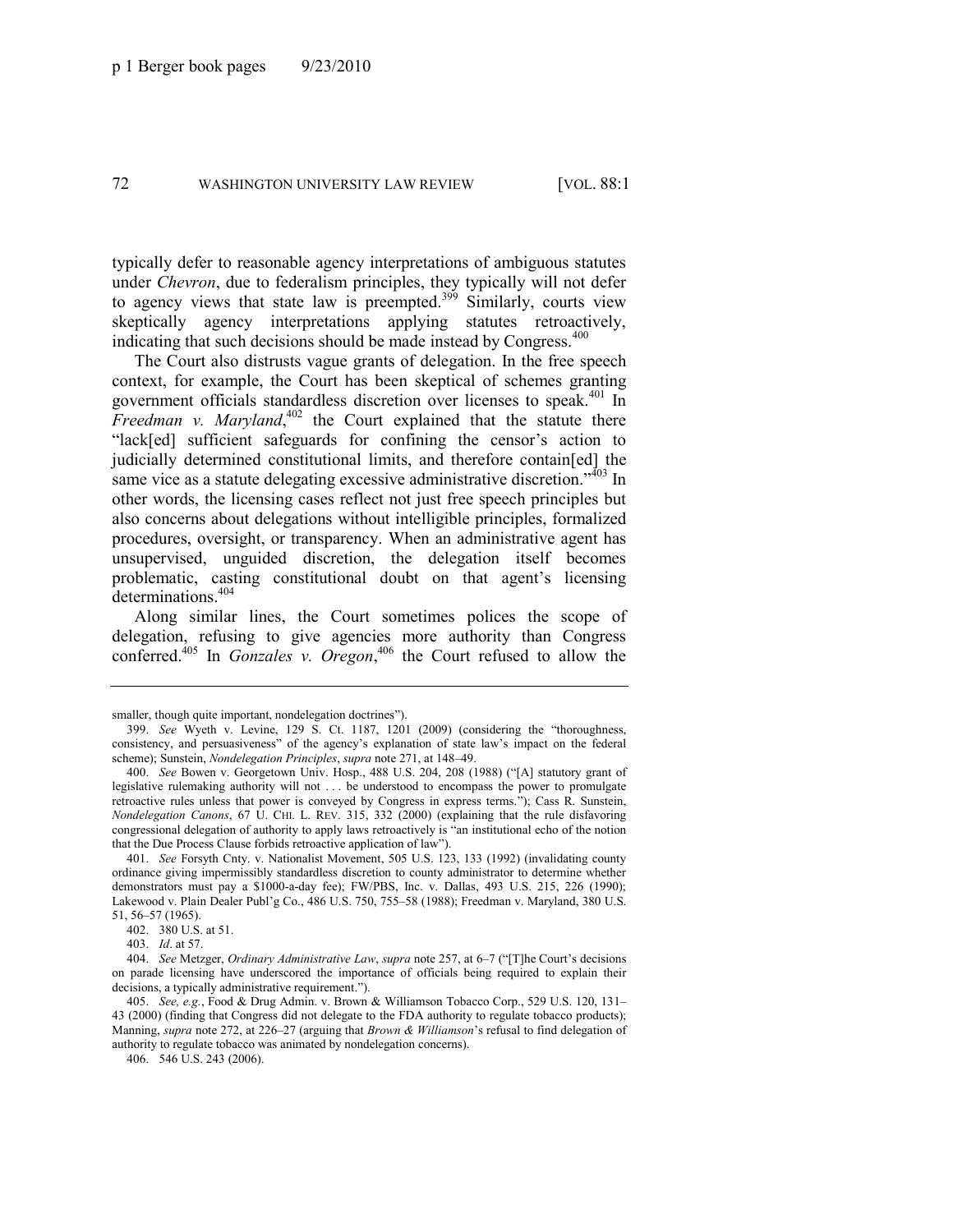Attorney General to interpret the federal Controlled Substances Act (CSA) to forbid Oregon from allowing physicians to assist the suicide of terminally ill patients, given that the CSA nowhere delegated authority to the Attorney General over that subject matter.<sup>407</sup> Courts thus can and do make sure that agency action does not exceed the terms of the legislative delegation.

Beyond administrative norms, democratic pedigree concerns help shape constitutional doctrine in still other ways. Perhaps most notably, courts have frequently identified concern for unpopular minorities as a factor in their constitutional reasoning. Equal protection doctrine, of course, is explicitly concerned with policies uniquely targeting unpopular groups, especially racial groups.<sup>408</sup> But these principles have proved significant in other doctrinal areas, too, even where the Court has refused to find the burdened group a suspect class. *Lawrence v. Texas*, for instance, was ostensibly decided as a due process case, but emphasized the stigma resulting from the challenged ban on homosexual sodomy.<sup>409</sup> The Court, then, has paid special attention to laws burdening groups that, at least in some places, are unable to protect themselves adequately through normal political channels.

Even the criminal procedure revolution can be explained partially in democratic pedigree terms.<sup>410</sup> The criminal procedure decisions of the Warren Court sought to protect unpopular groups (especially poor blacks) from unfair police treatment and therefore served as a kind of

409. *See Lawrence v. Texas, 539 U.S. 558, 575 (2003)* ("When homosexual conduct is made criminal by the law of the State, that declaration in and of itself is an invitation to subject homosexual persons to discrimination both in the public and in the private spheres.").

<sup>407.</sup> *Id.* at 275.

<sup>408.</sup> *See, e.g.*, Loving v. Virginia, 388 U.S. 1, 10 (1967) (stating that the primary purpose of the Fourteenth Amendment is to prevent discrimination based on race); Gomillion v. Lightfoot, 364 U.S. 339, 346 (1960) ("When a legislature . . . singles out a readily isolated segment of a racial minority for special discriminatory treatment, it violates the Fifteenth Amendment."); Brown v. Bd. of Educ., 347 U.S. 483, 489–93 (1954) (discussing history of the Fourteenth Amendment "as proscribing all stateimposed discriminations against the Negro race"); *see also* City of Cleburne v. Cleburne Living Ctr., 473 U.S. 432, 442–43 (1985) (noting mentally retarded people's inability to protect themselves and holding unconstitutional a requirement of a special permit for a proposed home for them); Graham v. Richardson, 403 U.S. 365, 372 (1971) ("Aliens as a class are a prime example of a 'discrete and insular minority' ... for whom ... heightened judicial solicitude is appropriate." (quoting United States v. Carolene Prods. Co., 304 U.S. 144, 152 n.4 (1938) (citation omitted))).

<sup>410.</sup> *See, e.g.*, Miranda v. Arizona, 384 U.S. 436, 467–68, 478–79 (1966) (applying privilege against self-incrimination in interrogation setting); Mapp v. Ohio, 367 U.S. 643, 657, 660 (1961) (―holding that the exclusionary rule is an essential part of both the Fourth and Fourteenth Amendments" and that because the "right to be secure against rude invasions of privacy by state officers is . . . constitutional in origin, we can no longer permit that right to remain an empty promise").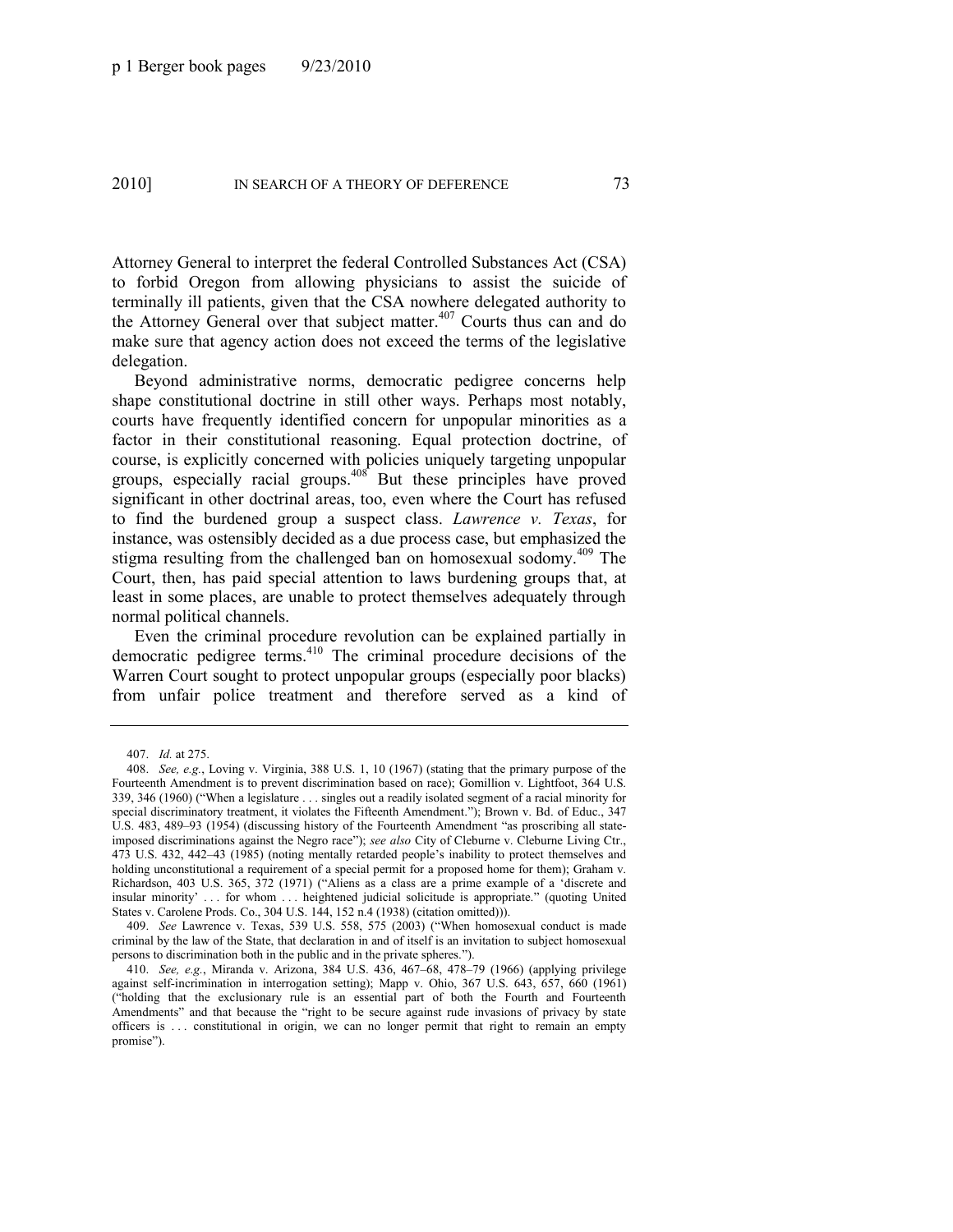antidiscrimination law.<sup>411</sup> Significantly, the governmental actors in these cases are rarely politically accountable legislators, but rather law enforcement officials who lack the constitutional authority to issue a constitutional judgment on the matter at hand. If courts reflexively deferred to police judgments on Fifth and Sixth Amendment questions, then a criminal suspect would never get "a responsible and competent judgment on the constitutionality of what has been done to him" except by "his formal adversaries in the criminal process."<sup>412</sup> As Professor Black puts it, "[t]hat cannot be right."<sup>413</sup> In short, various strands of the democratic pedigree theory fit with long-standing constitutional principles.

A second pragmatic justification for the theory proposed here is that it responds to current theories behind judicial deference. When courts defer in constitutional cases, they typically cite concerns about their political or epistemic authority relative to the challenged political branch. But quite often in constitutional adjudication, the standard of review seems unmoored from these concerns. Sometimes, this is for very good substantive reasons, such as requiring strict scrutiny for racial discrimination or for laws burdening speech on the basis of content.<sup>414</sup> But in some areas of constitutional adjudication, where the Court silently applies varying levels of deference, it is odd that the deference or lack thereof is so disconnected from the reasons courts give when they defer. This proposed theory would bring courts' practices of deference more in line with their own theories.

Third, by encouraging courts to articulate the reasons for granting or not granting deference, this theory will provide more guidance for both litigants and lower courts. It is true, of course, that the multi-factor test proposed here is complicated and, therefore, an imperfect guide for lower courts. But to the extent it identifies factors that courts should consider in gauging the deference they apply, it is still an improvement over the stealth deference determinations under current doctrine.

<sup>411</sup>*. See* ELY, *supra* note [20,](#page-6-0) at 97 (discussing the Fourth Amendment as a means of policing processes of representation and thus as a "harbinger of the Equal Protection Clause"); William J. Stuntz, *The Uneasy Relationship Between Criminal Procedure and Criminal Justice*, 107 YALE L.J. 1, 5 (1997) ("Warren-era constitutional criminal procedure began as a kind of antidiscrimination law.").

<sup>412.</sup> *See* BLACK, *supra* not[e 30,](#page-8-0) at 78.

<sup>413.</sup> *Id.*

<sup>414.</sup> *See, e.g.*, Simon & Schuster v. Members of N.Y. Crime Victims Bd., 502 U.S. 105, 118–21 (1991) (applying strict scrutiny to content discrimination in free speech context); Loving v. Virginia, 388 U.S. 1, 11 (1967) (subjecting racial classifications to "the most rigid scrutiny" (quoting Korematsu v. United States, 323 U.S. 214, 216 (1944) (internal quotation marks omitted))).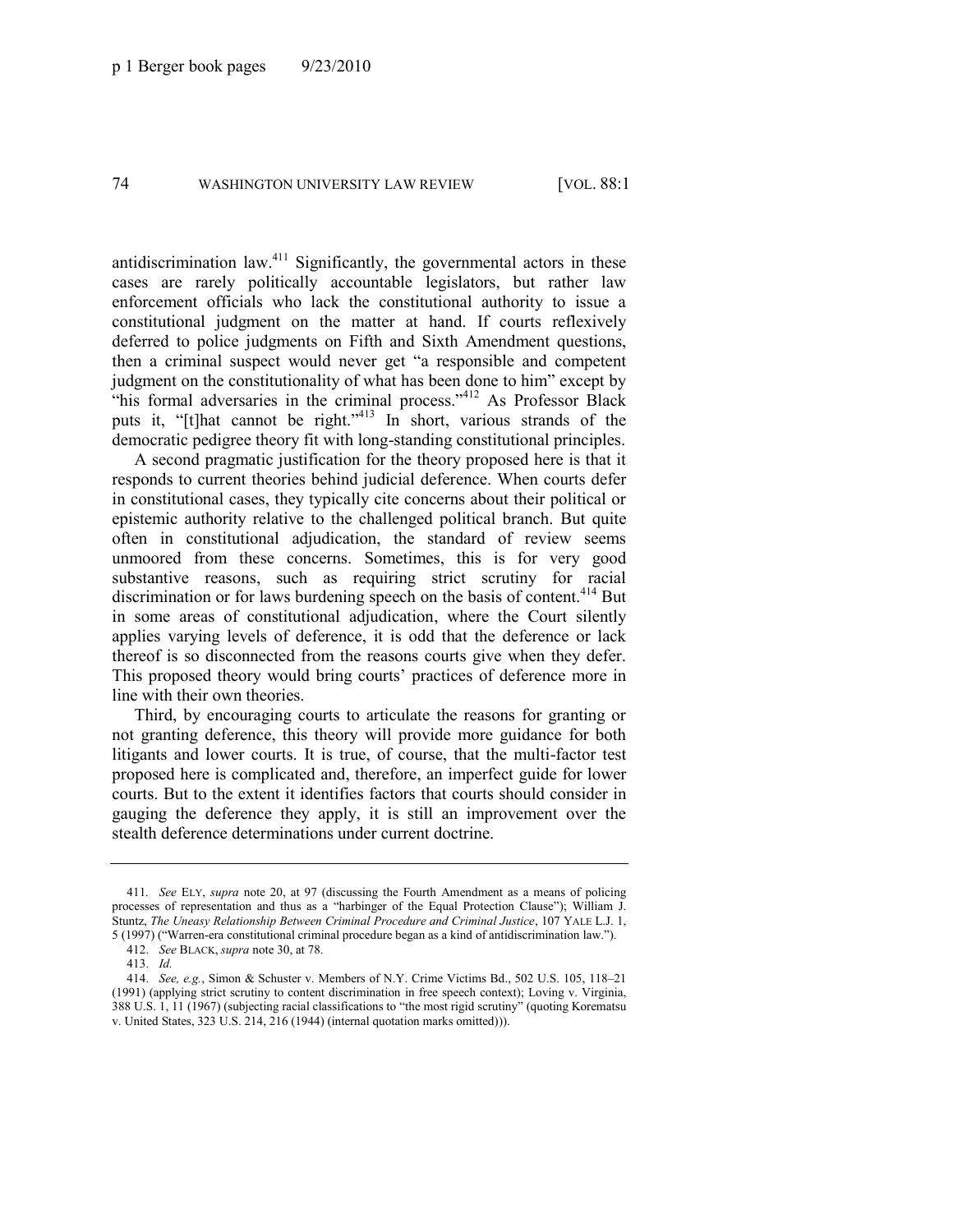Finally, the proposed theory would not excessively unsettle current Eighth Amendment doctrine—or other constitutional doctrines to which it might apply.<sup>415</sup> It would offer a new approach to judicial deference, but it would not disrupt current Eighth Amendment inquiries in either methodof-execution or proportionality cases. It would, in other words, affect the respect afforded the government in these cases and the way in which the Court viewed the relevant facts, but not the actual judicial inquiries. $416$ Courts would still ask, *inter alia*, if a method of execution created a substantial risk of serious harm or if an arguably disproportionate punishment served deterrent or retributive purposes. Deference, then, is not itself the substantive inquiry, but rather the lens through which courts conduct the substantive inquiry. Of course, to the extent that Eighth Amendment doctrine is problematic and inconsistent, some observers might prefer a theory that does more to revamp the area. But courts often move incrementally, and many judges may be more willing to rethink deference than to adopt an entirely new theory of criminal punishment.

## **CONCLUSION**

The Supreme Court's Eighth Amendment jurisprudence is in disarray, and the confusion is symptomatic of a much larger problem in constitutional decision making. In *Baze*, the Court applied highly deferential review in upholding Kentucky's lethal injection procedure. In *Kennedy*, it applied stringent scrutiny in striking down Louisiana's application of the death penalty to child rapists. In neither case did the Court justify (or even acknowledge) these vastly different approaches. Instead, it cloaked its analysis with malleable language and tests that recur in Eighth Amendment cases, giving the misleading impression of a coherent doctrine. But the Court's Eighth Amendment doctrine is anything but coherent, and attempts to explain the discrepancies between these two high-profile capital cases are just that—explanations, not adequate justifications. The Court therefore needs a theory of deference.

Courts typically cite political and epistemic authority as reasons to defer to the political branches in constitutional cases, but they sometimes fail to look closely at whether those reasons are applicable in a given case. Attention to a challenged policy's democratic pedigree—its political and

<sup>415.</sup> *Cf.* CASS R. SUNSTEIN, ONE CASE AT A TIME: JUDICIAL MINIMALISM ON THE SUPREME COURT 3–74 (1999) (arguing that courts should promote democracy by deciding cases modestly and not revamping constitutional doctrine dramatically).

<sup>416.</sup> *See supra* Part III.C.